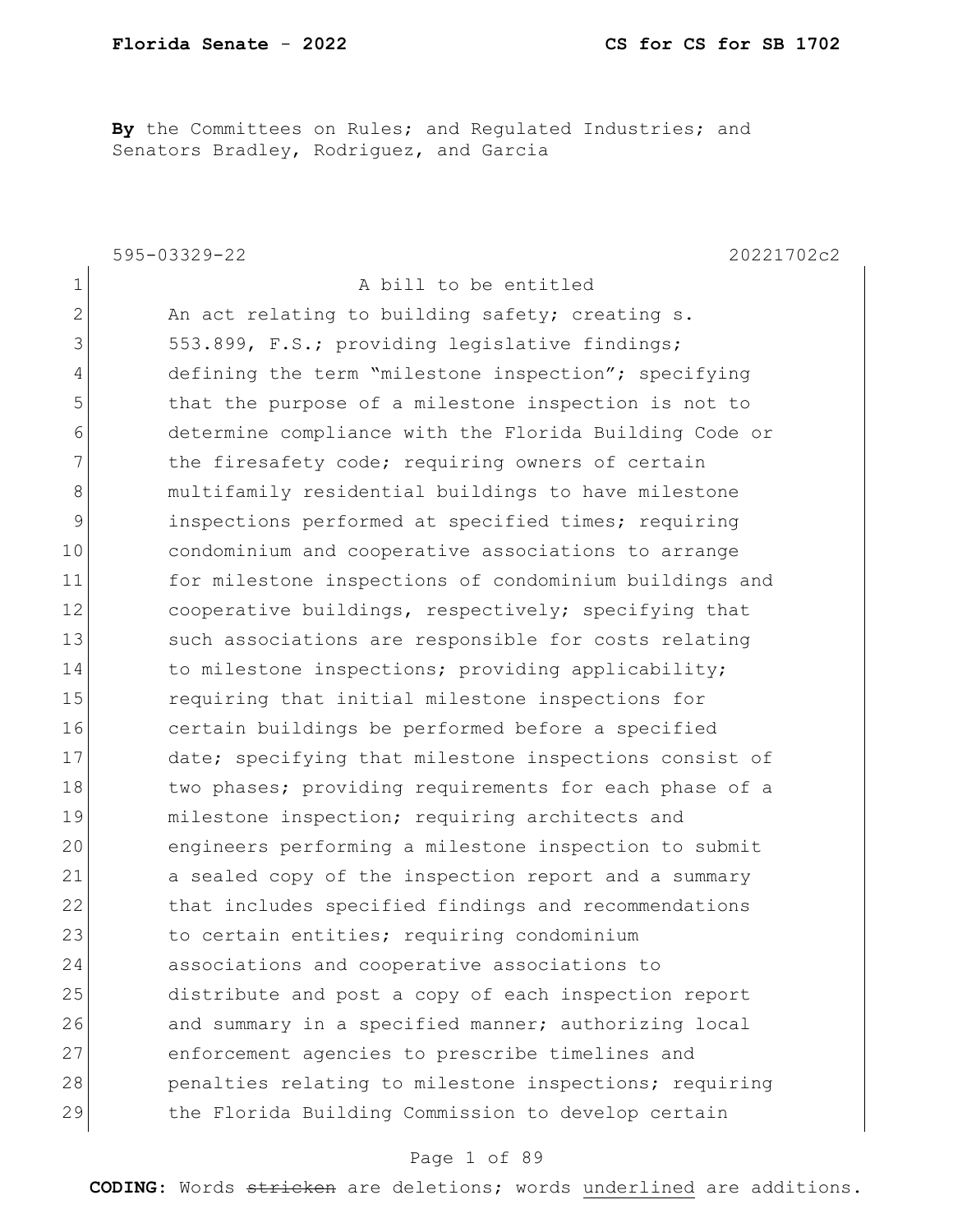595-03329-22 20221702c2 30 standards by a specified date and make such standards 31 available to local governments for adoption; amending 32 s. 718.103, F.S.; defining the term "alternative 33 funding method"; amending s. 718.111, F.S.; revising 34 the types of records that constitute the official 35 **records of a condominium association;** requiring 36 associations to maintain specified records for a 37 certain timeframe; specifying that renters of a unit 38 have the right to inspect and copy certain reports; 39 requiring associations to post a copy of certain 40 reports and reserve studies on the association's 41 website; revising rulemaking requirements for the 42 Division of Florida Condominiums, Timeshares, and 43 Mobile Homes of the Department of Business and 44 Professional Regulation; amending s. 718.112, F.S.; 45 revising certification and education requirements for 46 directors of association boards; revising requirements 47 for association budgets; revising applicability; 48 requiring certain associations to periodically have a 49 Study conducted relating to required reserves after a 50 specified date; requiring boards to annually review 51 the results of such study to determine if reserves are 52 sufficient; requiring the division to adopt rules; 53 **providing requirements for the reserve study; revising** 54 requirements for approval of using reserve funds for a 55 purpose other than authorized reserve expenditures; 56 requiring that budgets include specified disclosures 57 relating to reserve funds under certain circumstances 58 on or after a specified date; restating requirements

#### Page 2 of 89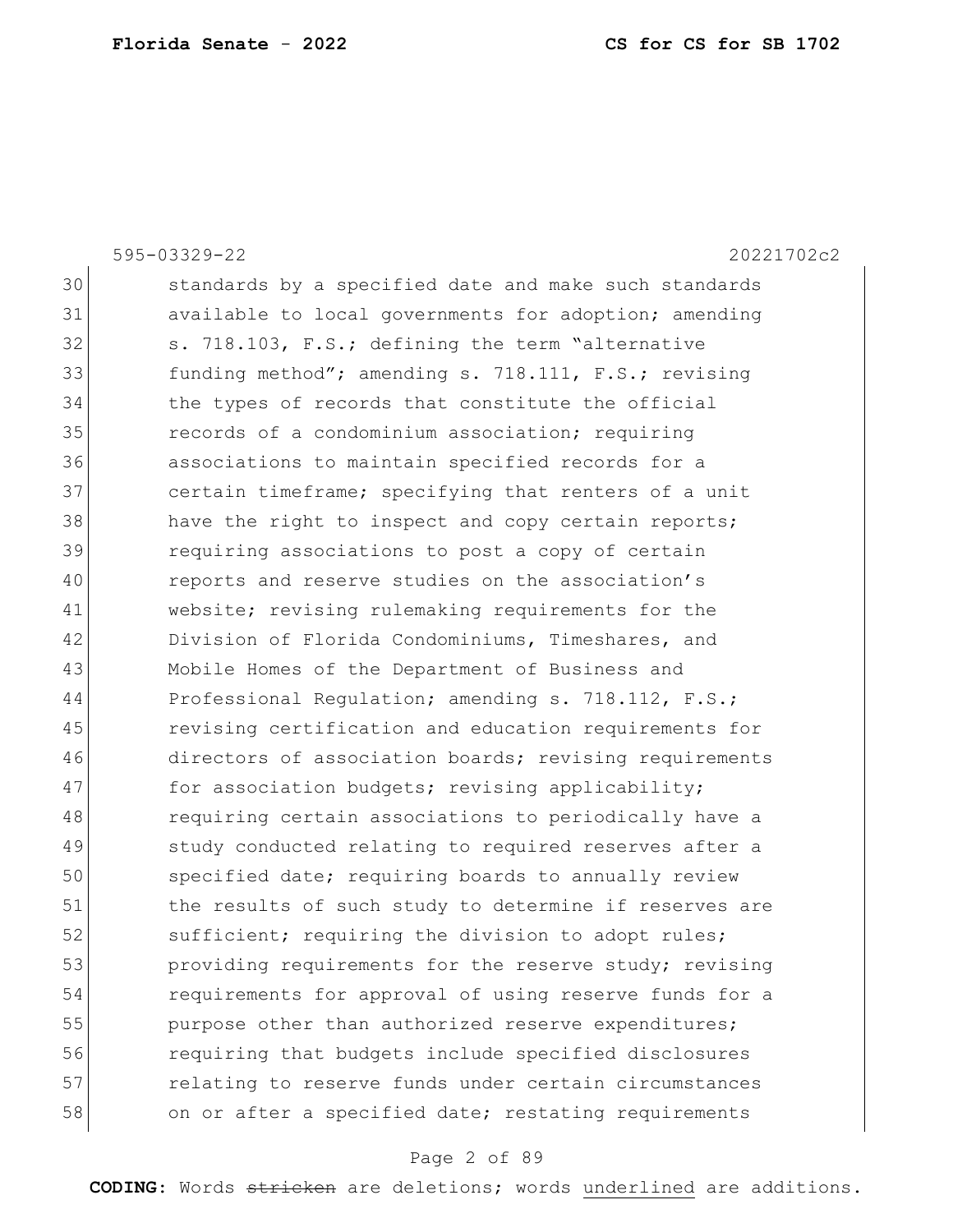59 for associations relating to milestone inspections; 60 amending s. 718.113, F.S.; requiring associations to 61 **provide for the maintenance, repair, and replacement**  $62$  of condominium property; providing an exception; 63 requiring associations to perform specified required 64 maintenance under certain circumstances; specifying 65 that necessary maintenance, repair, or replacement of 66 condominium property does not require unit owner 67 approval; specifying that associations are not liable 68 for certain expenses if a unit is vacated or access to 69 a common element is denied for specified reasons; 70 amending s. 718.115, F.S.; authorizing boards to adopt 71 a special assessment or borrow money for certain 72 reasons without unit owner approval; conforming cross-73 references; amending s. 718.1255, F.S.; revising the 74 definition of the term "dispute"; specifying that 75 certain disputes are not subject to certain nonbinding 76 arbitration and must be submitted to presuit 77 mediation; amending s. 718.301, F.S.; revising 78 reporting requirements relating to the transfer of 79 association control; amending s. 718.503, F.S.; 80 revising the documents that must be delivered to a 81 Prospective buyer or lessee of a residential unit; 82 revising requirements for nondeveloper disclosures; 83 amending s. 718.504, F.S.; revising requirements for 84 **prospectuses and offering circulars; amending s.** 85 719.103, F.S.; defining the term "alternative funding" 86 method"; amending s. 719.104, F.S.; revising the types 87 of records that constitute the official records of a

595-03329-22 20221702c2

#### Page 3 of 89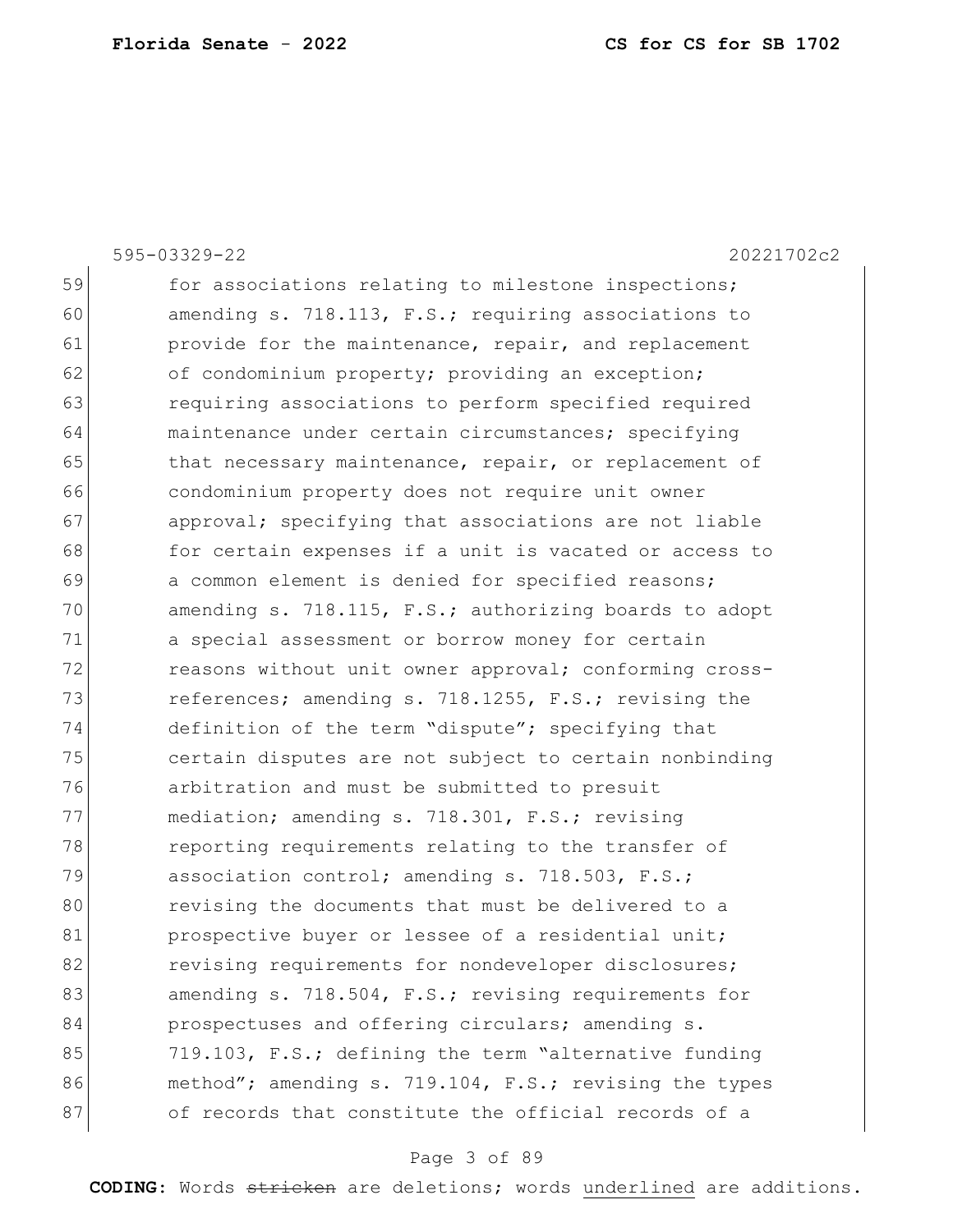|     | 595-03329-22<br>20221702c2                             |
|-----|--------------------------------------------------------|
| 88  | cooperative association; requiring associations to     |
| 89  | maintain specified records for a certain timeframe;    |
| 90  | specifying that renters of a unit have the right to    |
| 91  | inspect and copy certain reports; revising rulemaking  |
| 92  | requirements for the division; specifying that         |
| 93  | maintenance of the cooperative property and common     |
| 94  | areas is the responsibility of associations; providing |
| 95  | an exception; requiring associations to perform        |
| 96  | specified required maintenance under certain           |
| 97  | circumstances; specifying that necessary maintenance,  |
| 98  | repair, or replacement of cooperative property does    |
| 99  | not require unit owner approval; specifying that       |
| 100 | associations are not liable for certain expenses if a  |
| 101 | unit must be vacated or if access to a common area is  |
| 102 | denied for specified reasons; amending s. 719.106,     |
| 103 | F.S.; revising certification and education             |
| 104 | requirements for directors of association boards;      |
| 105 | revising requirements for association budgets;         |
| 106 | revising applicability; revising requirements for the  |
| 107 | use of reserve funds for a purpose other than          |
| 108 | authorized reverse expenditures; requiring certain     |
| 109 | associations to periodically have a study conducted    |
| 110 | relating to required reserves after a specified date;  |
| 111 | requiring boards to annually review the results of     |
| 112 | such study to determine if reserves are sufficient;    |
| 113 | requiring the division to adopt rules; providing       |
| 114 | requirements for the reserve study; requiring that     |
| 115 | budgets include specified disclosures relating to      |
| 116 | reserve funds under certain circumstances on or after  |
|     |                                                        |

## Page 4 of 89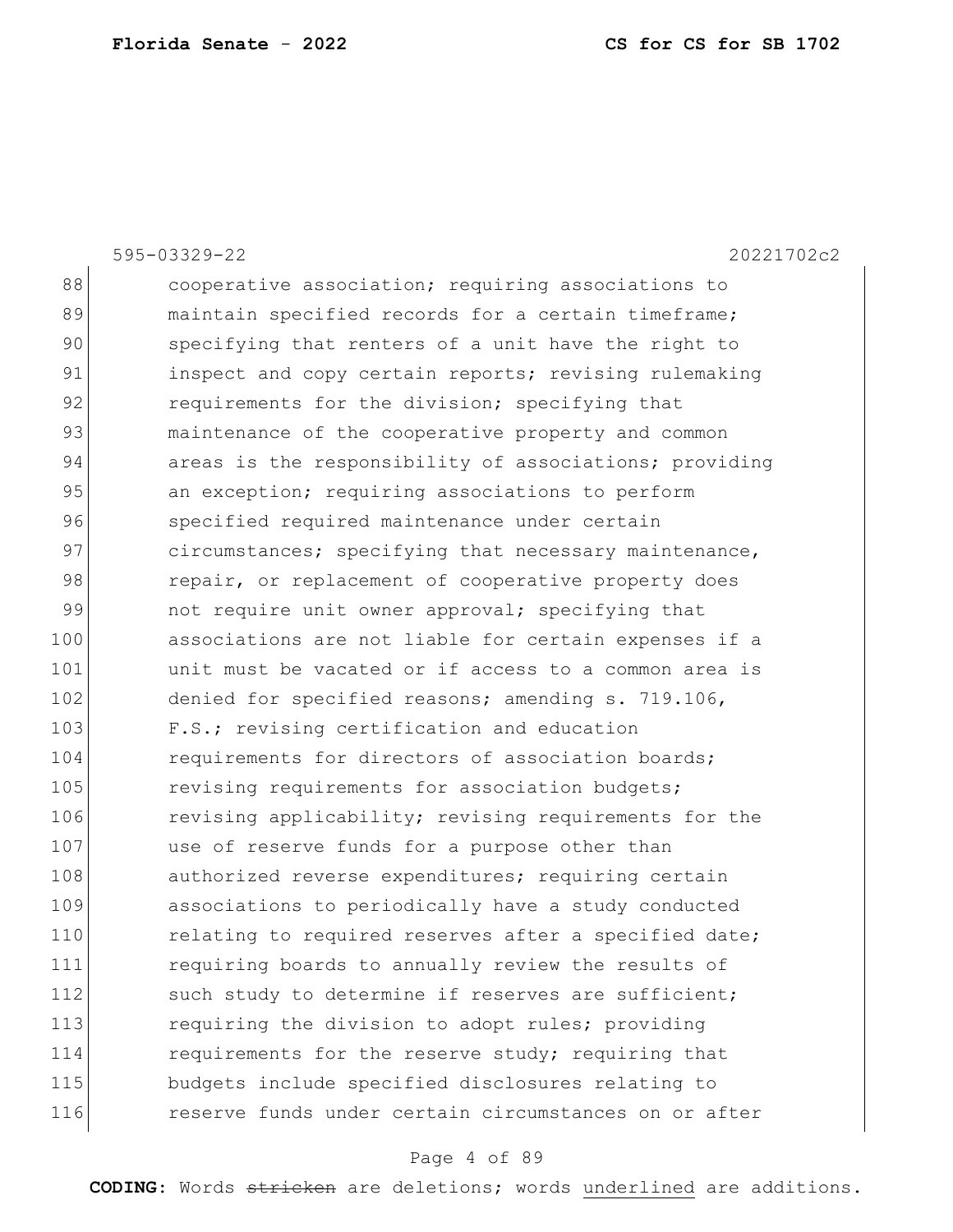|     | 595-03329-22<br>20221702c2                                   |
|-----|--------------------------------------------------------------|
| 117 | a specified date; restating requirements for                 |
| 118 | associations relating to milestone inspections;              |
| 119 | amending s. 719.107, F.S.; authorizing boards to adopt       |
| 120 | a special assessment or borrow money for certain             |
| 121 | reasons without unit owner approval; amending s.             |
| 122 | 719.301, F.S.; requiring developers to deliver a             |
| 123 | turnover inspection report relating to cooperative           |
| 124 | property under certain circumstances; requiring              |
| 125 | developers to deliver a copy of certain reserve              |
| 126 | studies and statements when relinquishing control of         |
| 127 | an association; amending s. 719.503, F.S.; revising          |
| 128 | the documents that must be delivered to a prospective        |
| 129 | buyer or lessee of a residential unit; revising              |
| 130 | nondeveloper disclosure requirements; amending s.            |
| 131 | 719.504, F.S.; revising requirements for prospectuses        |
| 132 | and offering circulars; amending ss. 558.002, 718.116,       |
| 133 | 718.121, 718.706, and 720.3085, F.S.; conforming             |
| 134 | cross-references; reenacting s. 719.1255, F.S.,              |
| 135 | relating to alternative resolution of disputes, to           |
| 136 | incorporate the amendment made to s. 718.1255, F.S.,         |
| 137 | in a reference thereto; providing an effective date.         |
| 138 |                                                              |
| 139 | Be It Enacted by the Legislature of the State of Florida:    |
| 140 |                                                              |
| 141 | Section 1. Section 553.899, Florida Statutes, is created to  |
| 142 | read:                                                        |
| 143 | 553.899 Mandatory structural inspections for multifamily     |
| 144 | residential buildings.-                                      |
| 145 | The Legislature finds that maintaining the structural<br>(1) |
|     | Page 5 of 89                                                 |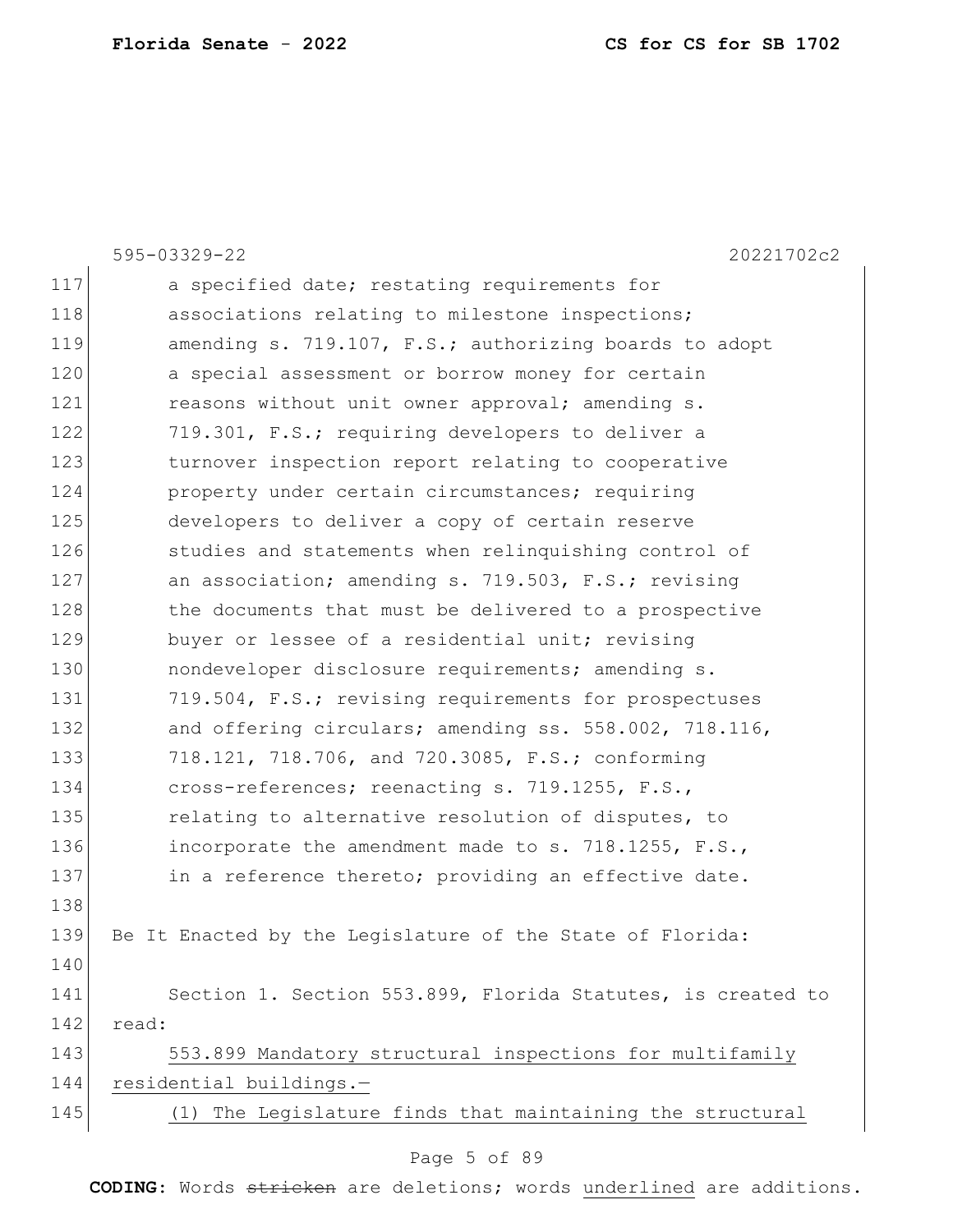|     | 595-03329-22<br>20221702c2                                       |
|-----|------------------------------------------------------------------|
| 146 | integrity of a building throughout its service life is of        |
| 147 | paramount importance in order to ensure that buildings are       |
| 148 | structurally sound so as to not pose a threat to the public      |
| 149 | health, safety, or welfare. As such, the Legislature finds that  |
| 150 | the imposition of a statewide structural inspection program for  |
| 151 | aging multifamily residential buildings in this state is         |
| 152 | necessary to ensure that such buildings are safe for continued   |
| 153 | use.                                                             |
| 154 | (2) As used in this section, the term "milestone                 |
| 155 | inspection" means a structural inspection of a building,         |
| 156 | including an inspection of load-bearing walls and the primary    |
| 157 | structural members and primary structural systems as those terms |
| 158 | are defined in s. 627.706, by a licensed architect or engineer   |
| 159 | authorized to practice in this state for the purposes of         |
| 160 | attesting to the life safety and adequacy of the structural      |
| 161 | components of the building and, to the extent reasonably         |
| 162 | possible, determining the general structural condition of the    |
| 163 | building as it affects the safety of such building, including a  |
| 164 | determination of any necessary maintenance, repair, or           |
| 165 | replacement of any structural component of the building. The     |
| 166 | purpose of such inspection is not to determine if the condition  |
| 167 | of an existing building is in compliance with the Florida        |
| 168 | Building Code or the firesafety code.                            |
| 169 | (3) The owner of a multifamily residential building that is      |
| 170 | three stories or more in height must have a milestone inspection |
| 171 | performed by December 31 of the year in which the building       |
| 172 | reaches 30 years of age, based on the date the certificate of    |
| 173 | occupancy for the building was issued, and every 10 years        |
| 174 | thereafter. The owner of a multifamily residential building that |

## Page 6 of 89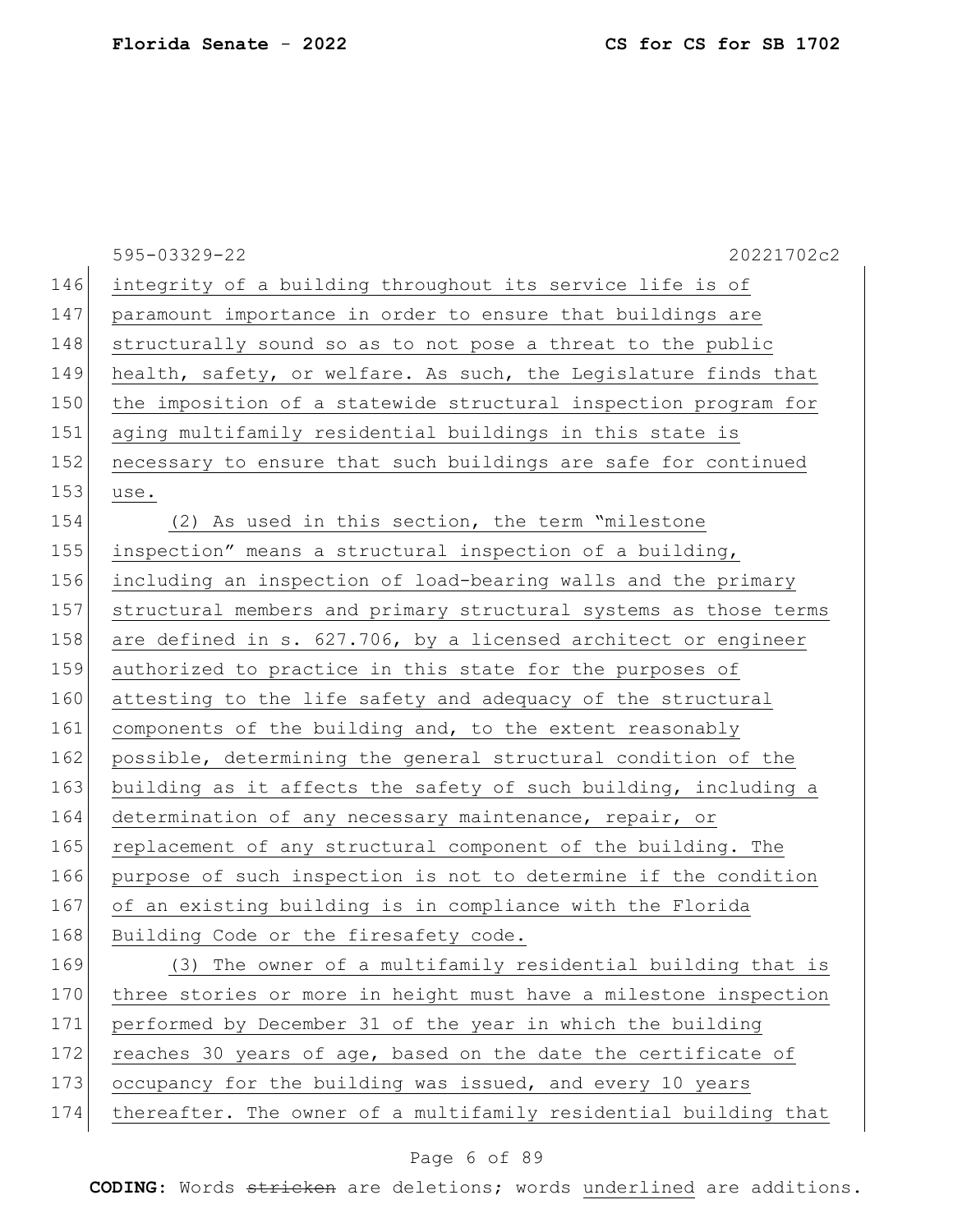|     | 595-03329-22<br>20221702c2                                       |
|-----|------------------------------------------------------------------|
| 175 | is three stories or more in height and is located within 3 miles |
| 176 | of a coastline as defined in s. 376.031 must have a milestone    |
| 177 | inspection performed by December 31 of the year in which the     |
| 178 | building reaches 20 years of age, based on the date the          |
| 179 | certificate of occupancy for the building was issued, and every  |
| 180 | 7 years thereafter. If a condominium building or cooperative     |
| 181 | building is required to have a milestone inspection performed    |
| 182 | pursuant to this section, the condominium association or         |
| 183 | cooperative association must arrange for the milestone           |
| 184 | inspection to be performed and is responsible for ensuring       |
| 185 | compliance with the requirements of this section. The building   |
| 186 | owner or condominium association or cooperative association is   |
| 187 | responsible for all costs associated with the inspection. This   |
| 188 | subsection does not apply to a two-family or three-family        |
| 189 | dwelling with three or fewer habitable stories above ground.     |
| 190 | (4) If a milestone inspection is required under this             |
| 191 | section and the building's certificate of occupancy was issued   |
| 192 | on or before July 1, 1992, the building's initial milestone      |
| 193 | inspection must be performed before December 31, 2024.           |
| 194 | (5) A milestone inspection consists of two phases:               |
| 195 | (a) For phase one of the milestone inspection, a licensed        |
| 196 | architect or engineer authorized to practice in this state shall |
| 197 | perform a visual examination of habitable and nonhabitable areas |
| 198 | of a building, including the major structural components of a    |
| 199 | building, and provide a qualitative assessment of the structural |
| 200 | conditions of the building. Surface imperfections such as        |
| 201 | cracks, distortion, sagging, deflections, misalignment, signs of |
| 202 | leakage, or peeling of finishes are not considered signs of      |
| 203 | structural distress unless the architect or engineer performing  |

## Page 7 of 89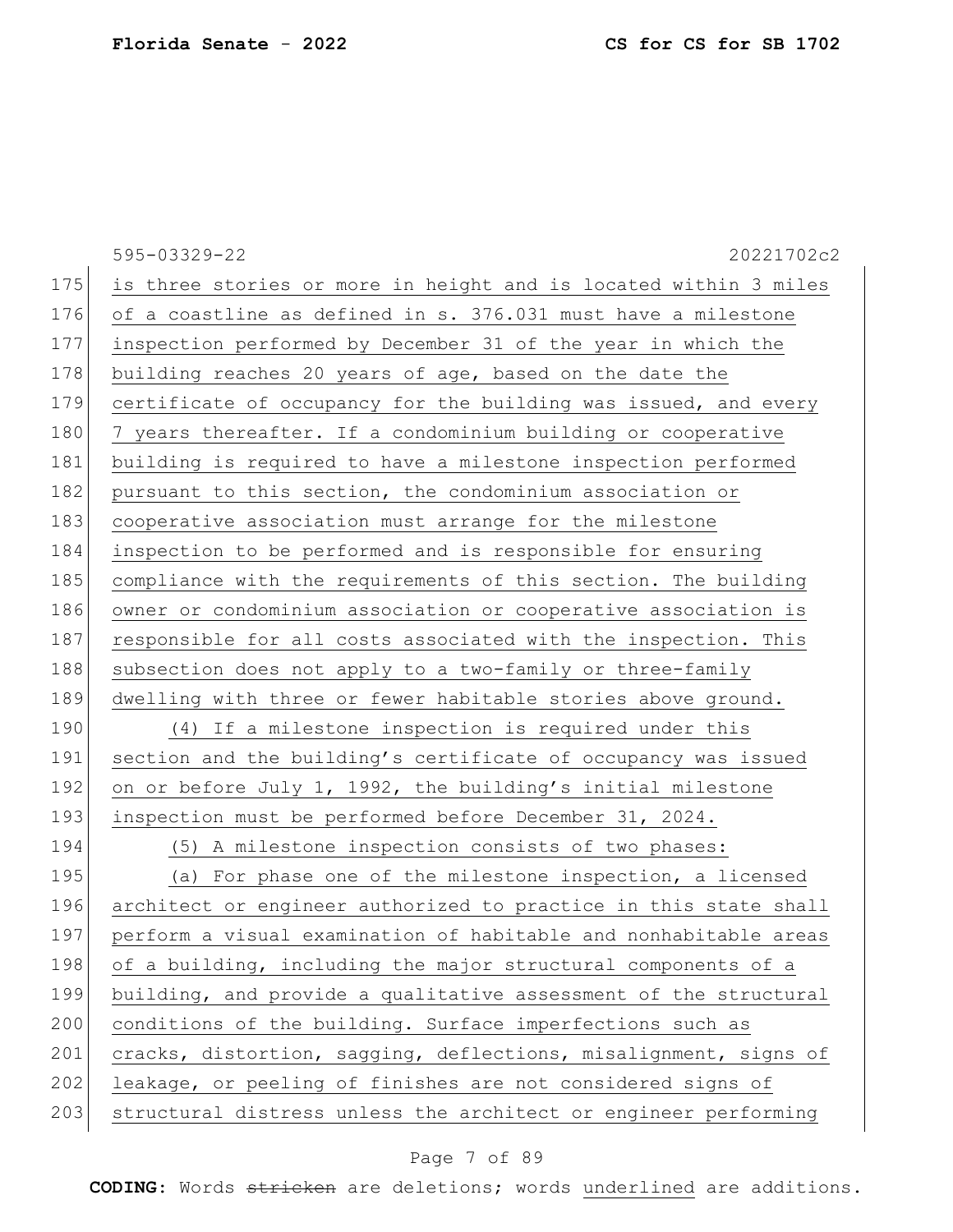|     | $595 - 03329 - 22$<br>20221702c2                                 |
|-----|------------------------------------------------------------------|
| 204 | the inspection determines that such surface imperfections are a  |
| 205 | sign of structural distress. If the architect or engineer finds  |
| 206 | no signs of structural distress to any building components under |
| 207 | visual examination, phase two of the inspection, as provided in  |
| 208 | paragraph (b), is not required. An architect or engineer who     |
| 209 | completes a phase one milestone inspection shall prepare and     |
| 210 | submit an inspection report pursuant to subsection (6).          |
| 211 | (b) A phase two of the milestone inspection must be              |
| 212 | performed if any structural distress is identified during phase  |
| 213 | one. The inspector in charge of a phase two inspection must be a |
| 214 | licensed engineer or licensed architect who has a minimum of 5   |
| 215 | years of experience designing the primary structural components  |
| 216 | of buildings and a minimum of 5 years of experience inspecting   |
| 217 | structural components of existing buildings of a similar size,   |
| 218 | scope, and type of construction. A phase two inspection may      |
| 219 | involve destructive or nondestructive testing at the inspector's |
| 220 | direction. The inspection may be as extensive or as limited as   |
| 221 | necessary to fully assess areas of structural distress in order  |
| 222 | to confirm that the building is structurally sound and safe for  |
| 223 | its intended use and to recommend a program for fully assessing  |
| 224 | and repairing distressed and damaged portions of the building.   |
| 225 | When determining testing locations, the inspector must give      |
| 226 | preference to locations that are the least disruptive and most   |
| 227 | easily repairable while still being representative of the        |
| 228 | structure. An inspector who completes a phase two milestone      |
| 229 | inspection shall prepare and submit an inspection report         |
| 230 | pursuant to subsection (6).                                      |
| 231 | (6) Upon completion of a phase one or phase two milestone        |
| 232 | inspection, the architect or engineer who performed the          |

## Page 8 of 89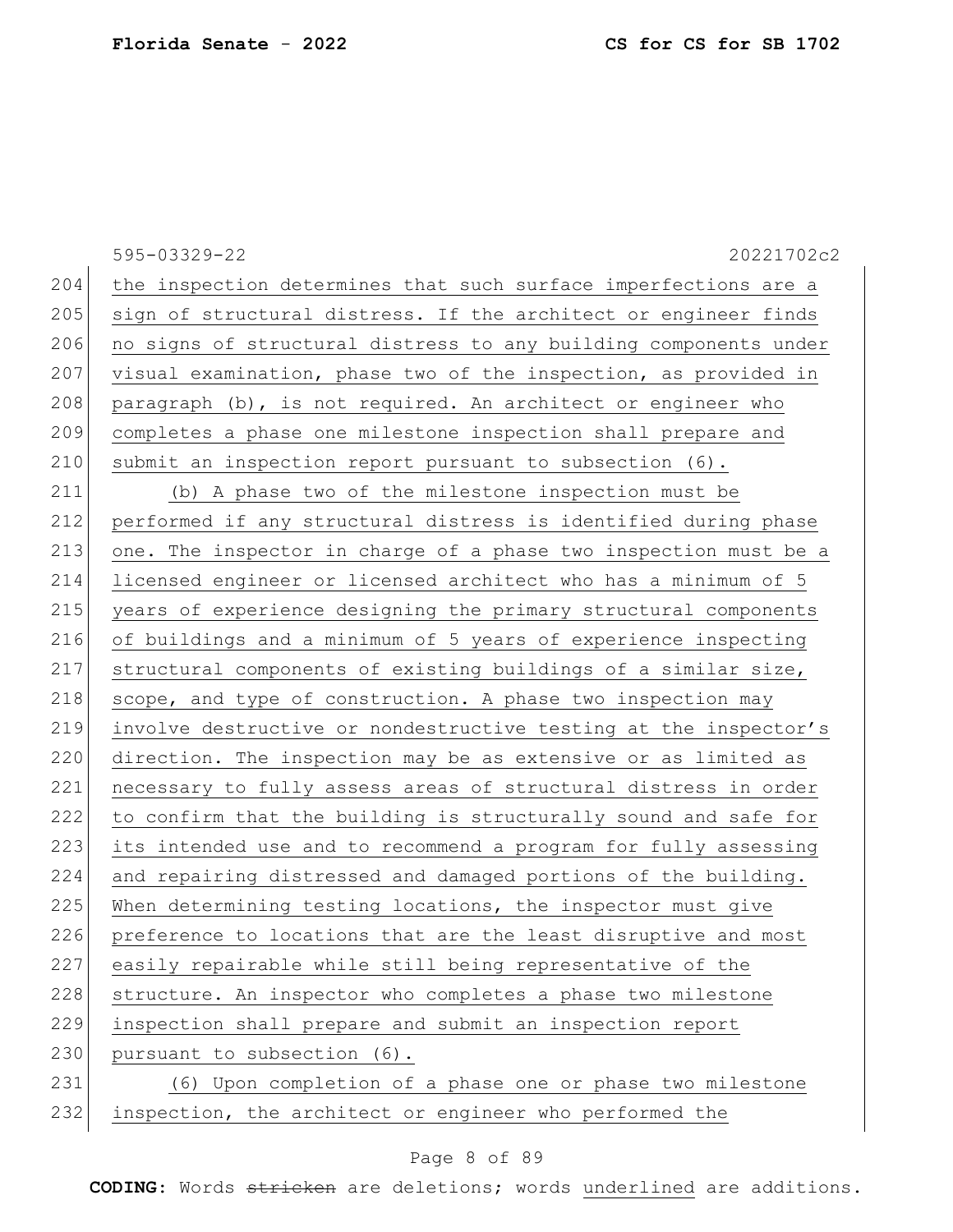595-03329-22 20221702c2 233 inspection must submit a sealed copy of the inspection report  $234$  with a separate summary of, at minimum, the material findings 235 and recommendations in the inspection report to the building 236 owner or, if the building is a condominium or cooperative, to 237 the condominium association or cooperative association, and to 238 the building official of the local government which has 239 jurisdiction. For a milestone inspection of a building that is a  $240$  condominium or cooperative, the association must distribute a 241 copy of the inspector-prepared summary of the inspection report 242 to each condominium unit owner or cooperative unit owner, 243 regardless of the findings or recommendations in the report, by 244 United States mail or personal delivery; must post a copy of the 245 inspector-prepared summary in a conspicuous place on the 246 condominium or cooperative property; and must publish the full 247 report and inspector-prepared summary on the association's  $248$  website, if the association is required to have a website. 249 (7) A local enforcement agency may prescribe timelines and 250 penalties with respect to compliance with this section. 251 (8) The commission shall develop comprehensive structural 252 and life safety standards for maintaining and inspecting 253 buildings and structures in this state that are three stories or 254 more in height by December 31, 2022. The standards are in 255 addition to those provided in this section and must be made 256 available for local governments to adopt at their discretion. 257 Section 2. Present subsections (1) through (30) of section 258 718.103, Florida Statutes, are redesignated as subsections (2) 259 through  $(31)$ , respectively, and a new subsection  $(1)$  is added to 260 that section, to read: 261 718.103 Definitions.—As used in this chapter, the term:

#### Page 9 of 89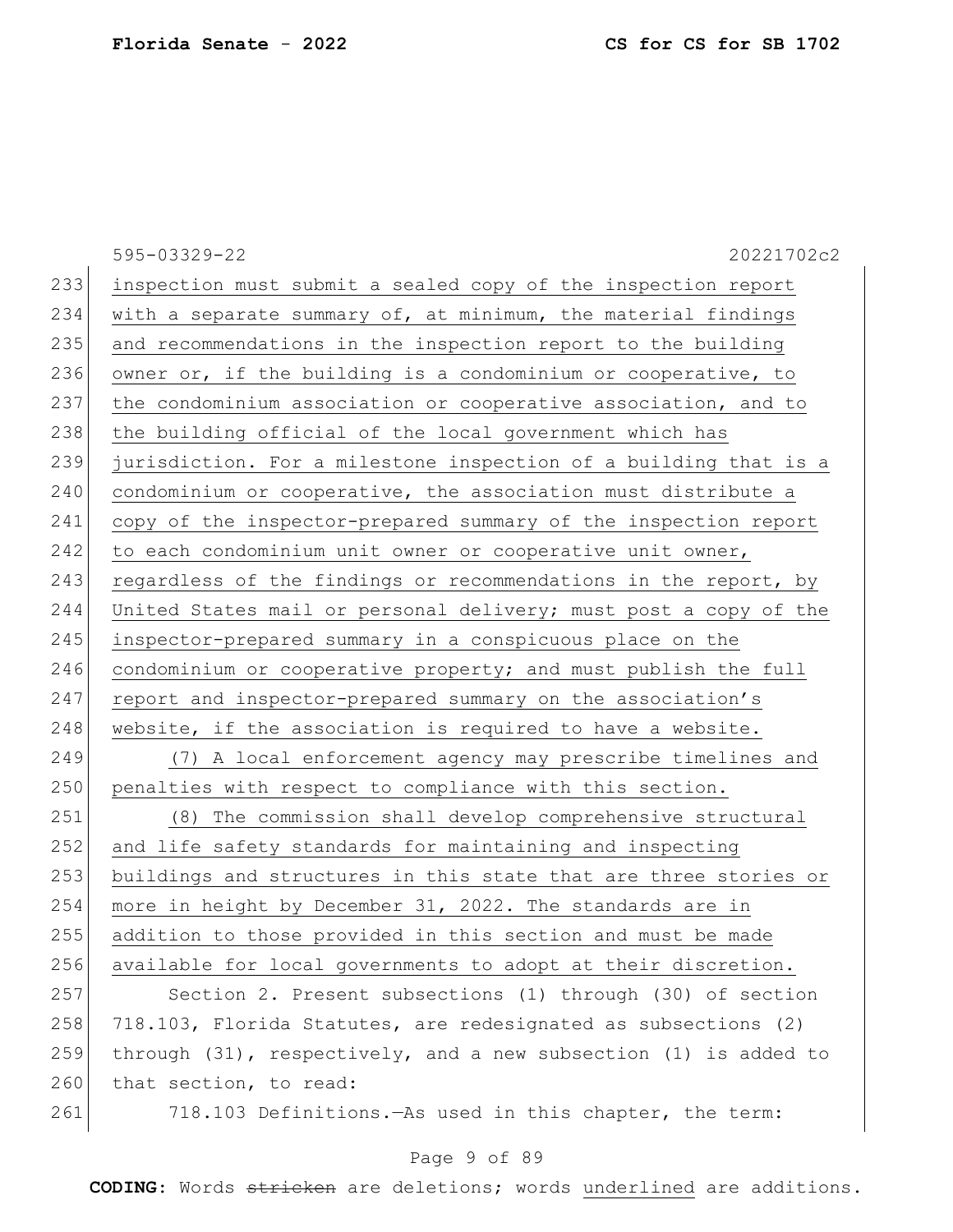|     | 595-03329-22<br>20221702c2                                       |
|-----|------------------------------------------------------------------|
| 262 | (1) "Alternative funding method" means a method for the          |
| 263 | funding of a reserve account by other than an assessment or      |
| 264 | special assessment which may reasonably be expected to fully     |
| 265 | satisfy the association's reserve funding obligations,           |
| 266 | including, but not limited to, payments into the reserve account |
| 267 | by a developer who is offering units or any other method         |
| 268 | approved by the division.                                        |
| 269 | Section 3. Paragraphs (a), (c), and (g) of subsection $(12)$     |
| 270 | and subsection (13) of section 718.111, Florida Statutes, are    |
| 271 | amended to read:                                                 |
| 272 | 718.111 The association.-                                        |
| 273 | (12) OFFICIAL RECORDS.-                                          |
| 274 | (a) From the inception of the association, the association       |
| 275 | shall maintain each of the following items, if applicable, which |
| 276 | constitutes the official records of the association:             |
| 277 | 1. A copy of the plans, permits, warranties, and other           |
| 278 | items provided by the developer under s. 718.301(4).             |
| 279 | 2. A photocopy of the recorded declaration of condominium        |
| 280 | of each condominium operated by the association and each         |
| 281 | amendment to each declaration.                                   |
| 282 | 3. A photocopy of the recorded bylaws of the association         |
| 283 | and each amendment to the bylaws.                                |
| 284 | 4. A certified copy of the articles of incorporation of the      |
| 285 | association, or other documents creating the association, and    |
| 286 | each amendment thereto.                                          |
| 287 | 5. A copy of the current rules of the association.               |
| 288 | 6. A book or books that contain the minutes of all meetings      |
| 289 | of the association, the board of administration, and the unit    |
| 290 | owners.                                                          |
|     |                                                                  |

## Page 10 of 89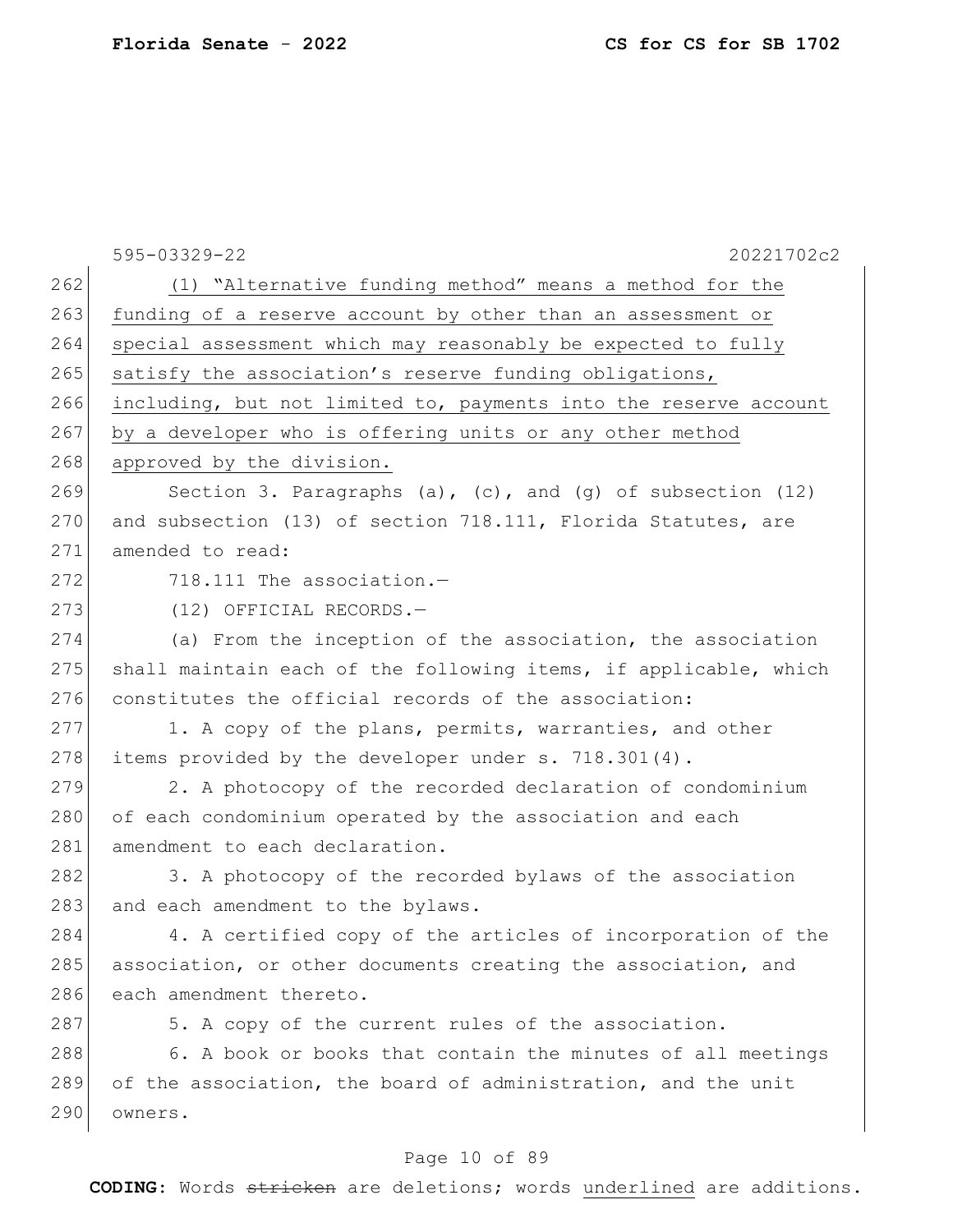595-03329-22 20221702c2 291 7. A current roster of all unit owners and their mailing 292 addresses, unit identifications, voting certifications, and, if 293 known, telephone numbers. The association shall also maintain 294 | the e-mail addresses and facsimile numbers of unit owners 295 consenting to receive notice by electronic transmission. The e-296 mail addresses and facsimile numbers are not accessible to unit 297 owners if consent to receive notice by electronic transmission 298 is not provided in accordance with sub-subparagraph  $(c)$ 3.e. 299 However, the association is not liable for an inadvertent 300 disclosure of the e-mail address or facsimile number for 301 receiving electronic transmission of notices.

302 8. All current insurance policies of the association and 303 condominiums operated by the association.

304 9. A current copy of any management agreement, lease, or other contract to which the association is a party or under which the association or the unit owners have an obligation or responsibility.

308 10. Bills of sale or transfer for all property owned by the 309 association.

310 11. Accounting records for the association and separate accounting records for each condominium that the association operates. Any person who knowingly or intentionally defaces or destroys such records, or who knowingly or intentionally fails to create or maintain such records, with the intent of causing harm to the association or one or more of its members, is personally subject to a civil penalty pursuant to s. 718.501(1)(d). The accounting records must include, but are not 318 limited to:

319 **a. Accurate, itemized, and detailed records of all receipts** 

#### Page 11 of 89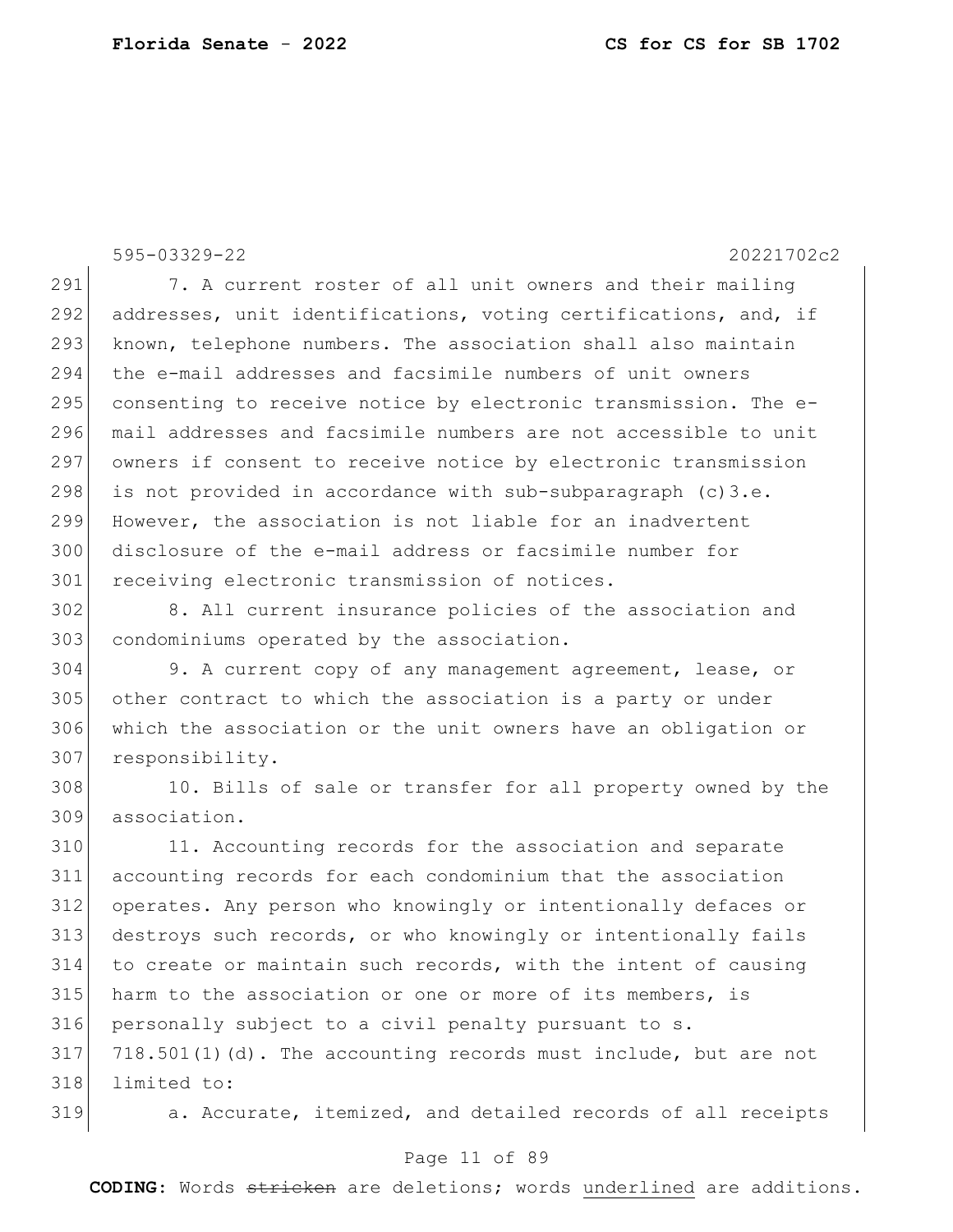| 320<br>and expenditures.<br>321<br>b. A current account and a monthly, bimonthly, or quarterly<br>322<br>statement of the account for each unit designating the name of<br>323<br>the unit owner, the due date and amount of each assessment, the<br>324<br>amount paid on the account, and the balance due.<br>325<br>c. All audits, reviews, accounting statements, reserve<br>326<br>studies and reserve funding plans, and financial reports of the<br>327<br>association or condominium.<br>328<br>d. All contracts for work to be performed. Bids for work to<br>329<br>be performed are also considered official records and must be<br>330<br>maintained by the association for at least 1 year after receipt<br>331<br>of the bid.<br>332<br>12. Ballots, sign-in sheets, voting proxies, and all other<br>333<br>papers and electronic records relating to voting by unit owners,<br>334<br>which must be maintained for 1 year from the date of the<br>335<br>election, vote, or meeting to which the document relates,<br>336<br>notwithstanding paragraph (b).<br>337<br>13. All rental records if the association is acting as<br>338<br>agent for the rental of condominium units.<br>339<br>14. A copy of the current question and answer sheet as<br>340<br>described in s. 718.504.<br>341<br>15. A copy of the inspection reports report as described in<br>342<br>ss. 553.899 and 718.301(4) (p) and any other inspection report<br>343<br>relating to a structural or life safety inspection of<br>344<br>condominium property. Such record must be maintained by the<br>345<br>association for 15 years after receipt of the report s. | 595-03329-22<br>20221702c2 |
|--------------------------------------------------------------------------------------------------------------------------------------------------------------------------------------------------------------------------------------------------------------------------------------------------------------------------------------------------------------------------------------------------------------------------------------------------------------------------------------------------------------------------------------------------------------------------------------------------------------------------------------------------------------------------------------------------------------------------------------------------------------------------------------------------------------------------------------------------------------------------------------------------------------------------------------------------------------------------------------------------------------------------------------------------------------------------------------------------------------------------------------------------------------------------------------------------------------------------------------------------------------------------------------------------------------------------------------------------------------------------------------------------------------------------------------------------------------------------------------------------------------------------------------------------------------------------------------------------------------------------------------------------------------|----------------------------|
|                                                                                                                                                                                                                                                                                                                                                                                                                                                                                                                                                                                                                                                                                                                                                                                                                                                                                                                                                                                                                                                                                                                                                                                                                                                                                                                                                                                                                                                                                                                                                                                                                                                              |                            |
|                                                                                                                                                                                                                                                                                                                                                                                                                                                                                                                                                                                                                                                                                                                                                                                                                                                                                                                                                                                                                                                                                                                                                                                                                                                                                                                                                                                                                                                                                                                                                                                                                                                              |                            |
|                                                                                                                                                                                                                                                                                                                                                                                                                                                                                                                                                                                                                                                                                                                                                                                                                                                                                                                                                                                                                                                                                                                                                                                                                                                                                                                                                                                                                                                                                                                                                                                                                                                              |                            |
|                                                                                                                                                                                                                                                                                                                                                                                                                                                                                                                                                                                                                                                                                                                                                                                                                                                                                                                                                                                                                                                                                                                                                                                                                                                                                                                                                                                                                                                                                                                                                                                                                                                              |                            |
|                                                                                                                                                                                                                                                                                                                                                                                                                                                                                                                                                                                                                                                                                                                                                                                                                                                                                                                                                                                                                                                                                                                                                                                                                                                                                                                                                                                                                                                                                                                                                                                                                                                              |                            |
|                                                                                                                                                                                                                                                                                                                                                                                                                                                                                                                                                                                                                                                                                                                                                                                                                                                                                                                                                                                                                                                                                                                                                                                                                                                                                                                                                                                                                                                                                                                                                                                                                                                              |                            |
|                                                                                                                                                                                                                                                                                                                                                                                                                                                                                                                                                                                                                                                                                                                                                                                                                                                                                                                                                                                                                                                                                                                                                                                                                                                                                                                                                                                                                                                                                                                                                                                                                                                              |                            |
|                                                                                                                                                                                                                                                                                                                                                                                                                                                                                                                                                                                                                                                                                                                                                                                                                                                                                                                                                                                                                                                                                                                                                                                                                                                                                                                                                                                                                                                                                                                                                                                                                                                              |                            |
|                                                                                                                                                                                                                                                                                                                                                                                                                                                                                                                                                                                                                                                                                                                                                                                                                                                                                                                                                                                                                                                                                                                                                                                                                                                                                                                                                                                                                                                                                                                                                                                                                                                              |                            |
|                                                                                                                                                                                                                                                                                                                                                                                                                                                                                                                                                                                                                                                                                                                                                                                                                                                                                                                                                                                                                                                                                                                                                                                                                                                                                                                                                                                                                                                                                                                                                                                                                                                              |                            |
|                                                                                                                                                                                                                                                                                                                                                                                                                                                                                                                                                                                                                                                                                                                                                                                                                                                                                                                                                                                                                                                                                                                                                                                                                                                                                                                                                                                                                                                                                                                                                                                                                                                              |                            |
|                                                                                                                                                                                                                                                                                                                                                                                                                                                                                                                                                                                                                                                                                                                                                                                                                                                                                                                                                                                                                                                                                                                                                                                                                                                                                                                                                                                                                                                                                                                                                                                                                                                              |                            |
|                                                                                                                                                                                                                                                                                                                                                                                                                                                                                                                                                                                                                                                                                                                                                                                                                                                                                                                                                                                                                                                                                                                                                                                                                                                                                                                                                                                                                                                                                                                                                                                                                                                              |                            |
|                                                                                                                                                                                                                                                                                                                                                                                                                                                                                                                                                                                                                                                                                                                                                                                                                                                                                                                                                                                                                                                                                                                                                                                                                                                                                                                                                                                                                                                                                                                                                                                                                                                              |                            |
|                                                                                                                                                                                                                                                                                                                                                                                                                                                                                                                                                                                                                                                                                                                                                                                                                                                                                                                                                                                                                                                                                                                                                                                                                                                                                                                                                                                                                                                                                                                                                                                                                                                              |                            |
|                                                                                                                                                                                                                                                                                                                                                                                                                                                                                                                                                                                                                                                                                                                                                                                                                                                                                                                                                                                                                                                                                                                                                                                                                                                                                                                                                                                                                                                                                                                                                                                                                                                              |                            |
|                                                                                                                                                                                                                                                                                                                                                                                                                                                                                                                                                                                                                                                                                                                                                                                                                                                                                                                                                                                                                                                                                                                                                                                                                                                                                                                                                                                                                                                                                                                                                                                                                                                              |                            |
|                                                                                                                                                                                                                                                                                                                                                                                                                                                                                                                                                                                                                                                                                                                                                                                                                                                                                                                                                                                                                                                                                                                                                                                                                                                                                                                                                                                                                                                                                                                                                                                                                                                              |                            |
|                                                                                                                                                                                                                                                                                                                                                                                                                                                                                                                                                                                                                                                                                                                                                                                                                                                                                                                                                                                                                                                                                                                                                                                                                                                                                                                                                                                                                                                                                                                                                                                                                                                              |                            |
|                                                                                                                                                                                                                                                                                                                                                                                                                                                                                                                                                                                                                                                                                                                                                                                                                                                                                                                                                                                                                                                                                                                                                                                                                                                                                                                                                                                                                                                                                                                                                                                                                                                              |                            |
|                                                                                                                                                                                                                                                                                                                                                                                                                                                                                                                                                                                                                                                                                                                                                                                                                                                                                                                                                                                                                                                                                                                                                                                                                                                                                                                                                                                                                                                                                                                                                                                                                                                              |                            |
|                                                                                                                                                                                                                                                                                                                                                                                                                                                                                                                                                                                                                                                                                                                                                                                                                                                                                                                                                                                                                                                                                                                                                                                                                                                                                                                                                                                                                                                                                                                                                                                                                                                              |                            |
|                                                                                                                                                                                                                                                                                                                                                                                                                                                                                                                                                                                                                                                                                                                                                                                                                                                                                                                                                                                                                                                                                                                                                                                                                                                                                                                                                                                                                                                                                                                                                                                                                                                              |                            |
|                                                                                                                                                                                                                                                                                                                                                                                                                                                                                                                                                                                                                                                                                                                                                                                                                                                                                                                                                                                                                                                                                                                                                                                                                                                                                                                                                                                                                                                                                                                                                                                                                                                              |                            |
|                                                                                                                                                                                                                                                                                                                                                                                                                                                                                                                                                                                                                                                                                                                                                                                                                                                                                                                                                                                                                                                                                                                                                                                                                                                                                                                                                                                                                                                                                                                                                                                                                                                              |                            |
|                                                                                                                                                                                                                                                                                                                                                                                                                                                                                                                                                                                                                                                                                                                                                                                                                                                                                                                                                                                                                                                                                                                                                                                                                                                                                                                                                                                                                                                                                                                                                                                                                                                              |                            |
| 346                                                                                                                                                                                                                                                                                                                                                                                                                                                                                                                                                                                                                                                                                                                                                                                                                                                                                                                                                                                                                                                                                                                                                                                                                                                                                                                                                                                                                                                                                                                                                                                                                                                          | 718.301(4)(p).             |
| 347<br>16. Bids for materials, equipment, or services.                                                                                                                                                                                                                                                                                                                                                                                                                                                                                                                                                                                                                                                                                                                                                                                                                                                                                                                                                                                                                                                                                                                                                                                                                                                                                                                                                                                                                                                                                                                                                                                                       |                            |
| 348<br>17. All affirmative acknowledgments made pursuant to s.                                                                                                                                                                                                                                                                                                                                                                                                                                                                                                                                                                                                                                                                                                                                                                                                                                                                                                                                                                                                                                                                                                                                                                                                                                                                                                                                                                                                                                                                                                                                                                                               |                            |

## Page 12 of 89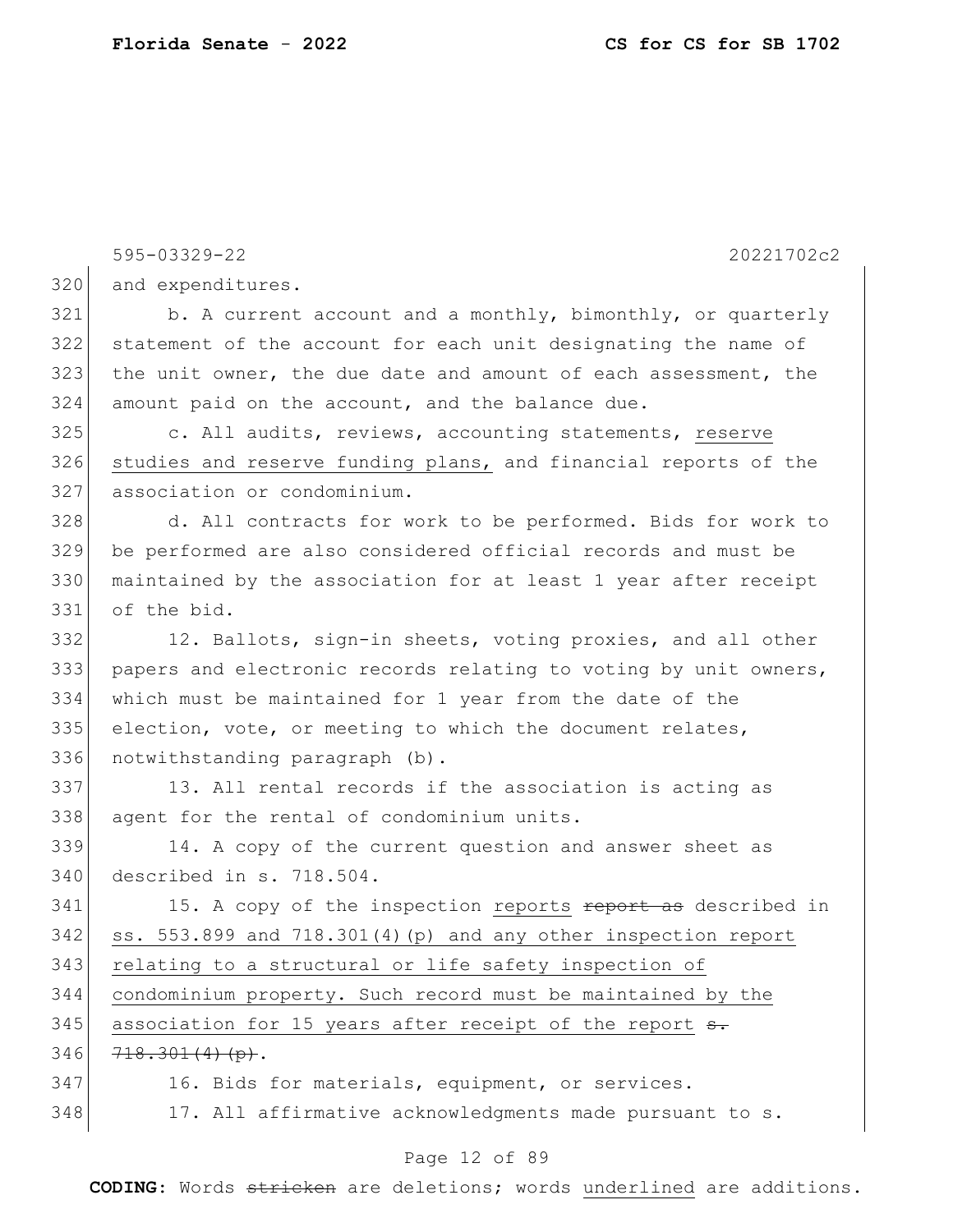595-03329-22 20221702c2 718.121(4)(c). 18. All other written records of the association not specifically included in the foregoing which are related to the 352 operation of the association. (c)1. The official records of the association are open to inspection by any association member or the authorized representative of such member at all reasonable times. The right to inspect the records includes the right to make or obtain copies, at the reasonable expense, if any, of the member or authorized representative of such member. A renter of a unit has 359 a right to inspect and copy only the declaration of condominium, 360 and the association's bylaws and rules, and the inspection reports described in ss. 553.899 and 718.301(4)(p). The association may adopt reasonable rules regarding the frequency, time, location, notice, and manner of record inspections and copying but may not require a member to demonstrate any purpose or state any reason for the inspection. The failure of an association to provide the records within 10 working days after 367 receipt of a written request creates a rebuttable presumption that the association willfully failed to comply with this paragraph. A unit owner who is denied access to official records is entitled to the actual damages or minimum damages for the association's willful failure to comply. Minimum damages are \$50 per calendar day for up to 10 days, beginning on the 11th working day after receipt of the written request. The failure to permit inspection entitles any person prevailing in an enforcement action to recover reasonable attorney fees from the person in control of the records who, directly or indirectly, 377 knowingly denied access to the records.

#### Page 13 of 89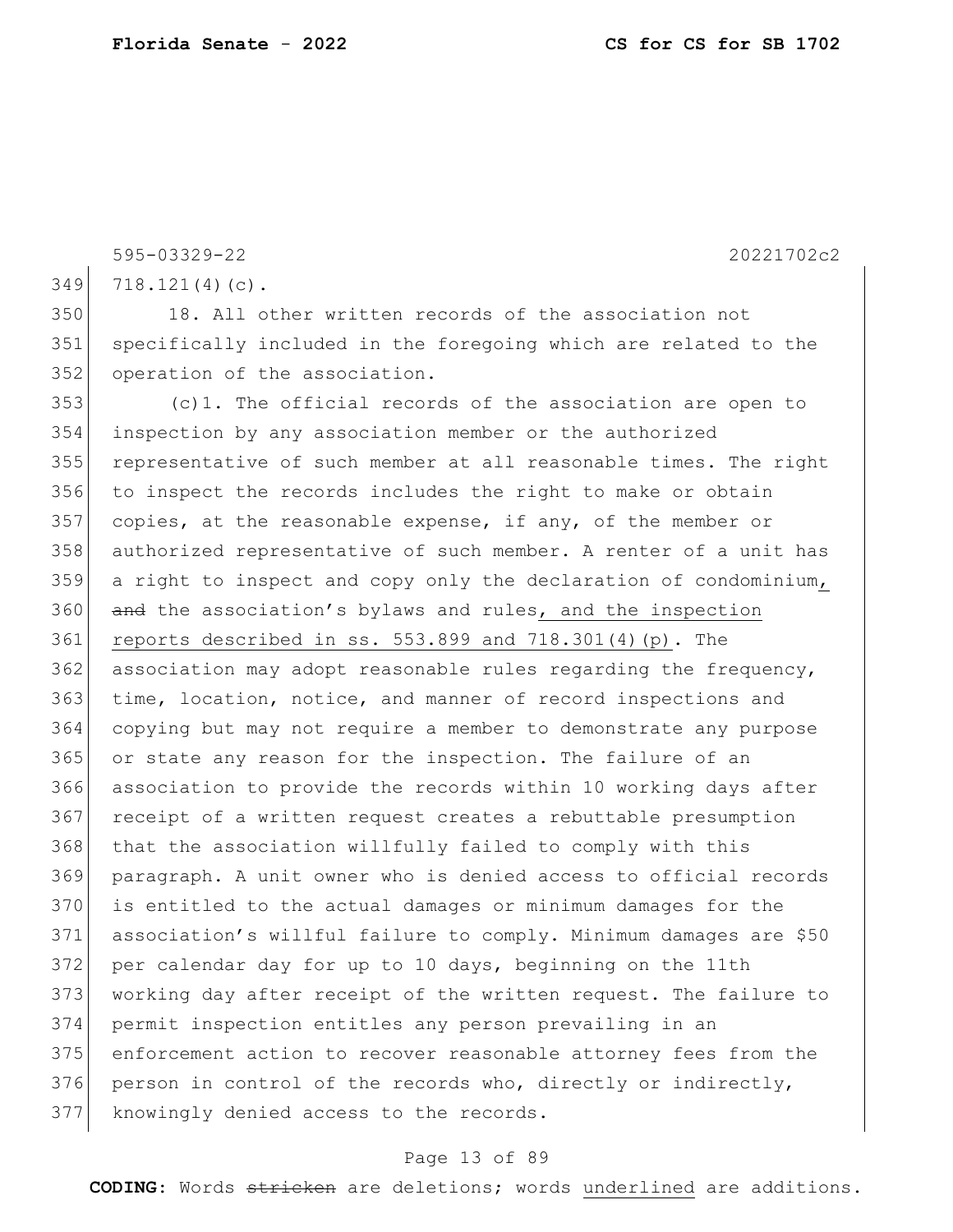595-03329-22 20221702c2 378 2. Any person who knowingly or intentionally defaces or 379 destroys accounting records that are required by this chapter to 380 be maintained during the period for which such records are 381 required to be maintained, or who knowingly or intentionally 382 fails to create or maintain accounting records that are required 383 to be created or maintained, with the intent of causing harm to 384 the association or one or more of its members, is personally 385 subject to a civil penalty pursuant to s.  $718.501(1)(d)$ . 386 3. The association shall maintain an adequate number of 387 copies of the declaration, articles of incorporation, bylaws, 388 and rules, and all amendments to each of the foregoing, as well 389 as the question and answer sheet as described in s. 718.504 and 390 year-end financial information required under this section, on 391 the condominium property to ensure their availability to unit 392 owners and prospective purchasers, and may charge its actual 393 costs for preparing and furnishing these documents to those 394 requesting the documents. An association shall allow a member or 395 his or her authorized representative to use a portable device, 396 including a smartphone, tablet, portable scanner, or any other 397 technology capable of scanning or taking photographs, to make an 398 electronic copy of the official records in lieu of the 399 association's providing the member or his or her authorized 400 representative with a copy of such records. The association may 401 not charge a member or his or her authorized representative for  $402$  the use of a portable device. Notwithstanding this paragraph, 403 the following records are not accessible to unit owners: 404 a. Any record protected by the lawyer-client privilege as

405 described in s. 90.502 and any record protected by the work-406 product privilege, including a record prepared by an association

#### Page 14 of 89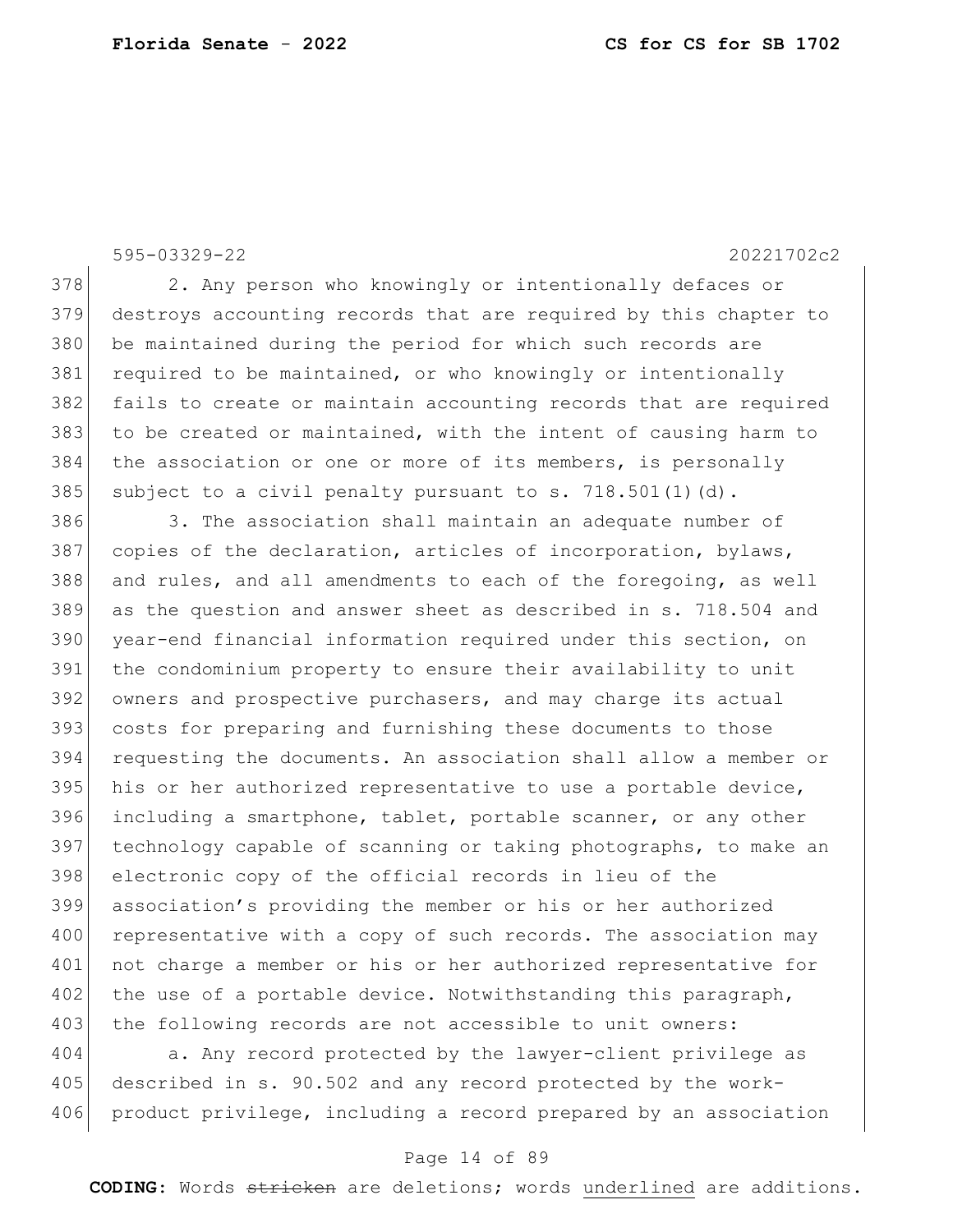595-03329-22 20221702c2 407 attorney or prepared at the attorney's express direction, which 408 reflects a mental impression, conclusion, litigation strategy, 409 or legal theory of the attorney or the association, and which 410 was prepared exclusively for civil or criminal litigation or for 411 adversarial administrative proceedings, or which was prepared in 412 anticipation of such litigation or proceedings until the 413 conclusion of the litigation or proceedings. 414 b. Information obtained by an association in connection 415 with the approval of the lease, sale, or other transfer of a 416 unit.

417 c. Personnel records of association or management company 418 employees, including, but not limited to, disciplinary, payroll, 419 health, and insurance records. For purposes of this sub-420 subparagraph, the term "personnel records" does not include 421 written employment agreements with an association employee or 422 management company, or budgetary or financial records that 423 indicate the compensation paid to an association employee.

424 d. Medical records of unit owners.

425 e. Social security numbers, driver license numbers, credit 426 card numbers, e-mail addresses, telephone numbers, facsimile 427 numbers, emergency contact information, addresses of a unit 428 owner other than as provided to fulfill the association's notice 429 requirements, and other personal identifying information of any 430 person, excluding the person's name, unit designation, mailing 431 address, property address, and any address, e-mail address, or 432 facsimile number provided to the association to fulfill the 433 association's notice requirements. Notwithstanding the 434 restrictions in this sub-subparagraph, an association may print 435 and distribute to unit owners a directory containing the name,

#### Page 15 of 89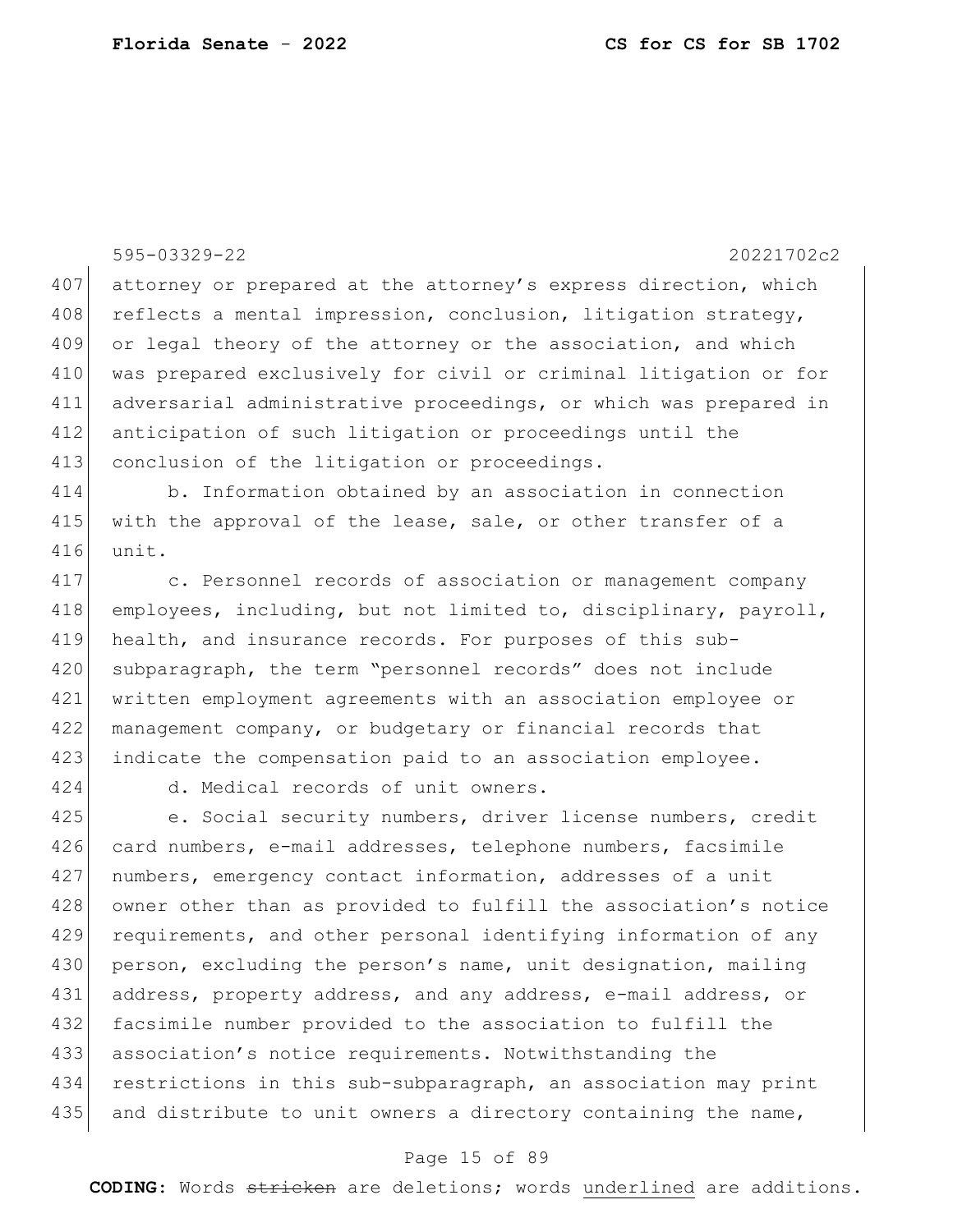595-03329-22 20221702c2

436 unit address, and all telephone numbers of each unit owner. 437 However, an owner may exclude his or her telephone numbers from 438 the directory by so requesting in writing to the association. An 439 owner may consent in writing to the disclosure of other contact 440 information described in this sub-subparagraph. The association 441 is not liable for the inadvertent disclosure of information that 442 is protected under this sub-subparagraph if the information is 443 included in an official record of the association and is 444 voluntarily provided by an owner and not requested by the 445 association.

446 f. Electronic security measures that are used by the 447 association to safequard data, including passwords.

448 g. The software and operating system used by the 449 association which allow the manipulation of data, even if the 450 owner owns a copy of the same software used by the association. 451 The data is part of the official records of the association.

452 h. All affirmative acknowledgments made pursuant to s. 453 718.121(4)(c).

454 (g)1. By January 1, 2019, an association managing a 455 condominium with 150 or more units which does not contain 456 timeshare units shall post digital copies of the documents 457 specified in subparagraph 2. on its website or make such 458 documents available through an application that can be 459 downloaded on a mobile device.

460 a. The association's website or application must be:

461 (I) An independent website, application, or web portal 462 wholly owned and operated by the association; or

463 (II) A website, application, or web portal operated by a 464 third-party provider with whom the association owns, leases,

### Page 16 of 89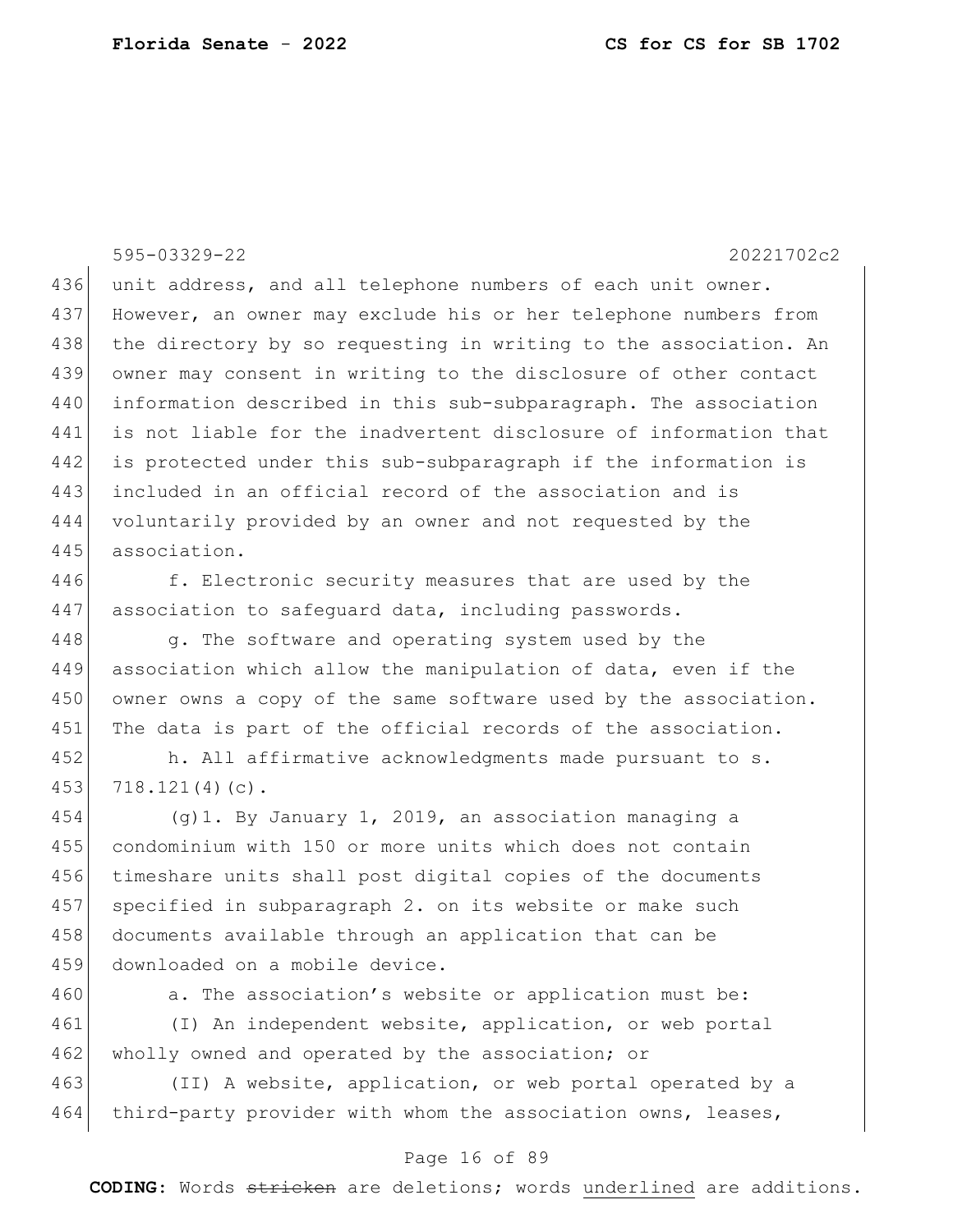595-03329-22 20221702c2 465 rents, or otherwise obtains the right to operate a web page, 466 subpage, web portal, collection of subpages or web portals, or 467 an application which is dedicated to the association's 468 activities and on which required notices, records, and documents 469 may be posted or made available by the association. 470 b. The association's website or application must be 471 accessible through the Internet and must contain a subpage, web 472 portal, or other protected electronic location that is 473 inaccessible to the general public and accessible only to unit 474 owners and employees of the association. 475 c. Upon a unit owner's written request, the association 476 must provide the unit owner with a username and password and 477 access to the protected sections of the association's website or 478 application which contain any notices, records, or documents 479 that must be electronically provided. 480 2. A current copy of the following documents must be posted 481 in digital format on the association's website or application: 482 a. The recorded declaration of condominium of each 483 condominium operated by the association and each amendment to 484 each declaration. 485 b. The recorded bylaws of the association and each 486 amendment to the bylaws. 487 c. The articles of incorporation of the association, or 488 other documents creating the association, and each amendment to 489 the articles of incorporation or other documents. The copy 490 posted pursuant to this sub-subparagraph must be a copy of the 491 articles of incorporation filed with the Department of State. 492 d. The rules of the association.

493 e. A list of all executory contracts or documents to which

#### Page 17 of 89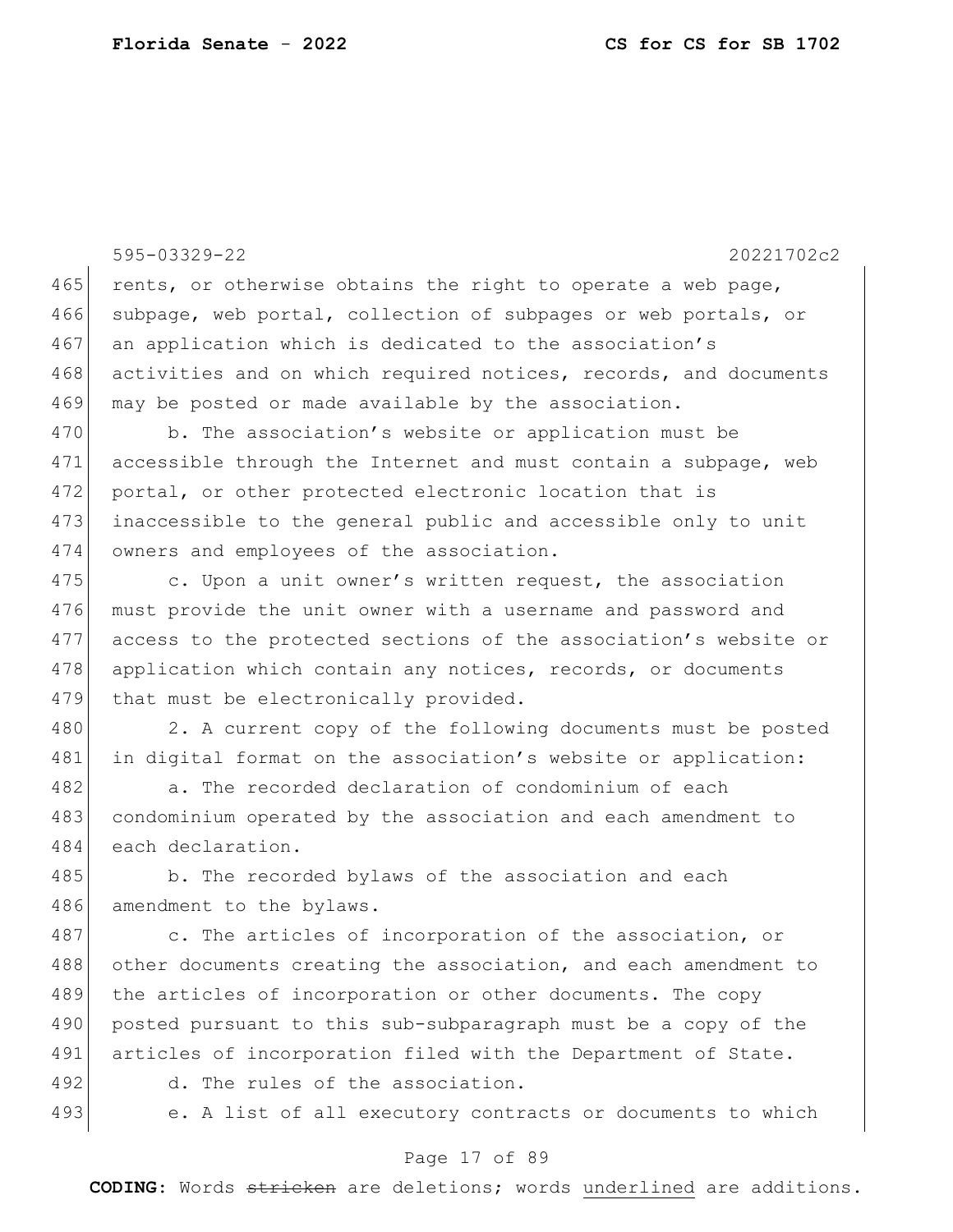|     | 595-03329-22<br>20221702c2                                       |
|-----|------------------------------------------------------------------|
| 494 | the association is a party or under which the association or the |
| 495 | unit owners have an obligation or responsibility and, after      |
| 496 | bidding for the related materials, equipment, or services has    |
| 497 | closed, a list of bids received by the association within the    |
| 498 | past year. Summaries of bids for materials, equipment, or        |
| 499 | services which exceed \$500 must be maintained on the website or |
| 500 | application for 1 year. In lieu of summaries, complete copies of |
| 501 | the bids may be posted.                                          |
| 502 | f. The annual budget required by s. 718.112(2) (f) and any       |
| 503 | proposed budget to be considered at the annual meeting.          |
| 504 | g. The financial report required by subsection (13) and any      |
| 505 | monthly income or expense statement to be considered at a        |
| 506 | meeting.                                                         |
| 507 | h. The certification of each director required by s.             |
| 508 | 718.112(2)(d)4.b.                                                |
| 509 | i. All contracts or transactions between the association         |
| 510 | and any director, officer, corporation, firm, or association     |
| 511 | that is not an affiliated condominium association or any other   |
| 512 | entity in which an association director is also a director or    |
| 513 | officer and financially interested.                              |
| 514 | j. Any contract or document regarding a conflict of              |
| 515 | interest or possible conflict of interest as provided in ss.     |
| 516 | 468.436(2)(b)6. and 718.3027(3).                                 |
| 517 | k. The notice of any unit owner meeting and the agenda for       |
| 518 | the meeting, as required by s. 718.112(2)(d)3., no later than 14 |
| 519 | days before the meeting. The notice must be posted in plain view |
| 520 | on the front page of the website or application, or on a         |
| 521 | separate subpage of the website or application labeled "Notices" |
| 522 | which is conspicuously visible and linked from the front page.   |

## Page 18 of 89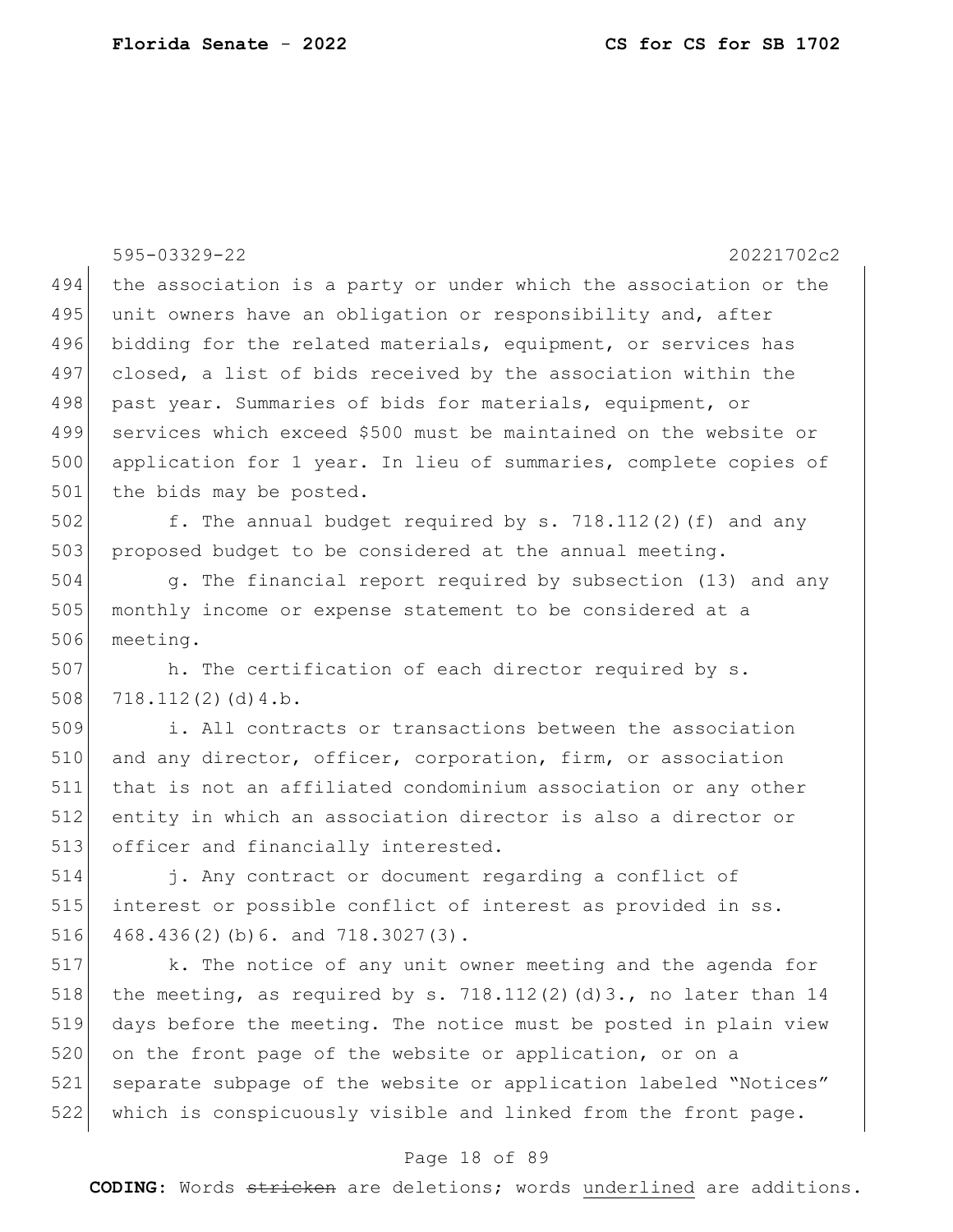|     | $595 - 03329 - 22$<br>20221702c2                                 |
|-----|------------------------------------------------------------------|
| 523 | The association must also post on its website or application any |
| 524 | document to be considered and voted on by the owners during the  |
| 525 | meeting or any document listed on the agenda at least 7 days     |
| 526 | before the meeting at which the document or the information      |
| 527 | within the document will be considered.                          |
| 528 | 1. Notice of any board meeting, the agenda, and any other        |
| 529 | document required for the meeting as required by s.              |
| 530 | $718.112(2)(c)$ , which must be posted no later than the date    |
| 531 | required for notice under $s. 718.112(2)(c)$ .                   |
| 532 | m. The inspection reports described in ss. 553.899 and           |
| 533 | 718.301(4) (p) and any other inspection report relating to a     |
| 534 | structural or life safety inspection of condominium property.    |
| 535 | n. The reserve study required under s. 718.112(2).               |
| 536 | 3. The association shall ensure that the information and         |
| 537 | records described in paragraph (c), which are not allowed to be  |
| 538 | accessible to unit owners, are not posted on the association's   |
| 539 | website or application. If protected information or information  |
| 540 | restricted from being accessible to unit owners is included in   |
| 541 | documents that are required to be posted on the association's    |
| 542 | website or application, the association shall ensure the         |
| 543 | information is redacted before posting the documents.            |
| 544 | Notwithstanding the foregoing, the association or its agent is   |
| 545 | not liable for disclosing information that is protected or       |
| 546 | restricted under this paragraph unless such disclosure was made  |
| 547 | with a knowing or intentional disregard of the protected or      |
| 548 | restricted nature of such information.                           |
| 549 | 4. The failure of the association to post information            |

550 required under subparagraph 2. is not in and of itself 551 sufficient to invalidate any action or decision of the

### Page 19 of 89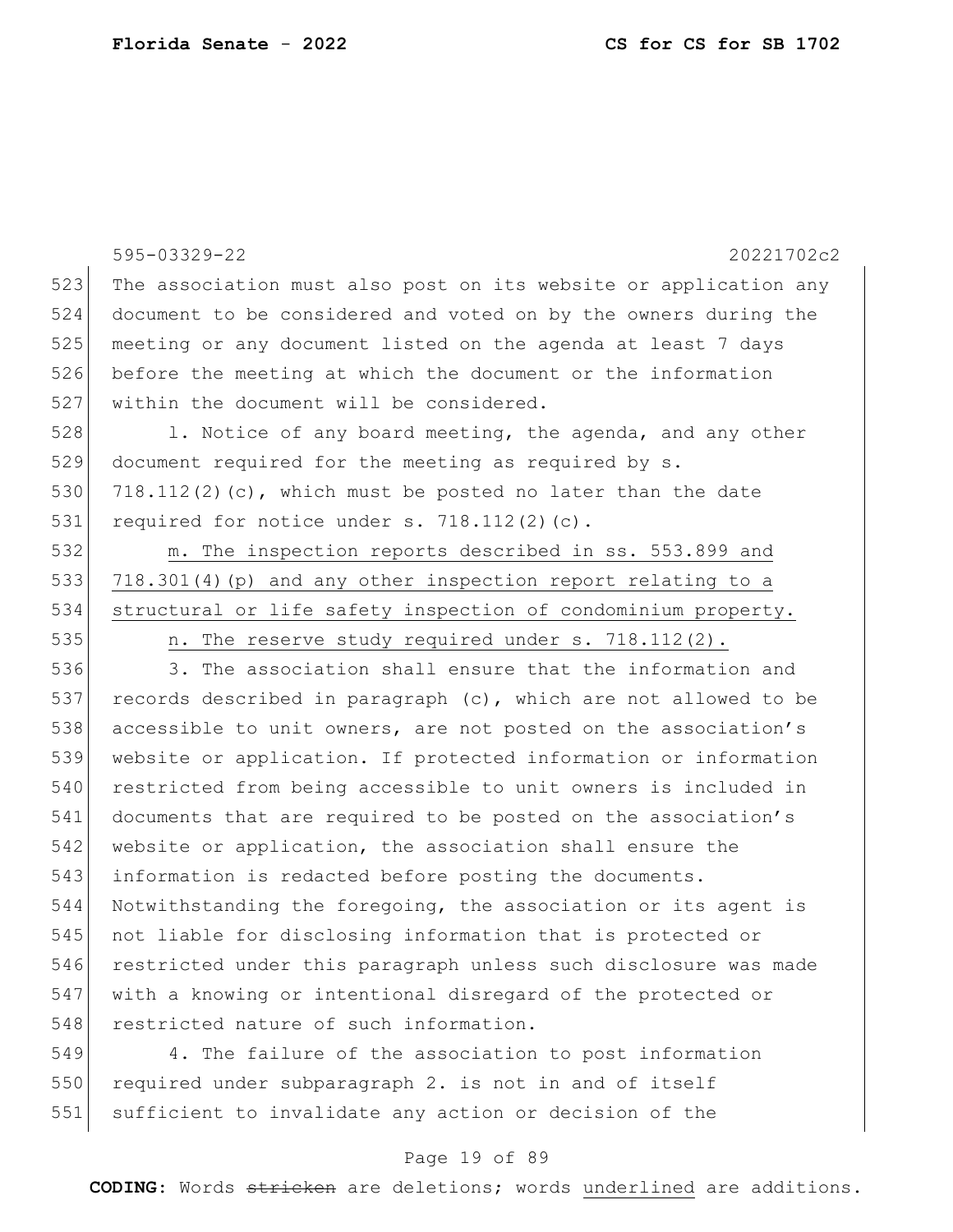595-03329-22 20221702c2

552 association's board or its committees.

553 (13) FINANCIAL REPORTING.—Within 90 days after the end of 554 the fiscal year, or annually on a date provided in the bylaws, 555 the association shall prepare and complete, or contract for the 556 preparation and completion of, a financial report for the 557 preceding fiscal year. Within 21 days after the final financial 558 report is completed by the association or received from the 559 third party, but not later than 120 days after the end of the 560 fiscal year or other date as provided in the bylaws, the 561 association shall mail to each unit owner at the address last 562 furnished to the association by the unit owner, or hand deliver 563 to each unit owner, a copy of the most recent financial report 564 or a notice that a copy of the most recent financial report will 565 be mailed or hand delivered to the unit owner, without charge, 566 within 5 business days after receipt of a written request from 567 the unit owner. The division shall adopt rules setting forth 568 uniform accounting principles and standards to be used by all 569 associations and addressing the financial reporting requirements 570 for multicondominium associations. The rules must include, but 571 not be limited to, standards for presenting a summary of 572 association reserves, including a good faith estimate disclosing 573 the annual amount of reserve funds that would be necessary for 574 the association to fully fund reserves for each reserve item 575 based on the straight-line accounting method or to fully fund 576 reserves based on the pooling method. This disclosure is not 577 applicable to reserves funded via the pooling method. In 578 adopting such rules, the division shall consider the number of 579 members and annual revenues of an association. Financial reports 580 shall be prepared as follows:

#### Page 20 of 89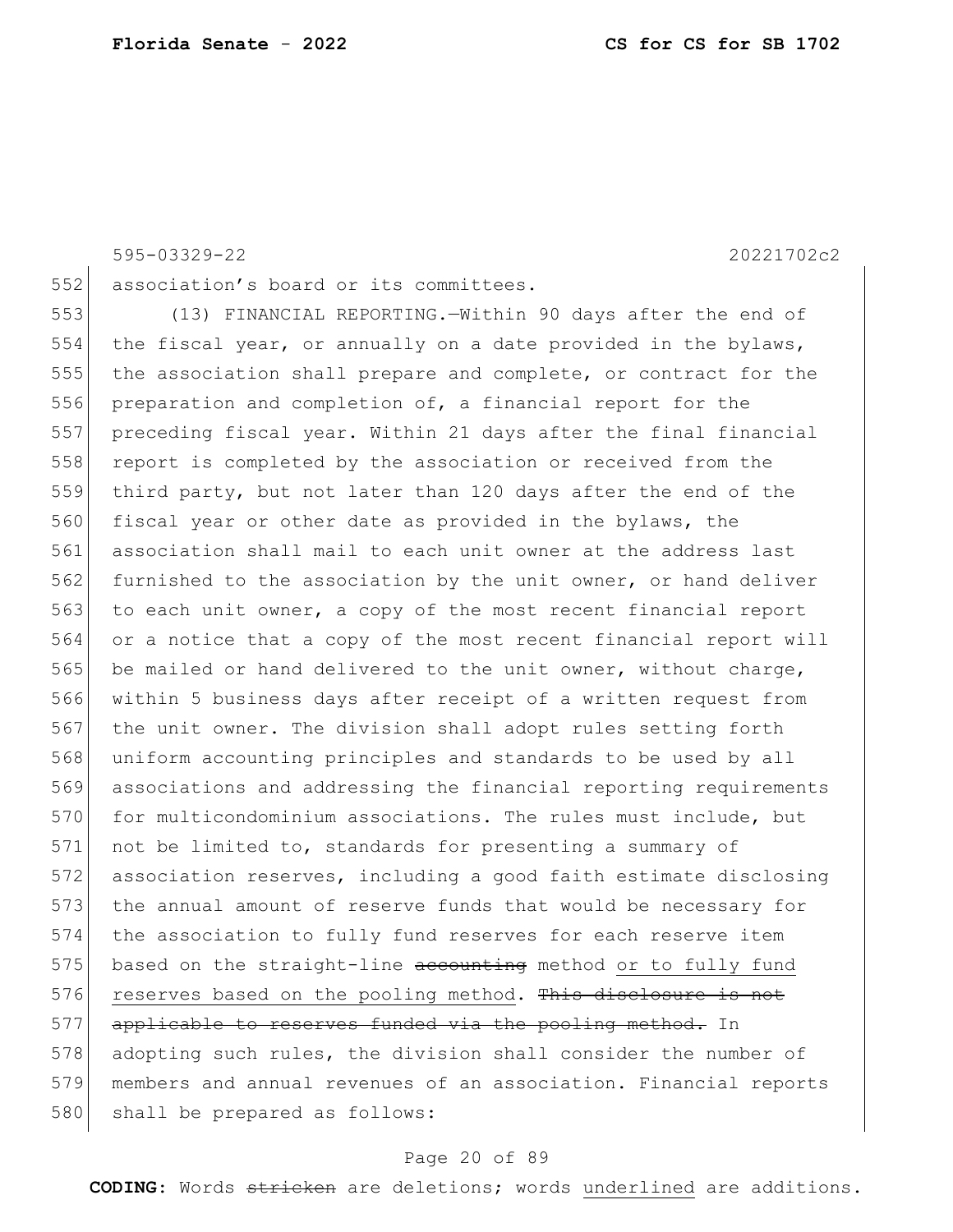595-03329-22 20221702c2 581 (a) An association that meets the criteria of this 582 paragraph shall prepare a complete set of financial statements 583 in accordance with generally accepted accounting principles. The 584 financial statements must be based upon the association's total 585 annual revenues, as follows: 586 1. An association with total annual revenues of \$150,000 or 587 more, but less than \$300,000, shall prepare compiled financial 588 statements. 589 2. An association with total annual revenues of at least  $590$  \$300,000, but less than \$500,000, shall prepare reviewed 591 financial statements. 592 3. An association with total annual revenues of \$500,000 or 593 more shall prepare audited financial statements. 594 (b)1. An association with total annual revenues of less 595 than \$150,000 shall prepare a report of cash receipts and 596 expenditures. 597 2. A report of cash receipts and disbursements must 598 disclose the amount of receipts by accounts and receipt 599 classifications and the amount of expenses by accounts and 600 expense classifications, including, but not limited to, the 601 following, as applicable: costs for security, professional and 602 management fees and expenses, taxes, costs for recreation 603 facilities, expenses for refuse collection and utility services, 604 expenses for lawn care, costs for building maintenance and 605 repair, insurance costs, administration and salary expenses, and 606 reserves accumulated and expended for capital expenditures, 607 deferred maintenance, and any other category for which the 608 association maintains reserves. 609 (c) An association may prepare, without a meeting of or

#### Page 21 of 89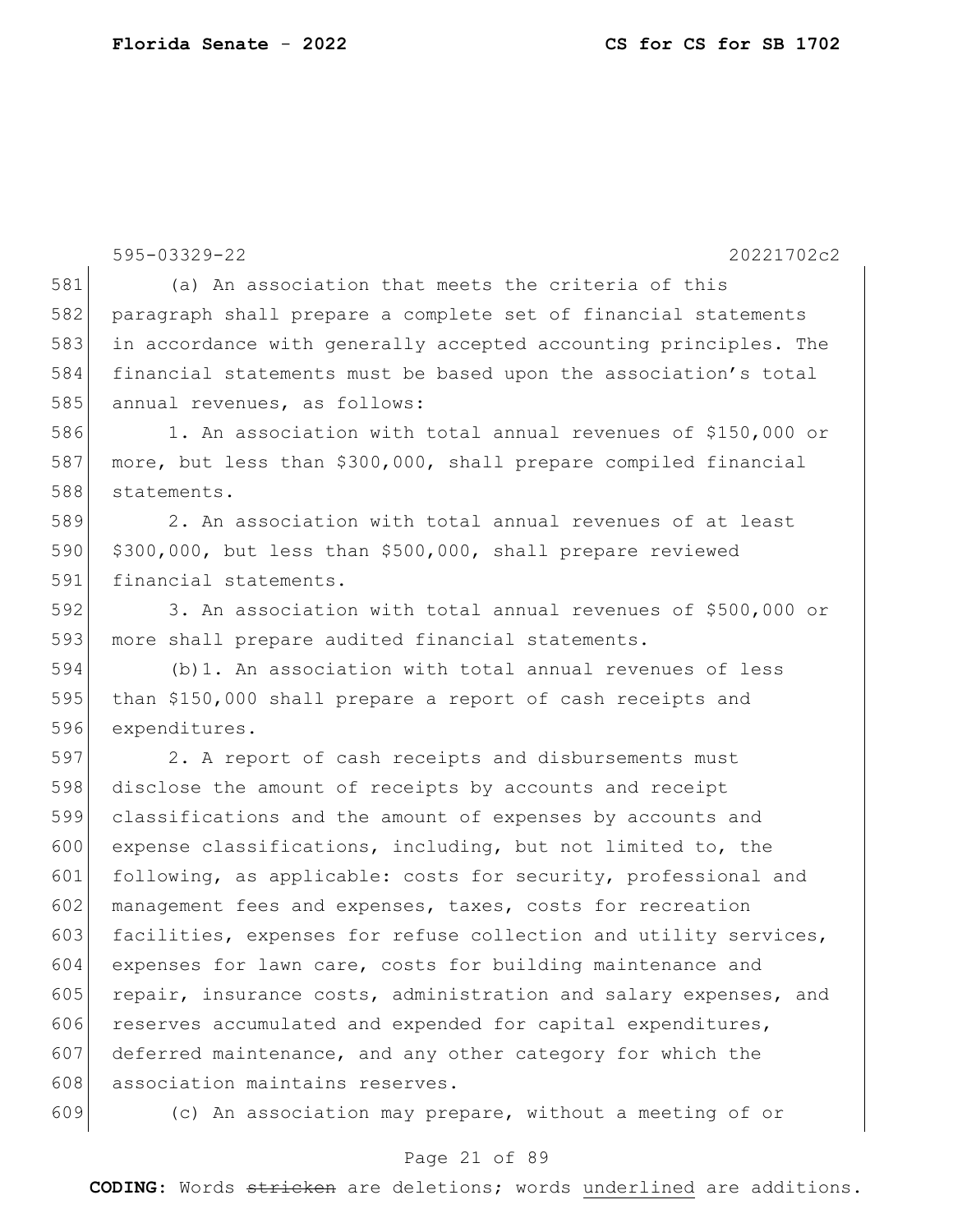595-03329-22 20221702c2 610 approval by the unit owners: 611 1. Compiled, reviewed, or audited financial statements, if 612 the association is required to prepare a report of cash receipts 613 and expenditures; 614 2. Reviewed or audited financial statements, if the 615 association is required to prepare compiled financial 616 statements; or 617 3. Audited financial statements if the association is 618 required to prepare reviewed financial statements. 619 (d) If approved by a majority of the voting interests 620 present at a properly called meeting of the association, an 621 association may prepare: 622 1. A report of cash receipts and expenditures in lieu of a 623 compiled, reviewed, or audited financial statement; 624 2. A report of cash receipts and expenditures or a compiled 625 financial statement in lieu of a reviewed or audited financial 626 statement; or 627 3. A report of cash receipts and expenditures, a compiled 628 financial statement, or a reviewed financial statement in lieu 629 of an audited financial statement. 630 631 Such meeting and approval must occur before the end of the 632 fiscal year and is effective only for the fiscal year in which 633 the vote is taken, except that the approval may also be 634 effective for the following fiscal year. If the developer has 635 not turned over control of the association, all unit owners, 636 including the developer, may vote on issues related to the 637 preparation of the association's financial reports, from the 638 date of incorporation of the association through the end of the

#### Page 22 of 89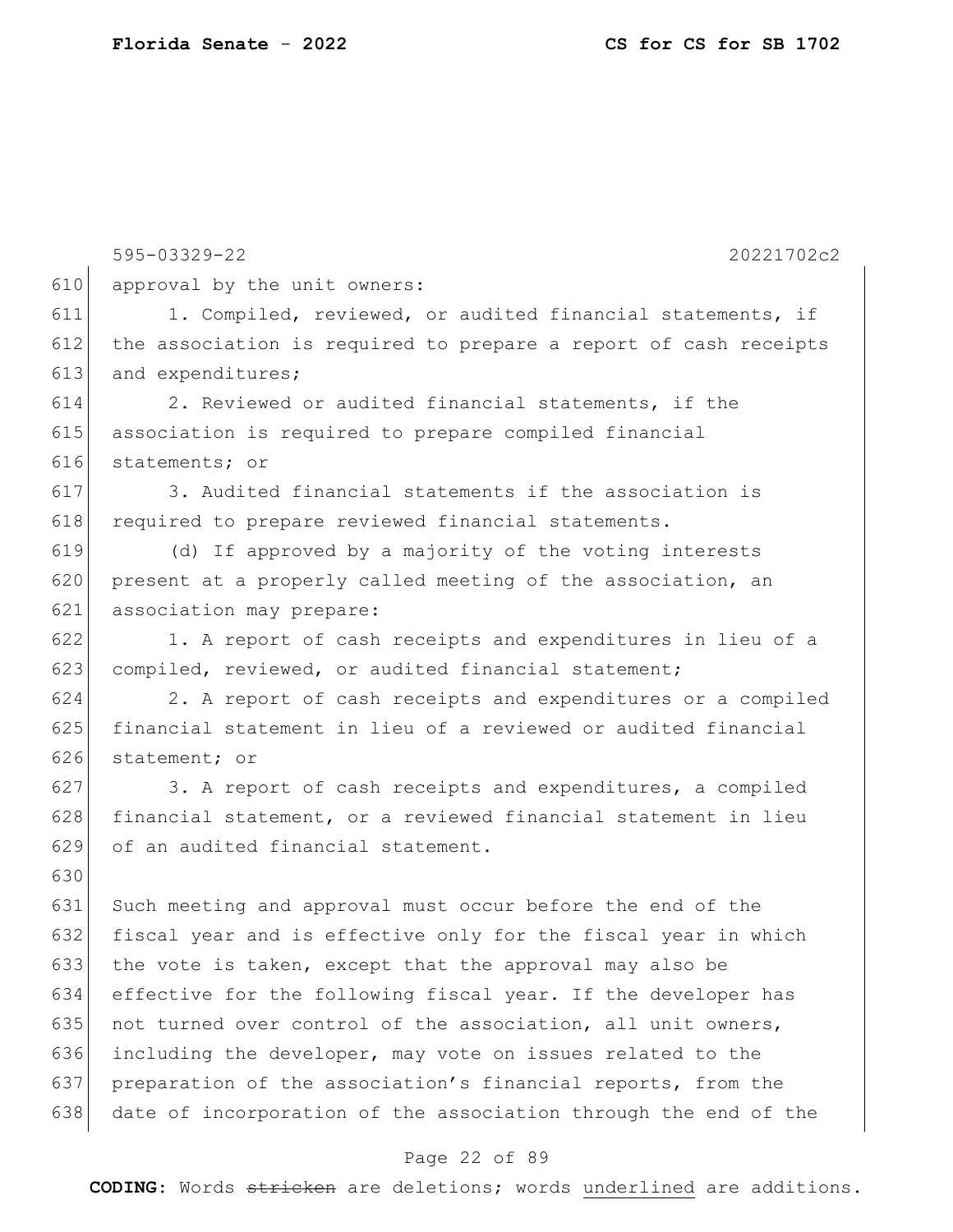595-03329-22 20221702c2

639 second fiscal year after the fiscal year in which the certificate of a surveyor and mapper is recorded pursuant to s. 641 718.104(4) (e) or an instrument that transfers title to a unit in the condominium which is not accompanied by a recorded assignment of developer rights in favor of the grantee of such unit is recorded, whichever occurs first. Thereafter, all unit 645 owners except the developer may vote on such issues until control is turned over to the association by the developer. Any audit or review prepared under this section shall be paid for by 648 the developer if done before turnover of control of the association.

 (e) A unit owner may provide written notice to the division of the association's failure to mail or hand deliver him or her a copy of the most recent financial report within 5 business days after he or she submitted a written request to the association for a copy of such report. If the division determines that the association failed to mail or hand deliver a copy of the most recent financial report to the unit owner, the division shall provide written notice to the association that 658 the association must mail or hand deliver a copy of the most recent financial report to the unit owner and the division within 5 business days after it receives such notice from the division. An association that fails to comply with the division's request may not waive the financial reporting requirement provided in paragraph (d) for the fiscal year in which the unit owner's request was made and the following fiscal year. A financial report received by the division pursuant to 666 this paragraph shall be maintained, and the division shall provide a copy of such report to an association member upon his

#### Page 23 of 89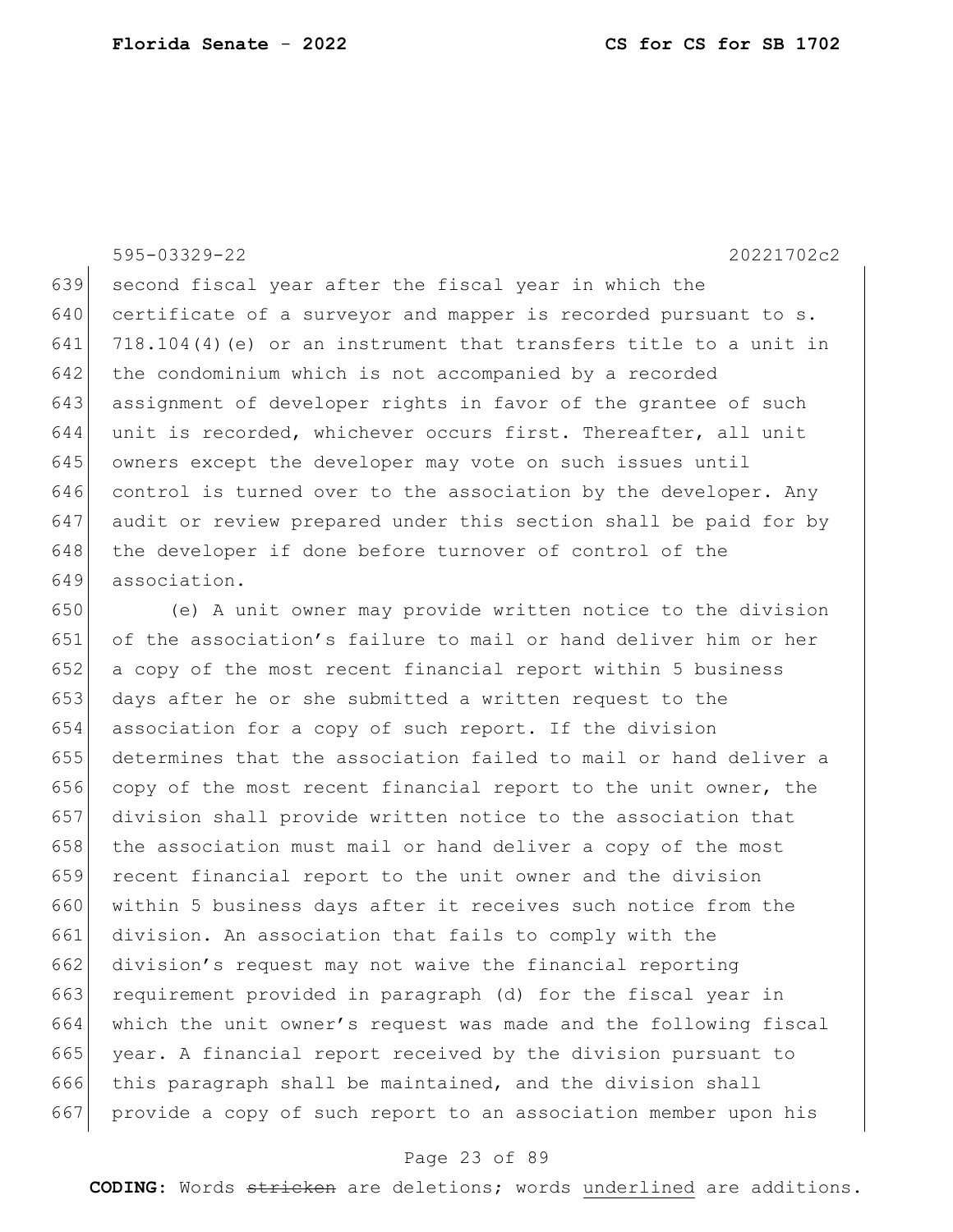595-03329-22 20221702c2 668 or her request. 669 Section 4. Paragraphs (d) and (f) of subsection (2) of 670 section 718.112, Florida Statutes, are amended, and paragraph 671 (p) is added to that subsection, to read: 672 718.112 Bylaws.-673 (2) REQUIRED PROVISIONS.—The bylaws shall provide for the 674 following and, if they do not do so, shall be deemed to include 675 the following: 676 (d) *Unit owner meetings.*—  $677$  1. An annual meeting of the unit owners must be held at the 678 location provided in the association bylaws and, if the bylaws  $679$  are silent as to the location, the meeting must be held within 680 45 miles of the condominium property. However, such distance 681 requirement does not apply to an association governing a 682 timeshare condominium. 683 2. Unless the bylaws provide otherwise, a vacancy on the 684 board caused by the expiration of a director's term must be 685 filled by electing a new board member, and the election must be 686 by secret ballot. An election is not required if the number of 687 vacancies equals or exceeds the number of candidates. For 688 purposes of this paragraph, the term "candidate" means an 689 eligible person who has timely submitted the written notice, as 690 described in sub-subparagraph  $4.a.,$  of his or her intention to 691 become a candidate. Except in a timeshare or nonresidential 692 condominium, or if the staggered term of a board member does not 693 expire until a later annual meeting, or if all members' terms 694 would otherwise expire but there are no candidates, the terms of 695 all board members expire at the annual meeting, and such members 696 may stand for reelection unless prohibited by the bylaws. Board

#### Page 24 of 89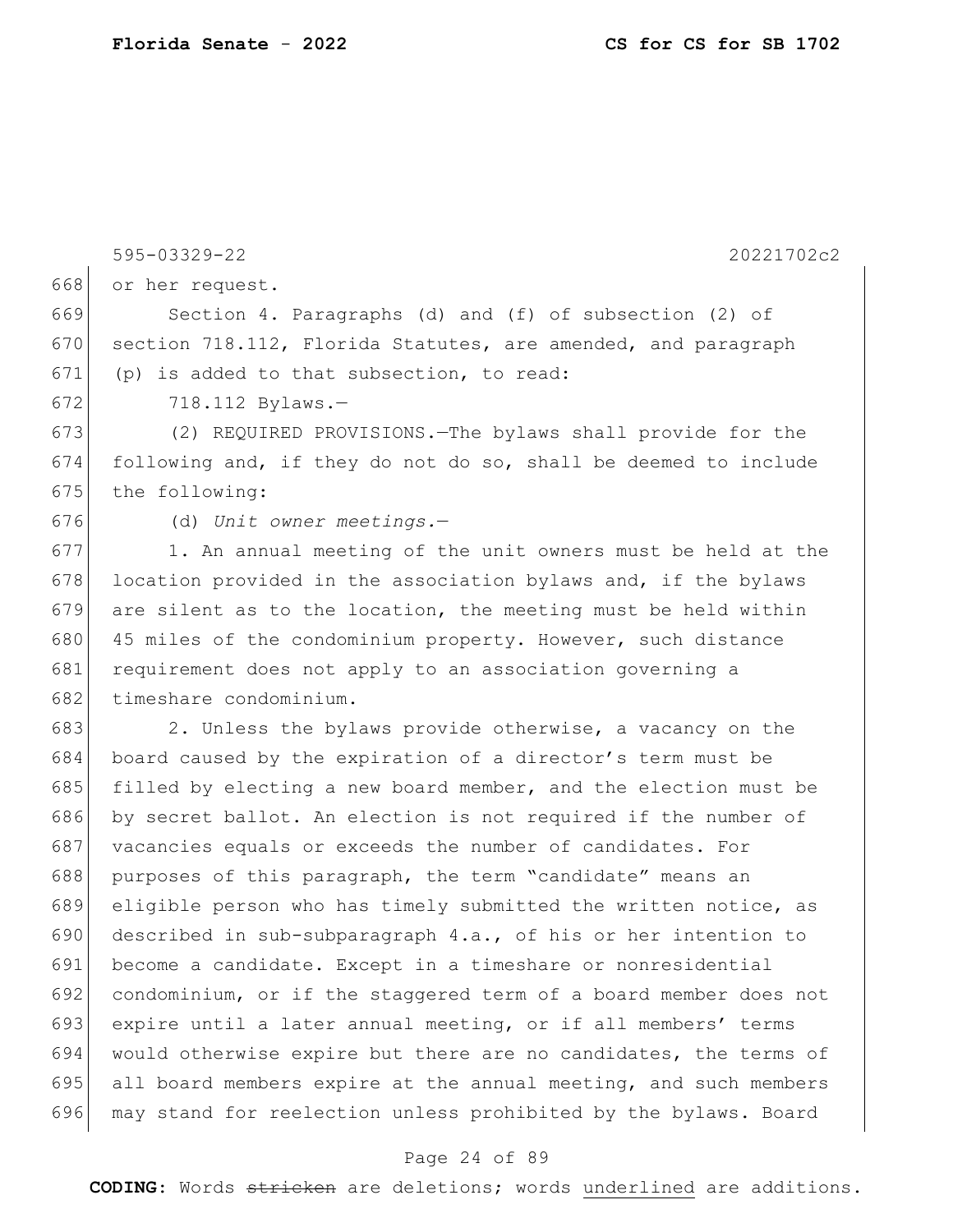| $595 - 03329 - 22$ |  |
|--------------------|--|
|                    |  |
|                    |  |

#### 595-03329-22 20221702c2

 members may serve terms longer than 1 year if permitted by the 698 bylaws or articles of incorporation. A board member may not 699 serve more than 8 consecutive years unless approved by an affirmative vote of unit owners representing two-thirds of all 701 votes cast in the election or unless there are not enough eligible candidates to fill the vacancies on the board at the 703 time of the vacancy. Only board service that occurs on or after July 1, 2018, may be used when calculating a board member's term limit. If the number of board members whose terms expire at the 706 annual meeting equals or exceeds the number of candidates, the candidates become members of the board effective upon the adjournment of the annual meeting. Unless the bylaws provide otherwise, any remaining vacancies shall be filled by the affirmative vote of the majority of the directors making up the newly constituted board even if the directors constitute less than a quorum or there is only one director. In a residential condominium association of more than 10 units or in a residential condominium association that does not include 715 | timeshare units or timeshare interests, co-owners of a unit may not serve as members of the board of directors at the same time unless they own more than one unit or unless there are not enough eligible candidates to fill the vacancies on the board at 719 the time of the vacancy. A unit owner in a residential condominium desiring to be a candidate for board membership must comply with sub-subparagraph 4.a. and must be eligible to be a candidate to serve on the board of directors at the time of the deadline for submitting a notice of intent to run in order to have his or her name listed as a proper candidate on the ballot 725 or to serve on the board. A person who has been suspended or

#### Page 25 of 89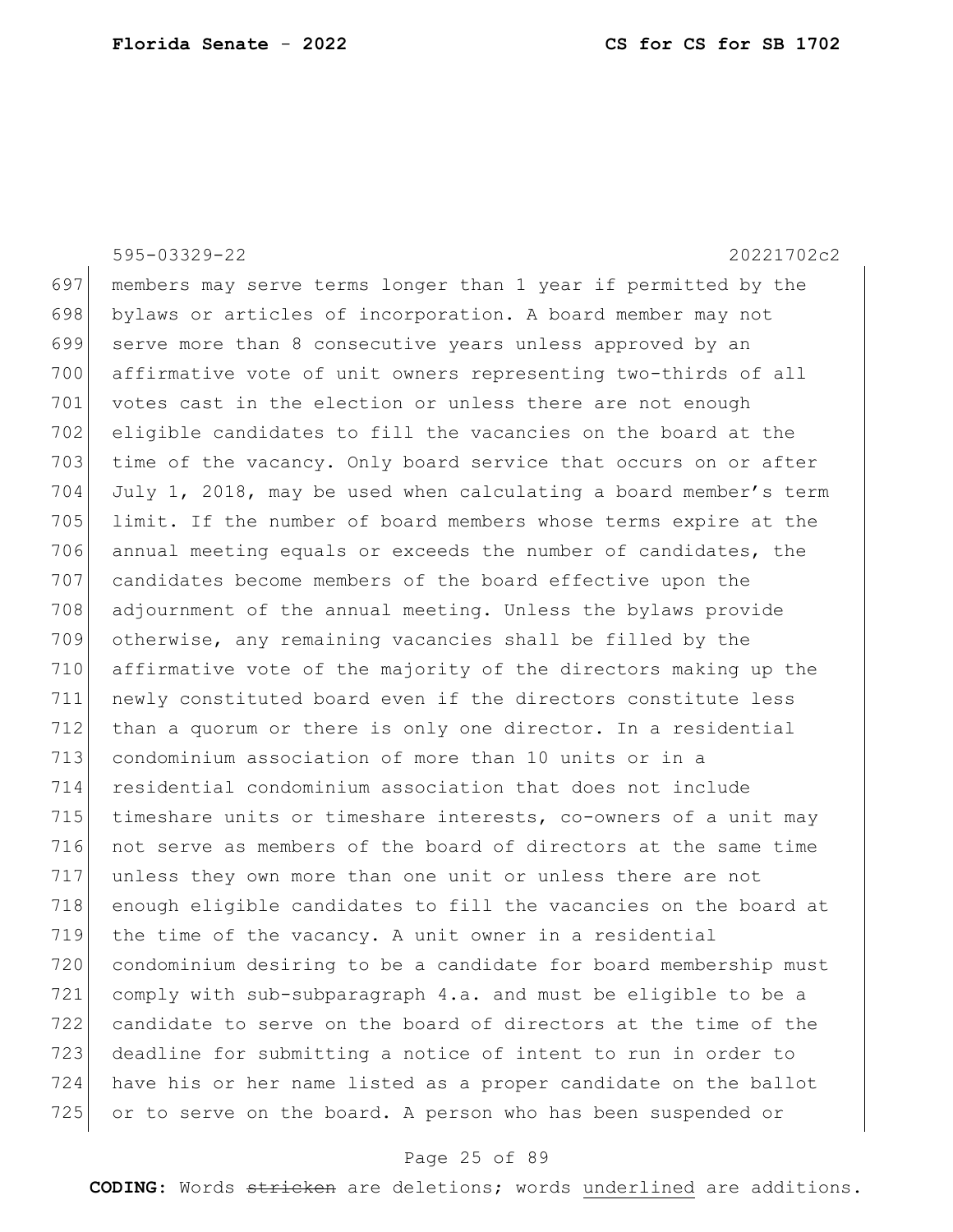595-03329-22 20221702c2 726 removed by the division under this chapter, or who is delinquent 727 in the payment of any assessment due to the association, is not 728 eligible to be a candidate for board membership and may not be 729 listed on the ballot. For purposes of this paragraph, a person 730 is delinquent if a payment is not made by the due date as 731 specifically identified in the declaration of condominium, 732 bylaws, or articles of incorporation. If a due date is not 733 specifically identified in the declaration of condominium, 734 bylaws, or articles of incorporation, the due date is the first 735 day of the assessment period. A person who has been convicted of 736 any felony in this state or in a United States District or 737 Territorial Court, or who has been convicted of any offense in 738 another jurisdiction which would be considered a felony if 739 committed in this state, is not eligible for board membership 740 unless such felon's civil rights have been restored for at least 741 5 years as of the date such person seeks election to the board. 742 The validity of an action by the board is not affected if it is 743 later determined that a board member is ineligible for board 744 membership due to having been convicted of a felony. This 745 subparagraph does not limit the term of a member of the board of 746 a nonresidential or timeshare condominium. 747 3. The bylaws must provide the method of calling meetings

748 of unit owners, including annual meetings. Written notice of an 749 annual meeting must include an agenda; be mailed, hand 750 delivered, or electronically transmitted to each unit owner at  $751$  least 14 days before the annual meeting; and be posted in a 752 conspicuous place on the condominium property or association 753 property at least 14 continuous days before the annual meeting. 754 Written notice of a meeting other than an annual meeting must

### Page 26 of 89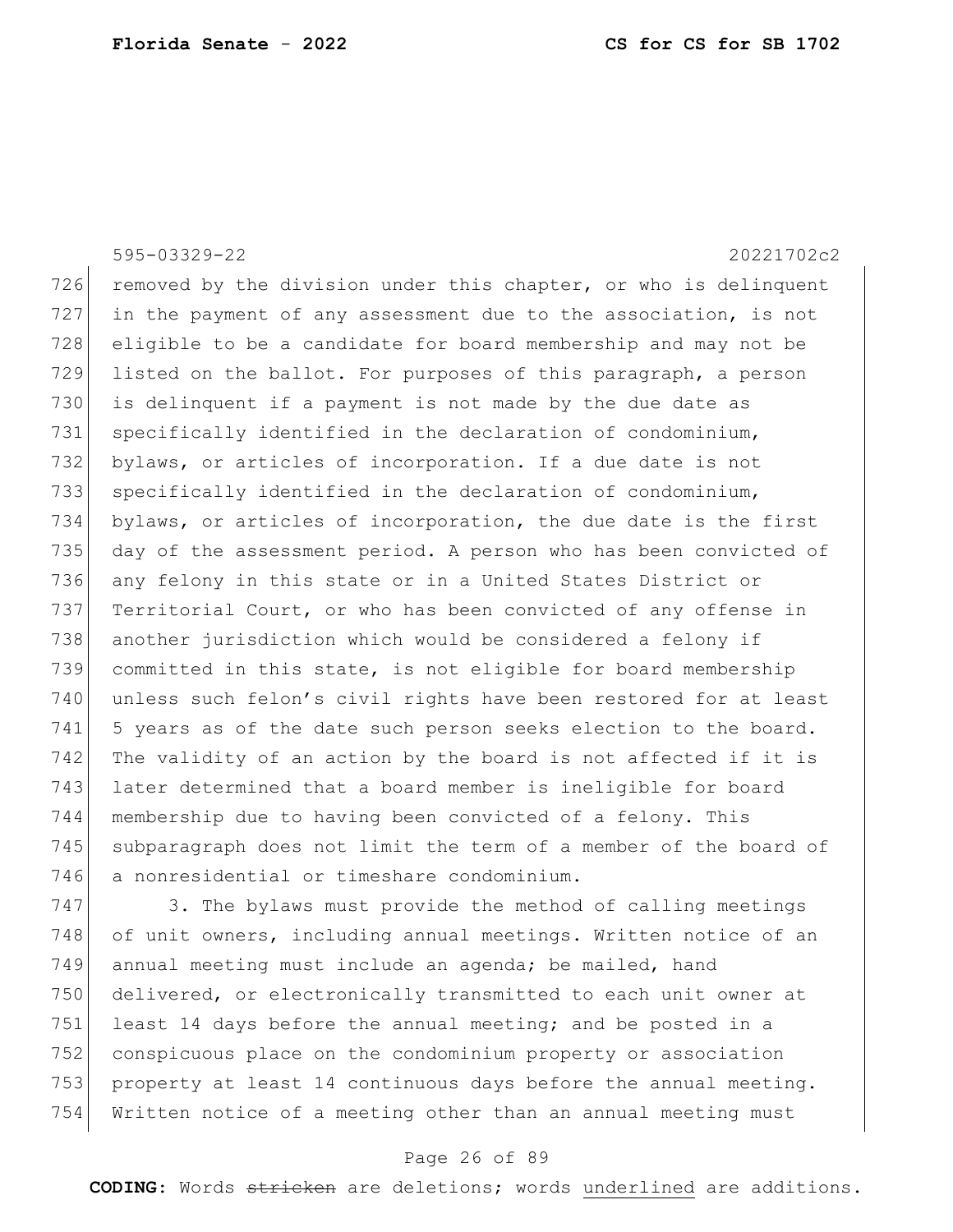# 595-03329-22 20221702c2 755 include an agenda; be mailed, hand delivered, or electronically 756 transmitted to each unit owner; and be posted in a conspicuous 757 place on the condominium property or association property within 758 the timeframe specified in the bylaws. If the bylaws do not 759 specify a timeframe for written notice of a meeting other than 760 an annual meeting, notice must be provided at least 14 761 continuous days before the meeting. Upon notice to the unit  $762$  owners, the board shall, by duly adopted rule, designate a 763 specific location on the condominium property or association 764 property where all notices of unit owner meetings must be 765 posted. This requirement does not apply if there is no 766 condominium property for posting notices. In lieu of, or in 767 addition to, the physical posting of meeting notices, the 768 association may, by reasonable rule, adopt a procedure for 769 conspicuously posting and repeatedly broadcasting the notice and 770 the agenda on a closed-circuit cable television system serving 771 the condominium association. However, if broadcast notice is 772 used in lieu of a notice posted physically on the condominium 773 property, the notice and agenda must be broadcast at least four 774 times every broadcast hour of each day that a posted notice is 775 otherwise required under this section. If broadcast notice is 776 provided, the notice and agenda must be broadcast in a manner 777 and for a sufficient continuous length of time so as to allow an 778 average reader to observe the notice and read and comprehend the 779 entire content of the notice and the agenda. In addition to any 780 of the authorized means of providing notice of a meeting of the 781 board, the association may, by rule, adopt a procedure for 782 conspicuously posting the meeting notice and the agenda on a 783 website serving the condominium association for at least the

#### Page 27 of 89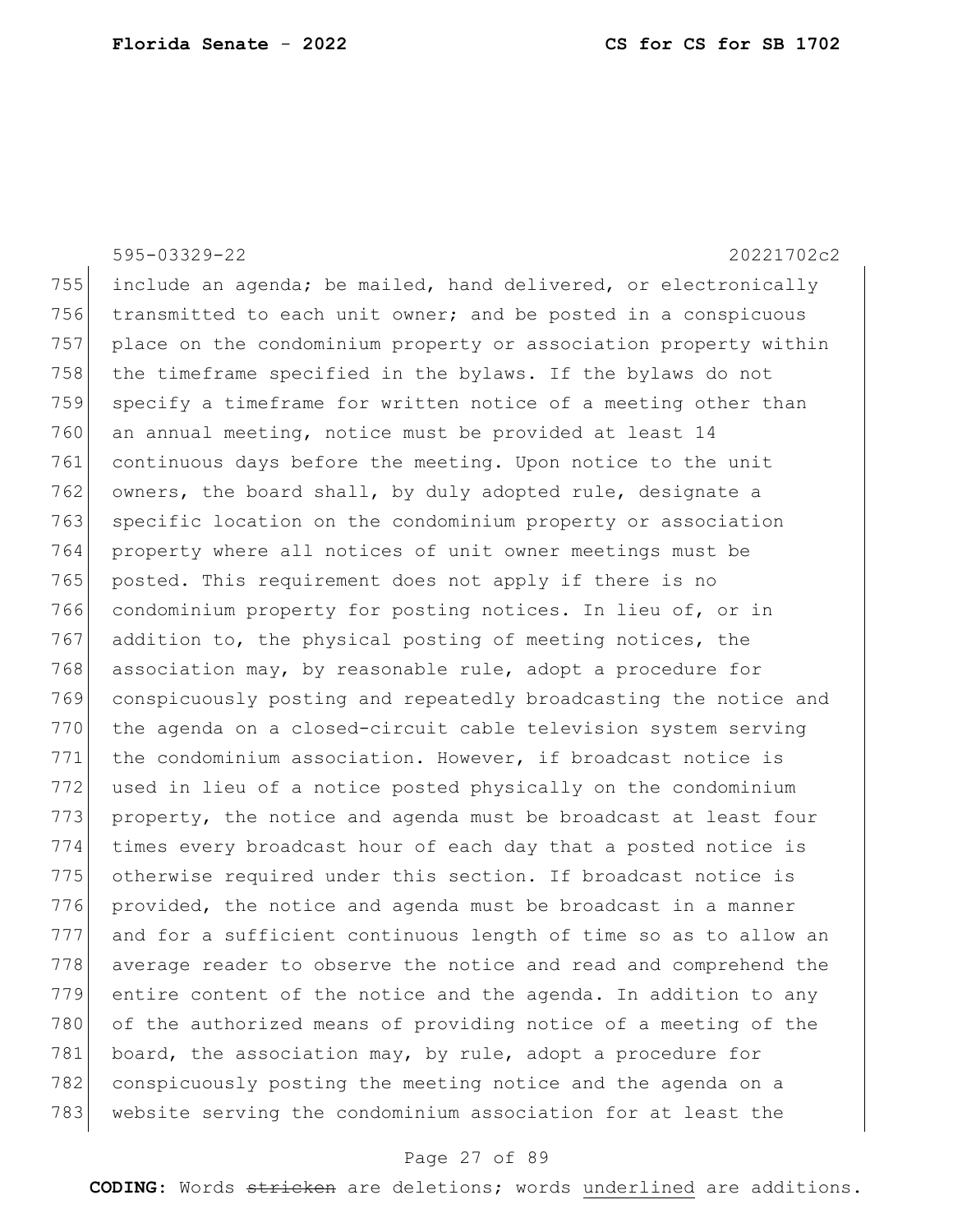595-03329-22 20221702c2 784 minimum period of time for which a notice of a meeting is also 785 required to be physically posted on the condominium property. 786 Any rule adopted shall, in addition to other matters, include a 787 requirement that the association send an electronic notice in 788 the same manner as a notice for a meeting of the members, which 789 must include a hyperlink to the website where the notice is 790 posted, to unit owners whose e-mail addresses are included in 791 the association's official records. Unless a unit owner waives 792 in writing the right to receive notice of the annual meeting,  $793$  such notice must be hand delivered, mailed, or electronically 794 transmitted to each unit owner. Notice for meetings and notice 795 for all other purposes must be mailed to each unit owner at the 796 address last furnished to the association by the unit owner, or 797 hand delivered to each unit owner. However, if a unit is owned 798 by more than one person, the association must provide notice to 799 the address that the developer identifies for that purpose and 800 thereafter as one or more of the owners of the unit advise the 801 association in writing, or if no address is given or the owners 802 of the unit do not agree, to the address provided on the deed of 803 record. An officer of the association, or the manager or other 804 person providing notice of the association meeting, must provide 805 an affidavit or United States Postal Service certificate of 806 mailing, to be included in the official records of the 807 association affirming that the notice was mailed or hand 808 delivered in accordance with this provision.

809 4. The members of the board of a residential condominium 810 shall be elected by written ballot or voting machine. Proxies 811 may not be used in electing the board in general elections or 812 elections to fill vacancies caused by recall, resignation, or

#### Page 28 of 89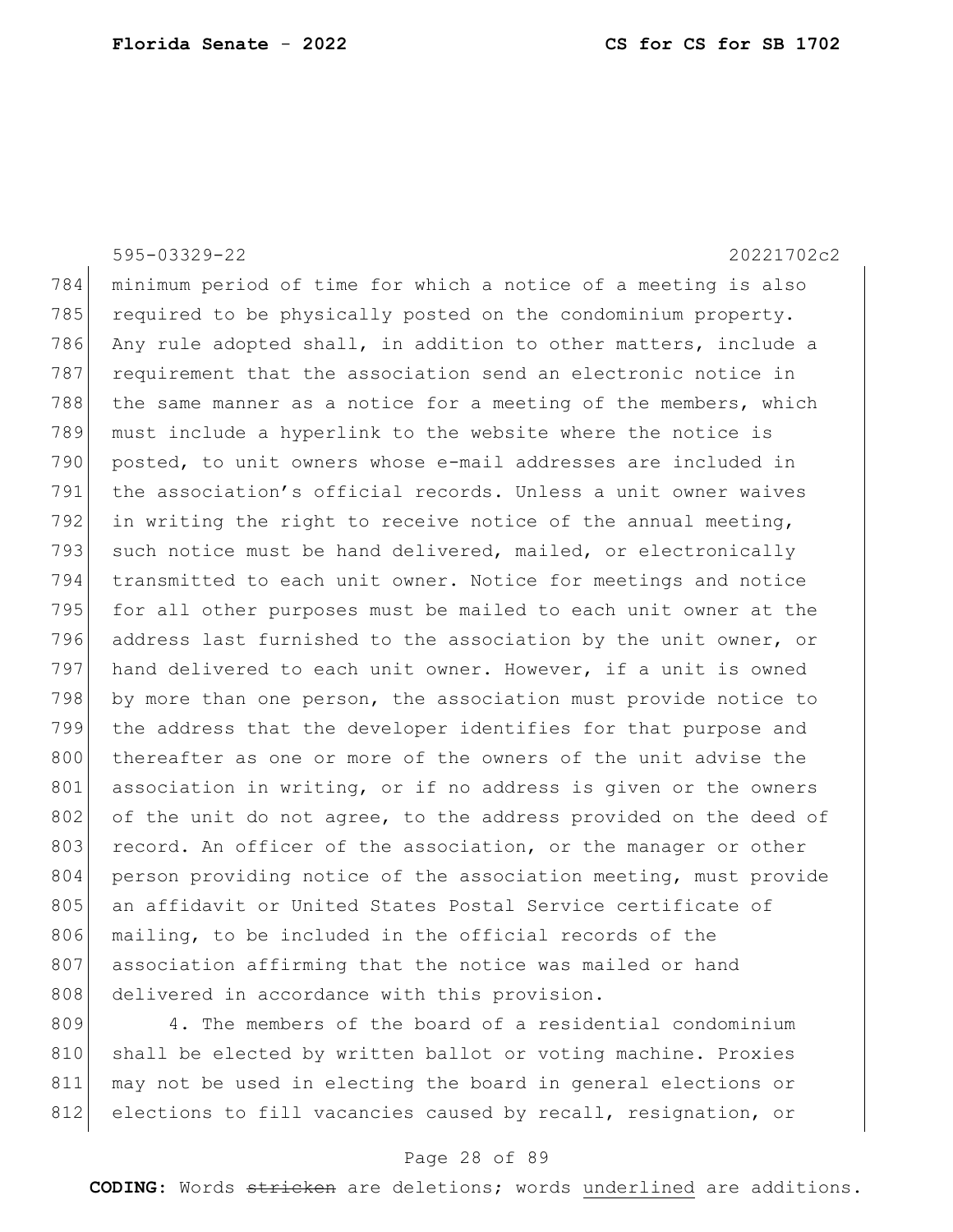595-03329-22 20221702c2 813 otherwise, unless otherwise provided in this chapter. This 814 subparagraph does not apply to an association governing a 815 timeshare condominium.

816 a. At least 60 days before a scheduled election, the 817 association shall mail, deliver, or electronically transmit, by 818 separate association mailing or included in another association 819 mailing, delivery, or transmission, including regularly 820 published newsletters, to each unit owner entitled to a vote, a 821 first notice of the date of the election. A unit owner or other 822 eligible person desiring to be a candidate for the board must 823 give written notice of his or her intent to be a candidate to 824 the association at least 40 days before a scheduled election. 825 Together with the written notice and agenda as set forth in 826 subparagraph 3., the association shall mail, deliver, or 827 electronically transmit a second notice of the election to all 828 unit owners entitled to vote, together with a ballot that lists 829 all candidates not less than 14 days or more than 34 days before 830 the date of the election. Upon request of a candidate, an 831 information sheet, no larger than 8 1/2 inches by 11 inches, 832 which must be furnished by the candidate at least 35 days before 833 the election, must be included with the mailing, delivery, or 834 transmission of the ballot, with the costs of mailing, delivery, 835 or electronic transmission and copying to be borne by the 836 association. The association is not liable for the contents of 837 the information sheets prepared by the candidates. In order to 838 reduce costs, the association may print or duplicate the 839 information sheets on both sides of the paper. The division 840 shall by rule establish voting procedures consistent with this 841 sub-subparagraph, including rules establishing procedures for

#### Page 29 of 89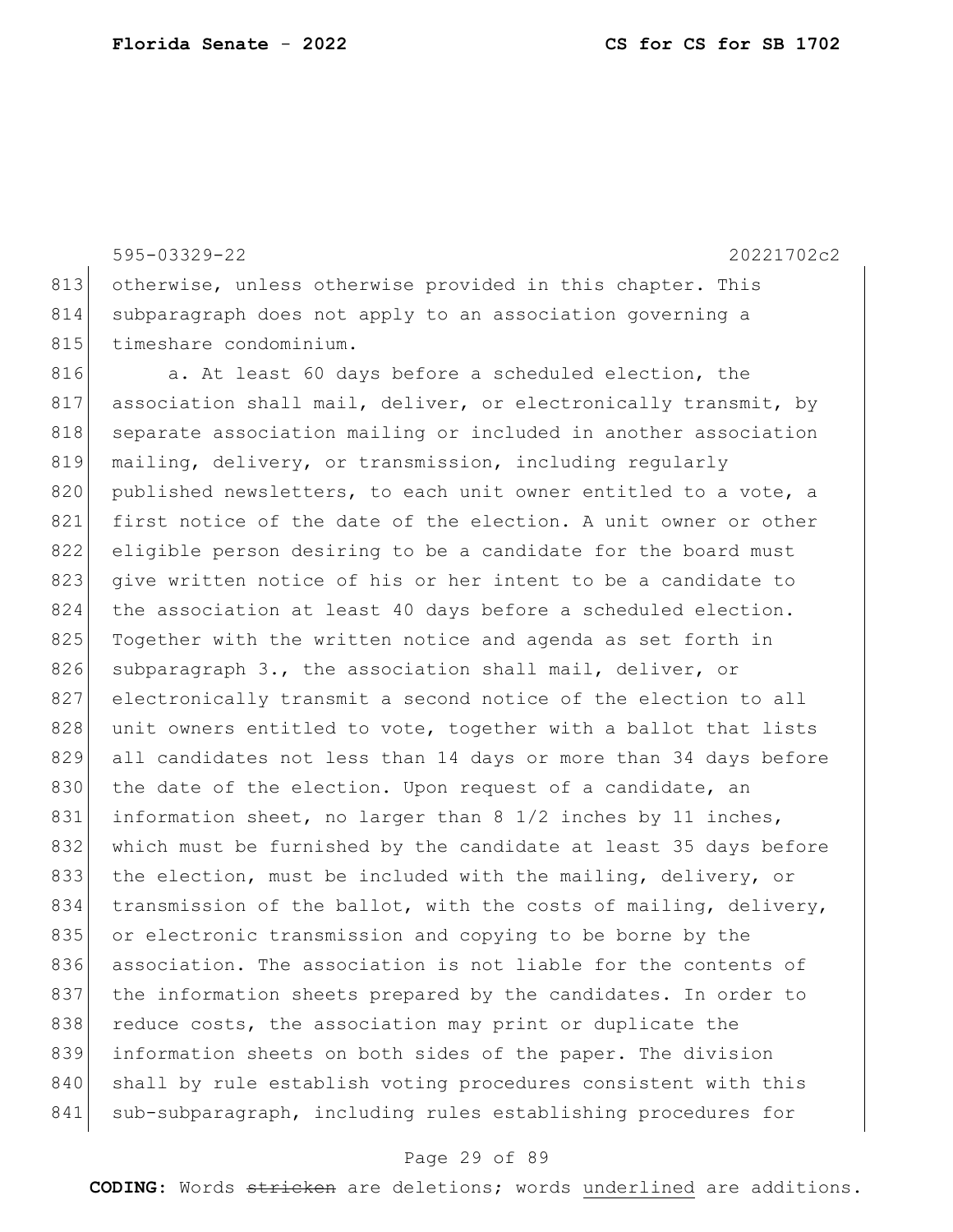595-03329-22 20221702c2 842 giving notice by electronic transmission and rules providing for 843 the secrecy of ballots. Elections shall be decided by a 844 plurality of ballots cast. There is no quorum requirement; 845 however, at least 20 percent of the eligible voters must cast a 846 ballot in order to have a valid election. A unit owner may not 847 authorize any other person to vote his or her ballot, and any 848 ballots improperly cast are invalid. A unit owner who violates 849 this provision may be fined by the association in accordance 850 with s. 718.303. A unit owner who needs assistance in casting 851 the ballot for the reasons stated in s. 101.051 may obtain such 852 assistance. The regular election must occur on the date of the 853 annual meeting. Notwithstanding this sub-subparagraph, an 854 election is not required unless more candidates file notices of 855 intent to run or are nominated than board vacancies exist. 856 b. Within 90 days after being elected or appointed to the 857 board of an association of a residential condominium, each newly 858 elected or appointed director shall do both of the following: 859  $(1)$  Certify by affidavit in writing to the secretary of the 860 association that he or she has read the association's 861 declaration of condominium, articles of incorporation, bylaws, 862 and current written policies; that he or she will work to uphold 863 such documents and policies to the best of his or her ability; 864 and that he or she will faithfully discharge his or her 865 fiduciary responsibility to the association's members. In lieur 866 of this written certification, within 90 days after being

867 elected or appointed to the board, the newly elected or 868 appointed director may

869 (II) Submit a certificate of having satisfactorily 870 completed the educational curriculum administered by a division-

#### Page 30 of 89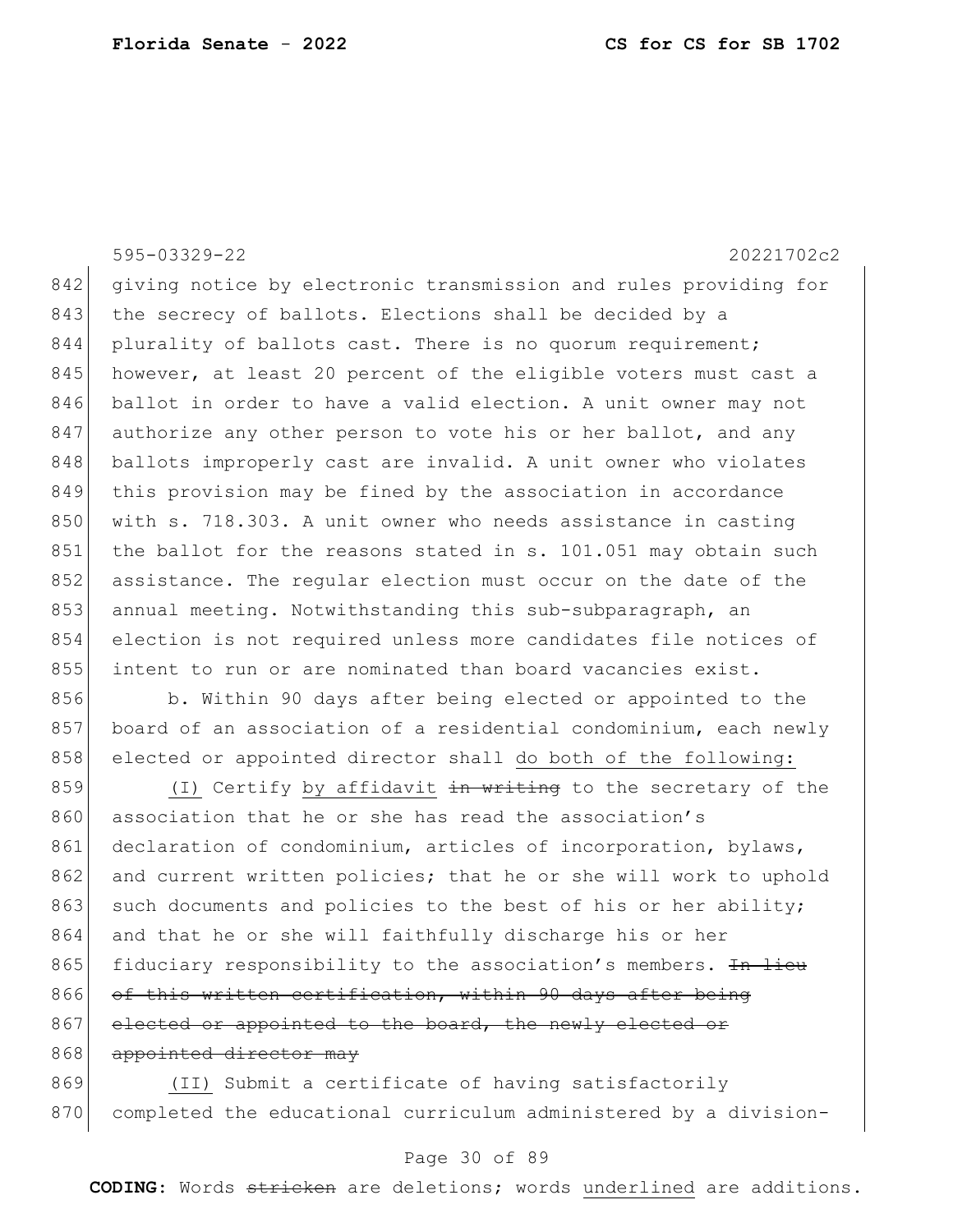|     | 595-03329-22<br>20221702c2                                       |
|-----|------------------------------------------------------------------|
| 871 | approved condominium education provider within 1 year before or  |
| 872 | 90 days after the date of election or appointment. The affidavit |
| 873 | and written certification or educational certificate is valid    |
| 874 | and does not have to be resubmitted as long as the director      |
| 875 | serves on the board without interruption.                        |
| 876 |                                                                  |
| 877 | A director of an association of a residential condominium who    |
| 878 | fails to timely file the affidavit and written certification or  |
| 879 | educational certificate is suspended from service on the board   |
| 880 | until he or she complies with this sub-subparagraph. The board   |
| 881 | may temporarily fill the vacancy during the period of            |
| 882 | suspension. The secretary shall require eause the association to |
| 883 | retain a director's affidavit and written certification or       |
| 884 | educational certificate for inspection by the members for 5      |
| 885 | years after a director's election or the duration of the         |
| 886 | director's uninterrupted tenure, whichever is longer. Failure to |
| 887 | have such affidavit and written certification or educational     |
| 888 | certificate on file does not affect the validity of any board    |
| 889 | action.                                                          |
| 890 | c. Any challenge to the election process must be commenced       |
| 891 | within 60 days after the election results are announced.         |
| 892 | 5. Any approval by unit owners called for by this chapter        |
| 893 | or the applicable declaration or bylaws, including, but not      |
| 894 | limited to, the approval requirement in s. 718.111(8), must be   |
| 895 | made at a duly noticed meeting of unit owners and is subject to  |
| 896 | all requirements of this chapter or the applicable condominium   |

897 documents relating to unit owner decisionmaking, except that 898 unit owners may take action by written agreement, without 899 meetings, on matters for which action by written agreement

### Page 31 of 89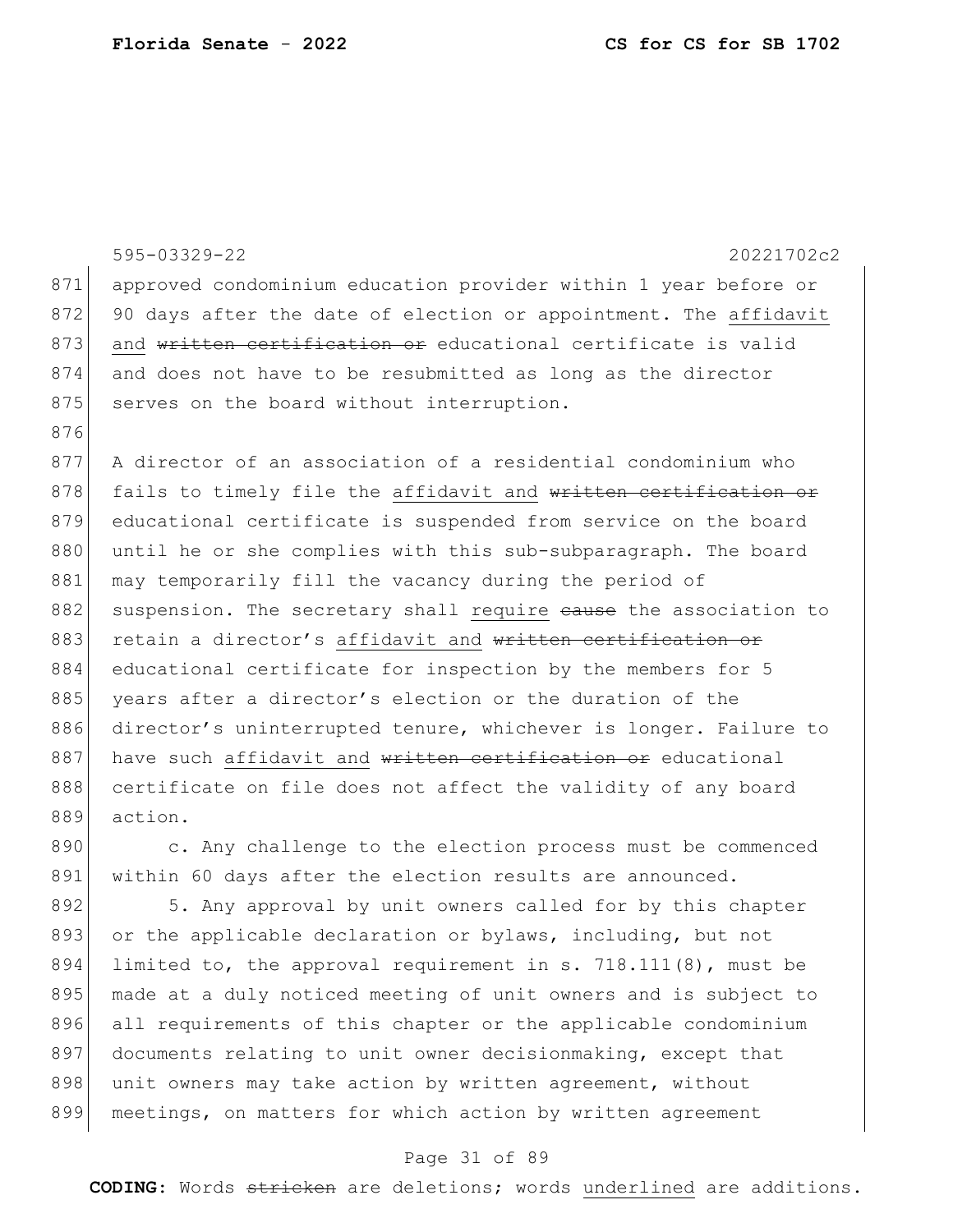595-03329-22 20221702c2 900 without meetings is expressly allowed by the applicable bylaws 901 or declaration or any law that provides for such action.

902 6. Unit owners may waive notice of specific meetings if 903 allowed by the applicable bylaws or declaration or any law. 904 Notice of meetings of the board of administration, unit owner 905 meetings, except unit owner meetings called to recall board 906 members under paragraph  $(j)$ , and committee meetings may be given 907 by electronic transmission to unit owners who consent to receive 908 notice by electronic transmission. A unit owner who consents to 909 receiving notices by electronic transmission is solely 910 responsible for removing or bypassing filters that block receipt 911 of mass e-mails sent to members on behalf of the association in 912 the course of giving electronic notices.

913 7. Unit owners have the right to participate in meetings of 914 unit owners with reference to all designated agenda items. 915 However, the association may adopt reasonable rules governing 916 the frequency, duration, and manner of unit owner participation.

917 8. A unit owner may tape record or videotape a meeting of 918 the unit owners subject to reasonable rules adopted by the 919 division.

920 9. Unless otherwise provided in the bylaws, any vacancy 921 occurring on the board before the expiration of a term may be 922 filled by the affirmative vote of the majority of the remaining 923 directors, even if the remaining directors constitute less than  $924$  a quorum, or by the sole remaining director. In the alternative,  $925$  a board may hold an election to fill the vacancy, in which case  $926$  the election procedures must conform to sub-subparagraph 4.a. 927 unless the association governs 10 units or fewer and has opted  $928$  out of the statutory election process, in which case the bylaws

#### Page 32 of 89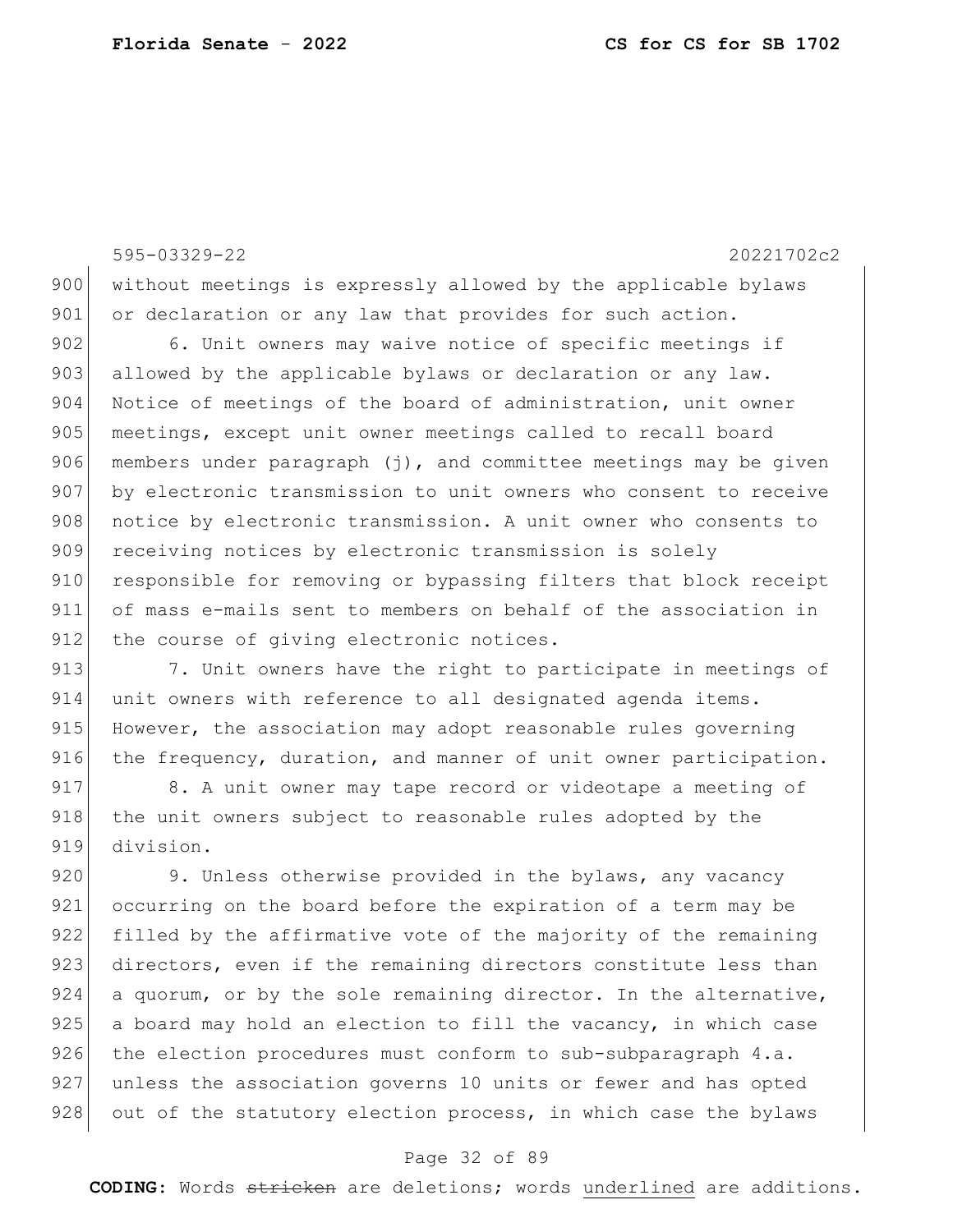|     | 595-03329-22<br>20221702c2                                        |
|-----|-------------------------------------------------------------------|
| 929 | of the association control. Unless otherwise provided in the      |
| 930 | bylaws, a board member appointed or elected under this section    |
| 931 | shall fill the vacancy for the unexpired term of the seat being   |
| 932 | filled. Filling vacancies created by recall is governed by        |
| 933 | paragraph (j) and rules adopted by the division.                  |
| 934 | 10. This chapter does not limit the use of general or             |
| 935 | limited proxies, require the use of general or limited proxies,   |
| 936 | or require the use of a written ballot or voting machine for any  |
| 937 | agenda item or election at any meeting of a timeshare             |
| 938 | condominium association or nonresidential condominium             |
| 939 | association.                                                      |
| 940 |                                                                   |
| 941 | Notwithstanding subparagraph (b) 2. and sub-subparagraph 4.a., an |
| 942 | association of 10 or fewer units may, by affirmative vote of a    |
| 943 | majority of the total voting interests, provide for different     |
| 944 | voting and election procedures in its bylaws, which may be by a   |
| 945 | proxy specifically delineating the different voting and election  |
| 946 | procedures. The different voting and election procedures may      |
| 947 | provide for elections to be conducted by limited or general       |
| 948 | proxy.                                                            |
| 949 | $(f)$ Annual budget.-                                             |
| 950 | 1. The proposed annual budget of estimated revenues and           |
| 951 | expenses must be detailed and must show the amounts budgeted by   |
| 952 | accounts and expense classifications, including, at a minimum,    |
| 953 | any applicable expenses listed in s. 718.504(21). The board       |
| 954 | shall adopt the annual budget at least 14 days prior to the       |

955 start of the association's fiscal year. In the event that the board fails to timely adopt the annual budget a second time, it 957 shall be deemed a minor violation and the prior year's budget

### Page 33 of 89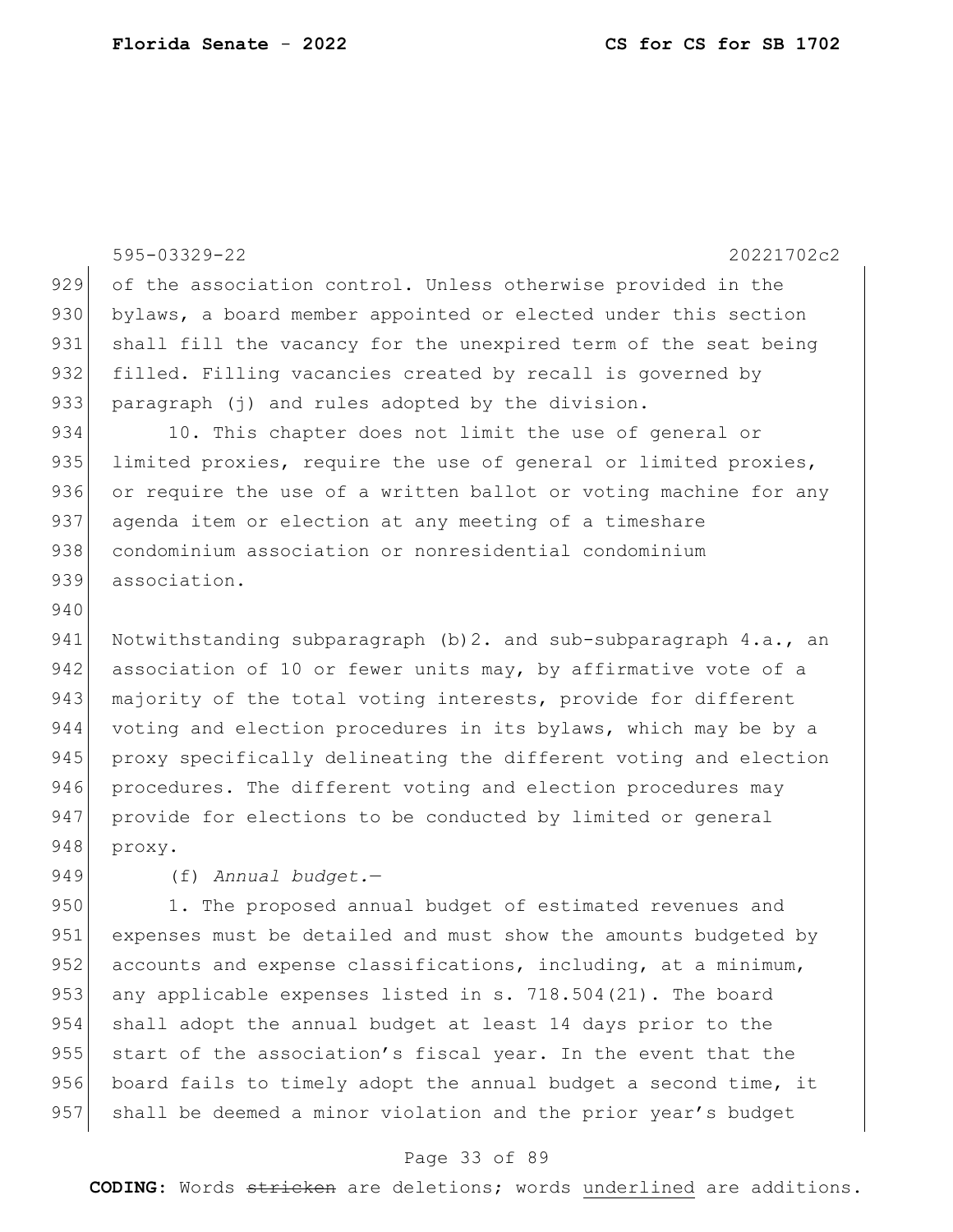595-03329-22 20221702c2

958 shall continue in effect until a new budget is adopted. A 959 multicondominium association shall adopt a separate budget of 960 common expenses for each condominium the association operates 961 and shall adopt a separate budget of common expenses for the 962 association. In addition, if the association maintains limited 963 common elements with the cost to be shared only by those 964 entitled to use the limited common elements as provided for in 965 s. 718.113(1), the budget or a schedule attached to it must show 966 the amount budgeted for this maintenance. If, after turnover of 967 control of the association to the unit owners, any of the 968 expenses listed in s. 718.504(21) are not applicable, they need 969 not be listed.

970 2.a. In addition to annual operating expenses, the budget 971 must include reserve accounts for capital expenditures and 972 deferred maintenance. These accounts must include, but are not  $973$  limited to, the maintenance and replacement of the condominium 974 property identified in s. 718.301(4)(p) roof replacement,  $975$  building painting, and pavement resurfacing, regardless of the 976 amount of deferred maintenance expense or replacement cost, and 977 any other item that has a deferred maintenance expense or 978 replacement cost that exceeds \$10,000. The amount to be reserved 979 must be computed using a formula based upon estimated remaining 980 useful life and estimated replacement cost or deferred 981 maintenance expense of each reserve item. The association may 982 adjust replacement reserve assessments annually to take into 983 account any changes in estimates or extension of the useful life 984 of a reserve item caused by deferred maintenance. This 985 subsection does not apply to an adopted budget in which the 986 members of an association have determined, by a majority vote of

#### Page 34 of 89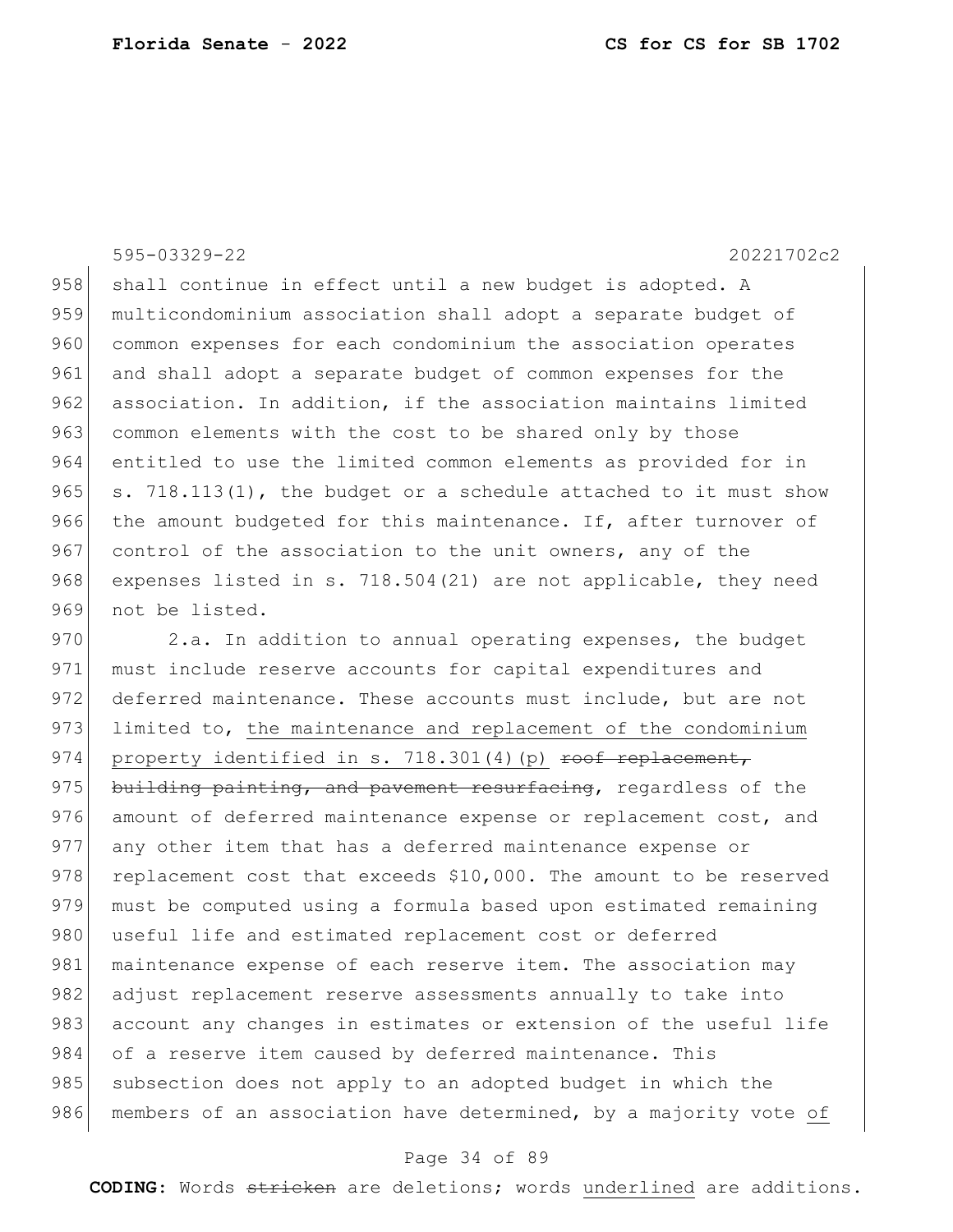595-03329-22 20221702c2 987 all the voting interests, voting in person or by proxy at a duly 988 called meeting of the association, to provide no reserves or 989 less reserves than required by this subsection. 990 b. Before turnover of control of an association by a 991 developer to unit owners other than a developer pursuant to s. 992 718.301, the developer may vote the voting interests allocated 993 to its units to waive the reserves or reduce the funding of 994 reserves through the period expiring at the end of the second 995 fiscal year after the fiscal year in which the certificate of a 996 surveyor and mapper is recorded pursuant to s. 718.104(4) (e) or 997 an instrument that transfers title to a unit in the condominium 998 which is not accompanied by a recorded assignment of developer 999 rights in favor of the grantee of such unit is recorded, 1000 whichever occurs first, after which time reserves may be waived 1001 or reduced only upon the vote of a majority of all nondeveloper 1002 voting interests voting in person or by limited proxy at a duly 1003 called meeting of the association. If an association is required 1004 to perform a reserve study under subparagraph 3., the developer 1005 may vote to waive reserve contributions or reduce reserve 1006 funding only if the association's reserve obligations are funded 1007 consistent with the reserve study currently in effect or if the 1008 association provides an alternative funding method for the 1009 association's reserve obligations. If a meeting of the unit 1010 owners has been called to determine whether to waive or reduce 1011 the funding of reserves and no such result is achieved or a 1012 quorum is not attained, the reserves included in the budget 1013 shall go into effect. After the turnover, the developer may vote 1014 its voting interest to waive or reduce the funding of reserves. 1015 3. Effective January 1, 2024, unless the declaration of

#### Page 35 of 89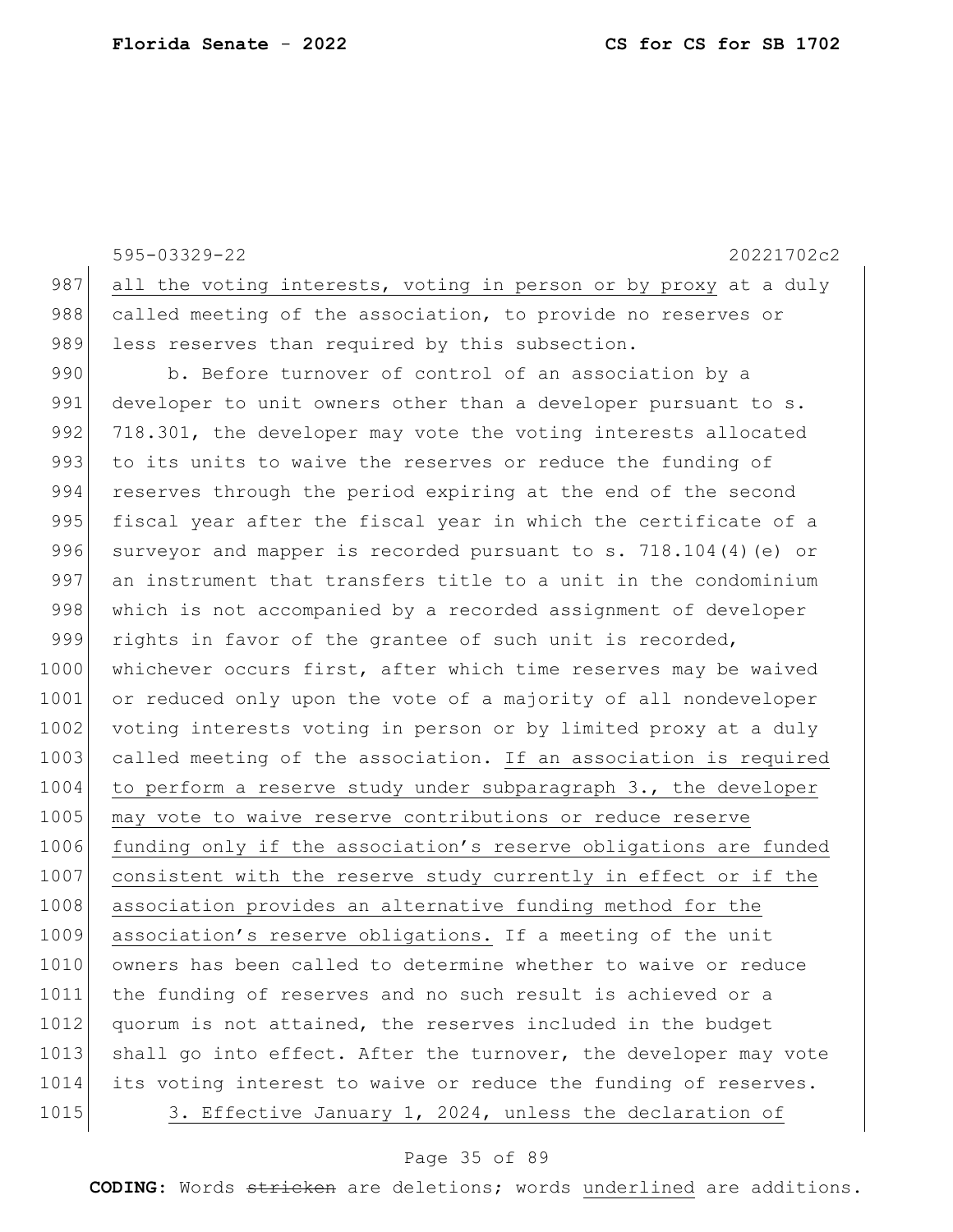|      | 595-03329-22<br>20221702c2                                         |
|------|--------------------------------------------------------------------|
| 1016 | condominium, articles of incorporation, or bylaws provide for a    |
| 1017 | more frequent reserve study, an association with a residential     |
| 1018 | condominium building that is three stories or more in height and   |
| 1019 | subject to the milestone inspection requirements in s. 553.899     |
| 1020 | must have a study conducted of the reserves required to            |
| 1021 | maintain, repair, replace, and restore the condominium property    |
| 1022 | identified in s. 718.301(4)(p) at least every 3 years. The board   |
| 1023 | shall review the results of such study at least annually to        |
| 1024 | determine if reserves are sufficient to meet the association's     |
| 1025 | reserve obligations and to make any adjustments the board deems    |
| 1026 | necessary to maintain reserves, as appropriate. The division       |
| 1027 | shall adopt rules setting forth uniform financial standards and    |
| 1028 | forms for reserve studies. The reserve study must include,         |
| 1029 | without limitation:                                                |
| 1030 | a. A summary of any inspection of the major components of          |
| 1031 | the condominium property identified in $s. 718.301(4)$ (p) and any |
| 1032 | other portion of the condominium property that the association     |
| 1033 | is obligated to maintain, repair, replace, or restore;             |
| 1034 | b. If applicable, a summary of the findings and                    |
| 1035 | recommendations of the milestone inspection report required        |
| 1036 | under s. 553.899 and any other structural or life safety           |
| 1037 | inspection of the condominium property considered in the reserve   |
| 1038 | study;                                                             |
| 1039 | c. An identification of the structural components of the           |
| 1040 | building for which necessary reserves may be reasonably            |
| 1041 | projected and an identification of the structural components of    |
| 1042 | the building with an indefinite useful life for which a            |
| 1043 | reasonable determination of necessary reserves may not be          |
| 1044 | estimated;                                                         |

## Page 36 of 89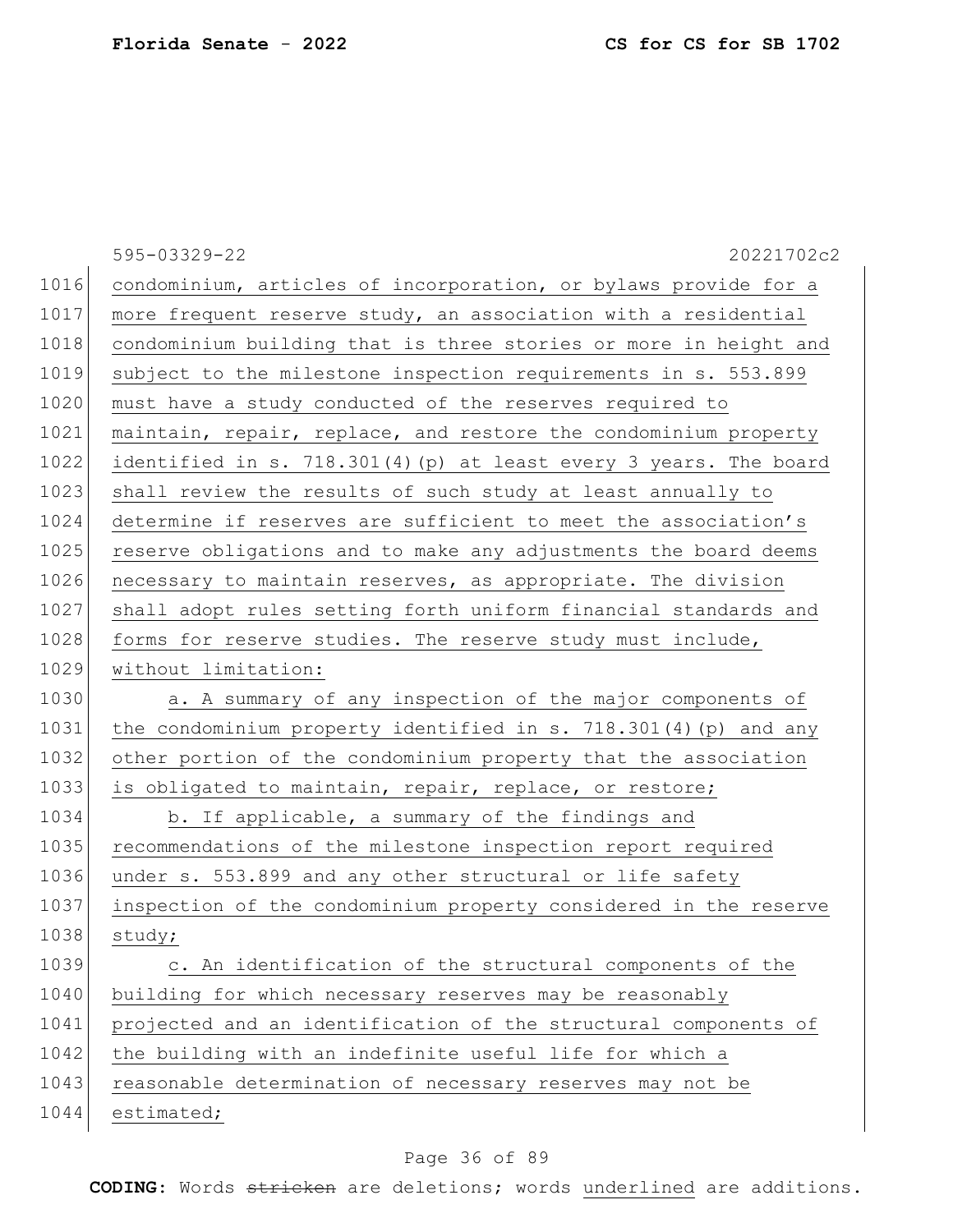|      | $595 - 03329 - 22$<br>20221702c2                                  |
|------|-------------------------------------------------------------------|
| 1045 | d. An estimate of the useful life of the structural               |
| 1046 | components of the building identified in s. 718.301(4) (p) for    |
| 1047 | which an estimate of useful life may be determined as attested    |
| 1048 | to by a licensed architect or engineer in the turnover            |
| 1049 | inspection required under s. $718.301(4)$ (p), a milestone        |
| 1050 | inspection, or any other structural or life safety inspection of  |
| 1051 | the condominium property;                                         |
| 1052 | e. An estimate of the remaining useful life of any other          |
| 1053 | portion of the condominium property that the association is       |
| 1054 | obligated to maintain, repair, replace, or restore;               |
| 1055 | f. An estimate of the cost of maintenance, repair,                |
| 1056 | replacement, or restoration of each major component of the        |
| 1057 | condominium property identified in s. 718.301(4) (p) and any      |
| 1058 | other portion of the condominium property identified pursuant to  |
| 1059 | sub-subparagraph c.;                                              |
| 1060 | g. An estimate of the total annual assessment that may be         |
| 1061 | necessary to cover the cost of maintaining, repairing,            |
| 1062 | replacing, or restoring the major components of the condominium   |
| 1063 | property identified in s. 718.301(4) (p) and any other portion of |
| 1064 | the condominium property identified pursuant to sub-subparagraph  |
| 1065 | c., and an estimate of the funding plan, including any            |
| 1066 | alternative funding method, which may be necessary to provide     |
| 1067 | adequate funding for the required reserves; and                   |
| 1068 | h. A schedule for the full funding of reserves. A reserve         |
| 1069 | account is fully funded when the actual or projected reserve      |
| 1070 | balance in the reserve account is equal in direct proportion to   |
| 1071 | the fraction of useful life for a given component or components   |
| 1072 | multiplied by the current replacement costs for the component or  |
| 1073 | components.                                                       |

# Page 37 of 89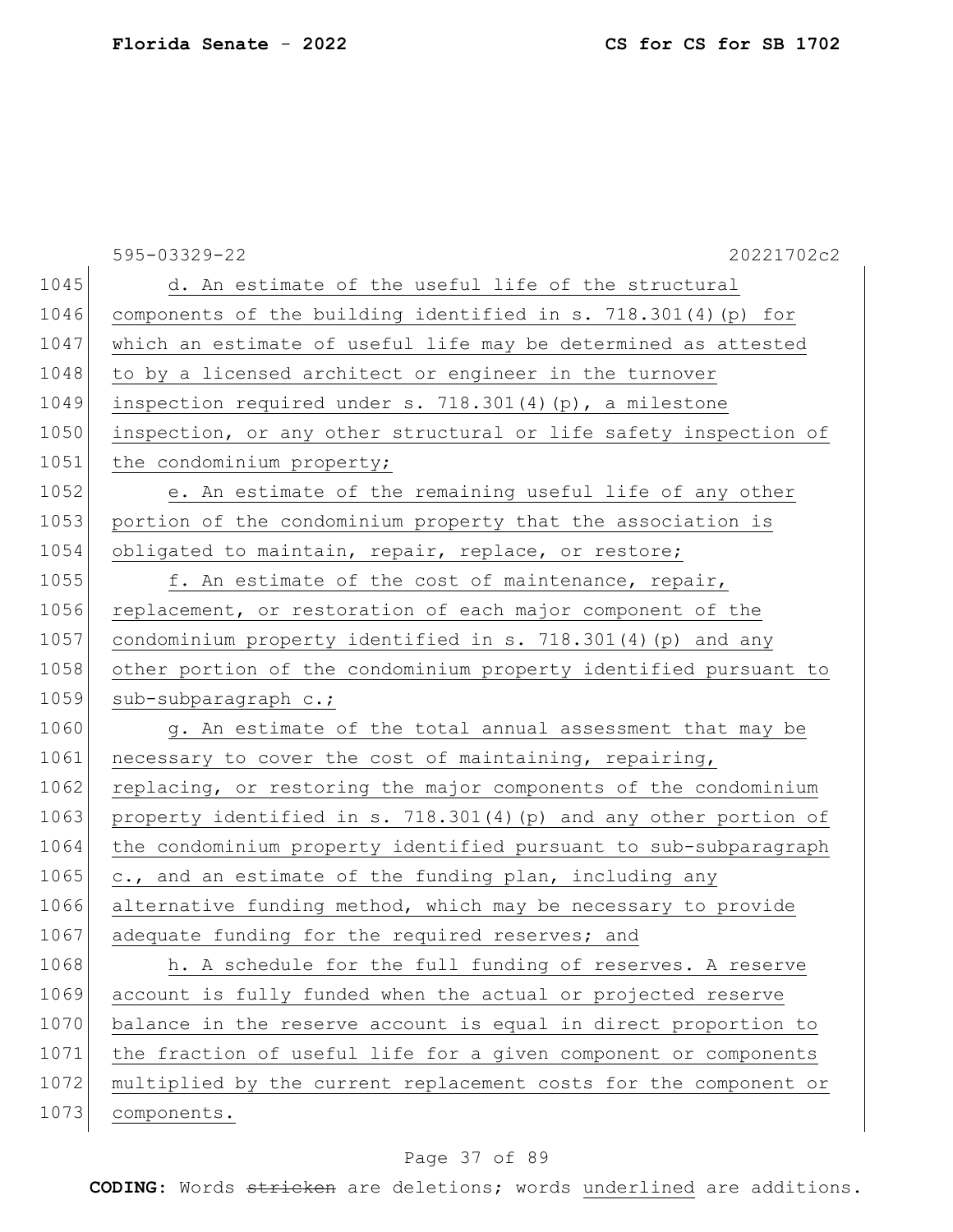|      | 20221702c2<br>595-03329-22                                       |
|------|------------------------------------------------------------------|
| 1074 | 4. The annual budget must, at minimum:                           |
| 1075 | a. Identify all items for which reserves are or will be          |
| 1076 | established;                                                     |
| 1077 | b. Provide an estimate of the maintenance, repair, and           |
| 1078 | replacement costs for the structural components for which an     |
| 1079 | estimate of useful life may be determined;                       |
| 1080 | c. Identify any structural component for which a reserve         |
| 1081 | account is not established or reserves are not funded, because   |
| 1082 | the useful life of the component cannot be determined;           |
| 1083 | d. As of the beginning of the fiscal year for which the          |
| 1084 | budget is prepared, identify the current amount of accumulated   |
| 1085 | funds for each reserve component or, if the pooling method is    |
| 1086 | used, the amount of the accumulated pooled funds;                |
| 1087 | e. Provide a description of the funding plan for the             |
| 1088 | reserve funding obligations of the association, including the    |
| 1089 | use of regular assessments, special assessments, and any other   |
| 1090 | alternative funding method; and                                  |
| 1091 | f. Provide a description of the procedures used for the          |
| 1092 | estimation and accumulation of reserves pursuant to this         |
| 1093 | paragraph, the identity of any independent third party who       |
| 1094 | conducted the reserve study on behalf of the association, and    |
| 1095 | the extent to which the association is funding its reserve       |
| 1096 | obligations consistent with the reserve study currently in       |
| 1097 | effect.                                                          |
| 1098 | 5.3. Reserve funds and any interest accruing thereon shall       |
| 1099 | remain in the reserve account or accounts, and may be used only  |
| 1100 | for authorized reserve expenditures unless their use for other   |
| 1101 | purposes is approved in advance by a majority vote of all voting |

# Page 38 of 89

1102 interests, voting in person or by limited proxy at a duly called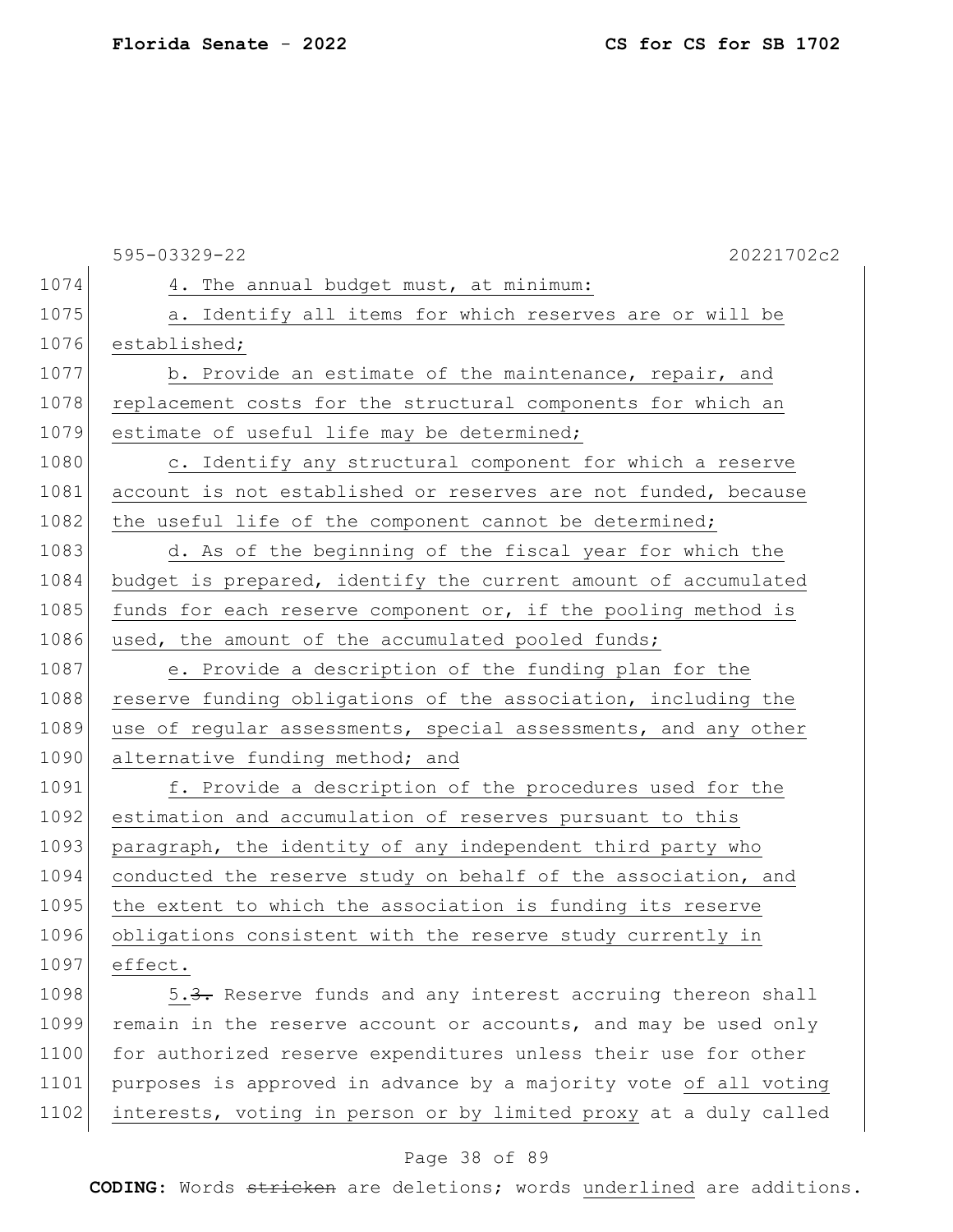595-03329-22 20221702c2

1103 meeting of the association; provided that the use of reserve 1104 funds for a purpose other than authorized reserve expenditures 1105 is authorized in the exercise of the association's emergency 1106 powers under s. 718.1265. Before turnover of control of an 1107 association by a developer to unit owners other than the 1108 developer pursuant to s. 718.301, the developer-controlled 1109 association may not vote to use reserves for purposes other than 1110 those for which they were intended without the approval of a 1111 majority of all nondeveloper voting interests, voting in person 1112 or by limited proxy at a duly called meeting of the association.

1113 6.a.  $4$ . The only voting interests that are eligible to vote 1114 on questions that involve waiving or reducing the funding of 1115 reserves, or using existing reserve funds for purposes other 1116 than purposes for which the reserves were intended, are the 1117 voting interests of the units subject to assessment to fund the 1118 reserves in question. Proxy questions relating to waiving or 1119 reducing the funding of reserves or using existing reserve funds 1120 for purposes other than purposes for which the reserves were 1121 intended must contain the following statement in capitalized, 1122 bold letters in a font size larger than any other used on the 1123 face of the proxy ballot: WAIVING OF RESERVES, IN WHOLE OR IN 1124 PART, OR ALLOWING ALTERNATIVE USES OF EXISTING RESERVES MAY 1125 RESULT IN UNIT OWNER LIABILITY FOR PAYMENT OF UNANTICIPATED 1126 SPECIAL ASSESSMENTS REGARDING THOSE ITEMS.

1127 b. If the association has voted to waive reserves or to use 1128 existing reserve funds for purposes other than the purposes for 1129 which the reserves were intended, the budget must contain the 1130 following statement in conspicuous type: THE OWNERS HAVE ELECTED 1131 TO WAIVE RESERVES, IN WHOLE OR IN PART, OR ALLOWED ALTERNATIVE

#### Page 39 of 89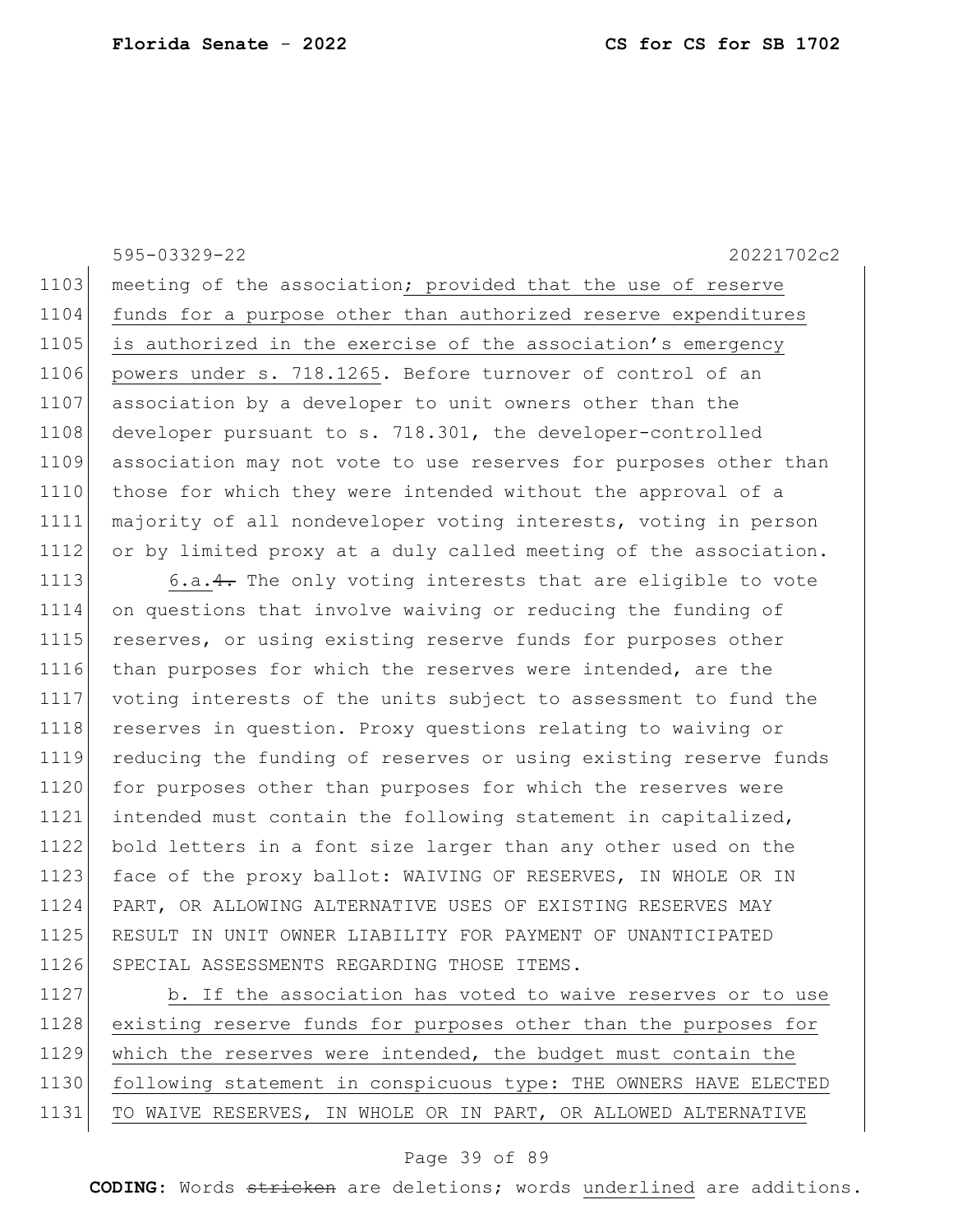|      | 595-03329-22<br>20221702c2                                       |
|------|------------------------------------------------------------------|
| 1132 | USES OF EXISTING RESERVES UNDER SECTION 718.112(2)(f), FLORIDA   |
| 1133 | STATUTES. THE WAIVING OR ALTERNATIVE USE OF RESERVE FUNDS MAY    |
| 1134 | RESULT IN UNIT OWNER LIABILITY FOR PAYMENT OF UNANTICIPATED      |
| 1135 | SPECIAL ASSESSMENTS REGARDING THOSE ITEMS.                       |
| 1136 | c. On or after January 1, 2026, if the association is            |
| 1137 | required to perform a reserve study under this paragraph and the |
| 1138 | budget of the association does not fund the association's        |
| 1139 | reserve obligations consistent with the reserve study currently  |
| 1140 | in effect, the budget must also contain the following statement  |
| 1141 | in conspicuous type: THE ASSOCIATION'S LAST RESERVE STUDY IS     |
| 1142 | DATED  THE RESERVE AMOUNT BUDGETED AND/OR COLLECTED IS LESS      |
| 1143 | THAN REQUIRED BY THE RESERVE STUDY SCHEDULE. FAILURE TO FUND     |
| 1144 | RESERVES CONSISTENT WITH THE ASSOCIATION'S RESERVE STUDY MAY     |
| 1145 | RESULT IN UNANTICIPATED SPECIAL ASSESSMENTS REGARDING THOSE      |
| 1146 | ITEMS.                                                           |
| 1147 | (p) Mandatory milestone inspections. - If an association is      |
| 1148 | required to have a milestone inspection performed pursuant to s. |
| 1149 | 553.899, the association must arrange for the milestone          |
| 1150 | inspection to be performed and is responsible for ensuring       |
| 1151 | compliance with the requirements of s. 553.899. The association  |
| 1152 | is responsible for all costs associated with the inspection.     |
| 1153 | Upon completion of a phase one or phase two milestone inspection |
| 1154 | and receipt of the inspector-prepared summary of the inspection  |
| 1155 | report from the architect or engineer who performed the          |
| 1156 | inspection, the association must distribute a copy of the        |
| 1157 | inspector-prepared summary of the inspection report to each unit |
| 1158 | owner, regardless of the findings or recommendations in the      |
| 1159 | report, by United States mail or personal delivery; must post a  |
| 1160 | copy of the inspector-prepared summary in a conspicuous place on |

# Page 40 of 89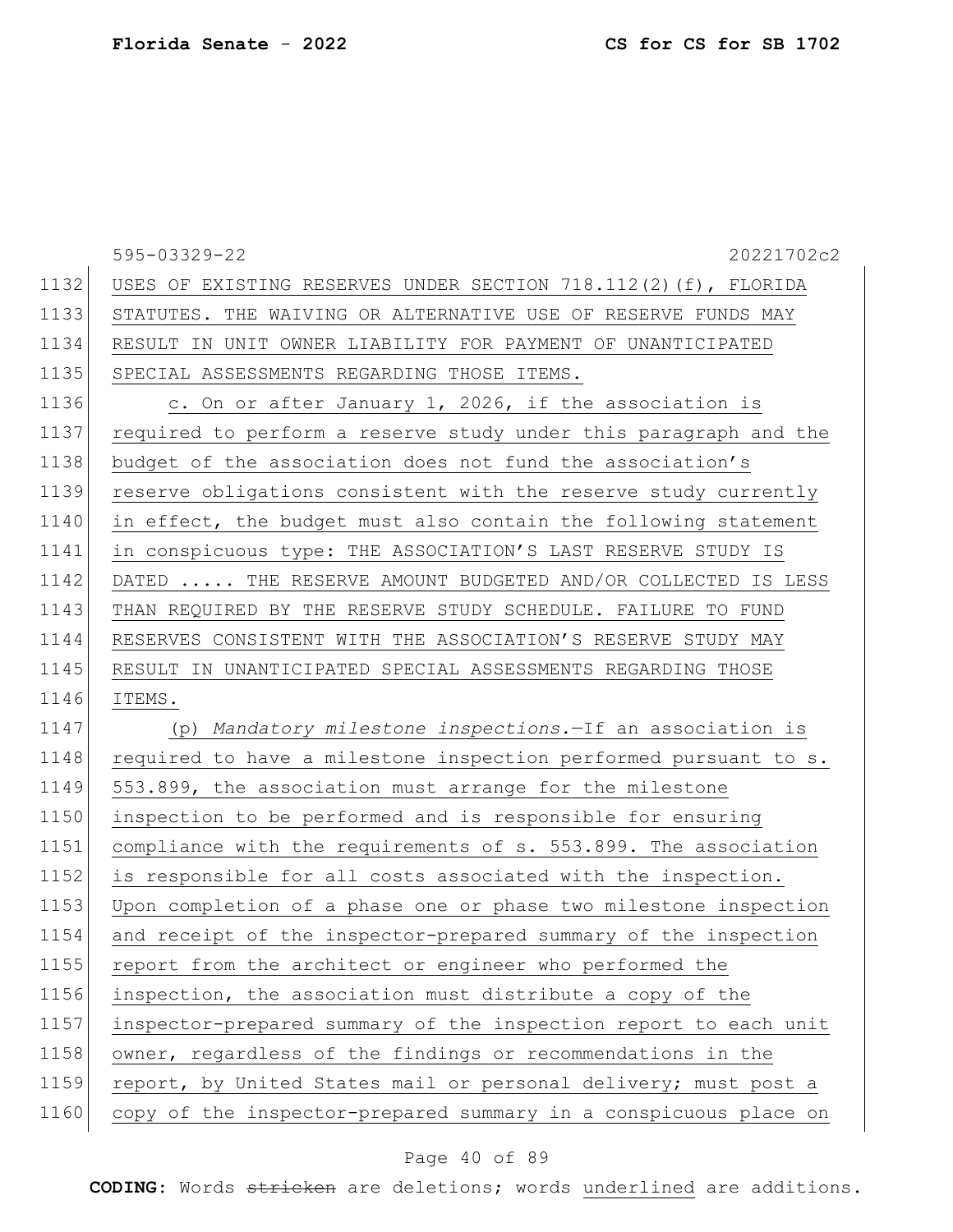|      | 595-03329-22<br>20221702c2                                       |
|------|------------------------------------------------------------------|
| 1161 | the condominium property; and must publish the full report and   |
| 1162 | inspector-prepared summary on the association's website, if the  |
| 1163 | association is required to have a website.                       |
| 1164 | Section 5. Present subsections (4) through (9) of section        |
| 1165 | 718.113, Florida Statutes, are redesignated as subsections (5)   |
| 1166 | through (10), respectively, a new subsection (4) is added to     |
| 1167 | that section, and subsections (1) and (2) of that section are    |
| 1168 | amended, to read:                                                |
| 1169 | 718.113 Maintenance; limitation upon improvement; display        |
| 1170 | of flag; hurricane shutters and protection; display of religious |
| 1171 | $decorations.$ -                                                 |
| 1172 | (1) Maintenance of the common elements is the                    |
| 1173 | responsibility of the association, except for any maintenance    |
| 1174 | responsibility for limited common elements assigned to the unit  |
| 1175 | owner by the declaration. The association shall provide for the  |
| 1176 | maintenance, repair, and replacement of the condominium property |
| 1177 | for which it bears responsibility. After turnover of control of  |
| 1178 | the association to the unit owners, the association must perform |
| 1179 | any required maintenance identified by the developer pursuant to |
| 1180 | s. 718.301(4) (p) until the association obtains new maintenance  |
| 1181 | protocols from a licensed professional engineer or architect.    |
| 1182 | The declaration may provide that certain limited common elements |
| 1183 | shall be maintained by those entitled to use the limited common  |
| 1184 | elements or that the association shall provide the maintenance,  |
| 1185 | either as a common expense or with the cost shared only by those |
| 1186 | entitled to use the limited common elements. If the maintenance  |
| 1187 | is to be by the association at the expense of only those         |
| 1188 | entitled to use the limited common elements, the declaration     |
| 1189 | shall describe in detail the method of apportioning such costs   |

# Page 41 of 89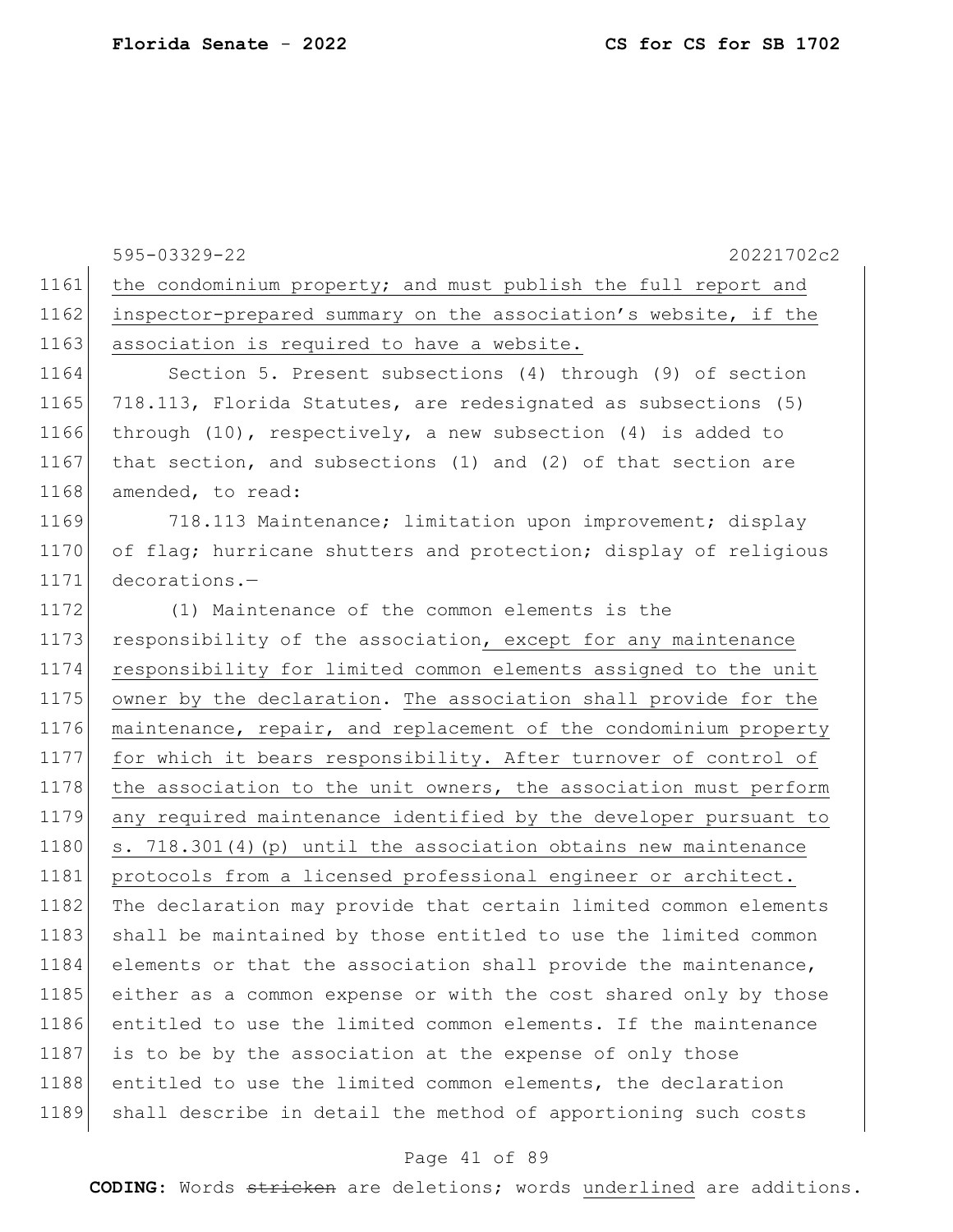595-03329-22 20221702c2 1190 among those entitled to use the limited common elements, and the 1191 association may use the provisions of s. 718.116 to enforce 1192 payment of the shares of such costs by the unit owners entitled 1193 to use the limited common elements. 1194 (2)(a) Except as otherwise provided in this section, there 1195 shall be no material alteration or substantial additions to the 1196 common elements or to real property which is association 1197 property, except in a manner provided in the declaration as 1198 originally recorded or as amended under the procedures provided 1199 therein. If the declaration as originally recorded or as amended 1200 under the procedures provided therein does not specify the 1201 procedure for approval of material alterations or substantial 1202 additions, 75 percent of the total voting interests of the 1203 association must approve the alterations or additions before the 1204 material alterations or substantial additions are commenced. 1205 This paragraph is intended to clarify existing law and applies 1206 to associations existing on July 1, 2018.

1207 (b) There shall not be any material alteration of, or 1208 substantial addition to, the common elements of any condominium 1209 operated by a multicondominium association unless approved in 1210 the manner provided in the declaration of the affected 1211 condominium or condominiums as originally recorded or as amended 1212 under the procedures provided therein. If a declaration as 1213 originally recorded or as amended under the procedures provided 1214 therein does not specify a procedure for approving such an 1215 alteration or addition, the approval of 75 percent of the total 1216 voting interests of each affected condominium is required before 1217 the material alterations or substantial additions are commenced. 1218 This subsection does not prohibit a provision in any

#### Page 42 of 89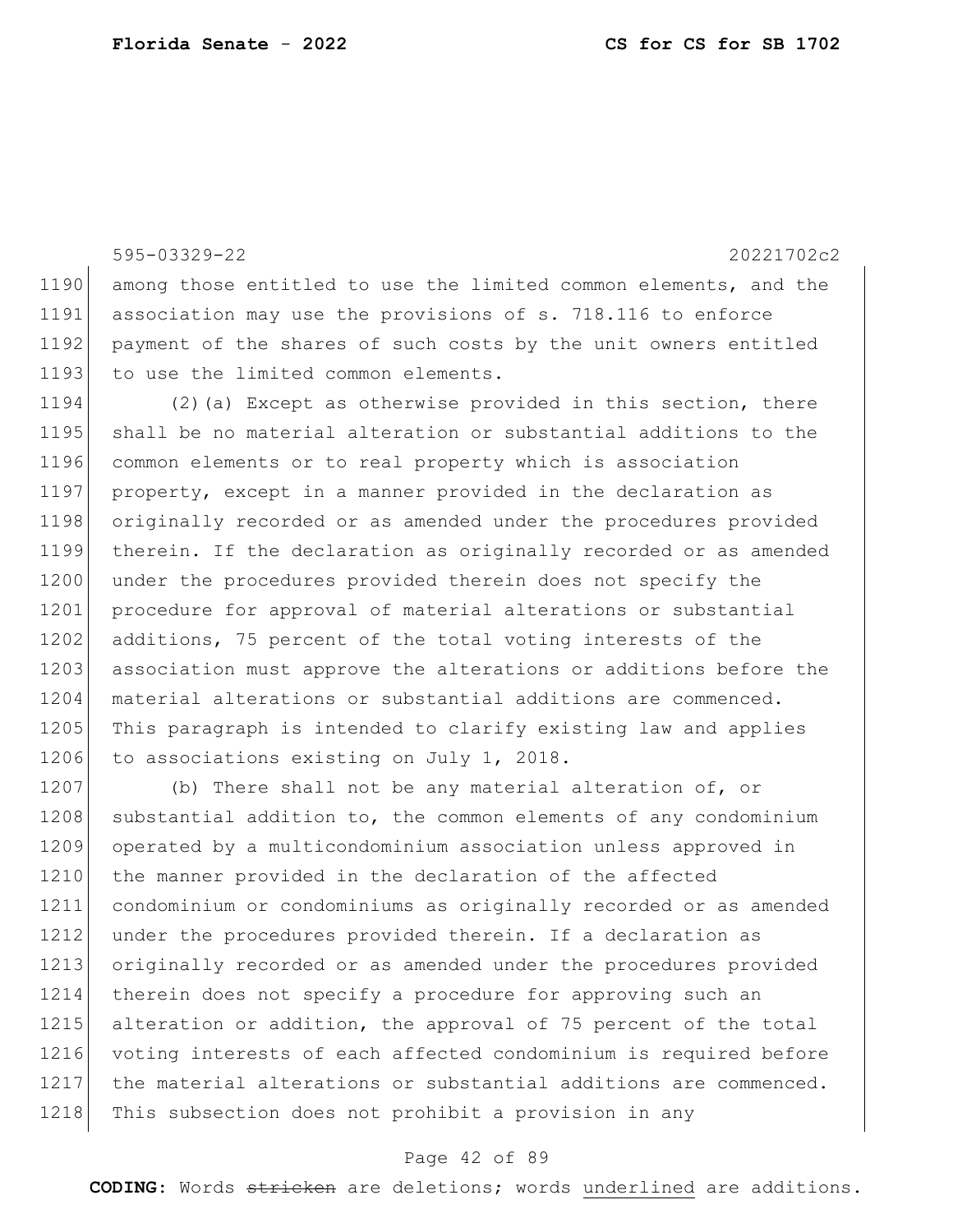595-03329-22 20221702c2 1219 declaration, articles of incorporation, or bylaws as originally 1220 recorded or as amended under the procedures provided therein 1221 requiring the approval of unit owners in any condominium 1222 operated by the same association or requiring board approval 1223 before a material alteration or substantial addition to the 1224 common elements is permitted. This paragraph is intended to 1225 clarify existing law and applies to associations existing on 1226 July 1, 2018. 1227 (c) There shall not be any material alteration or 1228 substantial addition made to association real property operated 1229 by a multicondominium association, except as provided in the 1230 declaration, articles of incorporation, or bylaws as originally 1231 recorded or as amended under the procedures provided therein. If 1232 the declaration, articles of incorporation, or bylaws as 1233 originally recorded or as amended under the procedures provided 1234 therein do not specify the procedure for approving an alteration 1235 or addition to association real property, the approval of 75 1236 percent of the total voting interests of the association is 1237 required before the material alterations or substantial 1238 additions are commenced. This paragraph is intended to clarify 1239 existing law and applies to associations existing on July 1, 1240 2018. 1241 (d) The necessary maintenance, repair, or replacement of 1242 condominium property is not a material alteration or substantial 1243 addition requiring unit owner approval. 1244 (4) The association is not liable for alternative housing

1245 costs, lost rent, or other expenses if a unit must be vacated in 1246 whole or in part or if access to a common element is denied for 1247 necessary maintenance, repair, or replacement of condominium

## Page 43 of 89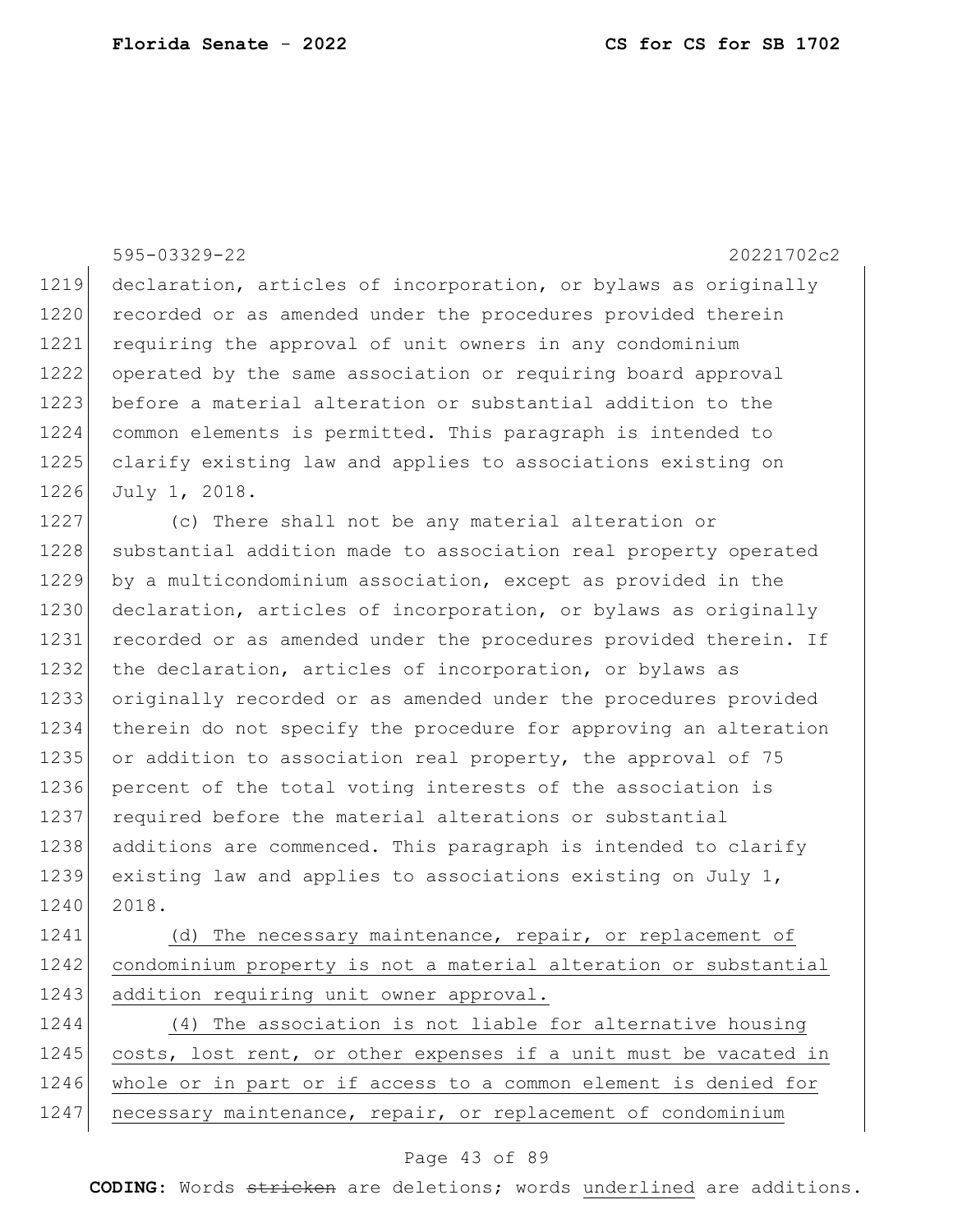595-03329-22 20221702c2 1248 property. 1249 Section 6. Paragraphs (a) and (e) of subsection (1) of 1250 section 718.115, Florida Statutes, are amended to read: 1251 718.115 Common expenses and common surplus.-1252 (1)(a) Common expenses include the expenses of the 1253 operation, maintenance, repair, replacement, or protection of  $1254$  the common elements and association property, costs of carrying 1255 out the powers and duties of the association, and any other 1256 expense, whether or not included in the foregoing, designated as 1257 common expense by this chapter, the declaration, the documents 1258 creating the association, or the bylaws. Common expenses also 1259 include reasonable transportation services, insurance for 1260 directors and officers, road maintenance and operation expenses, 1261 in-house communications, and security services, which are 1262 reasonably related to the general benefit of the unit owners 1263 even if such expenses do not attach to the common elements or 1264 property of the condominium. However, such common expenses must 1265 either have been services or items provided on or after the date 1266 control of the association is transferred from the developer to 1267 the unit owners or must be services or items provided for in the 1268 condominium documents or bylaws. Unless the manner of payment or 1269 allocation of expenses is otherwise addressed in the declaration 1270 of condominium, the expenses of any items or services required 1271 by any federal, state, or local governmental entity to be 1272 installed, maintained, or supplied to the condominium property 1273 by the association, including, but not limited to, firesafety 1274 equipment or water and sewer service where a master meter serves 1275 the condominium, shall be common expenses whether or not such 1276 items or services are specifically identified as common expenses

## Page 44 of 89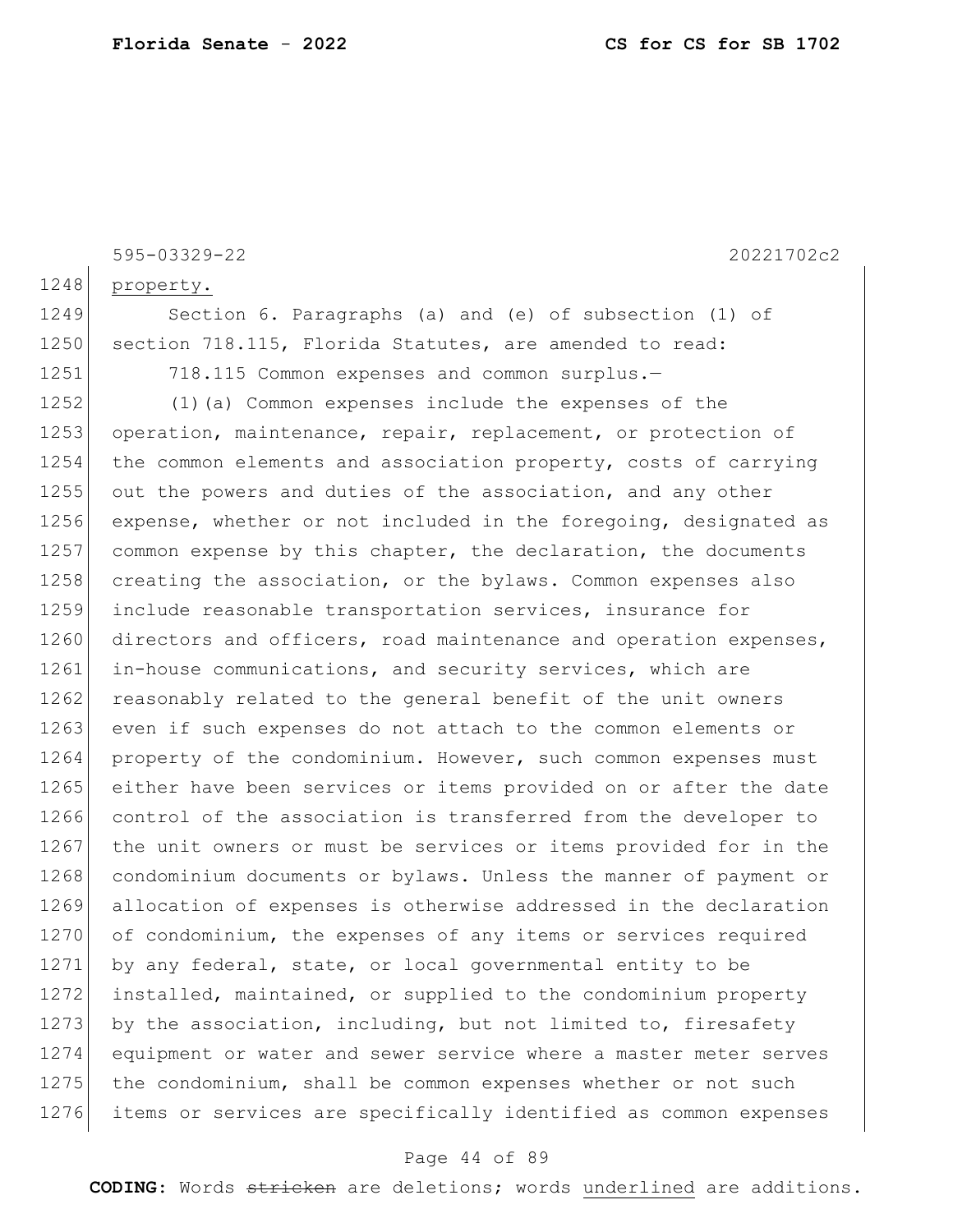595-03329-22 20221702c2 1277 in the declaration of condominium, articles of incorporation, or 1278 bylaws of the association. Notwithstanding any provision in a 1279 declaration, the articles of incorporation, or the bylaws 1280 requiring, prohibiting, or limiting a board of administration's 1281 authority to adopt a special assessment or to borrow money on 1282 behalf of the association, including any provision in a 1283 declaration, the articles of incorporation, or the bylaws 1284 requiring unit owner voting or approval, the board may adopt a 1285 special assessment or borrow money for the necessary 1286 maintenance, repair, or replacement of condominium property.

1287 (e) The expense of installation, replacement, operation, 1288 repair, and maintenance of hurricane shutters, impact glass, 1289 code-compliant windows or doors, or other types of code-1290 compliant hurricane protection by the board pursuant to s.  $1291$  718.113(6) <del>s. 718.113(5)</del> constitutes a common expense and shall 1292 be collected as provided in this section if the association is 1293 responsible for the maintenance, repair, and replacement of the 1294 hurricane shutters, impact glass, code-compliant windows or 1295 doors, or other types of code-compliant hurricane protection 1296 pursuant to the declaration of condominium. However, if the 1297 maintenance, repair, and replacement of the hurricane shutters, 1298 impact glass, code-compliant windows or doors, or other types of 1299 code-compliant hurricane protection are the responsibility of 1300 the unit owners pursuant to the declaration of condominium, the 1301 cost of the installation of the hurricane shutters, impact 1302 glass, code-compliant windows or doors, or other types of code-1303 compliant hurricane protection is not a common expense and shall 1304 be charged individually to the unit owners based on the cost of 1305 installation of the hurricane shutters, impact glass, code-

## Page 45 of 89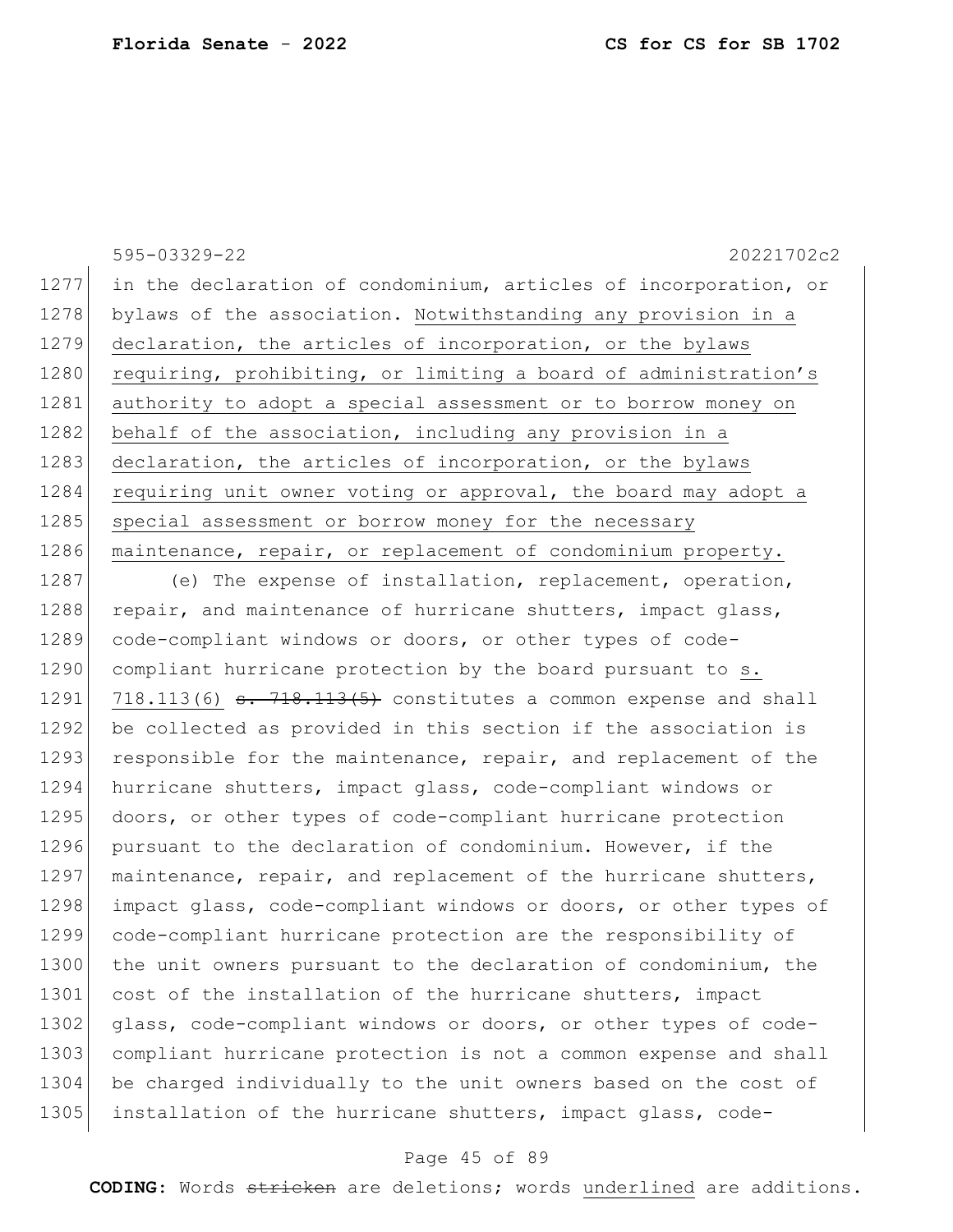595-03329-22 20221702c2 1306 compliant windows or doors, or other types of code-compliant 1307 hurricane protection appurtenant to the unit. Notwithstanding s. 1308 718.116(9), and regardless of whether or not the declaration 1309 requires the association or unit owners to maintain, repair, or 1310 replace hurricane shutters, impact glass, code-compliant windows 1311 or doors, or other types of code-compliant hurricane protection, 1312 a unit owner who has previously installed hurricane shutters in 1313 accordance with s. 718.113(6)  $\frac{1313(5)}{13(5)}$  that comply with the 1314 current applicable building code shall receive a credit when the 1315 shutters are installed; a unit owner who has previously 1316 installed impact glass or code-compliant windows or doors that 1317 comply with the current applicable building code shall receive a 1318 credit when the impact glass or code-compliant windows or doors 1319 are installed; and a unit owner who has installed other types of 1320 code-compliant hurricane protection that comply with the current 1321 applicable building code shall receive a credit when the same 1322 type of other code-compliant hurricane protection is installed, 1323 and the credit shall be equal to the pro rata portion of the 1324 assessed installation cost assigned to each unit. However, such 1325 unit owner remains responsible for the pro rata share of 1326 expenses for hurricane shutters, impact glass, code-compliant 1327 windows or doors, or other types of code-compliant hurricane 1328 protection installed on common elements and association property 1329 by the board pursuant to s.  $718.113(6)$  s.  $718.113(5)$  and remains 1330 responsible for a pro rata share of the expense of the 1331 replacement, operation, repair, and maintenance of such 1332 shutters, impact glass, code-compliant windows or doors, or 1333 other types of code-compliant hurricane protection. 1334 Section 7. Subsections (1) and (5) of section 718.1255,

## Page 46 of 89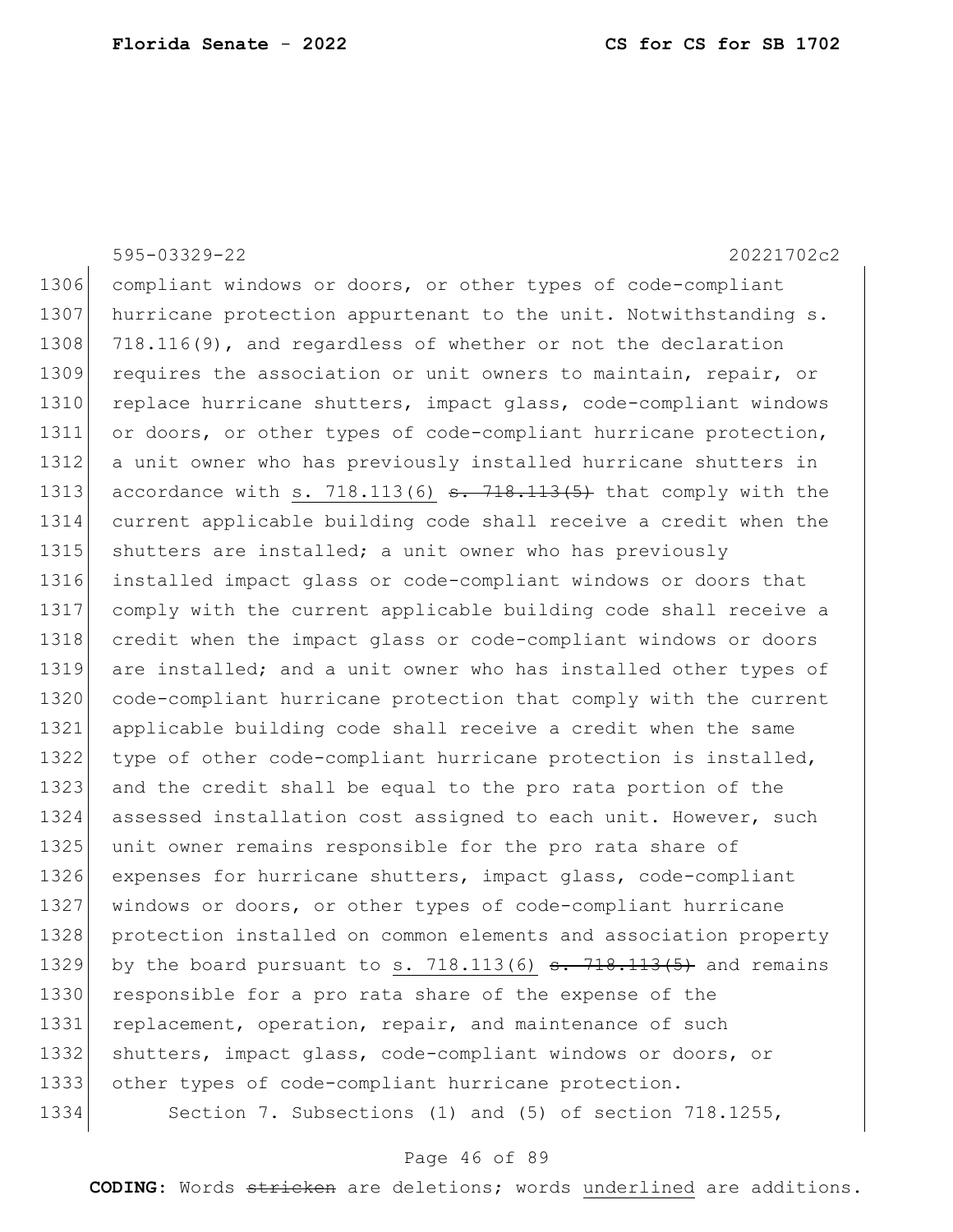|      | 595-03329-22<br>20221702c2                                    |
|------|---------------------------------------------------------------|
| 1335 | Florida Statutes, are amended to read:                        |
| 1336 | 718.1255 Alternative dispute resolution; mediation;           |
| 1337 | nonbinding arbitration; applicability.-                       |
| 1338 | (1) DEFINITIONS. - As used in this section, the term          |
| 1339 | "dispute" means any disagreement between two or more parties  |
| 1340 | that involves:                                                |
| 1341 | (a) The authority of the board of directors, under this       |
| 1342 | chapter or association document, to:                          |
| 1343 | 1. Require any owner to take any action, or not to take any   |
| 1344 | action, involving that owner's unit or the appurtenances      |
| 1345 | thereto.                                                      |
| 1346 | 2. Alter or add to a common area or element.                  |
| 1347 | (b) The failure of a governing body, when required by this    |
| 1348 | chapter or an association document, to:                       |
| 1349 | 1. Properly conduct elections.                                |
| 1350 | 2. Give adequate notice of meetings or other actions.         |
| 1351 | 3. Properly conduct meetings.                                 |
| 1352 | 4. Allow inspection of books and records.                     |
| 1353 | (c) A plan of termination pursuant to s. 718.117.             |
| 1354 | (d) The failure of a governing body, when required by this    |
| 1355 | chapter or an association document, to:                       |
| 1356 | 1. Perform a structural or life safety inspection,            |
| 1357 | including the milestone inspection required under s. 553.899. |
| 1358 | 2. Perform a reserve study as required by law or the          |
| 1359 | declaration, articles of incorporation, or bylaws.            |
| 1360 | 3. Fund reserves as required by law or the declaration,       |
| 1361 | articles of incorporation, or bylaws.                         |
| 1362 | 4. Make or provide necessary maintenance or repairs of        |
| 1363 | condominium property.                                         |

# Page 47 of 89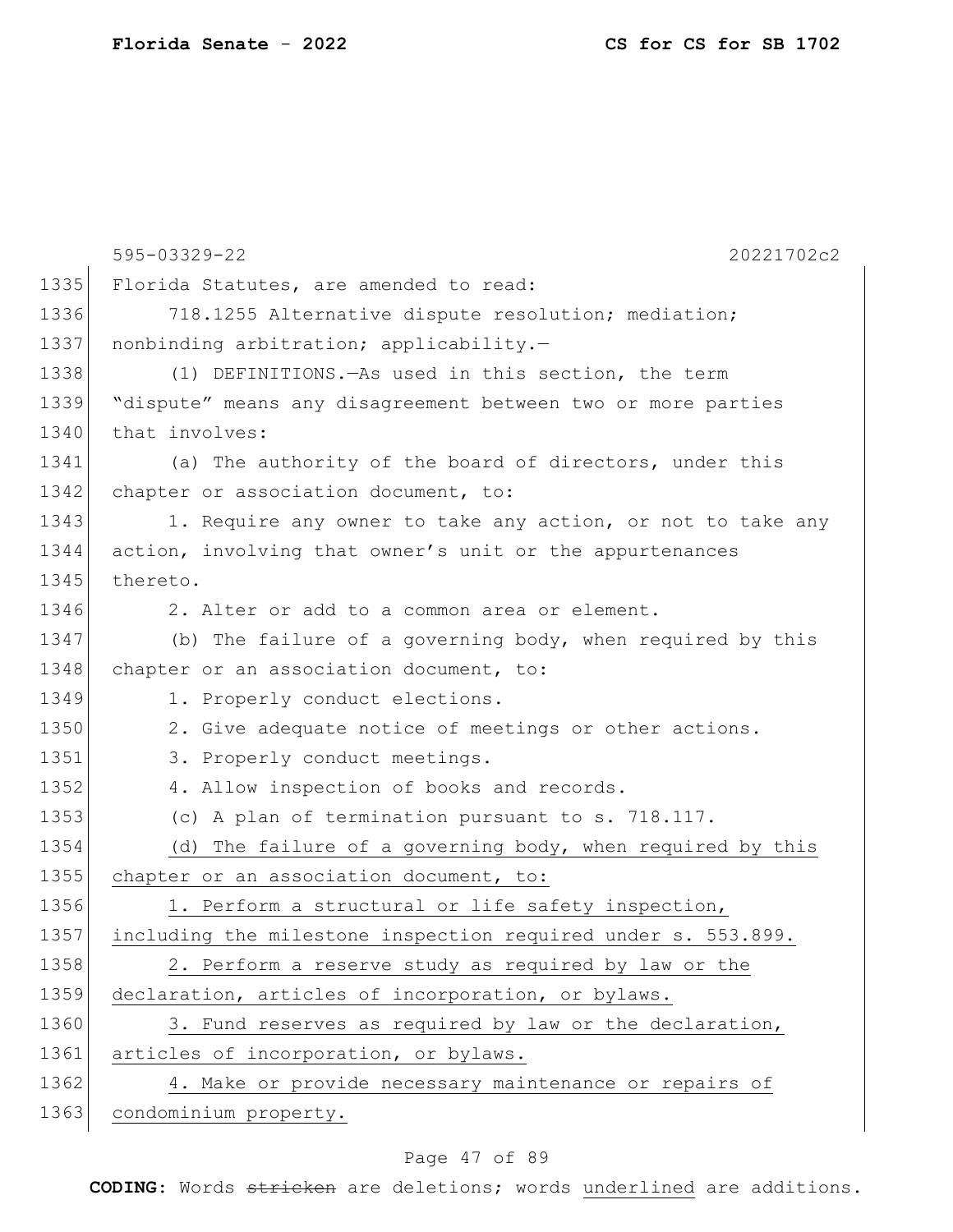595-03329-22 20221702c2

1364

1365 "Dispute" does not include any disagreement that primarily 1366 involves: title to any unit or common element; the 1367 interpretation or enforcement of any warranty; the levy of a fee 1368 or assessment, or the collection of an assessment levied against 1369 a party; the eviction or other removal of a tenant from a unit; 1370 alleged breaches of fiduciary duty by one or more directors; or 1371 claims for damages to a unit based upon the alleged failure of 1372 the association to maintain the common elements or condominium 1373 property.

1374 (5) PRESUIT MEDIATION.—In lieu of the initiation of 1375 nonbinding arbitration as provided in subsections  $(1)-(4)$ , a 1376 party may submit a dispute to presuit mediation in accordance 1377 with s. 720.311; however, election and recall disputes are not 1378 eligible for mediation and such disputes must be arbitrated by 1379 the division or filed in a court of competent jurisdiction. 1380 Disputes identified in paragraph (1)(d) are not subject to 1381 nonbinding arbitration under subsections  $(1)-(4)$  and must be 1382 submitted to presuit mediation in accordance with s. 720.311.

1383 Section 8. Paragraph (p) of subsection (4) of section 1384 718.301, Florida Statutes, is amended, and paragraph (r) is 1385 added to that subsection, to read:

1386 718.301 Transfer of association control; claims of defect 1387 by association.-

1388 (4) At the time that unit owners other than the developer 1389 elect a majority of the members of the board of administration 1390 of an association, the developer shall relinquish control of the 1391 association, and the unit owners shall accept control. 1392 Simultaneously, or for the purposes of paragraph (c) not more

## Page 48 of 89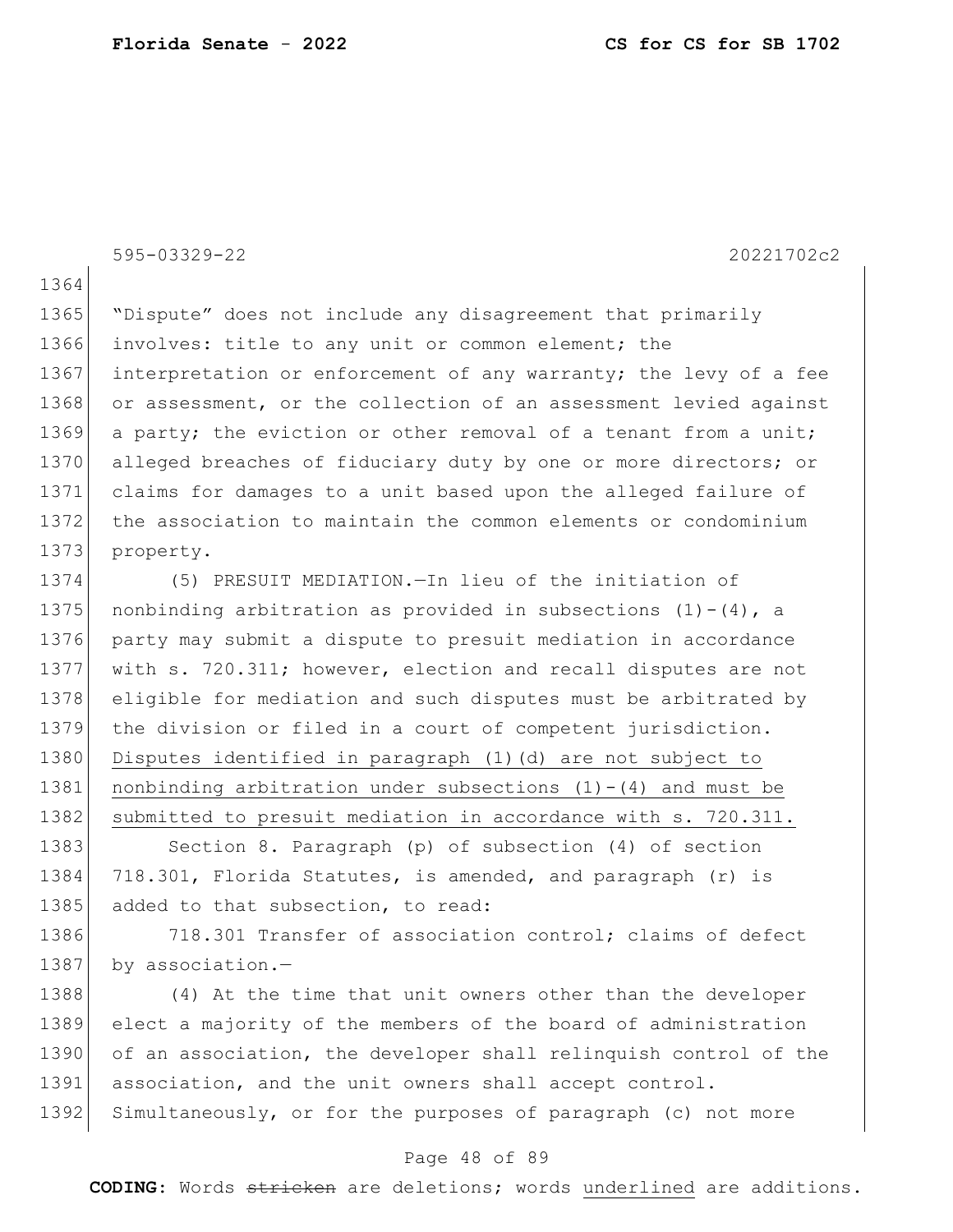|      | 595-03329-22<br>20221702c2                                       |
|------|------------------------------------------------------------------|
| 1393 | than 90 days thereafter, the developer shall deliver to the      |
| 1394 | association, at the developer's expense, all property of the     |
| 1395 | unit owners and of the association which is held or controlled   |
| 1396 | by the developer, including, but not limited to, the following   |
| 1397 | items, if applicable, as to each condominium operated by the     |
| 1398 | association:                                                     |
| 1399 | (p) Notwithstanding when the certificate of occupancy was        |
| 1400 | issued or the height of the building, a milestone inspection     |
| 1401 | report in compliance with s. 553.899 included in the official    |
| 1402 | records, under seal of an architect or engineer authorized to    |
| 1403 | practice in this state, and attesting to required maintenance,   |
| 1404 | condition, useful life, and replacement costs of the following   |
| 1405 | applicable condominium property common elements comprising a     |
| 1406 | turnover inspection report:                                      |
| 1407 | 1. Roof.                                                         |
| 1408 | 2. Structure, including load-bearing walls and primary           |
| 1409 | structural members and primary structural systems as those terms |
| 1410 | are defined in s. 627.706.                                       |
| 1411 | 3. Fireproofing and fire protection systems.                     |
| 1412 | 4. Elevators.                                                    |
| 1413 | 5. Heating and cooling systems.                                  |
| 1414 | 6. Plumbing.                                                     |
| 1415 | 7. Electrical systems.                                           |
| 1416 | 8. Swimming pool or spa and equipment.                           |
| 1417 | 9. Seawalls.                                                     |
| 1418 | 10. Pavement and parking areas.                                  |
| 1419 | 11. Drainage systems.                                            |
| 1420 | 12. Painting.                                                    |
| 1421 | 13. Irrigation systems.                                          |

# Page 49 of 89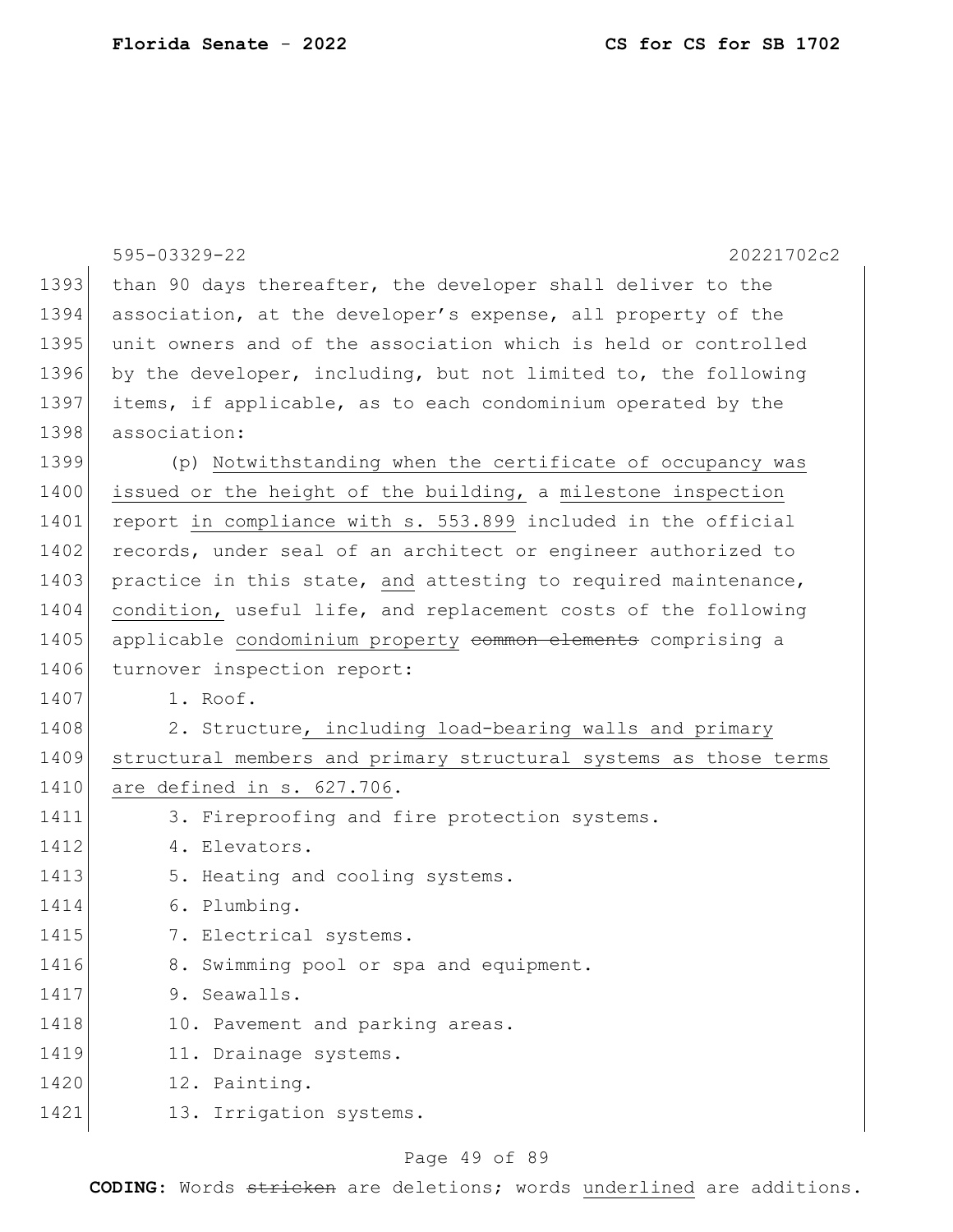|      | 595-03329-22<br>20221702c2                                       |
|------|------------------------------------------------------------------|
| 1422 | 14. Waterproofing.                                               |
| 1423 | (r) A copy of the most recent reserve study required under       |
| 1424 | s. 718.112(2)(f)3., along with the statements indicating the     |
| 1425 | status of the reserves required under s. $718.112(2)$ (f) 6., if |
| 1426 | applicable, or a statement in conspicuous type indicating that   |
| 1427 | the association has not completed the required reserve study or  |
| 1428 | that the association is not required to perform a reserve study, |
| 1429 | as applicable.                                                   |
| 1430 | Section 9. Present paragraphs (b) and (c) of subsection (2)      |
| 1431 | of section 718.503, Florida Statutes, are redesignated as        |
| 1432 | paragraphs (c) and (d), respectively, a new paragraph (b) is     |
| 1433 | added to that subsection, and paragraph (b) of subsection (1)    |
| 1434 | and paragraph (a) of subsection (2) of that section are amended, |
| 1435 | to read:                                                         |
| 1436 | 718.503 Developer disclosure prior to sale; nondeveloper         |
| 1437 | unit owner disclosure prior to sale; voidability.-               |
| 1438 | (1) DEVELOPER DISCLOSURE.-                                       |
| 1439 | (b) Copies of documents to be furnished to prospective           |
| 1440 | buyer or lessee.-Until such time as the developer has furnished  |
| 1441 | the documents listed below to a person who has entered into a    |
| 1442 | contract to purchase a residential unit or lease it for more     |
| 1443 | than 5 years, the contract may be voided by that person,         |
| 1444 | entitling the person to a refund of any deposit together with    |
| 1445 | interest thereon as provided in s. 718.202. The contract may be  |
| 1446 | terminated by written notice from the proposed buyer or lessee   |
| 1447 | delivered to the developer within 15 days after the buyer or     |
| 1448 | lessee receives all of the documents required by this section.   |
| 1449 | The developer may not close for 15 days after following the      |
| 1450 | execution of the agreement and delivery of the documents to the  |

# Page 50 of 89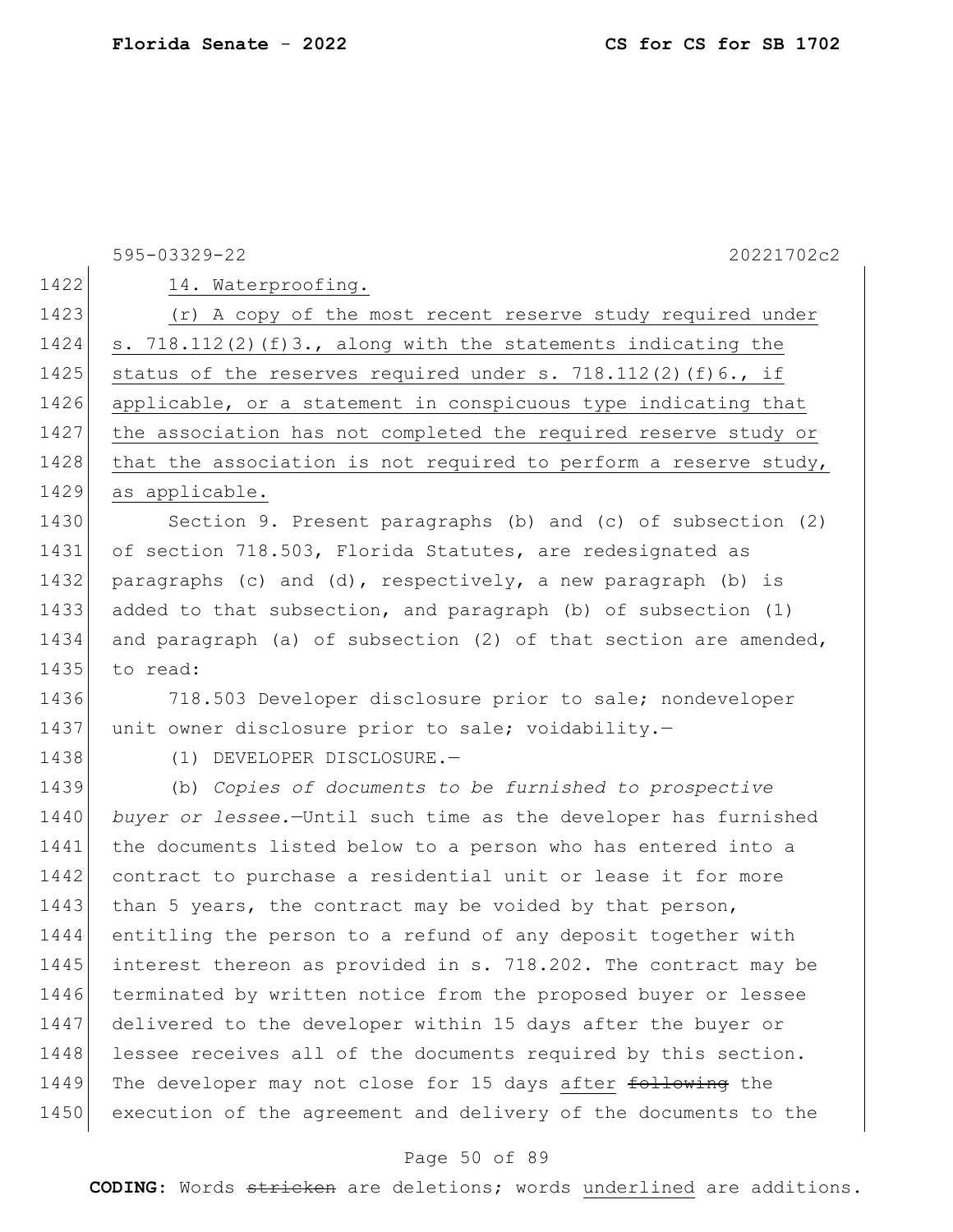595-03329-22 20221702c2 1451 buyer as evidenced by a signed receipt for documents unless the 1452 buyer is informed in the 15-day voidability period and agrees to 1453 close before prior to the expiration of the 15 days. The 1454 developer shall retain in his or her records a separate 1455 agreement signed by the buyer as proof of the buyer's agreement 1456 to close before prior to the expiration of the said voidability 1457 period. The developer must retain such said proof shall be 1458 retained for a period of 5 years after the date of the closing 1459 of the transaction. The documents to be delivered to the 1460 prospective buyer are the prospectus or disclosure statement 1461 with all exhibits, if the development is subject to the 1462 provisions of s. 718.504, or, if not, then copies of the 1463 following which are applicable: 1464 1. The question and answer sheet described in s. 718.504, 1465 and declaration of condominium, or the proposed declaration if 1466 the declaration has not been recorded, which shall include the 1467 certificate of a surveyor approximately representing the 1468 locations required by s. 718.104. 1469 2. The documents creating the association. 1470 3. The bylaws. 1471 4. The ground lease or other underlying lease of the 1472 condominium.

1473 5. The management contract, maintenance contract, and other 1474 contracts for management of the association and operation of the 1475 condominium and facilities used by the unit owners having a 1476 service term in excess of 1 year, and any management contracts 1477 that are renewable.

1478 6. The estimated operating budget for the condominium and a 1479 schedule of expenses for each type of unit, including fees

## Page 51 of 89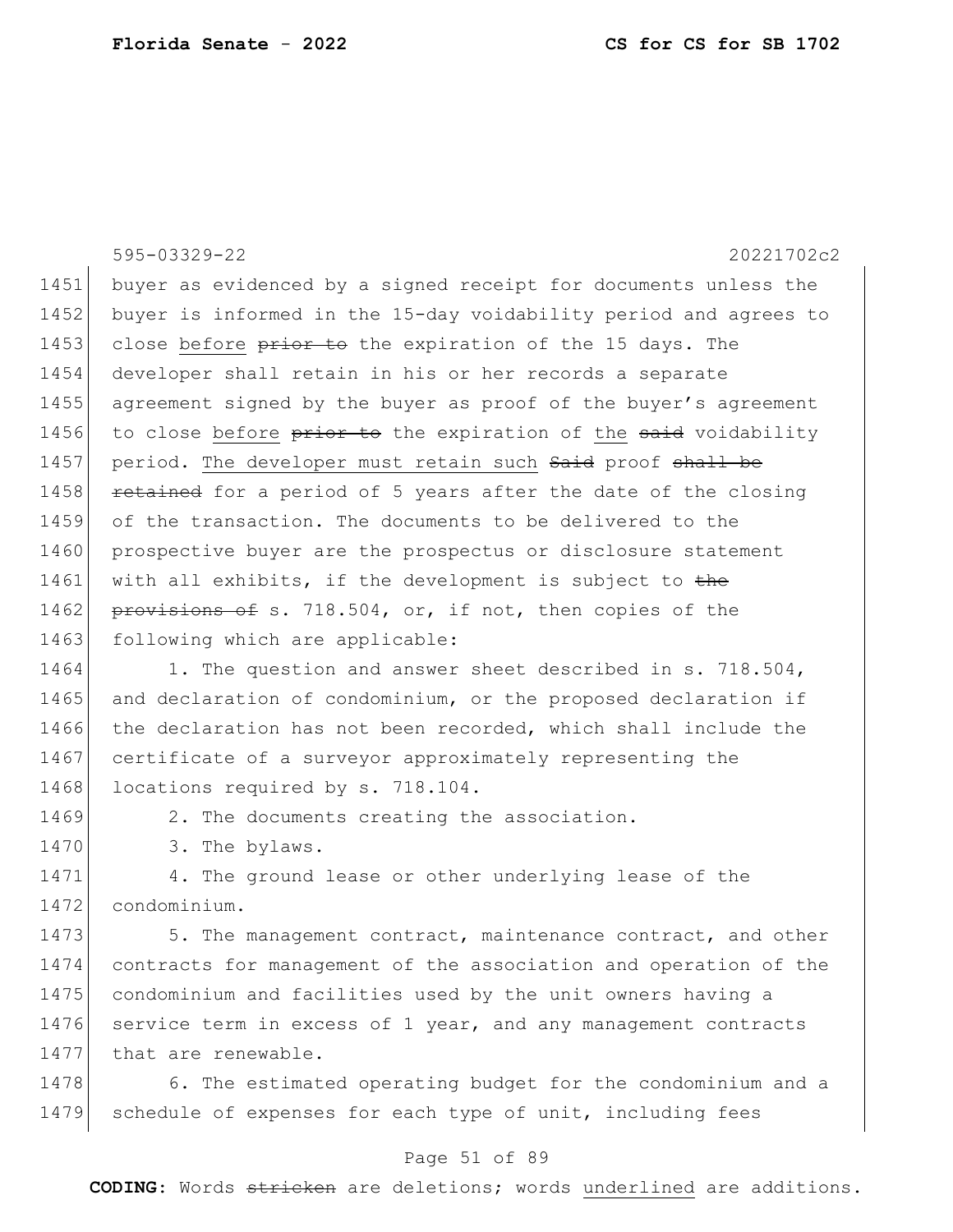|      | 595-03329-22<br>20221702c2                                       |
|------|------------------------------------------------------------------|
| 1480 | assessed pursuant to s. 718.113(1) for the maintenance of        |
| 1481 | limited common elements where such costs are shared only by      |
| 1482 | those entitled to use the limited common elements.               |
| 1483 | 7. The lease of recreational and other facilities that will      |
| 1484 | be used only by unit owners of the subject condominium.          |
| 1485 | 8. The lease of recreational and other common facilities         |
| 1486 | that will be used by unit owners in common with unit owners of   |
| 1487 | other condominiums.                                              |
| 1488 | 9. The form of unit lease if the offer is of a leasehold.        |
| 1489 | 10. Any declaration of servitude of properties serving the       |
| 1490 | condominium but not owned by unit owners or leased to them or    |
| 1491 | the association.                                                 |
| 1492 | 11. If the development is to be built in phases or if the        |
| 1493 | association is to manage more than one condominium, a            |
| 1494 | description of the plan of phase development or the arrangements |
| 1495 | for the association to manage two or more condominiums.          |
| 1496 | 12. If the condominium is a conversion of existing               |
| 1497 | improvements, the statements and disclosure required by s.       |
| 1498 | 718.616.                                                         |
| 1499 | 13. The form of agreement for sale or lease of units.            |
| 1500 | 14. A copy of the floor plan of the unit and the plot plan       |
| 1501 | showing the location of the residential buildings and the        |
| 1502 | recreation and other common areas.                               |
| 1503 | 15. A copy of all covenants and restrictions that which          |
| 1504 | will affect the use of the property and which are not contained  |
| 1505 | in the foregoing.                                                |
| 1506 | 16. If the developer is required by state or local               |
| 1507 | authorities to obtain acceptance or approval of any dock or      |
| 1508 | marina facilities intended to serve the condominium, a copy of   |

# Page 52 of 89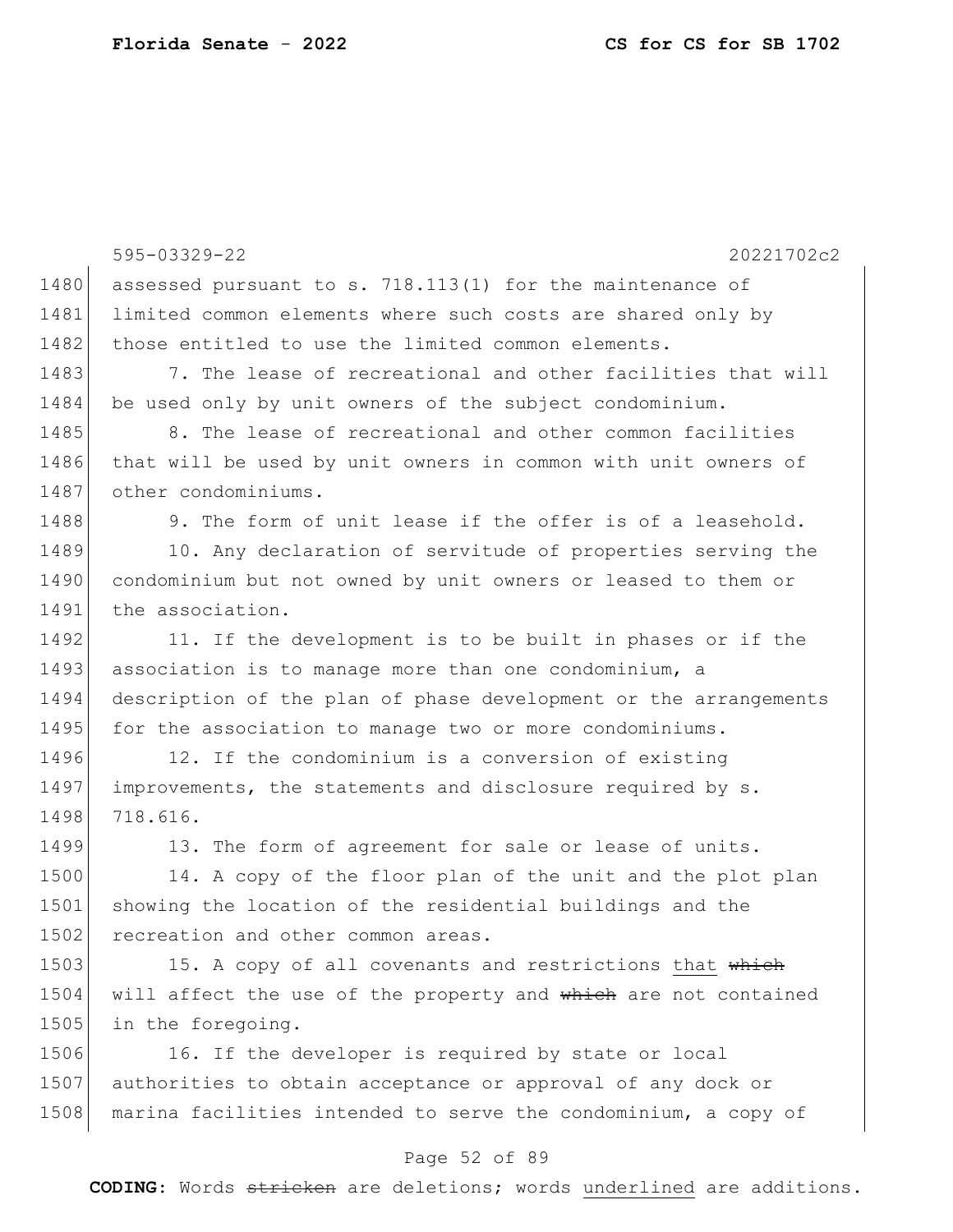|      | 595-03329-22<br>20221702c2                                         |
|------|--------------------------------------------------------------------|
| 1509 | any such acceptance or approval acquired by the time of filing     |
| 1510 | with the division under s. $718.502(1)$ , or a statement that such |
| 1511 | acceptance or approval has not been acquired or received.          |
| 1512 | 17. Evidence demonstrating that the developer has an               |
| 1513 | ownership, leasehold, or contractual interest in the land upon     |
| 1514 | which the condominium is to be developed.                          |
| 1515 | 18. A copy of the most recent reserve study required under         |
| 1516 | s. $718.112(2)$ (f) $3.$ , along with the statements in the budget |
| 1517 | indicating the status of the reserves required under s.            |
| 1518 | $718.112(2)$ (f) 6., if applicable, or a statement in conspicuous  |
| 1519 | type indicating that the association has not completed the         |
| 1520 | required reserve study or that the association is not required     |
| 1521 | to perform a reserve study, as applicable.                         |
| 1522 | 19. A copy of the inspector-prepared summary of the                |
| 1523 | milestone inspection report as described in ss. 553.899 and        |
| 1524 | $718.301(4)(p)$ .                                                  |
| 1525 | (2) NONDEVELOPER DISCLOSURE.-                                      |
| 1526 | (a) Each unit owner who is not a developer as defined by           |
| 1527 | this chapter must shall comply with the provisions of this         |
| 1528 | subsection before prior to the sale of his or her unit. Each       |
| 1529 | prospective purchaser who has entered into a contract for the      |
| 1530 | purchase of a condominium unit is entitled, at the seller's        |
| 1531 | expense, to a current copy of all of the following:                |
| 1532 | 1. The declaration of condominium. $\tau$                          |
| 1533 | 2. Articles of incorporation of the association. $\tau$            |
| 1534 | 3. Bylaws and rules of the association. $\tau$                     |
| 1535 | 4. Financial information required by s. 718.111. $\tau$            |
| 1536 | 5. A copy of the most recent reserve study required under          |
| 1537 | s. 718.112(2)(f)3., along with the statements in the budget        |

# Page 53 of 89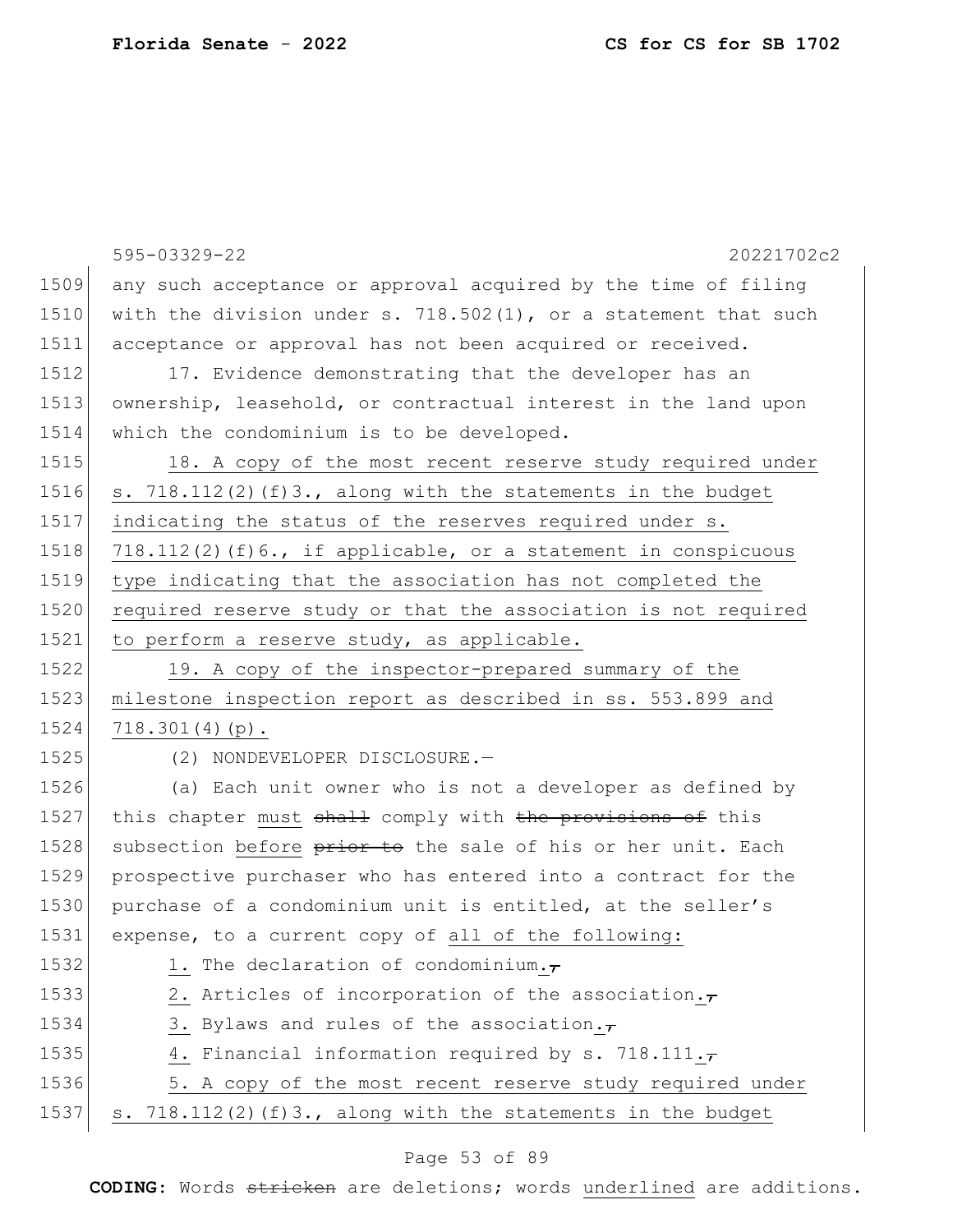|      | 595-03329-22<br>20221702c2                                          |
|------|---------------------------------------------------------------------|
| 1538 | indicating the status of the reserves required under s.             |
| 1539 | $718.112(2)$ (f) 6., if applicable, or a statement in conspicuous   |
| 1540 | type indicating that the association has not completed the          |
| 1541 | required reserve study or that the association is not required      |
| 1542 | to perform a reserve study, as applicable.                          |
| 1543 | 6. A copy of the inspector-prepared summary of the                  |
| 1544 | milestone inspection report as described in ss. 553.899 and         |
| 1545 | $718.301(4)(p)$ .                                                   |
| 1546 | 7. and The document entitled "Frequently Asked Questions            |
| 1547 | and Answers" required by s. 718.504.                                |
| 1548 | (b) $\Theta$ n and after January 1, 2009, The prospective purchaser |
| 1549 | is shall also be entitled to receive from the seller a copy of a    |
| 1550 | governance form. Such form shall be provided by the division        |
| 1551 | summarizing governance of condominium associations. In addition     |
| 1552 | to such other information as the division considers helpful to a    |
| 1553 | prospective purchaser in understanding association governance,      |
| 1554 | the governance form shall address the following subjects:           |
| 1555 | 1. The role of the board in conducting the day-to-day               |
| 1556 | affairs of the association on behalf of, and in the best            |
| 1557 | interests of, the owners.                                           |
| 1558 | 2. The board's responsibility to provide advance notice of          |
| 1559 | board and membership meetings.                                      |
| 1560 | 3. The rights of owners to attend and speak at board and            |
| 1561 | membership meetings.                                                |
| 1562 | 4. The responsibility of the board and of owners with               |
| 1563 | respect to maintenance of the condominium property.                 |
| 1564 | 5. The responsibility of the board and owners to abide by           |
| 1565 | the condominium documents, this chapter, rules adopted by the       |
| 1566 | division, and reasonable rules adopted by the board.                |

# Page 54 of 89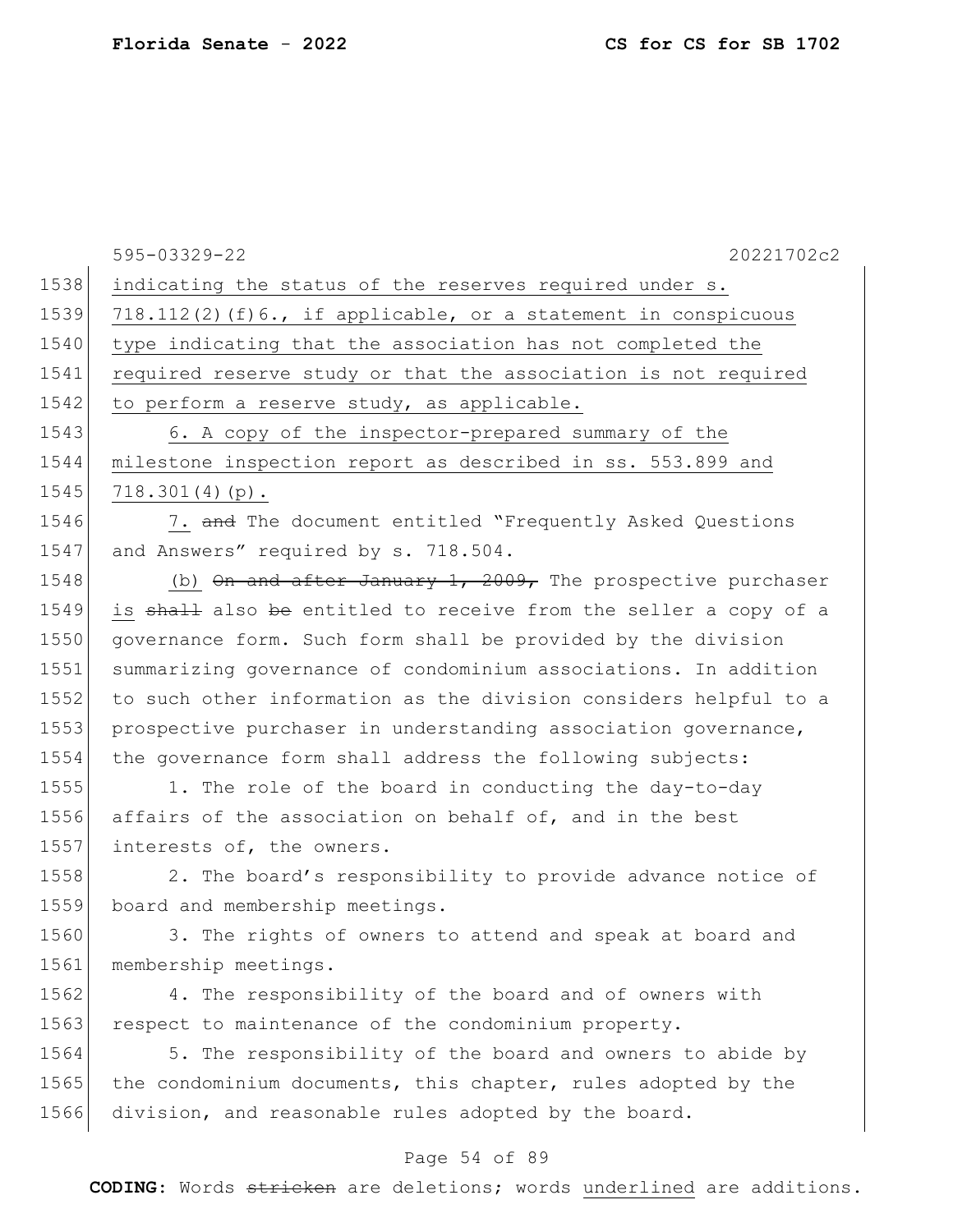595-03329-22 20221702c2 1567 6. Owners' rights to inspect and copy association records 1568 and the limitations on such rights. 1569 7. Remedies available to owners with respect to actions by 1570 the board which may be abusive or beyond the board's power and 1571 authority. 1572 8. The right of the board to hire a property management 1573 firm, subject to its own primary responsibility for such 1574 management. 1575 9. The responsibility of owners with regard to payment of 1576 regular or special assessments necessary for the operation of 1577 the property and the potential consequences of failure to pay 1578 such assessments. 1579 10. The voting rights of owners. 1580 11. Rights and obligations of the board in enforcement of 1581 rules in the condominium documents and rules adopted by the 1582 board. 1583 1584 The governance form shall also include the following statement 1585 in conspicuous type: "This publication is intended as an 1586 informal educational overview of condominium governance. In the 1587 event of a conflict, the provisions of chapter 718, Florida 1588 Statutes, rules adopted by the Division of Florida Condominiums, 1589 Timeshares, and Mobile Homes of the Department of Business and 1590 Professional Regulation, the provisions of the condominium 1591 documents, and reasonable rules adopted by the condominium 1592 association's board of administration prevail over the contents 1593 of this publication." 1594 Section 10. Paragraph (f) of subsection (24) of section

#### Page 55 of 89

1595 718.504, Florida Statutes, is amended, and paragraph (q) is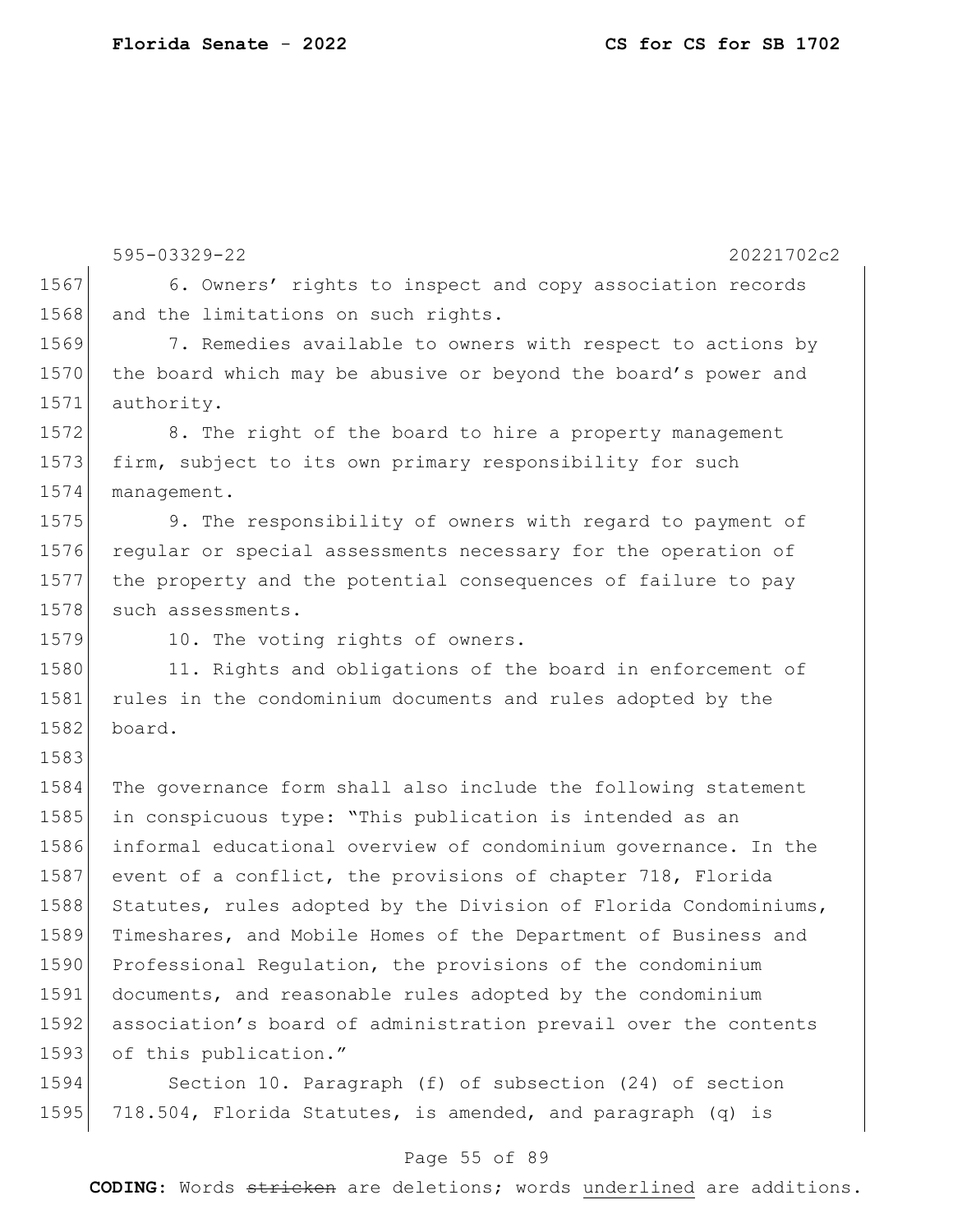595-03329-22 20221702c2

1596 added to that subsection, to read:

1597 718.504 Prospectus or offering circular.—Every developer of 1598 a residential condominium which contains more than 20 1599 residential units, or which is part of a group of residential 1600 condominiums which will be served by property to be used in 1601 common by unit owners of more than 20 residential units, shall 1602 prepare a prospectus or offering circular and file it with the 1603 Division of Florida Condominiums, Timeshares, and Mobile Homes 1604 prior to entering into an enforceable contract of purchase and 1605 sale of any unit or lease of a unit for more than 5 years and 1606 shall furnish a copy of the prospectus or offering circular to 1607 each buyer. In addition to the prospectus or offering circular, 1608 each buyer shall be furnished a separate page entitled 1609 "Frequently Asked Questions and Answers," which shall be in 1610 accordance with a format approved by the division and a copy of 1611 the financial information required by s. 718.111. This page 1612 shall, in readable language, inform prospective purchasers 1613 regarding their voting rights and unit use restrictions, 1614 including restrictions on the leasing of a unit; shall indicate 1615 whether and in what amount the unit owners or the association is 1616 obligated to pay rent or land use fees for recreational or other 1617 commonly used facilities; shall contain a statement identifying 1618 that amount of assessment which, pursuant to the budget, would 1619 be levied upon each unit type, exclusive of any special 1620 assessments, and which shall further identify the basis upon 1621 which assessments are levied, whether monthly, quarterly, or 1622 otherwise; shall state and identify any court cases in which the 1623 association is currently a party of record in which the 1624 association may face liability in excess of \$100,000; and which

## Page 56 of 89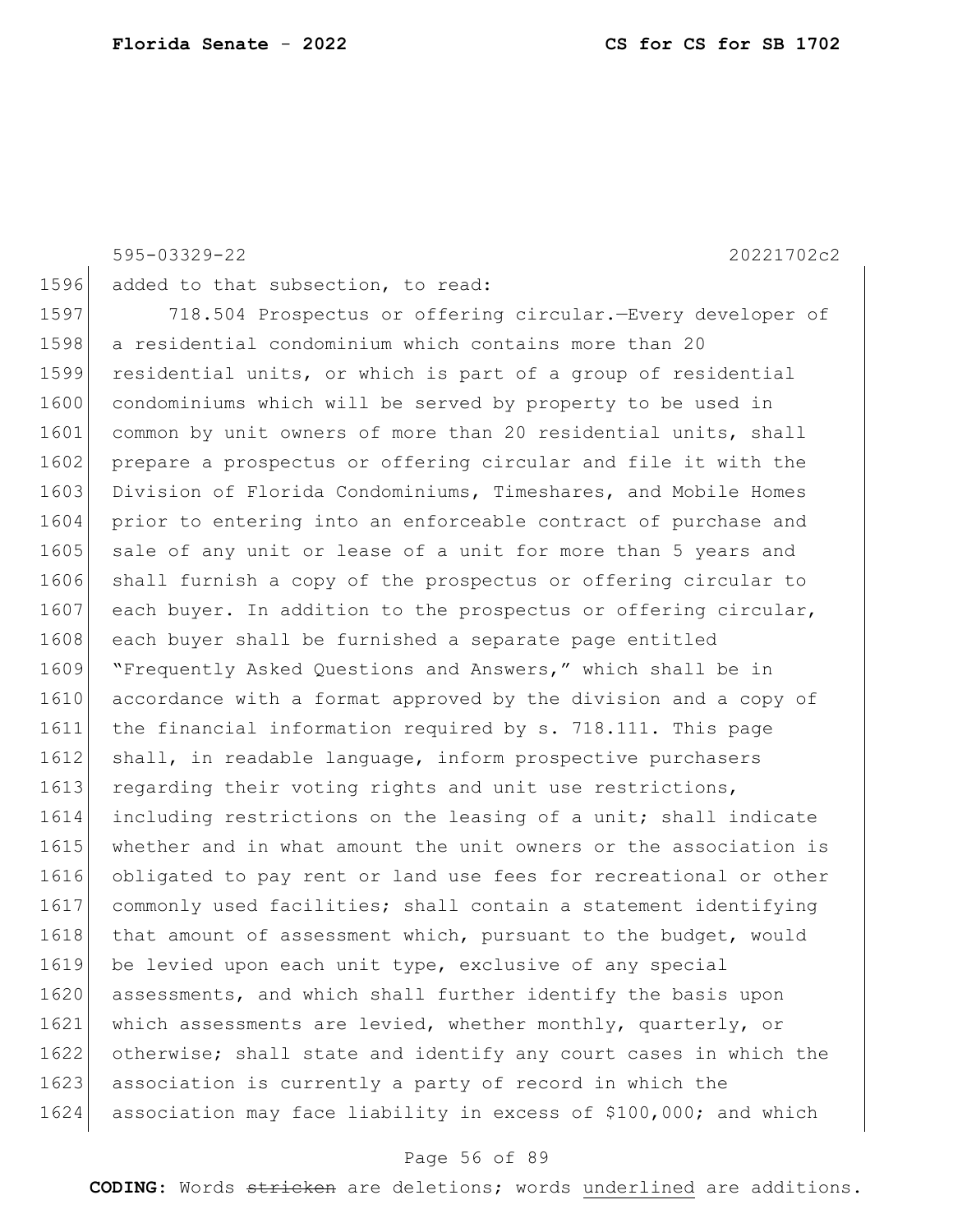|      | 20221702c2<br>595-03329-22                                            |
|------|-----------------------------------------------------------------------|
| 1625 | shall further state whether membership in a recreational              |
| 1626 | facilities association is mandatory, and if so, shall identify        |
| 1627 | the fees currently charged per unit type. The division shall by       |
| 1628 | rule require such other disclosure as in its judgment will            |
| 1629 | assist prospective purchasers. The prospectus or offering             |
| 1630 | circular may include more than one condominium, although not all      |
| 1631 | such units are being offered for sale as of the date of the           |
| 1632 | prospectus or offering circular. The prospectus or offering           |
| 1633 | circular must contain the following information:                      |
| 1634 | (24) Copies of the following, to the extent they are                  |
| 1635 | applicable, shall be included as exhibits:                            |
| 1636 | (f) The estimated operating budget for the condominium and            |
| 1637 | the required schedule of unit owners' expenses, and the most          |
| 1638 | recent reserve study required under s. $718.112(2)$ (f) 3., along     |
| 1639 | with the statements in the budget indicating the status of the        |
| 1640 | reserves required under s. 718.112(2)(f)6., if applicable, or a       |
| 1641 | statement in conspicuous type indicating that the association         |
| 1642 | has not completed the required reserve study or that the              |
| 1643 | association is not required to perform a reserve study, as            |
| 1644 | applicable.                                                           |
| 1645 | (q) A copy of the inspector-prepared summary of the                   |
| 1646 | milestone inspection report as described in ss. 553.899 and           |
| 1647 | $718.301(4)(p)$ .                                                     |
| 1648 | Section 11. Present subsections (1) through (28) of section           |
| 1649 | 719.103, Florida Statutes, are redesignated as subsections (2)        |
| 1650 | through $(29)$ , respectively, and a new subsection $(1)$ is added to |
| 1651 | that section, to read:                                                |
| 1652 | 719.103 Definitions. - As used in this chapter:                       |
| 1653 | (1) "Alternative funding method" means a method for the               |
|      | Page 57 of 89                                                         |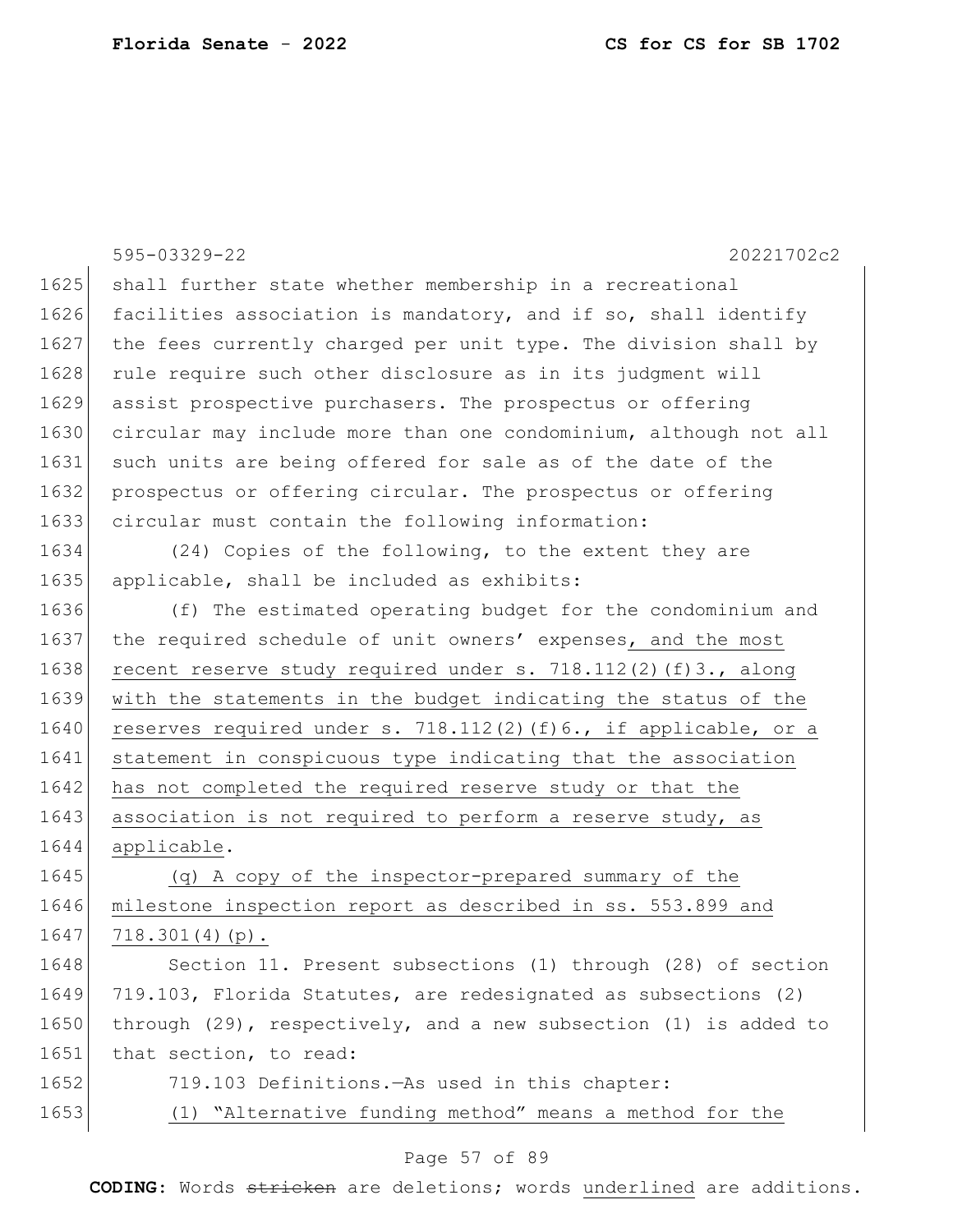|      | 595-03329-22<br>20221702c2                                        |
|------|-------------------------------------------------------------------|
| 1654 | funding of a reserve account by other than an assessment or       |
| 1655 | special assessment which may reasonably be expected to fully      |
| 1656 | satisfy the association's reserve funding obligations,            |
| 1657 | including, but not limited to, payments into the reserve account  |
| 1658 | by a developer who is offering units, or any other method         |
| 1659 | approved by the division.                                         |
| 1660 | Section 12. Present subsections (5) through (11) of section       |
| 1661 | 719.104, Florida Statutes, are redesignated as subsections (6)    |
| 1662 | through $(12)$ , respectively, a new subsection $(5)$ is added to |
| 1663 | that section, and paragraphs (a) and (c) of subsection (2) and    |
| 1664 | paragraph (a) of subsection (4) of that section are amended, to   |
| 1665 | read:                                                             |
| 1666 | 719.104 Cooperatives; access to units; records; financial         |
| 1667 | reports; assessments; purchase of leases.-                        |
| 1668 | (2) OFFICIAL RECORDS.-                                            |
| 1669 | (a) From the inception of the association, the association        |
| 1670 | shall maintain a copy of each of the following, where             |
| 1671 | applicable, which shall constitute the official records of the    |
| 1672 | association:                                                      |
| 1673 | 1. The plans, permits, warranties, and other items provided       |
| 1674 | by the developer pursuant to s. 719.301(4).                       |
| 1675 | 2. A photocopy of the cooperative documents.                      |
| 1676 | 3. A copy of the current rules of the association.                |
| 1677 | 4. A book or books containing the minutes of all meetings         |
| 1678 | of the association, of the board of directors, and of the unit    |
| 1679 | owners.                                                           |
| 1680 | 5. A current roster of all unit owners and their mailing          |
| 1681 | addresses, unit identifications, voting certifications, and, if   |
| 1682 | known, telephone numbers. The association shall also maintain     |
|      |                                                                   |

# Page 58 of 89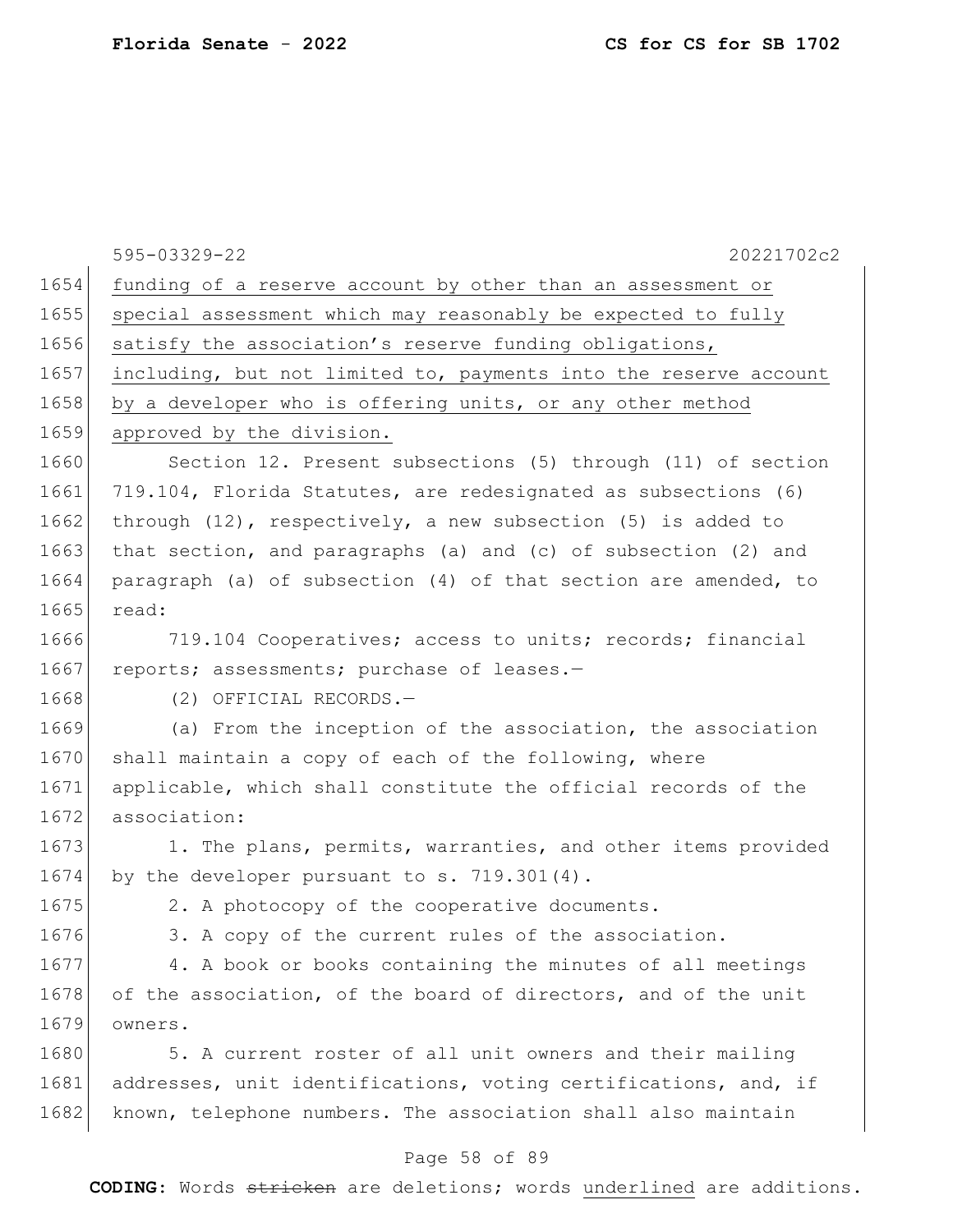595-03329-22 20221702c2 1683 the e-mail addresses and the numbers designated by unit owners 1684 for receiving notice sent by electronic transmission of those 1685 unit owners consenting to receive notice by electronic 1686 transmission. The e-mail addresses and numbers provided by unit 1687 owners to receive notice by electronic transmission shall be 1688 removed from association records when consent to receive notice 1689 by electronic transmission is revoked. However, the association 1690 is not liable for an erroneous disclosure of the e-mail address 1691 or the number for receiving electronic transmission of notices. 1692 6. All current insurance policies of the association. 1693 7. A current copy of any management agreement, lease, or 1694 other contract to which the association is a party or under 1695 which the association or the unit owners have an obligation or 1696 responsibility. 1697 8. Bills of sale or transfer for all property owned by the 1698 association. 1699 9. Accounting records for the association and separate 1700 accounting records for each unit it operates, according to good 1701 accounting practices. The accounting records shall include, but 1702 not be limited to: 1703 a. Accurate, itemized, and detailed records of all receipts 1704 and expenditures. 1705 b. A current account and a monthly, bimonthly, or quarterly 1706 statement of the account for each unit designating the name of 1707 the unit owner, the due date and amount of each assessment, the 1708 amount paid upon the account, and the balance due. 1709 c. All audits, reviews, accounting statements, reserve 1710 studies and reserve funding plans, and financial reports of the 1711 association.

## Page 59 of 89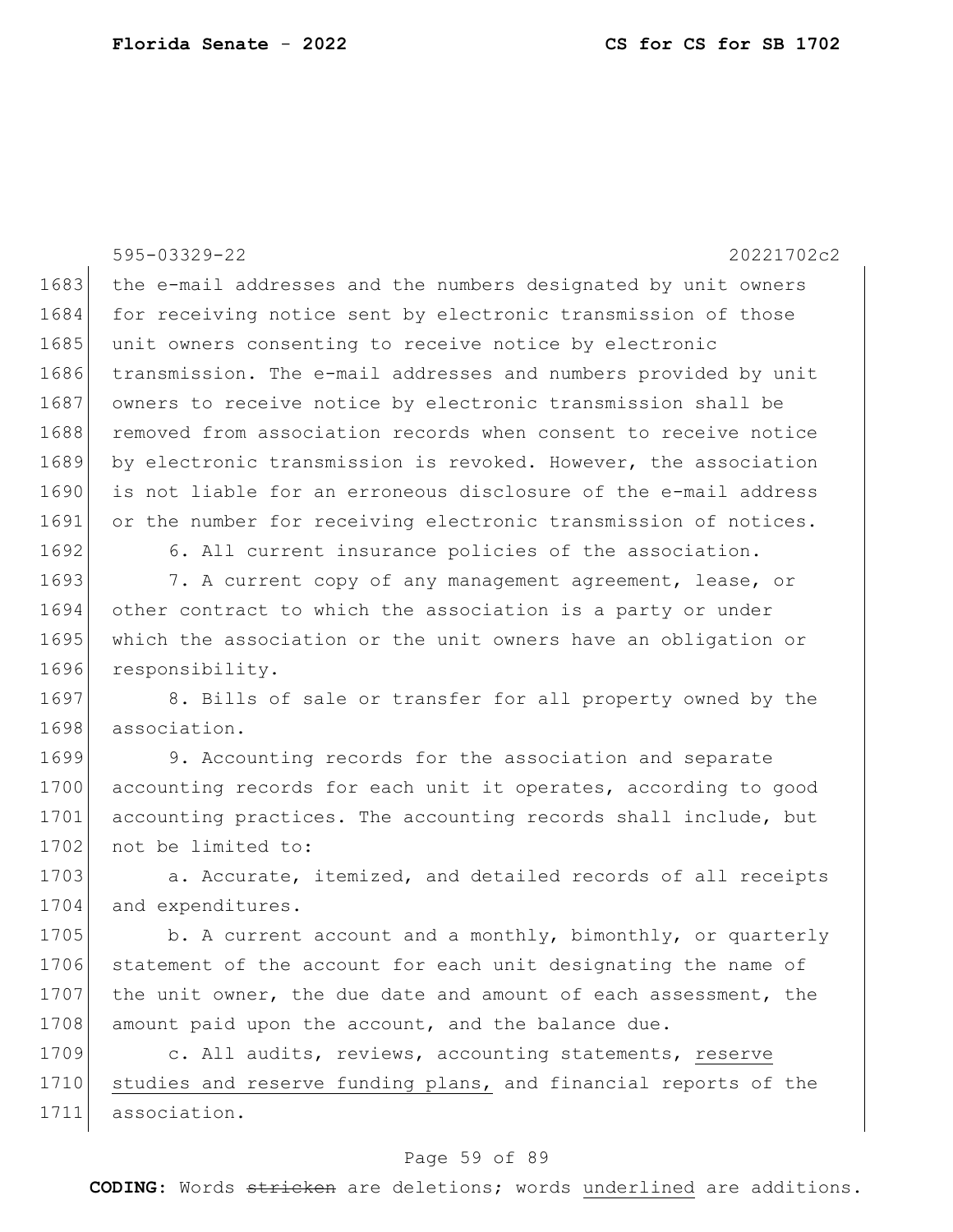|      | 595-03329-22<br>20221702c2                                       |
|------|------------------------------------------------------------------|
| 1712 | d. All contracts for work to be performed. Bids for work to      |
| 1713 | be performed shall also be considered official records and shall |
| 1714 | be maintained for a period of 1 year.                            |
| 1715 | 10. Ballots, sign-in sheets, voting proxies, and all other       |
| 1716 | papers and electronic records relating to voting by unit owners, |
| 1717 | which shall be maintained for a period of 1 year after the date  |
| 1718 | of the election, vote, or meeting to which the document relates. |
| 1719 | 11. All rental records where the association is acting as        |
| 1720 | agent for the rental of units.                                   |
| 1721 | 12. A copy of the current question and answer sheet as           |
| 1722 | described in s. 719.504.                                         |
| 1723 | 13. All affirmative acknowledgments made pursuant to s.          |
| 1724 | 719.108(3)(b)3.                                                  |
| 1725 | 14. A copy of the inspection reports as described in ss.         |
| 1726 | 553.899 and 719.301(4) (p) and any other inspection report       |
| 1727 | relating to a structural or life safety inspection of the        |
| 1728 | cooperative property. Such record must be maintained by the      |
| 1729 | association for 15 years after receipt of the report.            |
| 1730 | 15. All other written records of the association not             |
| 1731 | specifically included in the foregoing which are related to the  |
| 1732 | operation of the association.                                    |
| 1733 | (c) The official records of the association are open to          |
| 1734 | inspection by any association member or the authorized           |
| 1735 | representative of such member at all reasonable times. The right |
| 1736 | to inspect the records includes the right to make or obtain      |
| 1737 | copies, at the reasonable expense, if any, of the association    |
| 1738 | member. A renter of a unit has a right to inspect and copy only  |
| 1739 | the association's bylaws and rules and the inspection reports    |
| 1740 | described in ss. 553.899 and 719.301(4) (p). The association may |

# Page 60 of 89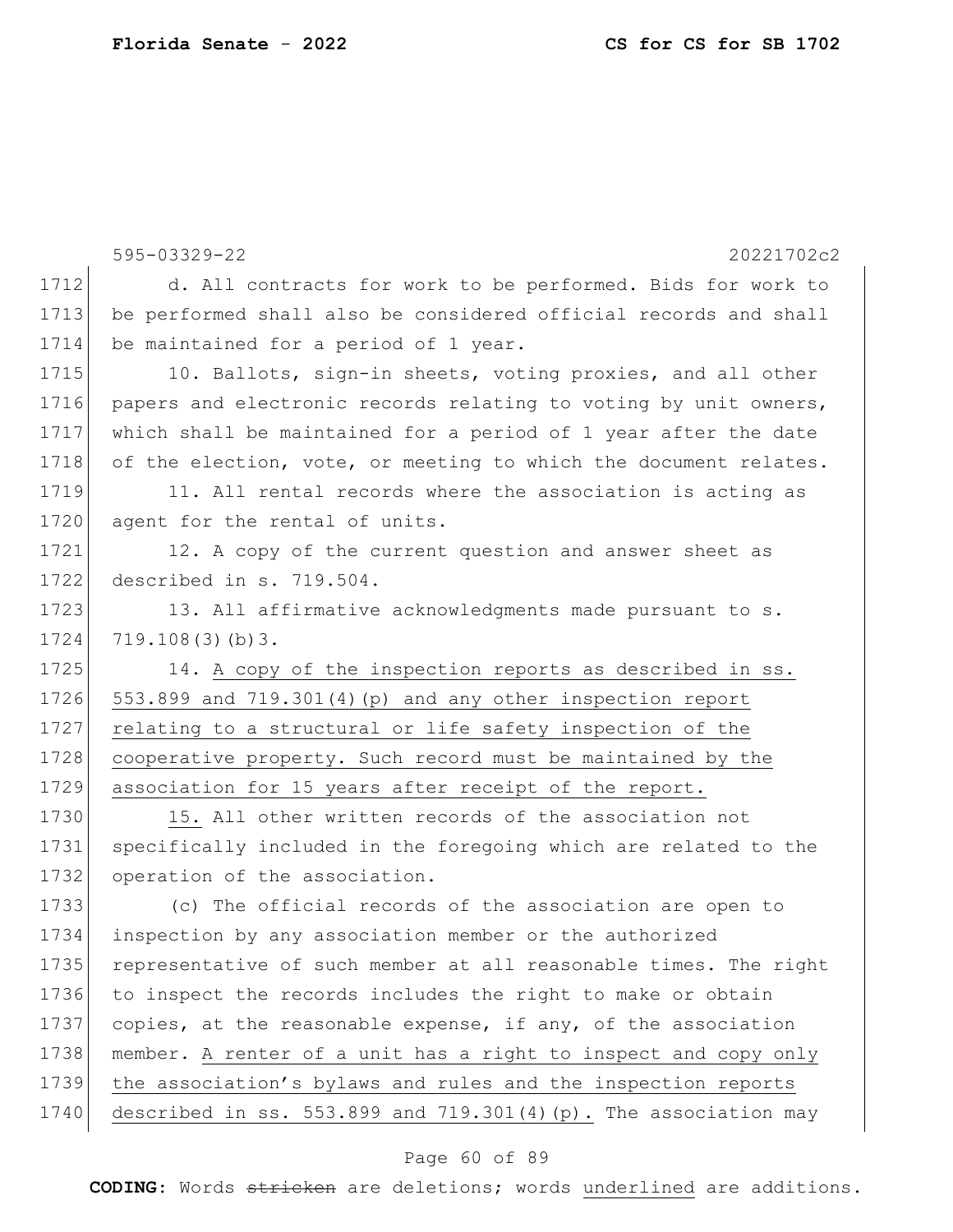595-03329-22 20221702c2

1741 adopt reasonable rules regarding the frequency, time, location, 1742 notice, and manner of record inspections and copying, but may 1743 not require a member to demonstrate any purpose or state any 1744 reason for the inspection. The failure of an association to 1745 provide the records within 10 working days after receipt of a 1746 written request creates a rebuttable presumption that the 1747 association willfully failed to comply with this paragraph. A 1748 member who is denied access to official records is entitled to 1749 the actual damages or minimum damages for the association's 1750 willful failure to comply. The minimum damages are \$50 per 1751 calendar day for up to 10 days, beginning on the 11th working 1752 day after receipt of the written request. The failure to permit 1753 inspection entitles any person prevailing in an enforcement 1754 action to recover reasonable attorney fees from the person in 1755 control of the records who, directly or indirectly, knowingly 1756 denied access to the records. Any person who knowingly or 1757 intentionally defaces or destroys accounting records that are 1758 required by this chapter to be maintained during the period for 1759 which such records are required to be maintained, or who 1760 knowingly or intentionally fails to create or maintain 1761 accounting records that are required to be created or 1762 maintained, with the intent of causing harm to the association 1763 or one or more of its members, is personally subject to a civil 1764 penalty under s. 719.501(1)(d). The association shall maintain 1765 an adequate number of copies of the declaration, articles of 1766 incorporation, bylaws, and rules, and all amendments to each of 1767 the foregoing, as well as the question and answer sheet as 1768 described in s. 719.504 and year-end financial information 1769 required by the department, on the cooperative property to

## Page 61 of 89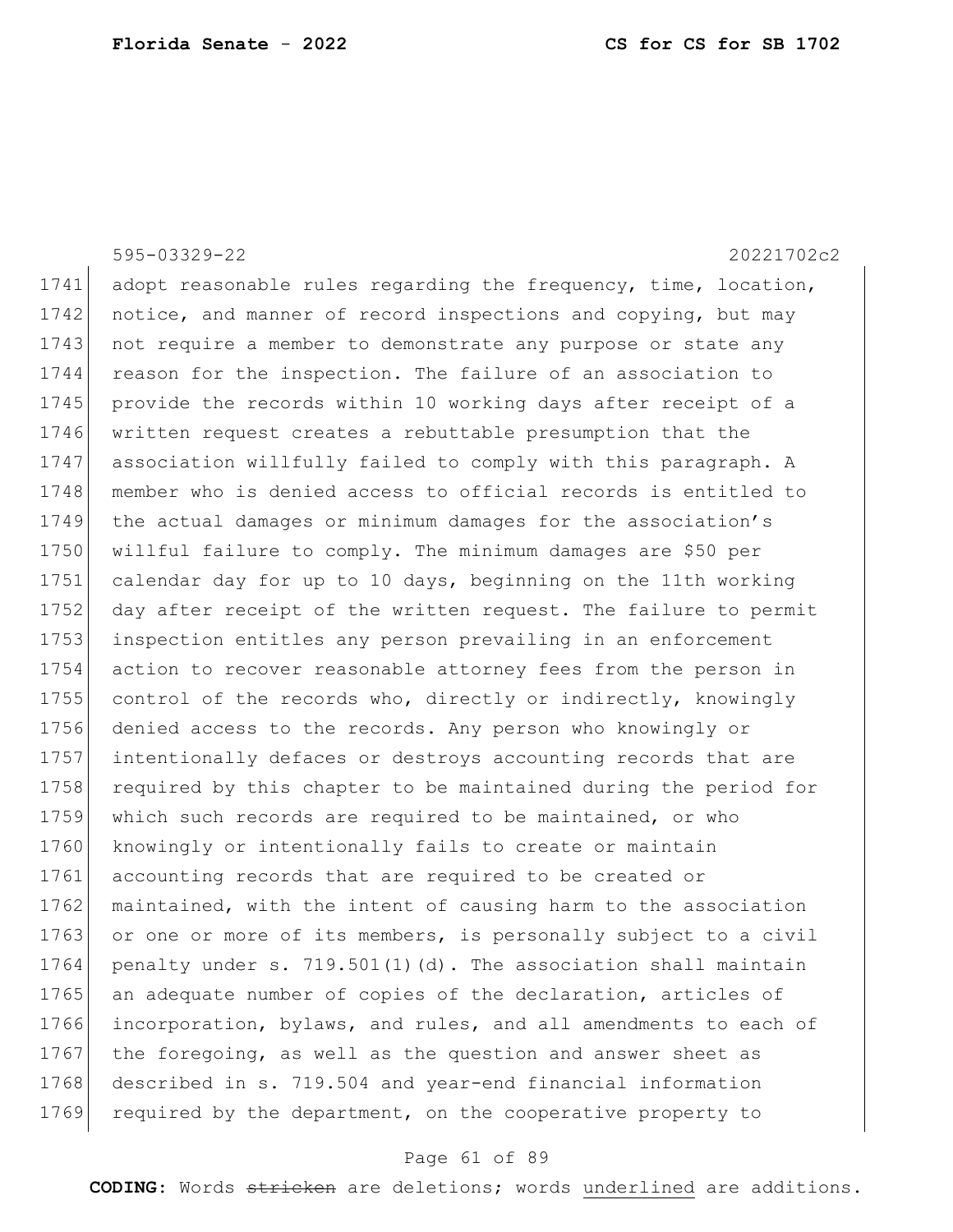## 595-03329-22 20221702c2

1770 ensure their availability to members and prospective purchasers, 1771 and may charge its actual costs for preparing and furnishing 1772 these documents to those requesting the same. An association 1773 shall allow a member or his or her authorized representative to 1774 use a portable device, including a smartphone, tablet, portable 1775 scanner, or any other technology capable of scanning or taking 1776 photographs, to make an electronic copy of the official records 1777 in lieu of the association providing the member or his or her 1778 authorized representative with a copy of such records. The 1779 association may not charge a member or his or her authorized 1780 representative for the use of a portable device. Notwithstanding 1781 this paragraph, the following records shall not be accessible to 1782 members:

1783 1. Any record protected by the lawyer-client privilege as 1784 described in s. 90.502 and any record protected by the work-1785 product privilege, including any record prepared by an 1786 association attorney or prepared at the attorney's express 1787 direction which reflects a mental impression, conclusion, 1788 litigation strategy, or legal theory of the attorney or the 1789 association, and which was prepared exclusively for civil or 1790 criminal litigation or for adversarial administrative 1791 proceedings, or which was prepared in anticipation of such 1792 litigation or proceedings until the conclusion of the litigation 1793 or proceedings.

1794 2. Information obtained by an association in connection 1795 with the approval of the lease, sale, or other transfer of a 1796 unit.

1797 3. Personnel records of association or management company 1798 employees, including, but not limited to, disciplinary, payroll,

## Page 62 of 89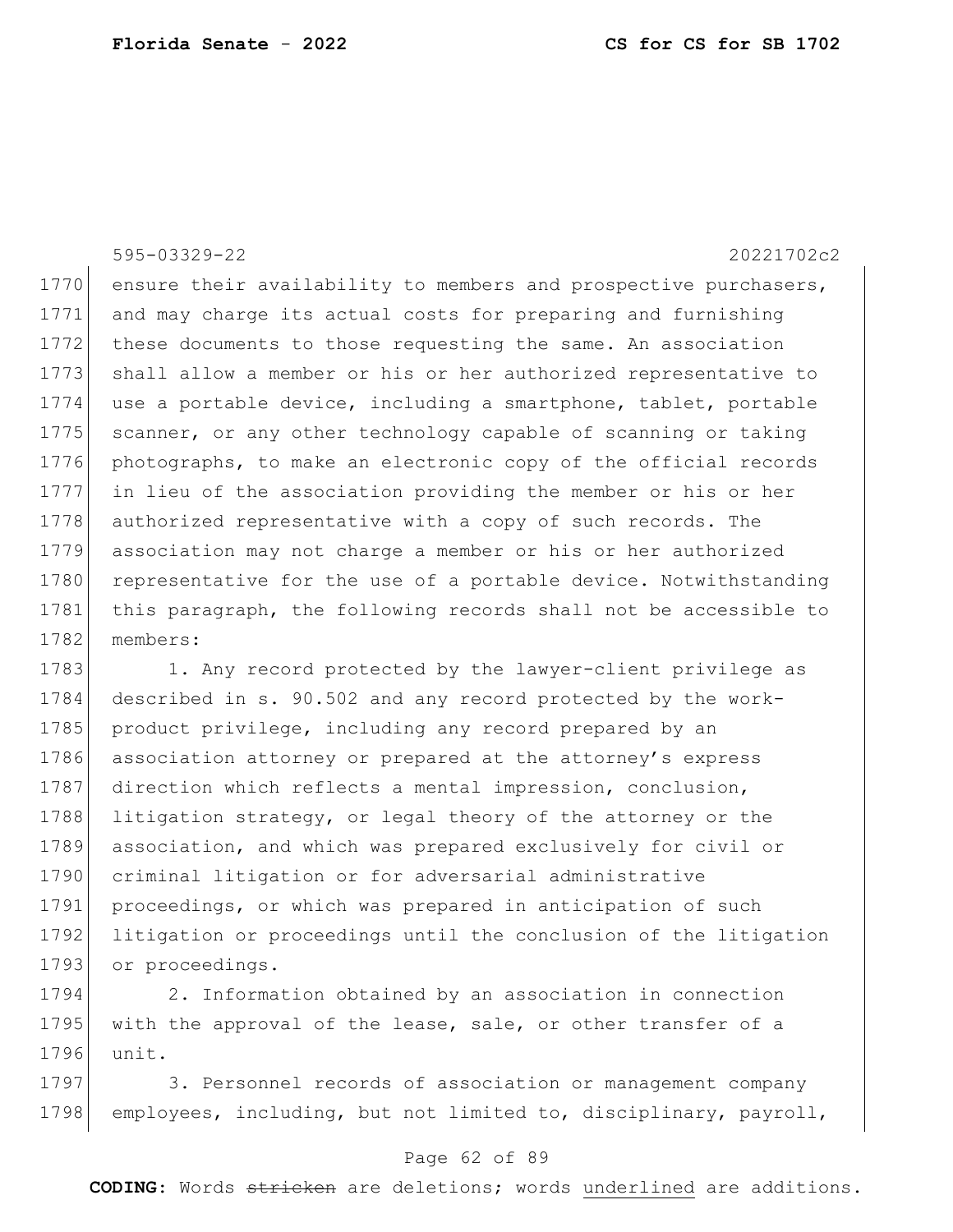595-03329-22 20221702c2 1799 health, and insurance records. For purposes of this 1800 subparagraph, the term "personnel records" does not include 1801 written employment agreements with an association employee or 1802 management company, or budgetary or financial records that 1803 indicate the compensation paid to an association employee. 1804 4. Medical records of unit owners. 1805 5. Social security numbers, driver license numbers, credit 1806 card numbers, e-mail addresses, telephone numbers, facsimile 1807 numbers, emergency contact information, addresses of a unit 1808 owner other than as provided to fulfill the association's notice 1809 requirements, and other personal identifying information of any 1810 person, excluding the person's name, unit designation, mailing 1811 address, property address, and any address, e-mail address, or 1812 facsimile number provided to the association to fulfill the 1813 association's notice requirements. Notwithstanding the 1814 restrictions in this subparagraph, an association may print and 1815 distribute to unit owners a directory containing the name, unit 1816 address, and all telephone numbers of each unit owner. However, 1817 an owner may exclude his or her telephone numbers from the 1818 directory by so requesting in writing to the association. An 1819 owner may consent in writing to the disclosure of other contact 1820 information described in this subparagraph. The association is 1821 not liable for the inadvertent disclosure of information that is 1822 protected under this subparagraph if the information is included 1823 in an official record of the association and is voluntarily 1824 provided by an owner and not requested by the association. 1825 6. Electronic security measures that are used by the

1826 association to safeguard data, including passwords.

1827 7. The software and operating system used by the

## Page 63 of 89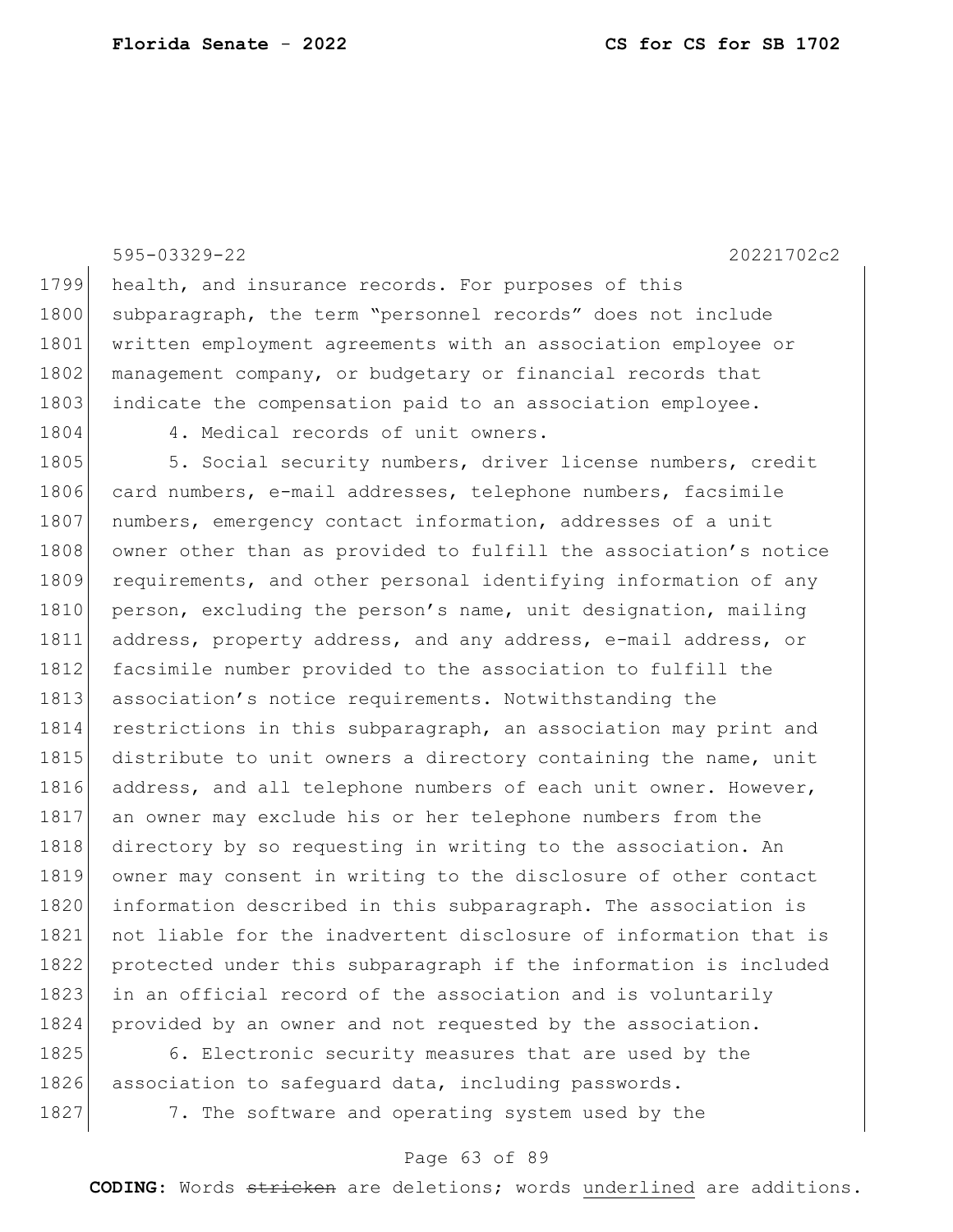595-03329-22 20221702c2 1828 association which allow the manipulation of data, even if the 1829 owner owns a copy of the same software used by the association. 1830 The data is part of the official records of the association. 1831 8. All affirmative acknowledgments made pursuant to s. 1832 719.108(3)(b)3. 1833 (4) FINANCIAL REPORT. 1834 (a) Within 90 days following the end of the fiscal or 1835 calendar year or annually on such date as provided in the bylaws 1836 of the association, the board of administration shall prepare 1837 and complete, or contract with a third party to prepare and 1838 complete, a financial report covering the preceding fiscal or 1839 calendar year. Within 21 days after the financial report is 1840 completed by the association or received from the third party, 1841 but no later than 120 days after the end of the fiscal year, 1842 calendar year, or other date provided in the bylaws, the 1843 association shall provide each member with a copy of the annual 1844 financial report or a written notice that a copy of the 1845 financial report is available upon request at no charge to the 1846 member. The division shall adopt rules setting forth uniform 1847 accounting principles, standards, and reporting requirements. 1848 The rules must include, but not be limited to, standards for 1849 presenting a summary of association reserves, including a good 1850 faith estimate disclosing the annual amount of reserve funds 1851 that would be necessary for the association to fully fund 1852 reserves for each reserve item based on the straight-line method 1853 or to fully fund reserves based on the pooling method. In 1854 adopting such rules, the division shall consider the number of 1855 members and annual revenues of an association. 1856 (5) MAINTENANCE.-

## Page 64 of 89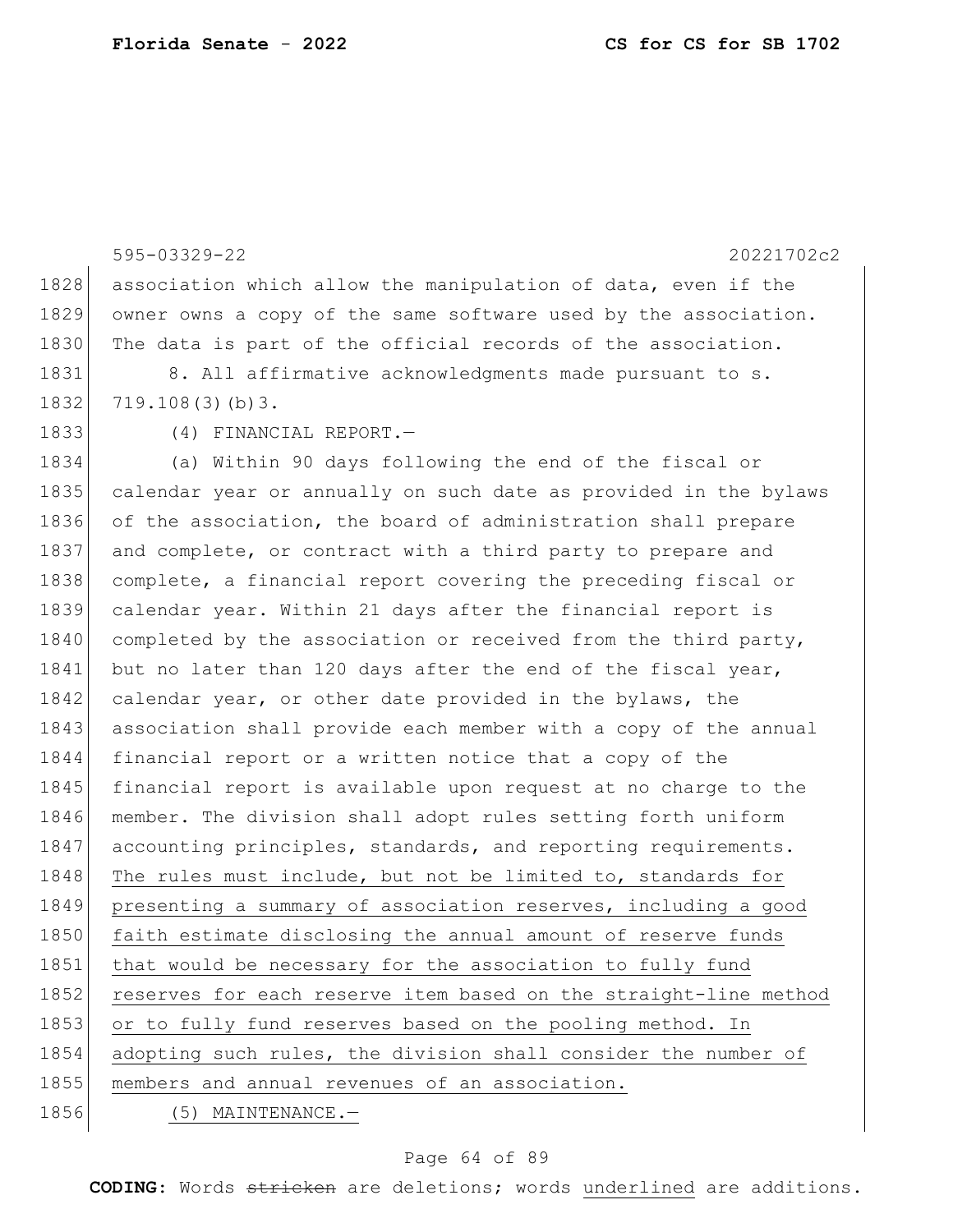|      | 595-03329-22<br>20221702c2                                       |
|------|------------------------------------------------------------------|
| 1857 | (a) Maintenance of the common areas is the responsibility        |
| 1858 | of the association, except for any maintenance responsibility    |
| 1859 | for limited common areas assigned to the unit owner by the       |
| 1860 | cooperative documents. The association shall provide for the     |
| 1861 | maintenance, repair, and replacement of the cooperative property |
| 1862 | for which it bears responsibility. After turnover of control of  |
| 1863 | the association to the unit owners, the association must perform |
| 1864 | any required maintenance identified by the developer pursuant to |
| 1865 | s. 719.301(4) (p) until the association obtains new maintenance  |
| 1866 | protocols from a licensed professional engineer or architect.    |
| 1867 | (b) The necessary maintenance, repair, or replacement of         |
| 1868 | cooperative property is not a material alteration or substantial |
| 1869 | addition requiring unit owner approval.                          |
| 1870 | (c) The association is not liable for alternative housing        |
| 1871 | costs, lost rent, or other expenses if a unit must be vacated in |
| 1872 | whole or in part or if access is denied to a common area for     |
| 1873 | necessary maintenance, repair, or replacement of cooperative     |
| 1874 | property.                                                        |
| 1875 | Section 13. Paragraphs (d) and (j) of subsection (1) of          |
| 1876 | section 719.106, Florida Statutes, are amended, and paragraph    |
| 1877 | (n) is added to that subsection, to read:                        |
| 1878 | 719.106 Bylaws; cooperative ownership.-                          |
| 1879 | (1) MANDATORY PROVISIONS. The bylaws or other cooperative        |
| 1880 | documents shall provide for the following, and if they do not,   |
| 1881 | they shall be deemed to include the following:                   |
| 1882 | (d) Shareholder meetings. - There shall be an annual meeting     |
| 1883 | of the shareholders. All members of the board of administration  |
| 1884 | shall be elected at the annual meeting unless the bylaws provide |
| 1885 | for staggered election terms or for their election at another    |

# Page 65 of 89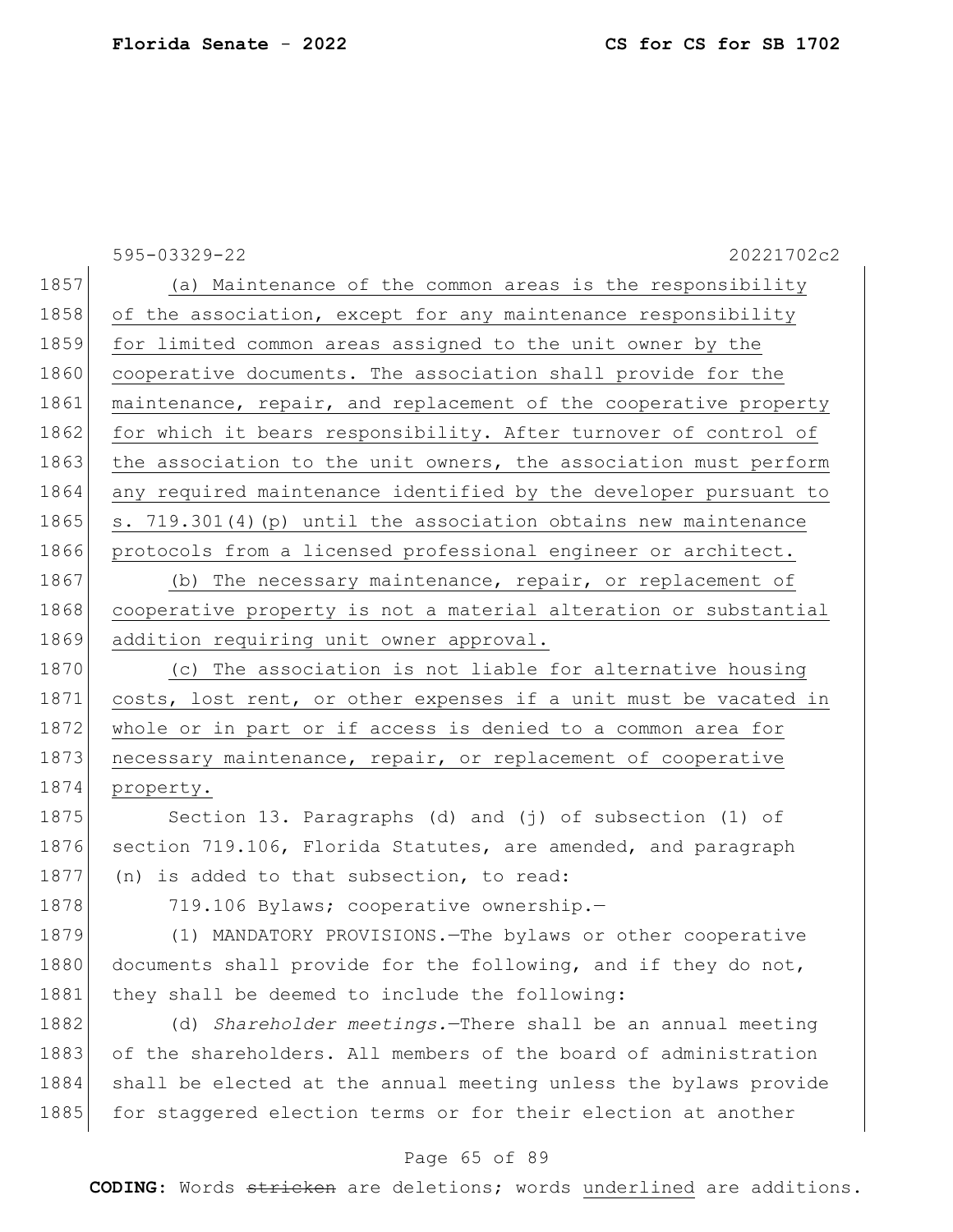595-03329-22 20221702c2 1886 | meeting. Any unit owner desiring to be a candidate for board 1887 membership must comply with subparagraph 1. The bylaws must 1888 provide the method for calling meetings, including annual 1889 meetings. Written notice, which must incorporate an 1890 identification of agenda items, shall be given to each unit 1891 owner at least 14 days before the annual meeting and posted in a 1892 conspicuous place on the cooperative property at least 14 1893 continuous days preceding the annual meeting. Upon notice to the 1894 unit owners, the board must by duly adopted rule designate a 1895 specific location on the cooperative property upon which all 1896 notice of unit owner meetings are posted. In lieu of or in 1897 addition to the physical posting of the meeting notice, the 1898 association may, by reasonable rule, adopt a procedure for 1899 conspicuously posting and repeatedly broadcasting the notice and 1900 the agenda on a closed-circuit cable television system serving 1901 the cooperative association. However, if broadcast notice is 1902 used in lieu of a posted notice, the notice and agenda must be 1903 broadcast at least four times every broadcast hour of each day 1904 | that a posted notice is otherwise required under this section. 1905 If broadcast notice is provided, the notice and agenda must be 1906 broadcast in a manner and for a sufficient continuous length of 1907 time to allow an average reader to observe the notice and read 1908 and comprehend the entire content of the notice and the agenda. 1909 In addition to any of the authorized means of providing notice 1910 of a meeting of the shareholders, the association may, by rule, 1911 adopt a procedure for conspicuously posting the meeting notice 1912 and the agenda on a website serving the cooperative association 1913 for at least the minimum period of time for which a notice of a 1914 meeting is also required to be physically posted on the

## Page 66 of 89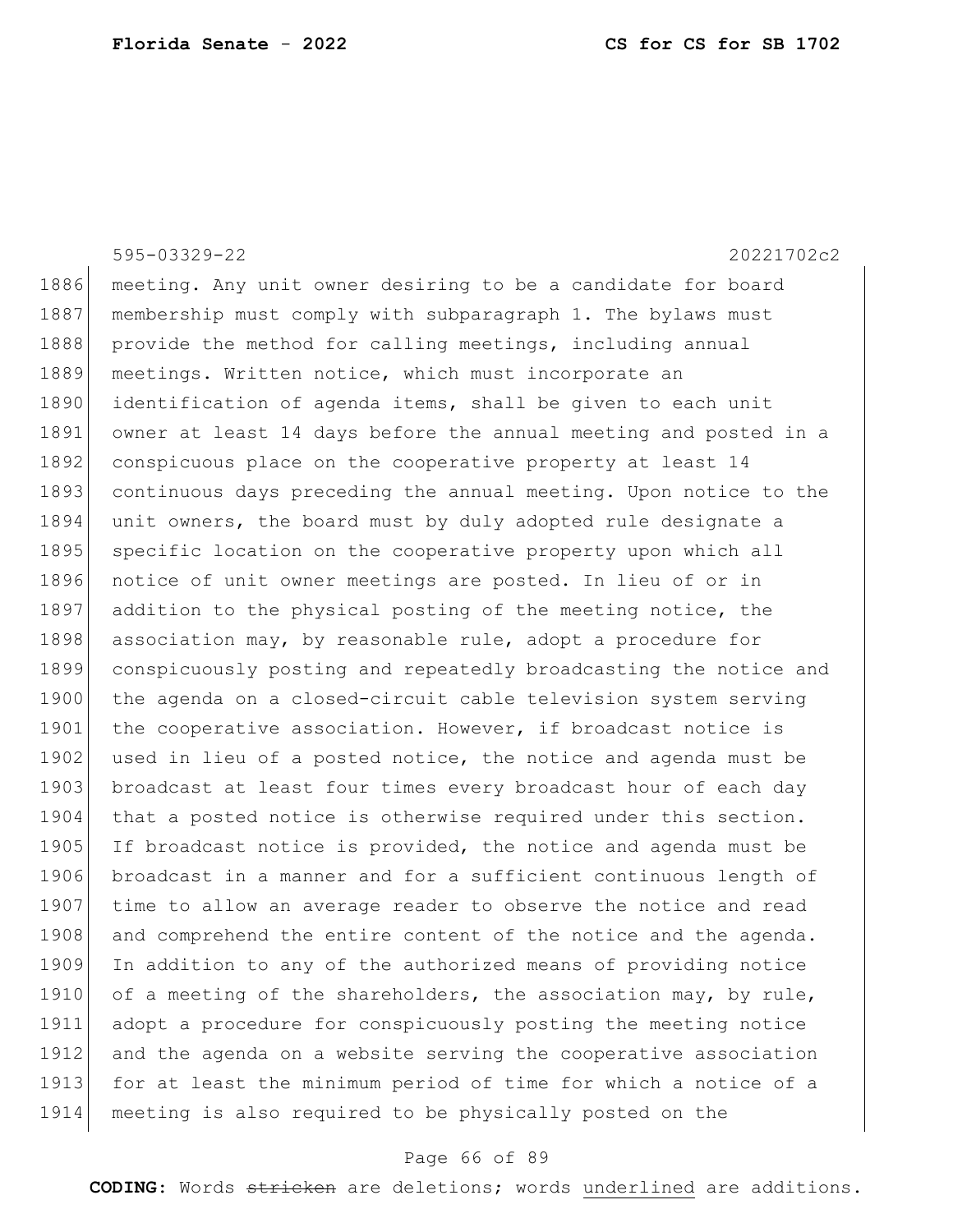595-03329-22 20221702c2

1915 cooperative property. Any rule adopted shall, in addition to 1916 other matters, include a requirement that the association send 1917 an electronic notice in the same manner as a notice for a 1918 meeting of the members, which must include a hyperlink to the 1919 website where the notice is posted, to unit owners whose e-mail 1920 addresses are included in the association's official records. 1921 Unless a unit owner waives in writing the right to receive 1922 notice of the annual meeting, the notice of the annual meeting 1923 must be sent by mail, hand delivered, or electronically 1924 transmitted to each unit owner. An officer of the association 1925 must provide an affidavit or United States Postal Service 1926 certificate of mailing, to be included in the official records 1927 of the association, affirming that notices of the association 1928 meeting were mailed, hand delivered, or electronically 1929 transmitted, in accordance with this provision, to each unit 1930 owner at the address last furnished to the association.

1931 1. The board of administration shall be elected by written 1932 ballot or voting machine. A proxy may not be used in electing 1933 the board of administration in general elections or elections to 1934 fill vacancies caused by recall, resignation, or otherwise 1935 unless otherwise provided in this chapter.

1936 **a.** At least 60 days before a scheduled election, the 1937 association shall mail, deliver, or transmit, whether by 1938 separate association mailing, delivery, or electronic 1939 transmission or included in another association mailing, 1940 delivery, or electronic transmission, including regularly 1941 published newsletters, to each unit owner entitled to vote, a 1942 first notice of the date of the election. Any unit owner or 1943 other eligible person desiring to be a candidate for the board

## Page 67 of 89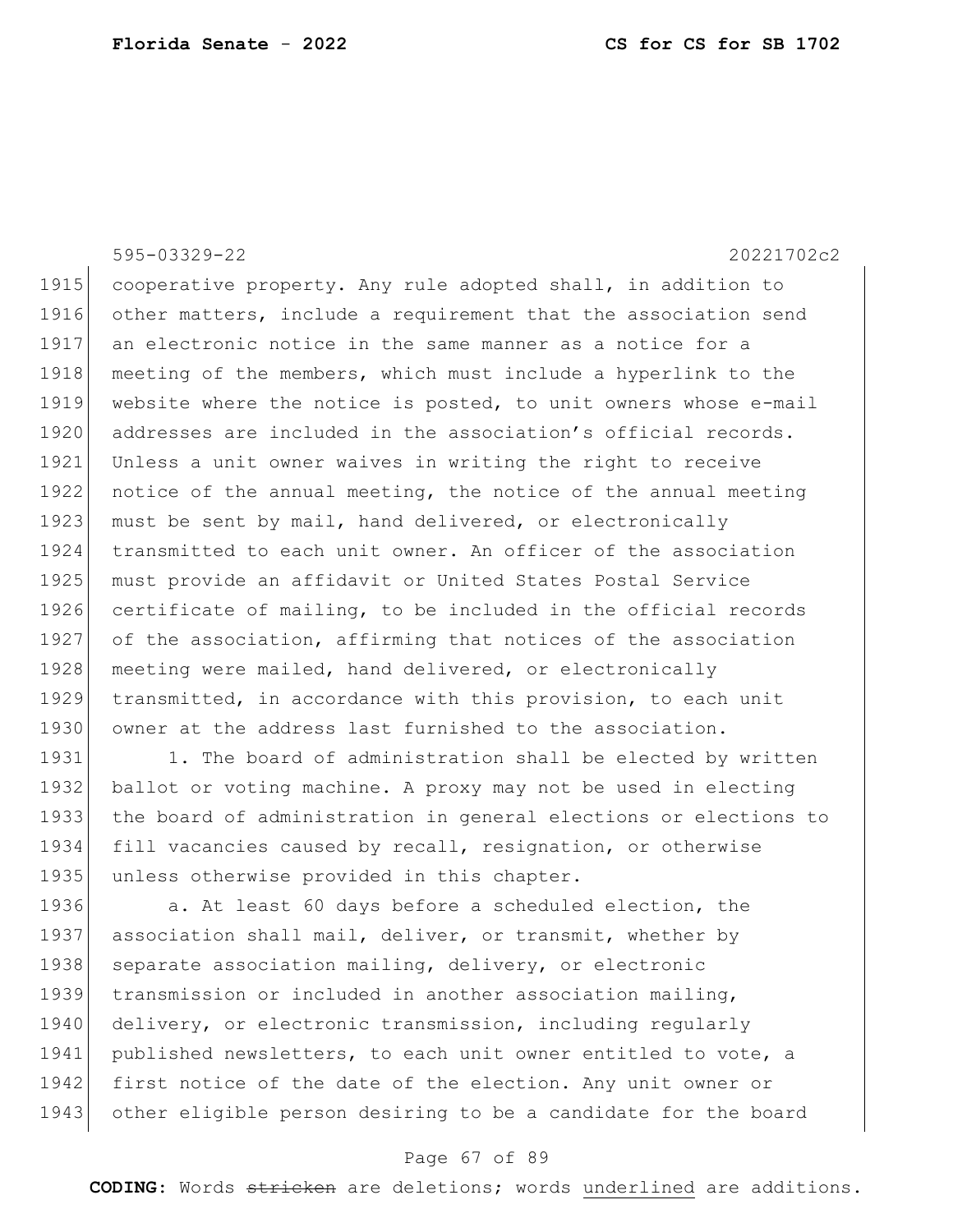|      | 595-03329-22<br>20221702c2                                              |
|------|-------------------------------------------------------------------------|
| 1944 | of administration must give written notice to the association at        |
| 1945 | least 40 days before a scheduled election. Together with the            |
| 1946 | written notice and agenda as set forth in this section, the             |
| 1947 | association shall mail, deliver, or electronically transmit a           |
| 1948 | second notice of election to all unit owners entitled to vote,          |
| 1949 | together with a ballot that lists all candidates. Upon request          |
| 1950 | of a candidate, the association shall include an information            |
| 1951 | sheet, no larger than $8\frac{1}{2}$ inches by 11 inches, which must be |
| 1952 | furnished by the candidate at least 35 days before the election,        |
| 1953 | to be included with the mailing, delivery, or electronic                |
| 1954 | transmission of the ballot, with the costs of mailing, delivery,        |
| 1955 | or transmission and copying to be borne by the association. The         |
| 1956 | association is not liable for the contents of the information           |
| 1957 | sheets provided by the candidates. In order to reduce costs, the        |
| 1958 | association may print or duplicate the information sheets on            |
| 1959 | both sides of the paper. The division shall by rule establish           |
| 1960 | voting procedures consistent with this subparagraph, including          |
| 1961 | rules establishing procedures for giving notice by electronic           |
| 1962 | transmission and rules providing for the secrecy of ballots.            |
| 1963 | Elections shall be decided by a plurality of those ballots cast.        |
| 1964 | There is no quorum requirement. However, at least 20 percent of         |
| 1965 | the eligible voters must cast a ballot in order to have a valid         |
| 1966 | election. A unit owner may not permit any other person to vote          |
| 1967 | his or her ballot, and any such ballots improperly cast are             |
| 1968 | invalid. A unit owner who needs assistance in casting the ballot        |
| 1969 | for the reasons stated in s. 101.051 may obtain assistance in           |
| 1970 | casting the ballot. Any unit owner violating this provision may         |
| 1971 | be fined by the association in accordance with s. 719.303. The          |
| 1972 | regular election must occur on the date of the annual meeting.          |

# Page 68 of 89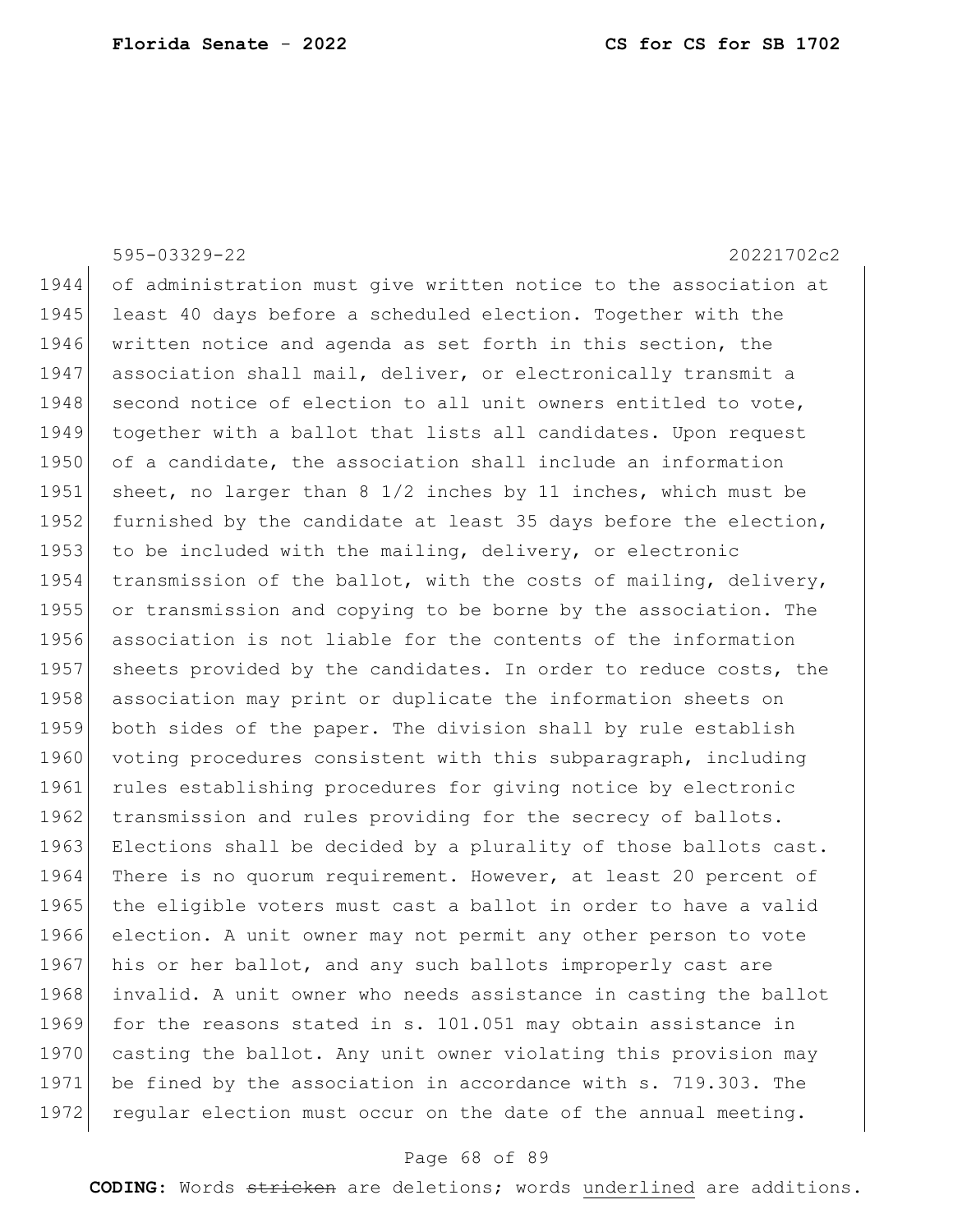1999

595-03329-22 20221702c2 1973 This subparagraph does not apply to timeshare cooperatives. 1974 Notwithstanding this subparagraph, an election and balloting are 1975 not required unless more candidates file a notice of intent to 1976 run or are nominated than vacancies exist on the board. Any 1977 challenge to the election process must be commenced within 60 1978 days after the election results are announced. 1979 b. Within 90 days after being elected or appointed to the 1980 board, each new director shall do both of the following: 1981  $(1)$  Certify by affidavit in writing to the secretary of the 1982 association that he or she has read the association's bylaws, 1983 articles of incorporation, proprietary lease, and current 1984 written policies; that he or she will work to uphold such 1985 documents and policies to the best of his or her ability; and 1986 that he or she will faithfully discharge his or her fiduciary 1987 responsibility to the association's members. Within 90 days 1988 after being elected or appointed to the board, in lieu of this 1989 written certification, the newly elected or appointed director  $1990$  may 1991 (II) Submit a certificate of having satisfactorily 1992 completed the educational curriculum administered by an 1993 education provider as approved by the division pursuant to the

1994 requirements established in chapter 718 within 1 year before or 1995 90 days after the date of election or appointment. The 1996 educational certificate is valid and does not have to be 1997 resubmitted as long as the director serves on the board without 1998 interruption.

 $2000$  A director who fails to timely file the affidavit and written 2001 certification or educational certificate is suspended from

## Page 69 of 89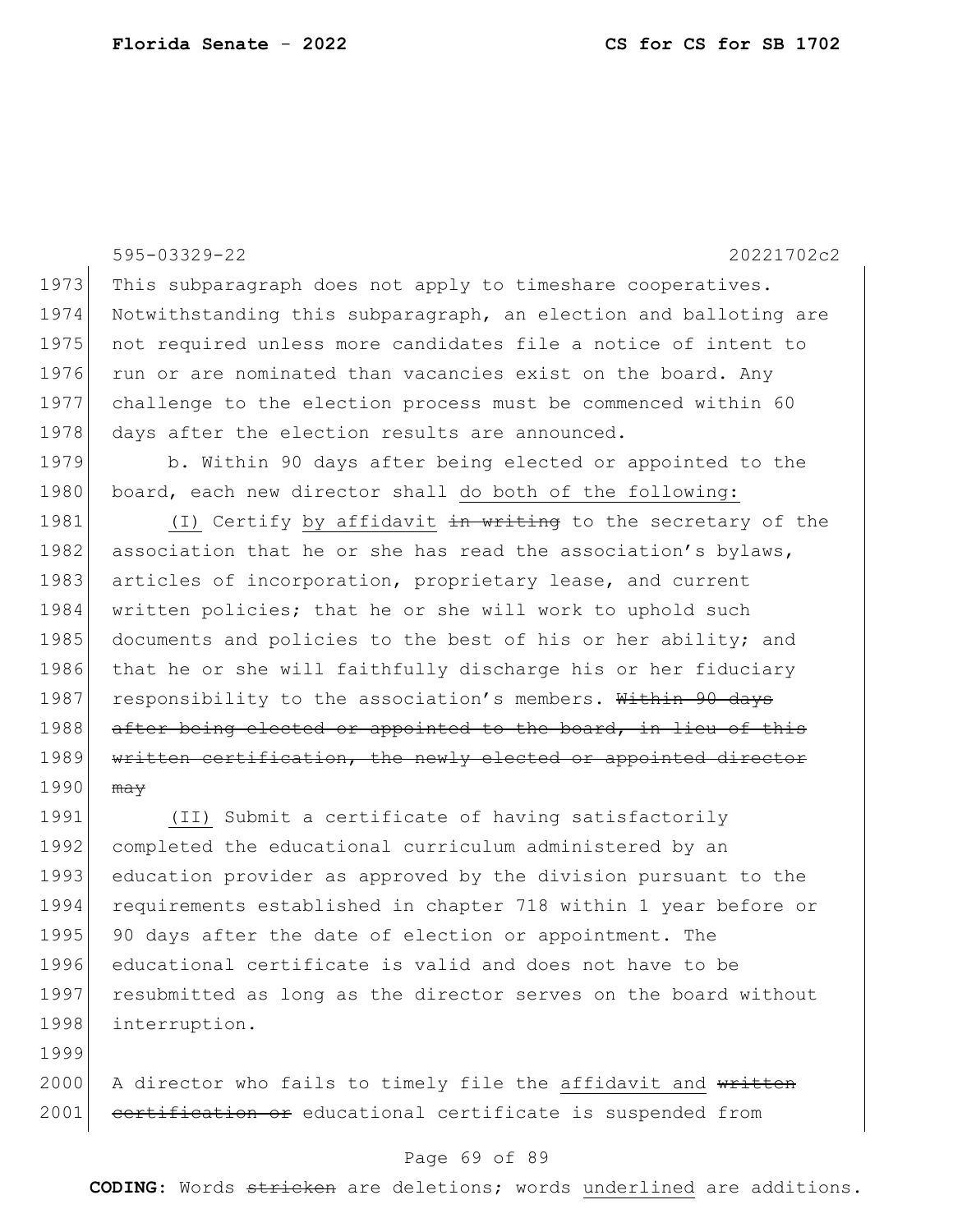## 595-03329-22 20221702c2

 $2002$  service on the board until he or she complies with this sub-2003 subparagraph. The board may temporarily fill the vacancy during 2004 the period of suspension. The secretary of the association shall 2005 require cause the association to retain a director's affidavit 2006 and written certification or educational certificate for 2007 inspection by the members for 5 years after a director's 2008 election or the duration of the director's uninterrupted tenure,  $2009$  whichever is longer. Failure to have such affidavit and written 2010 certification or educational certificate on file does not affect 2011 the validity of any board action.

 $2012$  2. Any approval by unit owners called for by this chapter,  $2013$  or the applicable cooperative documents, must be made at a duly 2014 noticed meeting of unit owners and is subject to this chapter or 2015 the applicable cooperative documents relating to unit owner 2016 decisionmaking, except that unit owners may take action by 2017 written agreement, without meetings, on matters for which action 2018 by written agreement without meetings is expressly allowed by 2019 the applicable cooperative documents or law which provides for 2020 the unit owner action.

2021 3. Unit owners may waive notice of specific meetings if 2022 allowed by the applicable cooperative documents or law. Notice 2023 of meetings of the board of administration, shareholder 2024 meetings, except shareholder meetings called to recall board  $2025$  members under paragraph (f), and committee meetings may be given 2026 by electronic transmission to unit owners who consent to receive 2027 notice by electronic transmission. A unit owner who consents to 2028 receiving notices by electronic transmission is solely 2029 responsible for removing or bypassing filters that may block 2030 | receipt of mass emails sent to members on behalf of the

## Page 70 of 89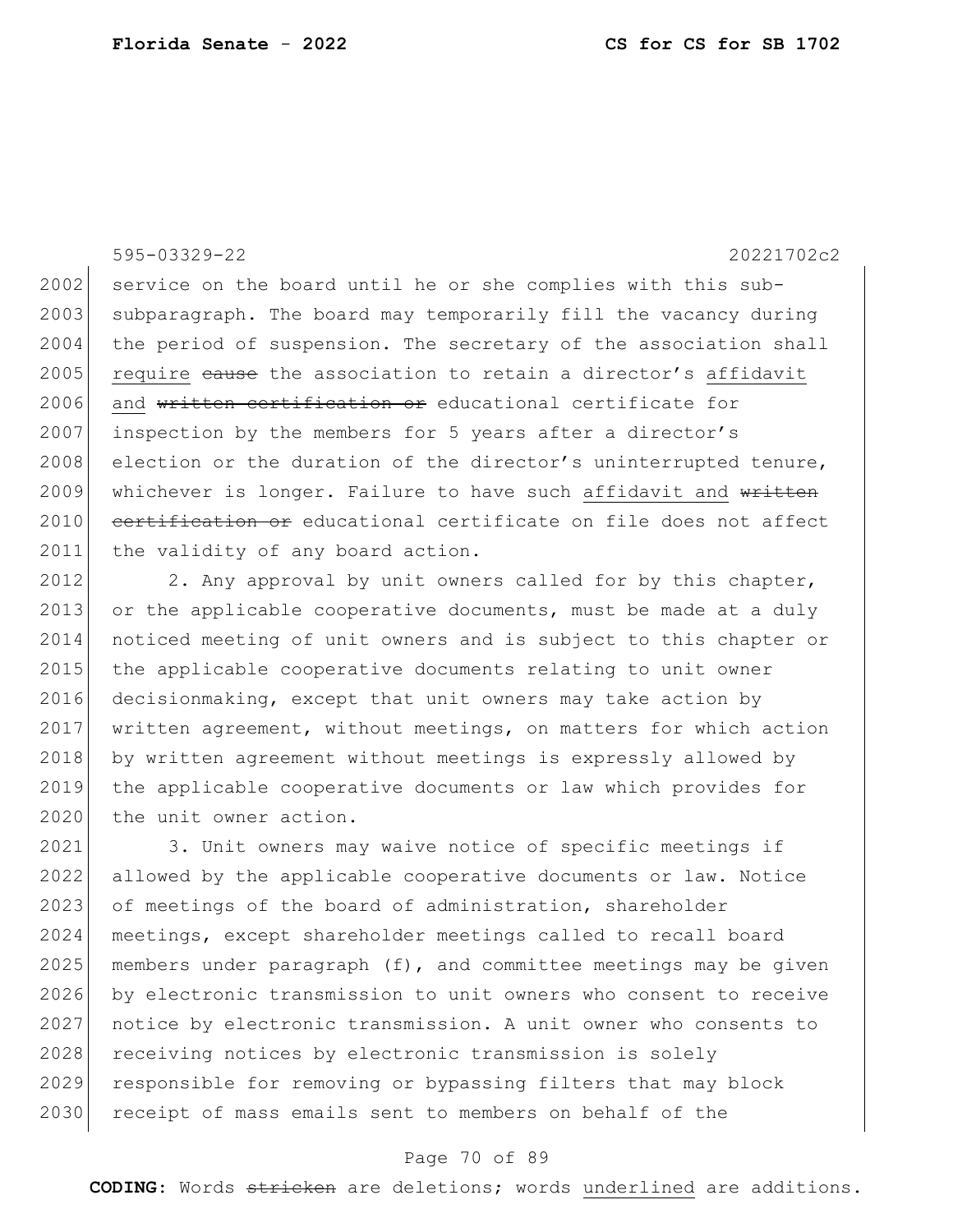595-03329-22 20221702c2 2031 association in the course of giving electronic notices. 2032 4. Unit owners have the right to participate in meetings of 2033 unit owners with reference to all designated agenda items. 2034 However, the association may adopt reasonable rules governing 2035 the frequency, duration, and manner of unit owner participation. 2036 5. Any unit owner may tape record or videotape meetings of 2037 the unit owners subject to reasonable rules adopted by the 2038 division. 2039 6. Unless otherwise provided in the bylaws, a vacancy 2040 occurring on the board before the expiration of a term may be 2041 filled by the affirmative vote of the majority of the remaining 2042 directors, even if the remaining directors constitute less than  $2043$  a quorum, or by the sole remaining director. In the alternative,  $2044$  a board may hold an election to fill the vacancy, in which case 2045 the election procedures must conform to the requirements of 2046 subparagraph 1. unless the association has opted out of the  $2047$  statutory election process, in which case the bylaws of the 2048 association control. Unless otherwise provided in the bylaws, a 2049 board member appointed or elected under this subparagraph shall 2050 fill the vacancy for the unexpired term of the seat being 2051 filled. Filling vacancies created by recall is governed by 2052 paragraph (f) and rules adopted by the division. 2053 2054 Notwithstanding subparagraphs  $(b)$  2. and  $(d)$  1., an association  $2055$  may, by the affirmative vote of a majority of the total voting 2056 interests, provide for a different voting and election procedure

2058 delineating the different voting and election procedures. The 2059 different voting and election procedures may provide for

2057 in its bylaws, which vote may be by a proxy specifically

## Page 71 of 89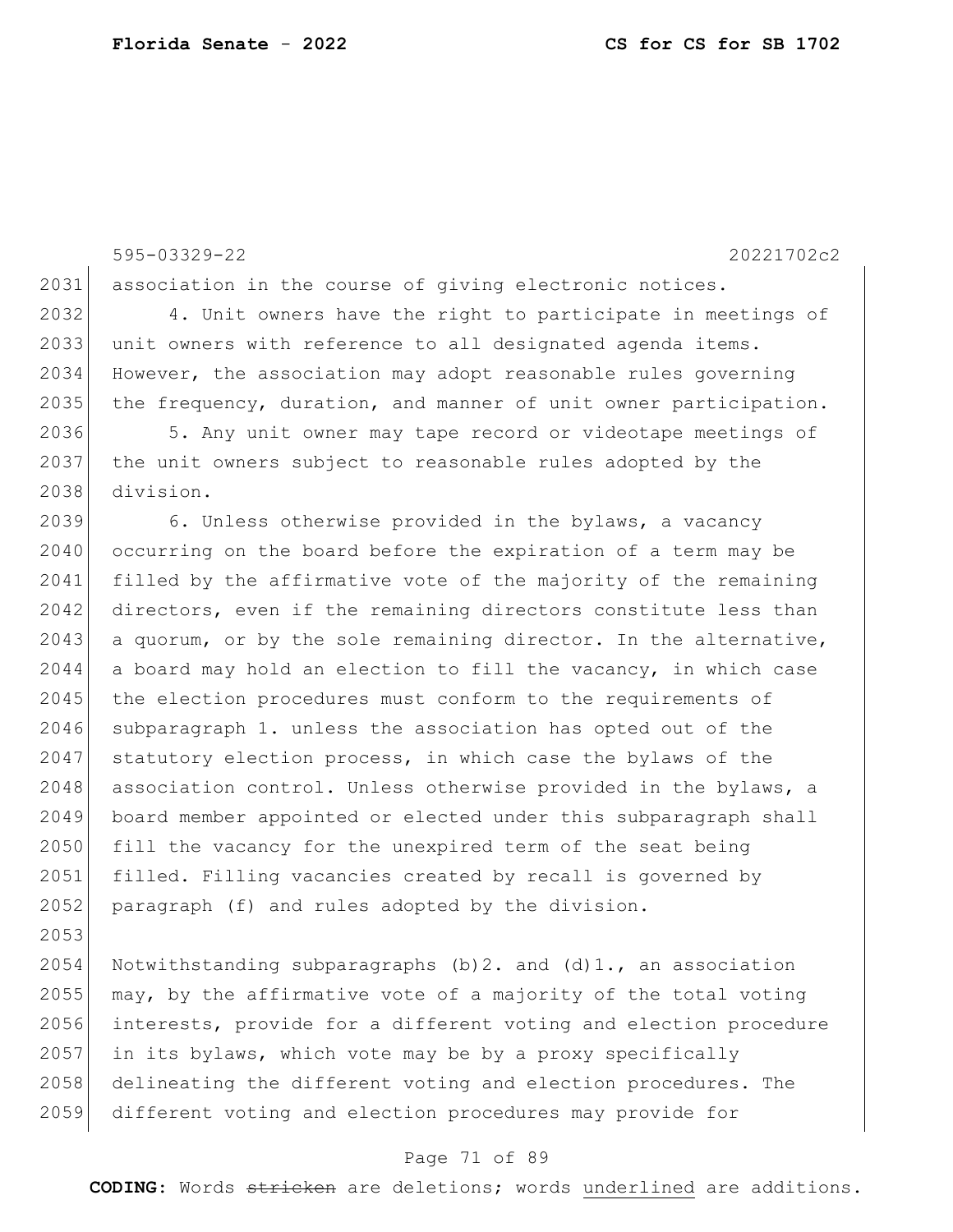595-03329-22 20221702c2 2060 elections to be conducted by limited or general proxy. 2061 (j) *Annual budget.*— 2062 1. The proposed annual budget of common expenses shall be 2063 detailed and shall show the amounts budgeted by accounts and 2064 expense classifications, including, if applicable, but not 2065 limited to, those expenses listed in s. 719.504(20). The board 2066 of administration shall adopt the annual budget at least 14 days 2067 prior to the start of the association's fiscal year. In the

2068 event that the board fails to timely adopt the annual budget a 2069 second time, it shall be deemed a minor violation and the prior 2070 year's budget shall continue in effect until a new budget is 2071 adopted.

2072 2. In addition to annual operating expenses, the budget 2073 shall include reserve accounts for capital expenditures and 2074 deferred maintenance. These accounts shall include, but not be  $2075$  limited to, the maintenance and replacement of the cooperative 2076 property identified in s. 719.301(4)(p) roof replacement,  $2077$  building painting, and pavement resurfacing, regardless of the 2078 amount of deferred maintenance expense or replacement cost, and 2079 for any other items for which the deferred maintenance expense  $2080$  or replacement cost exceeds \$10,000. The amount to be reserved 2081 shall be computed by means of a formula which is based upon 2082 estimated remaining useful life and estimated replacement cost 2083 or deferred maintenance expense of each reserve item. The 2084 association may adjust replacement reserve assessments annually 2085 to take into account any changes in estimates or extension of 2086 the useful life of a reserve item caused by deferred 2087 maintenance. This paragraph shall not apply to any budget in  $2088$  which the members of an association have, at a duly called

#### Page 72 of 89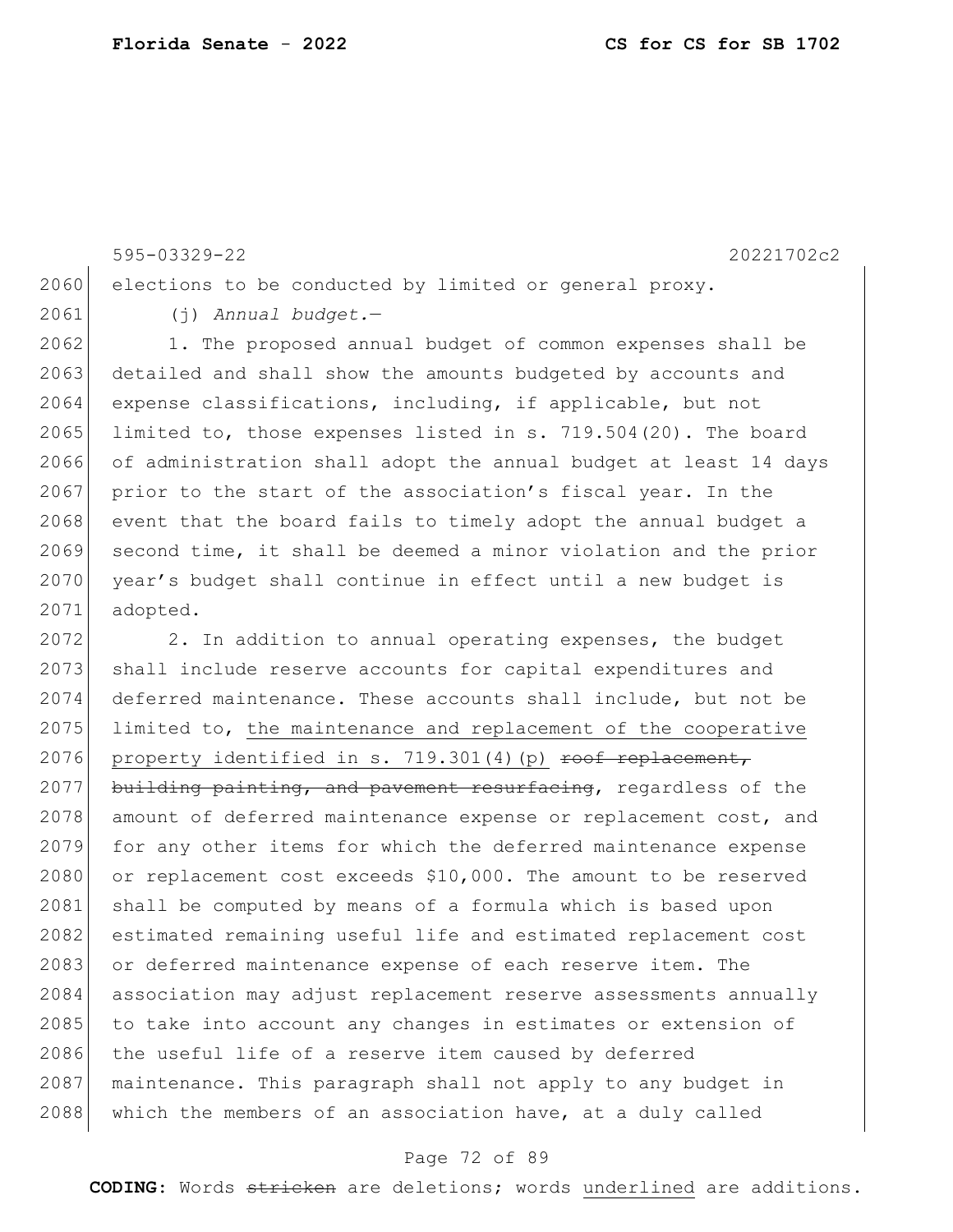595-03329-22 20221702c2 2089 meeting of the association and by a majority vote of all the 2090 voting interests, voting in person or by proxy, determined for a 2091 fiscal year to provide no reserves or reserves less adequate 2092 than required by this subsection. 2093 3. However, Prior to turnover of control of an association 2094 by a developer to unit owners other than a developer pursuant to 2095 s. 719.301, the developer may vote to waive the reserves or 2096 reduce the funding of reserves for the first 2 years of the 2097 operation of the association after which time reserves may only 2098 be waived or reduced upon the vote of a majority of all 2099 nondeveloper voting interests voting in person or by limited 2100 proxy at a duly called meeting of the association. If a meeting 2101 of the unit owners has been called to determine to provide no 2102 reserves, or reserves less adequate than required, and such 2103 result is not attained or a quorum is not attained, the reserves 2104 as included in the budget shall go into effect. For an 2105 association that is required to perform a reserve study under 2106 this paragraph, the developer may only vote to waive reserve 2107 contributions or reduce reserve funding if the association's 2108 reserve obligations are funded consistent with the reserve study 2109 currently in effect or if the association provides an 2110 alternative funding method for the association's reserve 2111 obligations.

2112 4.3. Reserve funds and any interest accruing thereon shall 2113 remain in the reserve account or accounts, and shall be used 2114 only for authorized reserve expenditures unless their use for 2115 other purposes is approved in advance by a vote of the majority 2116 of all  $the$  voting interests, voting in person or by limited 2117 proxy at a duly called meeting of the association; provided that

### Page 73 of 89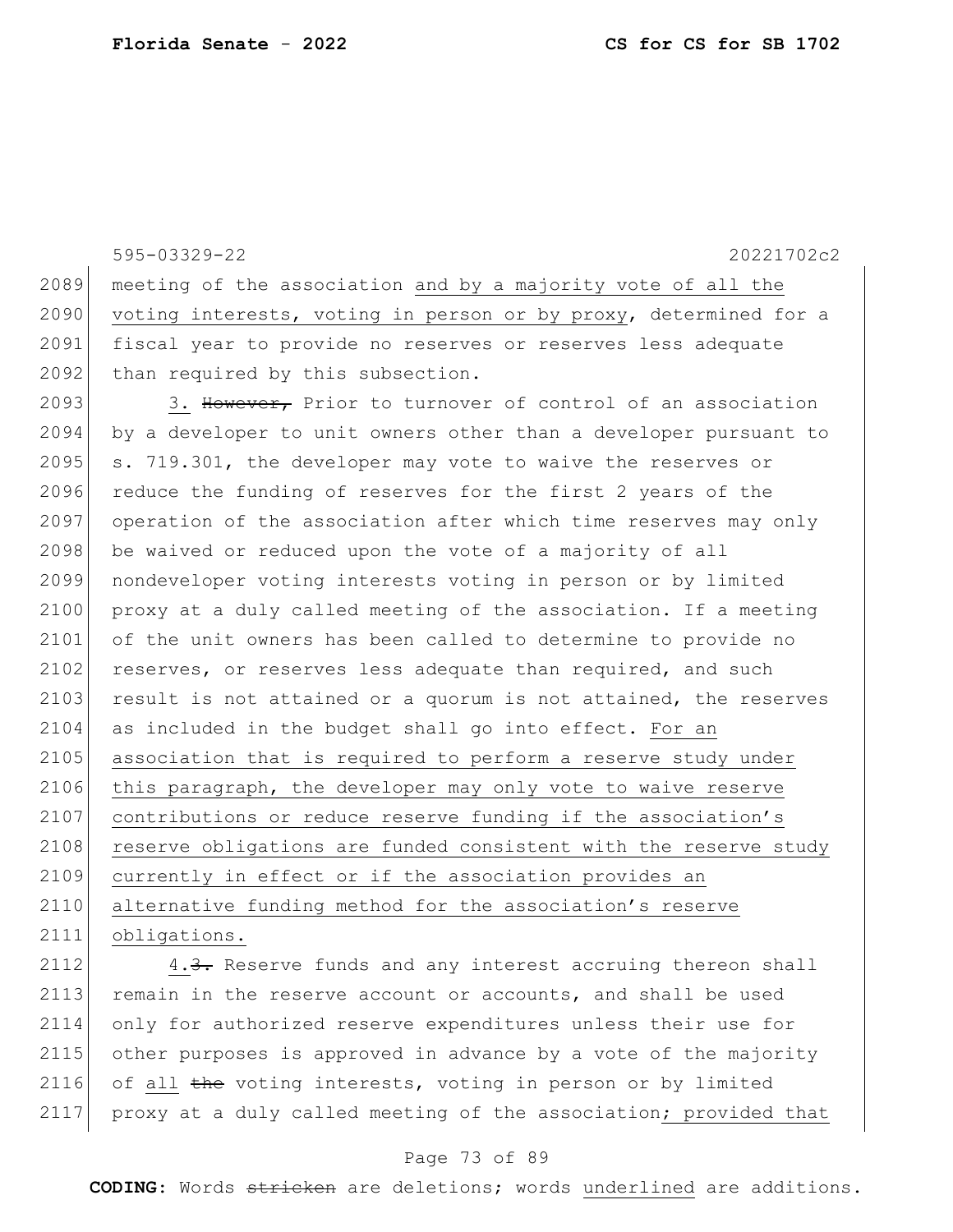|      | 595-03329-22<br>20221702c2                                       |
|------|------------------------------------------------------------------|
| 2118 | the use of reserve funds for a purpose other than authorized     |
| 2119 | reserve expenditures is authorized in the exercise of the        |
| 2120 | association's emergency powers under s. 719.128. Prior to        |
| 2121 | turnover of control of an association by a developer to unit     |
| 2122 | owners other than the developer under s. 719.301, the developer  |
| 2123 | may not vote to use reserves for purposes other than that for    |
| 2124 | which they were intended without the approval of a majority of   |
| 2125 | all nondeveloper voting interests, voting in person or by        |
| 2126 | limited proxy at a duly called meeting of the association.       |
| 2127 | 5. Effective January 1, 2024, unless the cooperative             |
| 2128 | documents provide for a more frequent reserve study, an          |
| 2129 | association with a residential cooperative building that is      |
| 2130 | three stories or more in height and subject to the milestone     |
| 2131 | inspection requirements in s. 553.899 must have a study          |
| 2132 | conducted of the reserves required to repair, replace, and       |
| 2133 | restore the cooperative property identified in s. 719.301(4) (p) |
| 2134 | at least every 3 years. The board shall review the results of    |
| 2135 | such study at least annually to determine if reserves are        |
| 2136 | sufficient to meet the association's reserve obligations and to  |
| 2137 | make any adjustments the board deems necessary to maintain       |
| 2138 | reserves, as appropriate. The division shall adopt rules setting |
| 2139 | forth uniform financial standards and forms for reserve studies. |
| 2140 | The reserve study must include, without limitation:              |
| 2141 | a. A summary of any inspection of the major components of        |
| 2142 | the cooperative property identified in s. 719.301(4) (p) and any |
| 2143 | other portion of the cooperative property that the association   |
| 2144 | is obligated to maintain, repair, replace, or restore;           |
| 2145 | b. If applicable, a summary of the findings and                  |
| 2146 | recommendations of the milestone inspection report required      |

# Page 74 of 89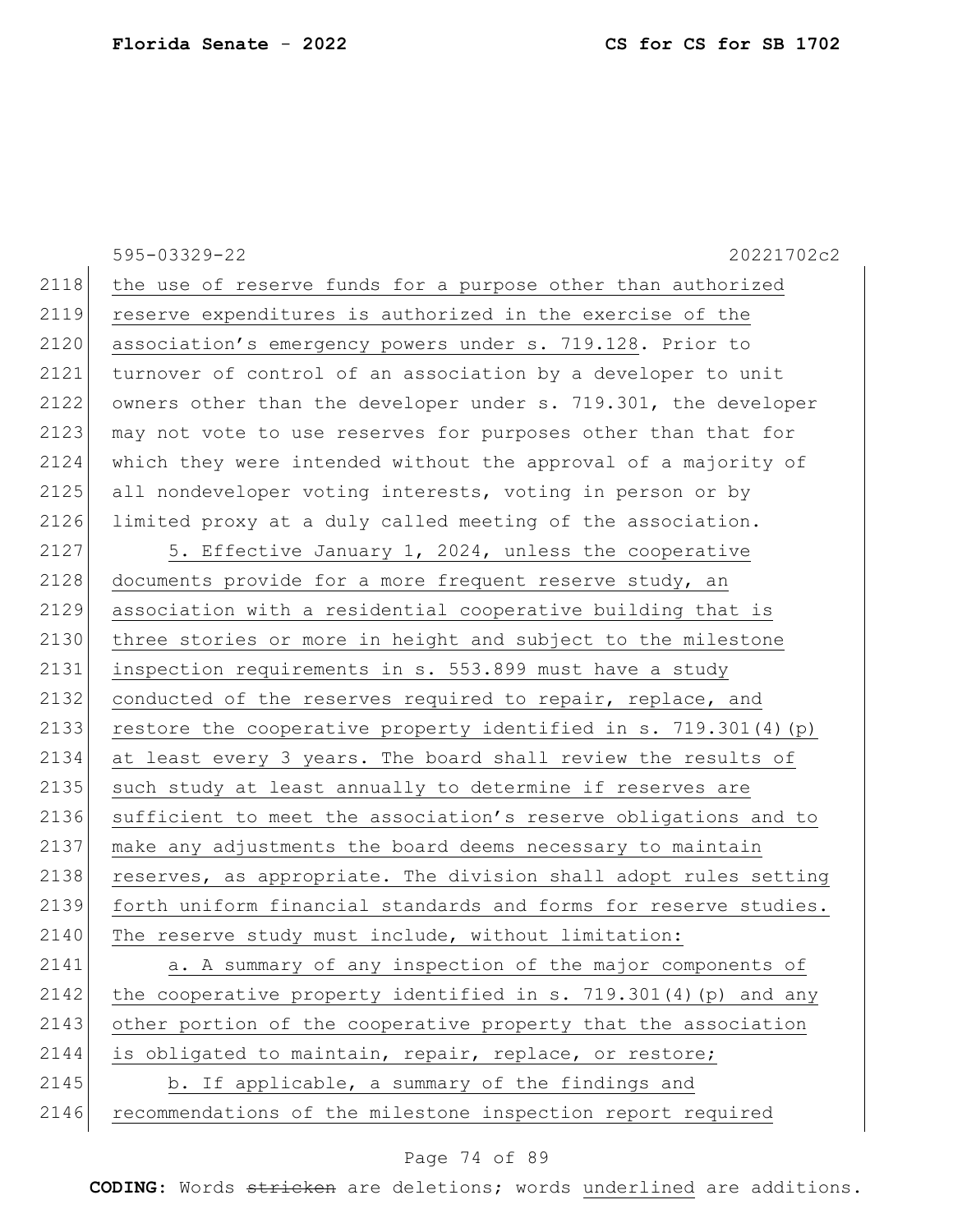|      | $595 - 03329 - 22$<br>20221702c2                                  |
|------|-------------------------------------------------------------------|
| 2147 | under s. 553.899 and any other structural or life safety          |
| 2148 | inspection of the cooperative property considered in the reserve  |
| 2149 | study;                                                            |
| 2150 | c. An identification of the structural components of the          |
| 2151 | building for which necessary reserves may be reasonably           |
| 2152 | projected and an identification of the structural components of   |
| 2153 | the building with an indefinite useful life for which a           |
| 2154 | reasonable determination of necessary reserves may not be         |
| 2155 | estimated;                                                        |
| 2156 | d. An estimate of the useful life of the structural               |
| 2157 | components of the building identified in s. 719.301(4) (p) for    |
| 2158 | which an estimate of useful life may be determined as attested    |
| 2159 | to by a licensed architect or engineer in the turnover            |
| 2160 | inspection required under s. 719.301(4)(p), a milestone           |
| 2161 | inspection, or any other structural or life safety inspection of  |
| 2162 | the cooperative property;                                         |
| 2163 | e. An estimate of the remaining useful life of any other          |
| 2164 | portion of the cooperative property that the association is       |
| 2165 | obligated to maintain, repair, replace, or restore;               |
| 2166 | f. An estimate of the cost of maintenance, repair,                |
| 2167 | replacement, or restoration of each major component of the        |
| 2168 | cooperative property identified in s. 719.301(4) (p) and any      |
| 2169 | other portion of the cooperative property identified pursuant to  |
| 2170 | sub-subparagraph c.;                                              |
| 2171 | g. An estimate of the total annual assessment that may be         |
| 2172 | necessary to cover the cost of maintaining, repairing,            |
| 2173 | replacing, or restoring the major components of the cooperative   |
| 2174 | property identified in s. 719.301(4) (p) and any other portion of |
| 2175 | the cooperative property identified pursuant to sub-subparagraph  |

# Page 75 of 89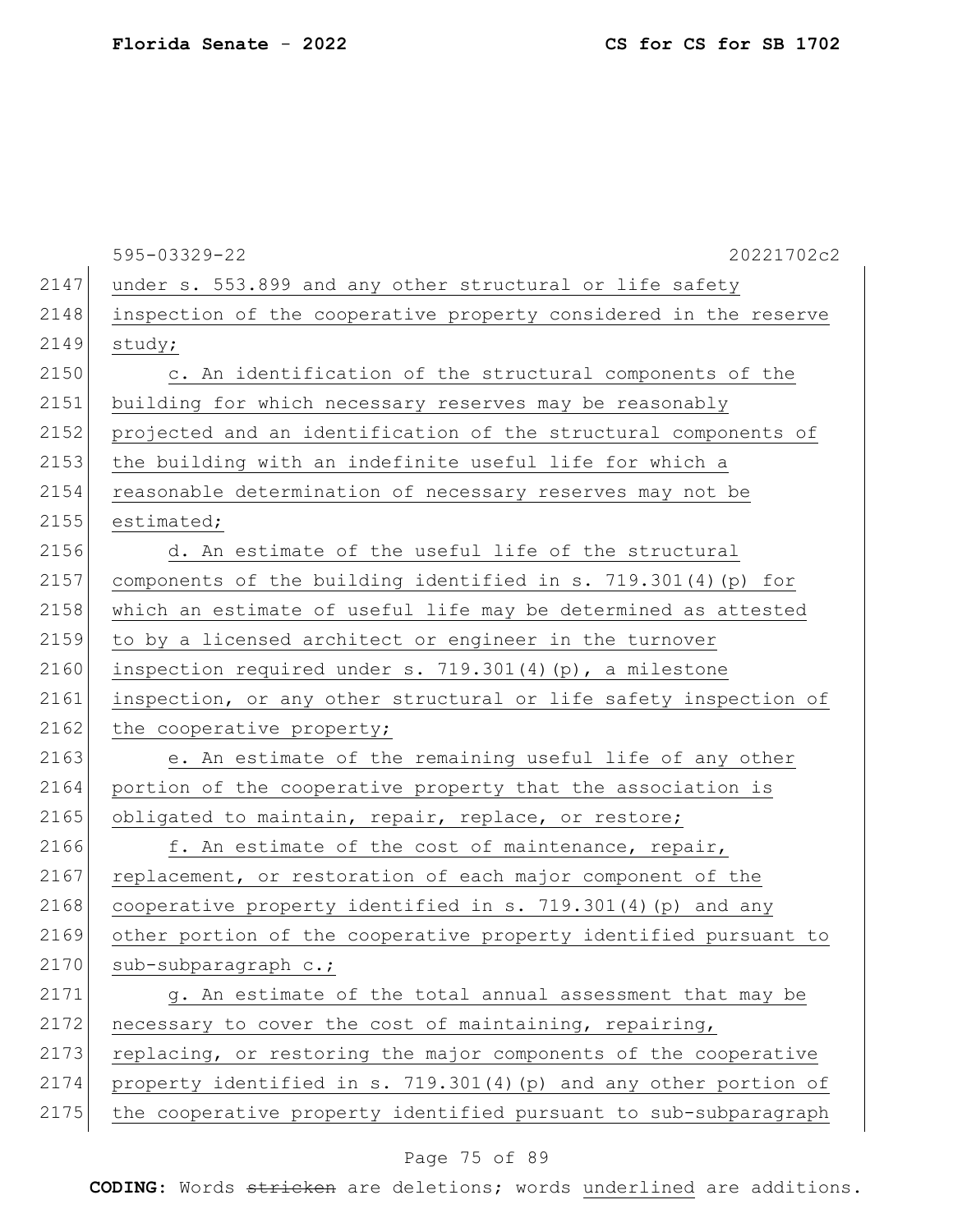|      | 595-03329-22<br>20221702c2                                       |
|------|------------------------------------------------------------------|
| 2176 | c., and an estimate of the funding plan, including any           |
| 2177 | alternative funding method, which may be necessary to provide    |
| 2178 | adequate funding for the required reserves; and                  |
| 2179 | h. A schedule for the full funding of reserves. A reserve        |
| 2180 | account is fully funded when the actual or projected reserve     |
| 2181 | balance in the reserve account is equal in direct proportion to  |
| 2182 | the fraction of useful life for a given component or components  |
| 2183 | multiplied by the current replacement costs for the component or |
| 2184 | components.                                                      |
| 2185 | 6. The annual budget must, at minimum:                           |
| 2186 | a. Identify all items for which reserves are or will be          |
| 2187 | established;                                                     |
| 2188 | b. Provide an estimate of the maintenance, repair, and           |
| 2189 | replacement costs for the structural components for which an     |
| 2190 | estimate of useful life may be determined;                       |
| 2191 | c. Identify any structural component for which a reserve         |
| 2192 | account is not established or reserves are not funded, because   |
| 2193 | the useful life of the component cannot be determined;           |
| 2194 | d. As of the beginning of the fiscal year for which the          |
| 2195 | budget is prepared, identify the current amount of accumulated   |
| 2196 | funds for each reserve component or, if the pooling method is    |
| 2197 | used, the amount of the accumulated pooled funds;                |
| 2198 | e. Provide a description of the funding plan for the             |
| 2199 | reserve funding obligations of the association, including the    |
| 2200 | use of regular assessments, special assessments, and any other   |
| 2201 | alternative funding method; and                                  |
| 2202 | f. Provide a description of the procedures used for the          |
| 2203 | estimation and accumulation of reserves pursuant to this         |
| 2204 | paragraph, the identity of any independent third party who       |

# Page 76 of 89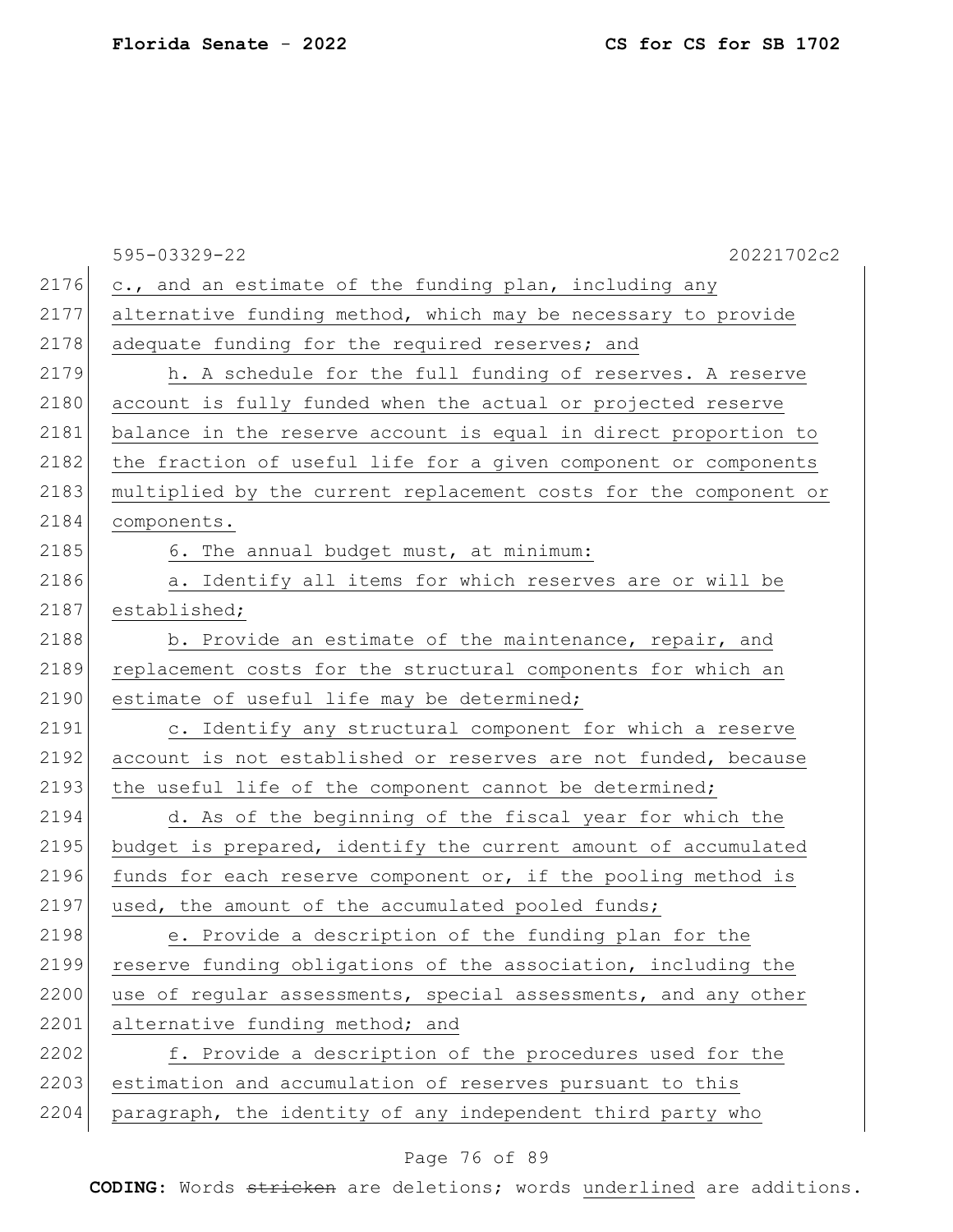595-03329-22 20221702c2 2205 conducted the reserve study on behalf of the association, and 2206 the extent to which the association is funding its reserve 2207 obligations consistent with the reserve study currently in  $2208$  effect. 2209 7. If the association has voted to waive reserves or to use 2210 existing reserve funds for purposes other than the purposes for  $2211$  which the reserves were intended, the budget must contain the 2212 following statement in conspicuous type: THE OWNERS HAVE ELECTED 2213 TO WAIVE RESERVES, IN WHOLE OR IN PART, OR ALLOWED ALTERNATIVE 2214 USES OF EXISTING RESERVES UNDER SECTION 719.106(1)(j), FLORIDA 2215 STATUTES. THE WAIVING OR ALTERNATIVE USE OF RESERVE FUNDS MAY 2216 RESULT IN UNIT OWNER LIABILITY FOR PAYMENT OF UNANTICIPATED 2217 SPECIAL ASSESSMENTS REGARDING THOSE ITEMS.  $2218$  8. On or after January 1, 2026, if the association is 2219 required to perform a reserve study under this paragraph and the 2220 budget of the association does not fund the association's 2221 reserve obligations consistent with the reserve study currently 2222 in effect, the budget must also contain the following statement 2223 in conspicuous type: THE ASSOCIATION'S LAST RESERVE STUDY IS 2224 DATED ..... THE RESERVE AMOUNT BUDGETED AND/OR COLLECTED IS LESS 2225 THAN REQUIRED BY THE RESERVE STUDY SCHEDULE. THE BUDGET OF THE 2226 ASSOCIATION DOES NOT PROVIDE FOR FULLY FUNDED RESERVE ACCOUNTS 2227 FOR CAPITAL EXPENDITURES AND DEFERRED MAINTENANCE CONSISTENT 2228 WITH THE ASSOCIATION'S RESERVE STUDY. FAILURE TO FUND RESERVES 2229 CONSISTENT WITH THE ASSOCIATION'S RESERVE STUDY MAY RESULT IN 2230 | UNANTICIPATED SPECIAL ASSESSMENTS REGARDING THOSE ITEMS. 2231 (n) *Mandatory milestone inspections.*—If an association is 2232 required to have a milestone inspection performed pursuant to s. 2233 553.899, the association must arrange for the milestone

### Page 77 of 89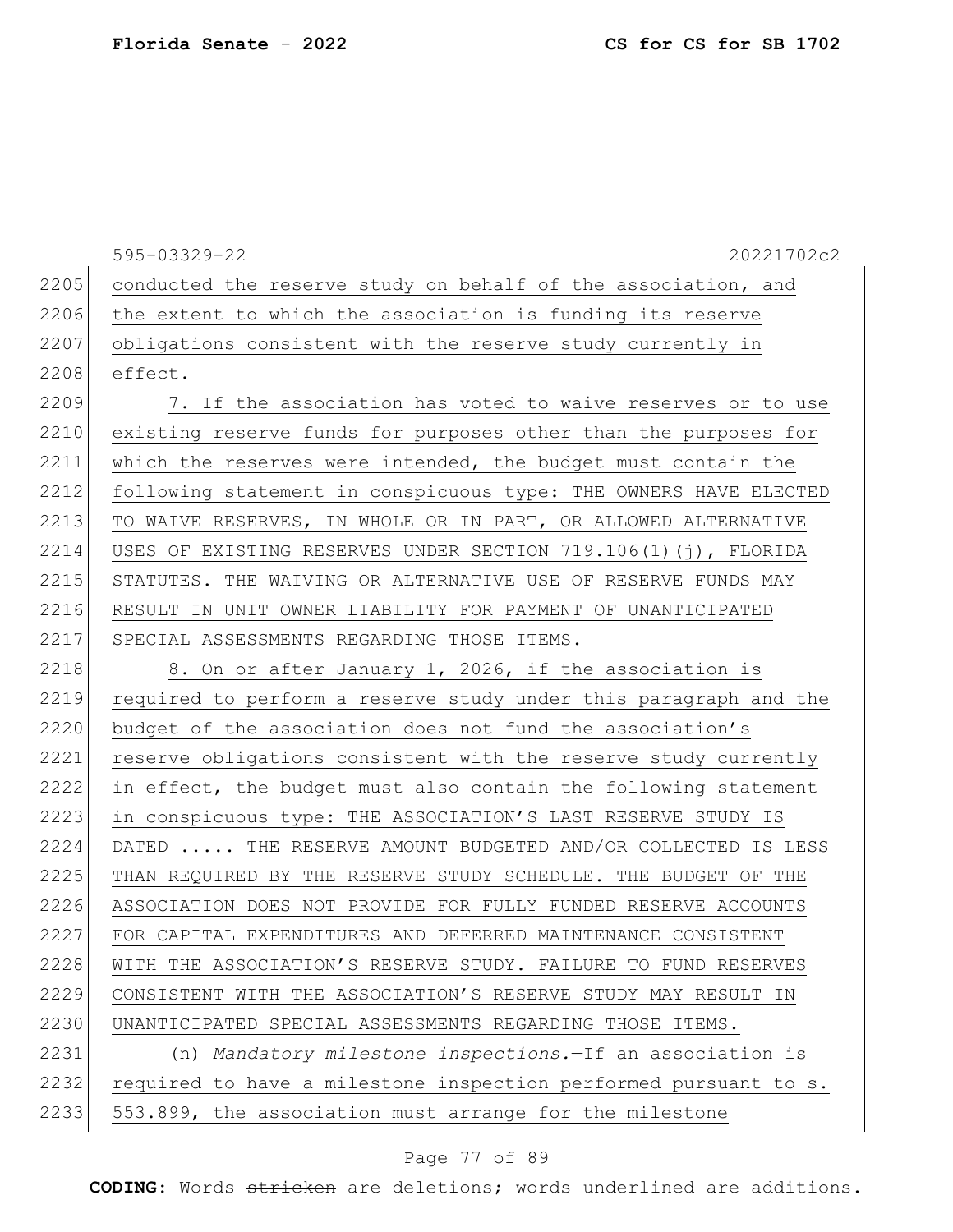|      | 595-03329-22<br>20221702c2                                       |
|------|------------------------------------------------------------------|
| 2234 | inspection to be performed and is responsible for ensuring       |
| 2235 | compliance with the requirements of s. 553.899. The association  |
| 2236 | is responsible for all costs associated with the inspection.     |
| 2237 | Upon completion of a phase one or phase two milestone inspection |
| 2238 | and receipt of the inspector-prepared summary of the inspection  |
| 2239 | report from the architect or engineer who performed the          |
| 2240 | inspection, the association must distribute a copy of the        |
| 2241 | inspector-prepared summary of the inspection report to each unit |
| 2242 | owner, regardless of the findings or recommendations in the      |
| 2243 | report, by United States mail or personal delivery; must post a  |
| 2244 | copy of the inspector-prepared summary in a conspicuous place on |
| 2245 | the cooperative property; and must publish the full report and   |
| 2246 | inspector-prepared summary on the association's website, if the  |
| 2247 | association is required to have a website.                       |
| 2248 | Section 14. Paragraph (f) is added to subsection (1) of          |
| 2249 | section 719.107, Florida Statutes, to read:                      |
| 2250 | 719.107 Common expenses; assessment.-                            |
| 2251 | (1)                                                              |
| 2252 | (f) Notwithstanding any provision in the cooperative             |
| 2253 | documents requiring, prohibiting, or limiting a board of         |
| 2254 | administration's authority to adopt a special assessment or to   |
| 2255 | borrow money on behalf of the association, including any         |
| 2256 | provision in the cooperative documents requiring unit owner      |
| 2257 | voting or approval, the board may adopt a special assessment or  |
| 2258 | borrow money for the necessary maintenance, repair, or           |
| 2259 | replacement of the cooperative property.                         |
| 2260 | Section 15. Paragraphs (p) and (q) are added to subsection       |
| 2261 | (4) of section 719.301, Florida Statutes, to read:               |
| 2262 | 719.301 Transfer of association control.-                        |

# Page 78 of 89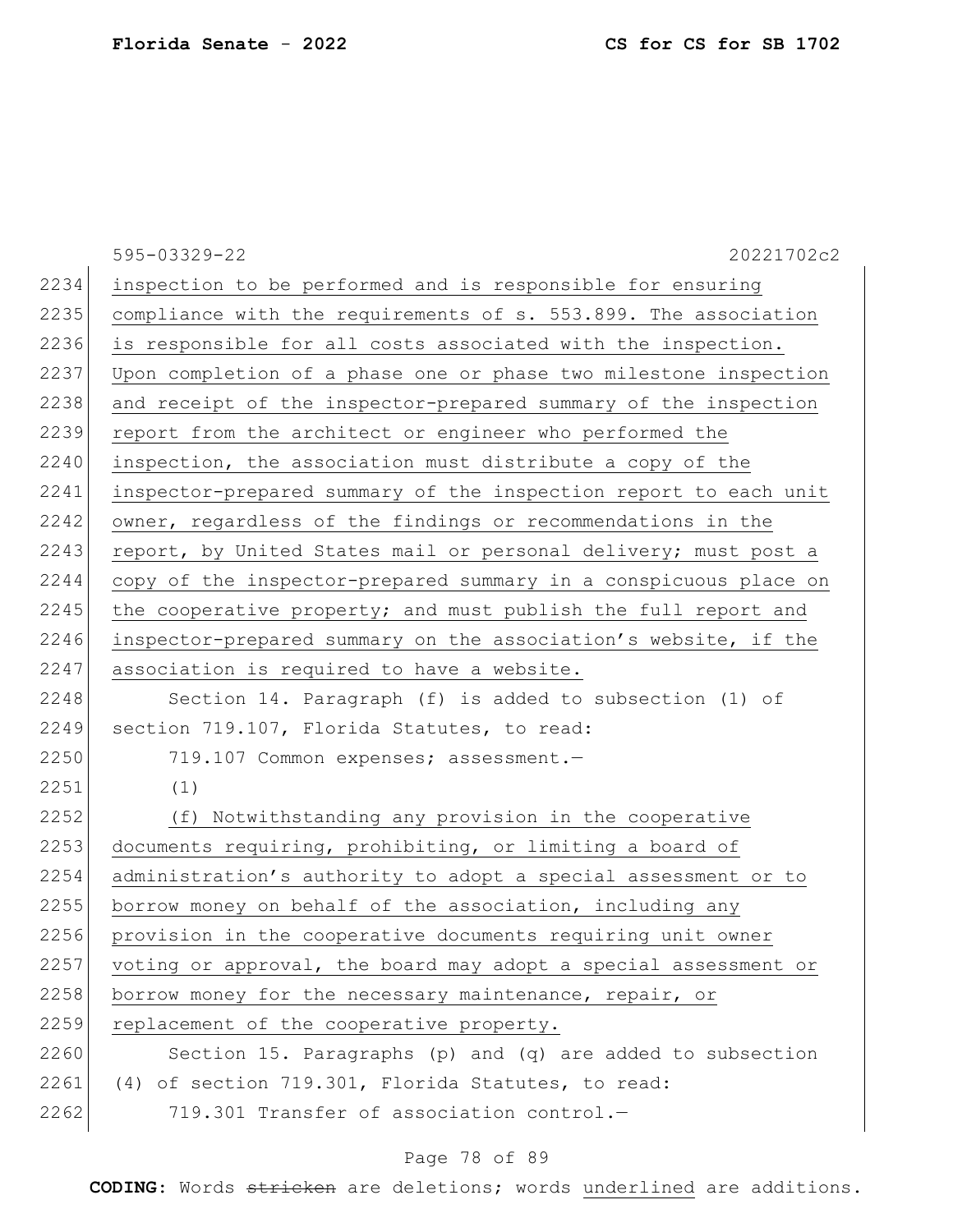|      | 595-03329-22<br>20221702c2                                       |
|------|------------------------------------------------------------------|
| 2263 | (4) When unit owners other than the developer elect a            |
| 2264 | majority of the members of the board of administration of an     |
| 2265 | association, the developer shall relinquish control of the       |
| 2266 | association, and the unit owners shall accept control.           |
| 2267 | Simultaneously, or for the purpose of paragraph (c) not more     |
| 2268 | than 90 days thereafter, the developer shall deliver to the      |
| 2269 | association, at the developer's expense, all property of the     |
| 2270 | unit owners and of the association held or controlled by the     |
| 2271 | developer, including, but not limited to, the following items,   |
| 2272 | if applicable, as to each cooperative operated by the            |
| 2273 | association:                                                     |
| 2274 | (p) Notwithstanding when the certificate of occupancy was        |
| 2275 | issued or the height of the building, a milestone inspection     |
| 2276 | report in compliance with s. 553.899 included in the official    |
| 2277 | records, under seal of an architect or engineer authorized to    |
| 2278 | practice in this state, attesting to required maintenance,       |
| 2279 | condition, useful life, and replacement costs of the following   |
| 2280 | applicable cooperative property comprising a turnover inspection |
| 2281 | report:                                                          |
| 2282 | 1. Roof.                                                         |
| 2283 | 2. Structure, including load-bearing walls and primary           |
| 2284 | structural members and primary structural systems as those terms |
| 2285 | are defined in s. 627.706.                                       |
| 2286 | 3. Fireproofing and fire protection systems.                     |
| 2287 | 4. Elevators.                                                    |
| 2288 | 5. Heating and cooling systems.                                  |
| 2289 | 6. Plumbing.                                                     |
| 2290 | 7. Electrical systems.                                           |
| 2291 | 8. Swimming pool or spa and equipment.                           |

# Page 79 of 89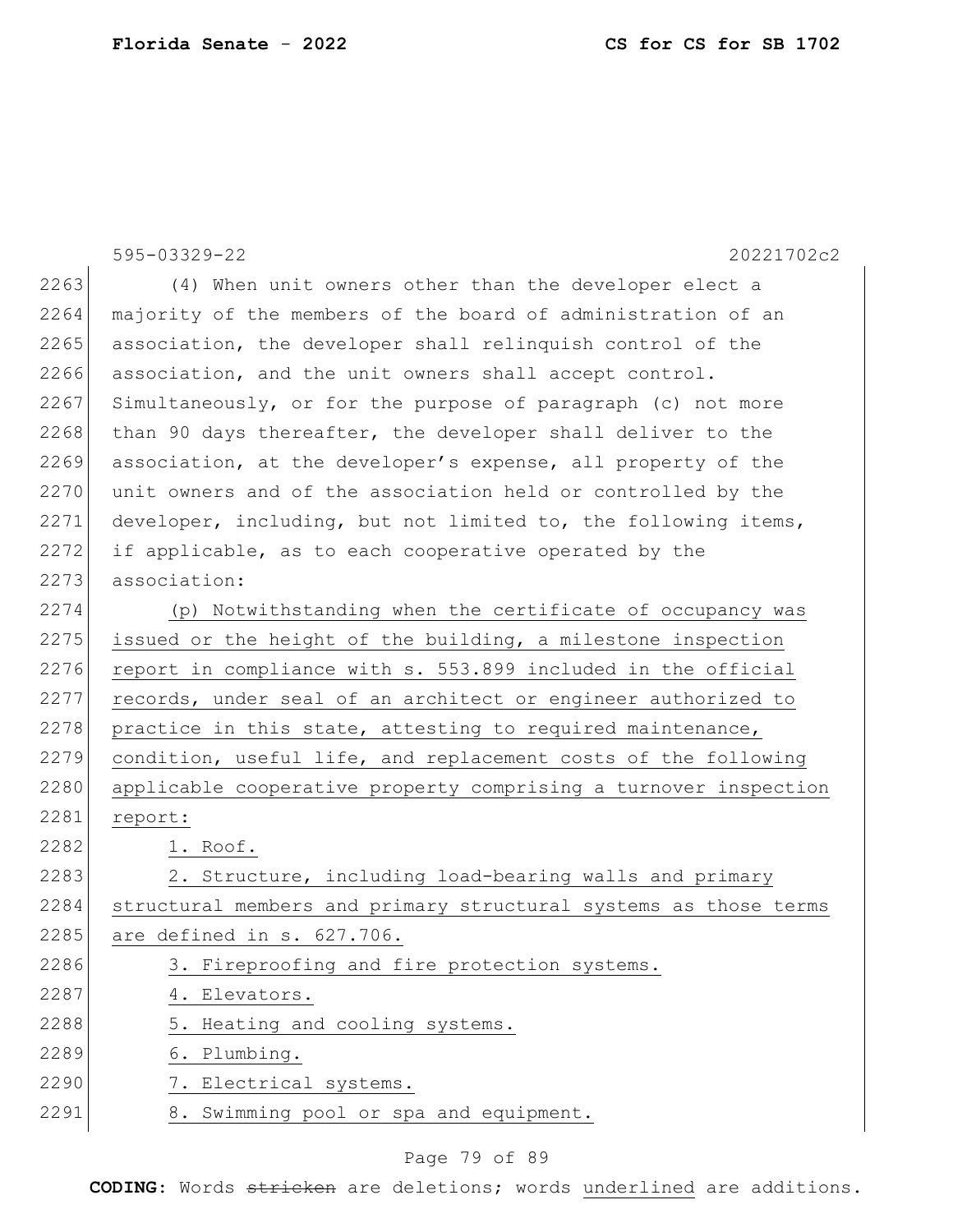|      | 595-03329-22<br>20221702c2                                       |
|------|------------------------------------------------------------------|
| 2292 | 9. Seawalls.                                                     |
| 2293 | 10. Pavement and parking areas.                                  |
| 2294 | 11. Drainage systems.                                            |
| 2295 | 12. Painting.                                                    |
| 2296 | 13. Irrigation systems.                                          |
| 2297 | 14. Waterproofing.                                               |
| 2298 | (q) A copy of the most recent reserve study required under       |
| 2299 | s. 719.106(1)(j), along with the statements indicating the       |
| 2300 | status of the reserves required under s. 719.106(1)(j)7. and 8., |
| 2301 | if applicable, or a statement in conspicuous type indicating     |
| 2302 | that the association has not completed the required reserve      |
| 2303 | study or that the association is not required to perform a       |
| 2304 | reserve study, as applicable.                                    |
| 2305 | Section 16. Paragraph (b) of subsection (1) and paragraph        |
| 2306 | (a) of subsection (2) of section 719.503, Florida Statutes, are  |
| 2307 | amended to read:                                                 |
| 2308 | 719.503 Disclosure prior to sale.-                               |
| 2309 | (1)<br>DEVELOPER DISCLOSURE.-                                    |
| 2310 | (b) Copies of documents to be furnished to prospective           |
| 2311 | buyer or lessee.-Until such time as the developer has furnished  |
| 2312 | the documents listed below to a person who has entered into a    |
| 2313 | contract to purchase a unit or lease it for more than 5 years,   |
| 2314 | the contract may be voided by that person, entitling the person  |
| 2315 | to a refund of any deposit together with interest thereon as     |
| 2316 | provided in s. 719.202. The contract may be terminated by        |
| 2317 | written notice from the proposed buyer or lessee delivered to    |
| 2318 | the developer within 15 days after the buyer or lessee receives  |
| 2319 | all of the documents required by this section. The developer may |
| 2320 | shall not close for 15 days after following the execution of the |

# Page 80 of 89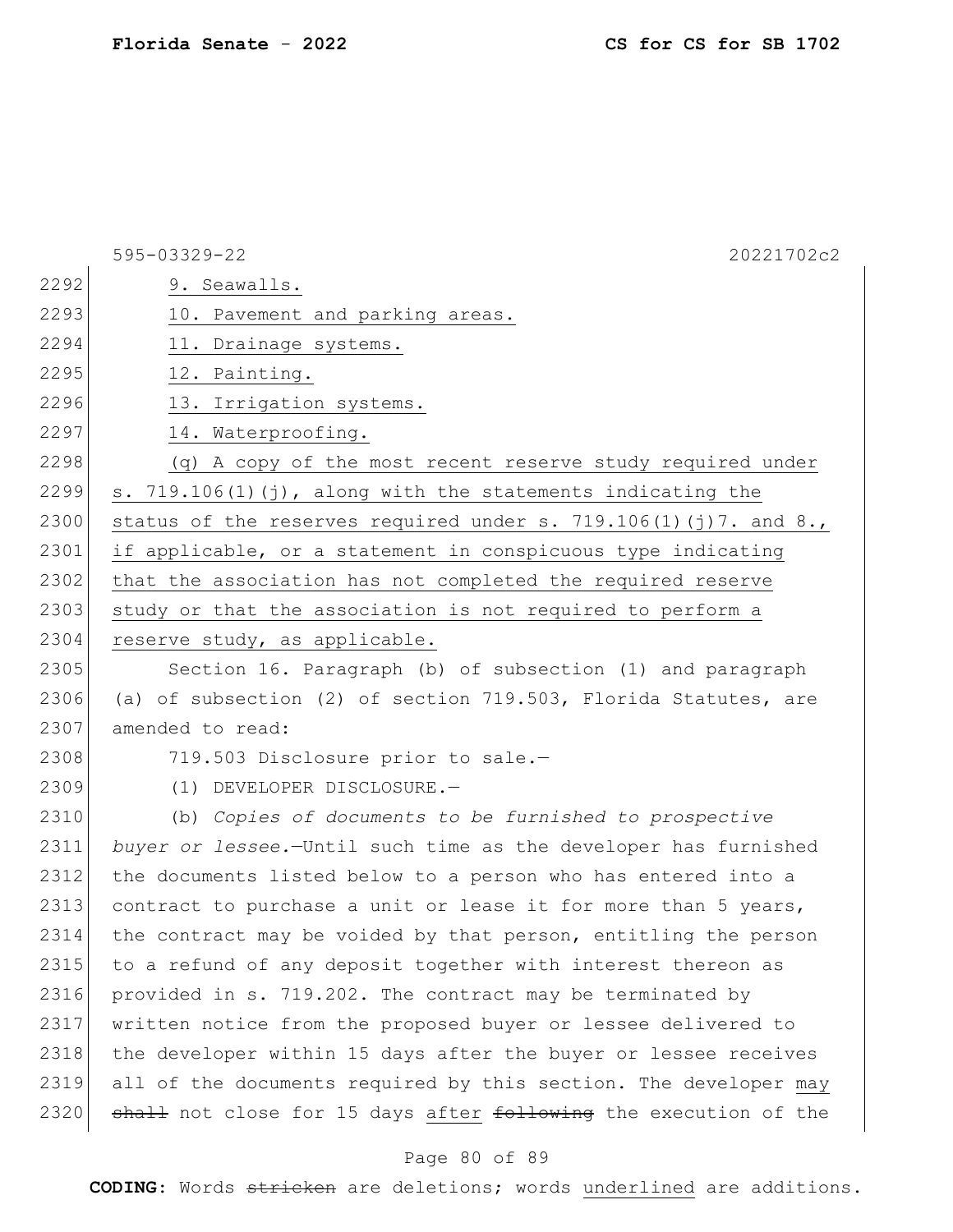595-03329-22 20221702c2 2321 agreement and delivery of the documents to the buyer as 2322 evidenced by a receipt for documents signed by the buyer unless 2323 the buyer is informed in the 15-day voidability period and 2324 agrees to close before  $\frac{p}{p+1}$  be the expiration of the 15 days. 2325 The developer shall retain in his or her records a separate 2326 signed agreement as proof of the buyer's agreement to close 2327 before  $\frac{1}{2}$  before  $\frac{1}{2}$  the expiration of the  $\frac{1}{2}$  voidability period. 2328 The developer must retain such Said proof shall be retained for 2329 a period of 5 years after the date of the closing transaction. 2330 The documents to be delivered to the prospective buyer are the 2331 prospectus or disclosure statement with all exhibits, if the 2332 development is subject to the provisions of s. 719.504, or, if 2333 not, then copies of the following which are applicable: 2334 1. The question and answer sheet described in s. 719.504, 2335 and cooperative documents, or the proposed cooperative documents 2336 if the documents have not been recorded, which shall include the 2337 certificate of a surveyor approximately representing the 2338 locations required by s. 719.104. 2339 2. The documents creating the association. 2340 3. The bylaws. 2341 4. The ground lease or other underlying lease of the 2342 cooperative. 2343 5. The management contract, maintenance contract, and other 2344 contracts for management of the association and operation of the 2345 cooperative and facilities used by the unit owners having a  $2346$  service term in excess of 1 year, and any management contracts 2347 that are renewable.

2348 6. The estimated operating budget for the cooperative and a 2349 schedule of expenses for each type of unit, including fees

### Page 81 of 89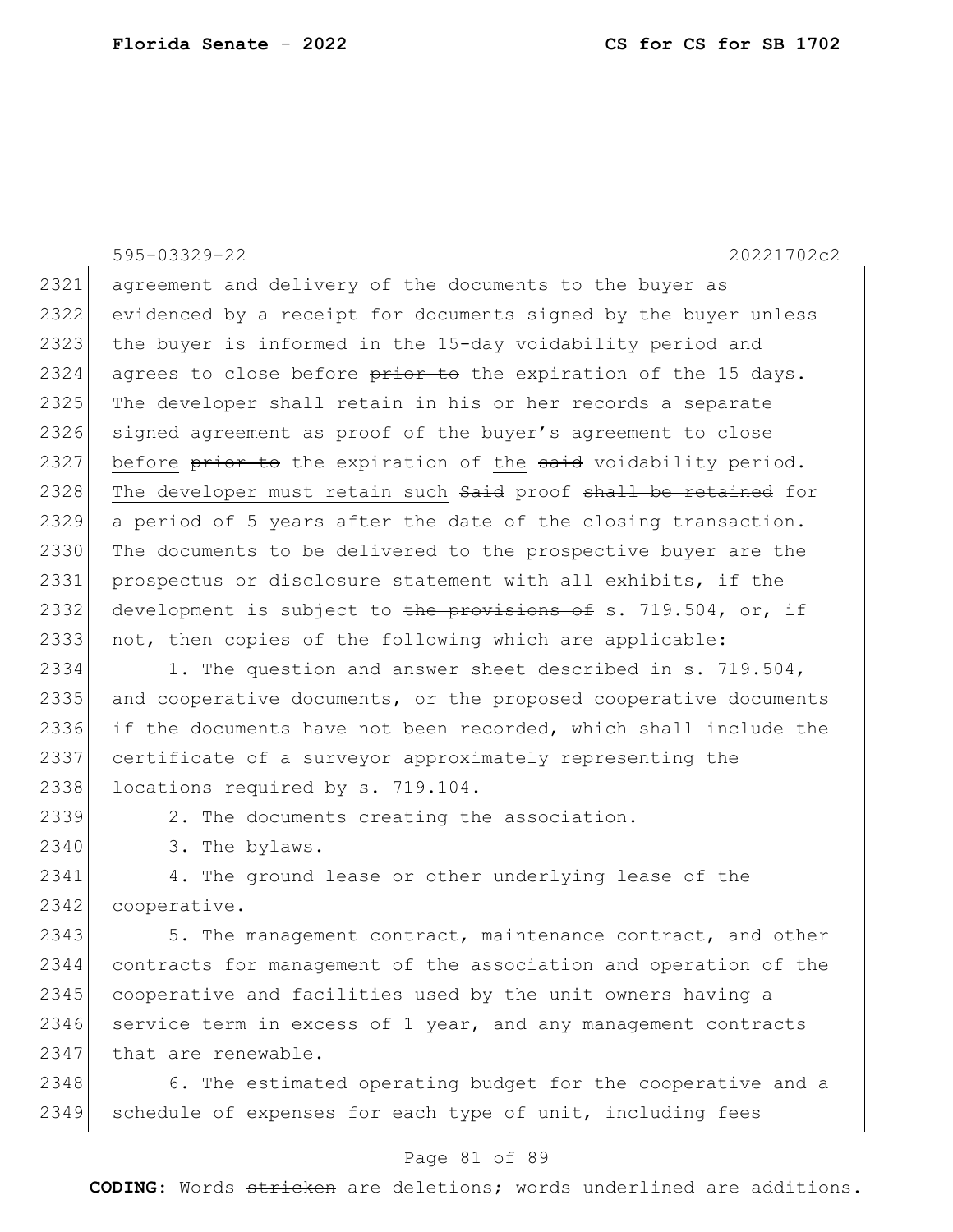595-03329-22 20221702c2 2350 assessed to a shareholder who has exclusive use of limited 2351 common areas, where such costs are shared only by those entitled 2352 to use such limited common areas. 2353 7. The lease of recreational and other facilities that will 2354 be used only by unit owners of the subject cooperative. 2355 8. The lease of recreational and other common areas that 2356 will be used by unit owners in common with unit owners of other 2357 cooperatives. 2358 9. The form of unit lease if the offer is of a leasehold. 2359 10. Any declaration of servitude of properties serving the 2360 cooperative but not owned by unit owners or leased to them or 2361 the association. 2362 11. If the development is to be built in phases or if the  $2363$  association is to manage more than one cooperative, a 2364 description of the plan of phase development or the arrangements 2365 for the association to manage two or more cooperatives. 2366 12. If the cooperative is a conversion of existing  $2367$  improvements, the statements and disclosure required by s. 2368 719.616. 2369 13. The form of agreement for sale or lease of units. 2370 14. A copy of the floor plan of the unit and the plot plan 2371 showing the location of the residential buildings and the 2372 recreation and other common areas. 2373 15. A copy of all covenants and restrictions that which  $2374$  will affect the use of the property and which are not contained 2375 in the foregoing. 2376 16. If the developer is required by state or local 2377 authorities to obtain acceptance or approval of any dock or 2378 marina facilities intended to serve the cooperative, a copy of

#### Page 82 of 89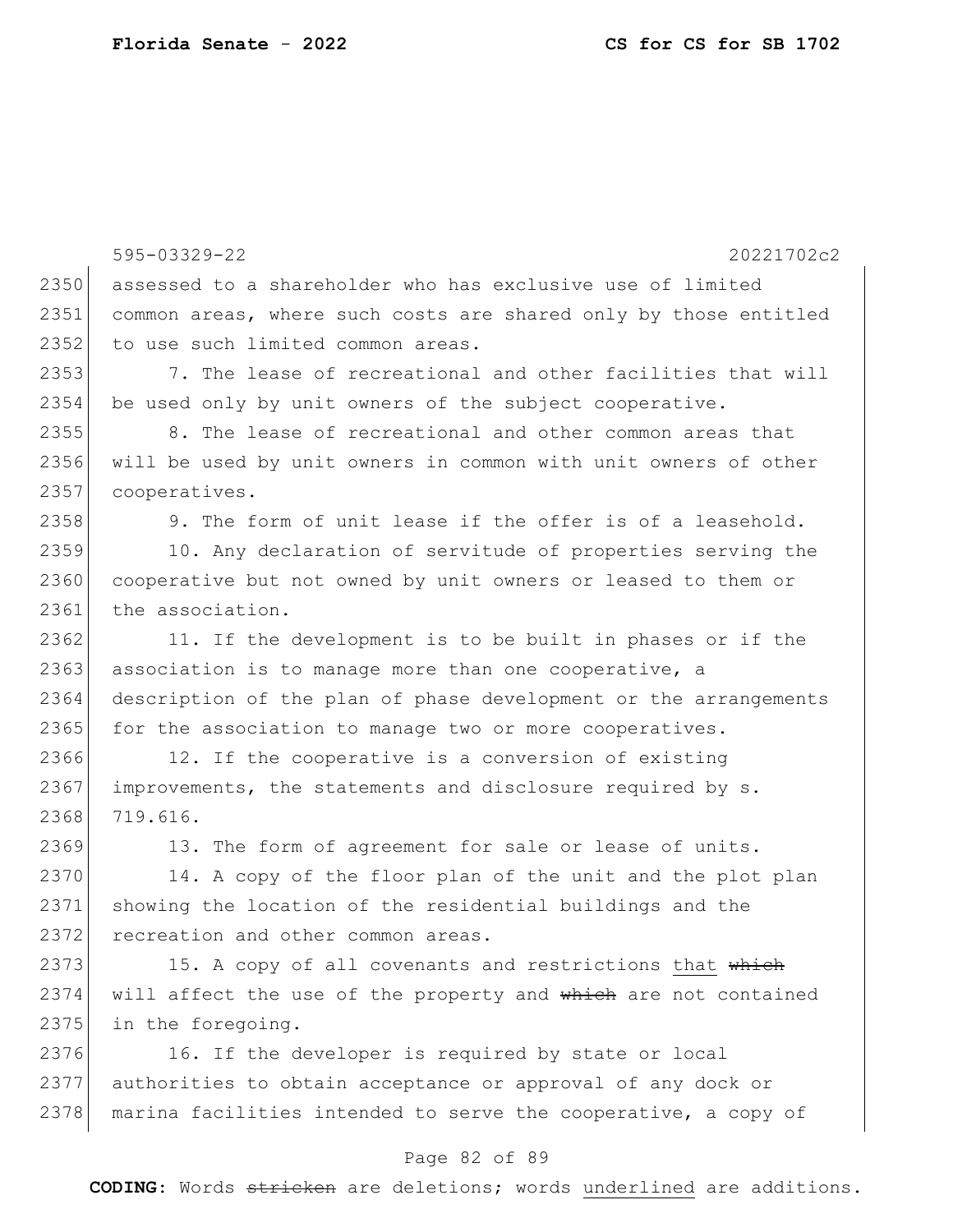|      | $595 - 03329 - 22$<br>20221702c2                                         |
|------|--------------------------------------------------------------------------|
| 2379 | any such acceptance or approval acquired by the time of filing           |
| 2380 | with the division pursuant to s. $719.502(1)$ or a statement that        |
| 2381 | such acceptance or approval has not been acquired or received.           |
| 2382 | 17. Evidence demonstrating that the developer has an                     |
| 2383 | ownership, leasehold, or contractual interest in the land upon           |
| 2384 | which the cooperative is to be developed.                                |
| 2385 | 18. A copy of the most recent reserve study required under               |
| 2386 | s. $719.106(1)(j)$ , along with the statements indicating the            |
| 2387 | status of the reserves required under s. $719.106(1)(j)7$ . and 8.,      |
| 2388 | if applicable, or a statement in conspicuous type indicating             |
| 2389 | that the association has not completed the required reserve              |
| 2390 | study or that the association is not required to perform a               |
| 2391 | reserve study, as applicable.                                            |
| 2392 | 19. A copy of the inspector-prepared summary of the                      |
| 2393 | milestone inspection report as described in ss. 553.899 and              |
| 2394 | $719.301(4)(p)$ .                                                        |
| 2395 | (2) NONDEVELOPER DISCLOSURE.-                                            |
| 2396 | (a) Each unit owner who is not a developer as defined by                 |
| 2397 | this chapter must comply with the provisions of this subsection          |
| 2398 | before prior to the sale of his or her interest in the                   |
| 2399 | association. Each prospective purchaser who has entered into a           |
| 2400 | contract for the purchase of an interest in a cooperative is             |
| 2401 | entitled, at the seller's expense, to a current copy of all of           |
| 2402 | the following:                                                           |
| 2403 | 1. The articles of incorporation of the association. $\tau$              |
| 2404 | 2. The bylaws <sub><math>\tau</math></sub> and rules of the association. |
| 2405 | 3. Tas well as A copy of the question and answer sheet as                |
| 2406 | provided in s. 719.504.                                                  |
| 2407 | 4. A copy of the most recent reserve study required under                |

# Page 83 of 89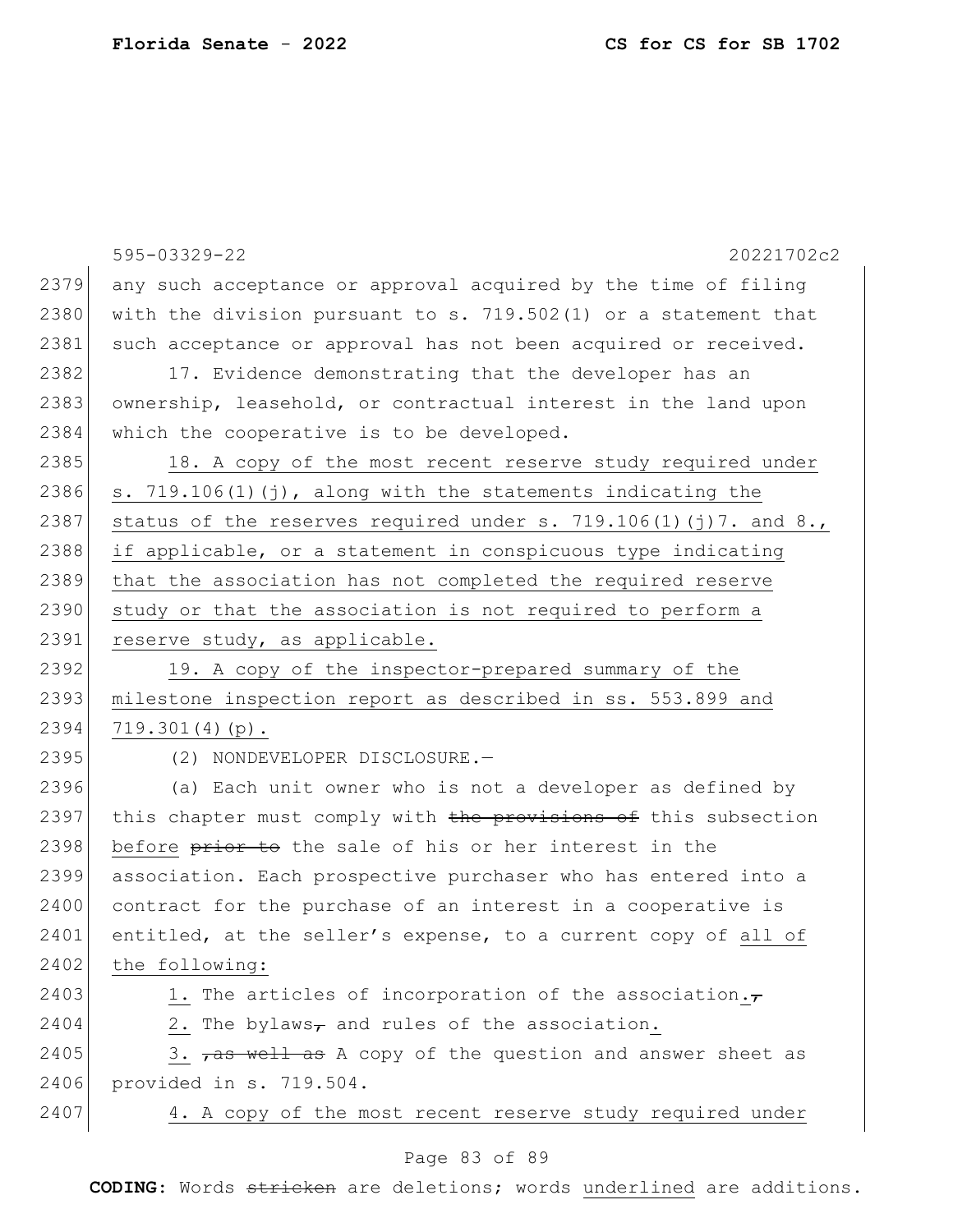|      | 595-03329-22<br>20221702c2                                        |
|------|-------------------------------------------------------------------|
| 2408 | s. $719.106(1)(j)$ , along with the statements in the budget      |
| 2409 | indicating the status of the reserves required under s. 719.106   |
| 2410 | $(1)$ (j) 7. and 8., if applicable, or a statement in conspicuous |
| 2411 | type indicating that the association has not completed the        |
| 2412 | required reserve study or that the association is not required    |
| 2413 | to perform a reserve study, as applicable.                        |
| 2414 | 5. A copy of the inspector-prepared summary of the                |
| 2415 | milestone inspection report as described in ss. 553.899 and       |
| 2416 | $719.301(4)(p)$ .                                                 |
| 2417 | Section 17. Paragraph (f) of subsection (23) of section           |
| 2418 | 719.504, Florida Statutes, is amended, and paragraph (q) is       |
| 2419 | added to that subsection, to read:                                |
| 2420 | 719.504 Prospectus or offering circular. - Every developer of     |
| 2421 | a residential cooperative which contains more than 20             |
| 2422 | residential units, or which is part of a group of residential     |
| 2423 | cooperatives which will be served by property to be used in       |
| 2424 | common by unit owners of more than 20 residential units, shall    |
| 2425 | prepare a prospectus or offering circular and file it with the    |
| 2426 | Division of Florida Condominiums, Timeshares, and Mobile Homes    |
| 2427 | prior to entering into an enforceable contract of purchase and    |
| 2428 | sale of any unit or lease of a unit for more than 5 years and     |
| 2429 | shall furnish a copy of the prospectus or offering circular to    |
| 2430 | each buyer. In addition to the prospectus or offering circular,   |
| 2431 | each buyer shall be furnished a separate page entitled            |
| 2432 | "Frequently Asked Questions and Answers," which must be in        |
| 2433 | accordance with a format approved by the division. This page      |
| 2434 | must, in readable language: inform prospective purchasers         |
| 2435 | regarding their voting rights and unit use restrictions,          |
| 2436 | including restrictions on the leasing of a unit; indicate         |

# Page 84 of 89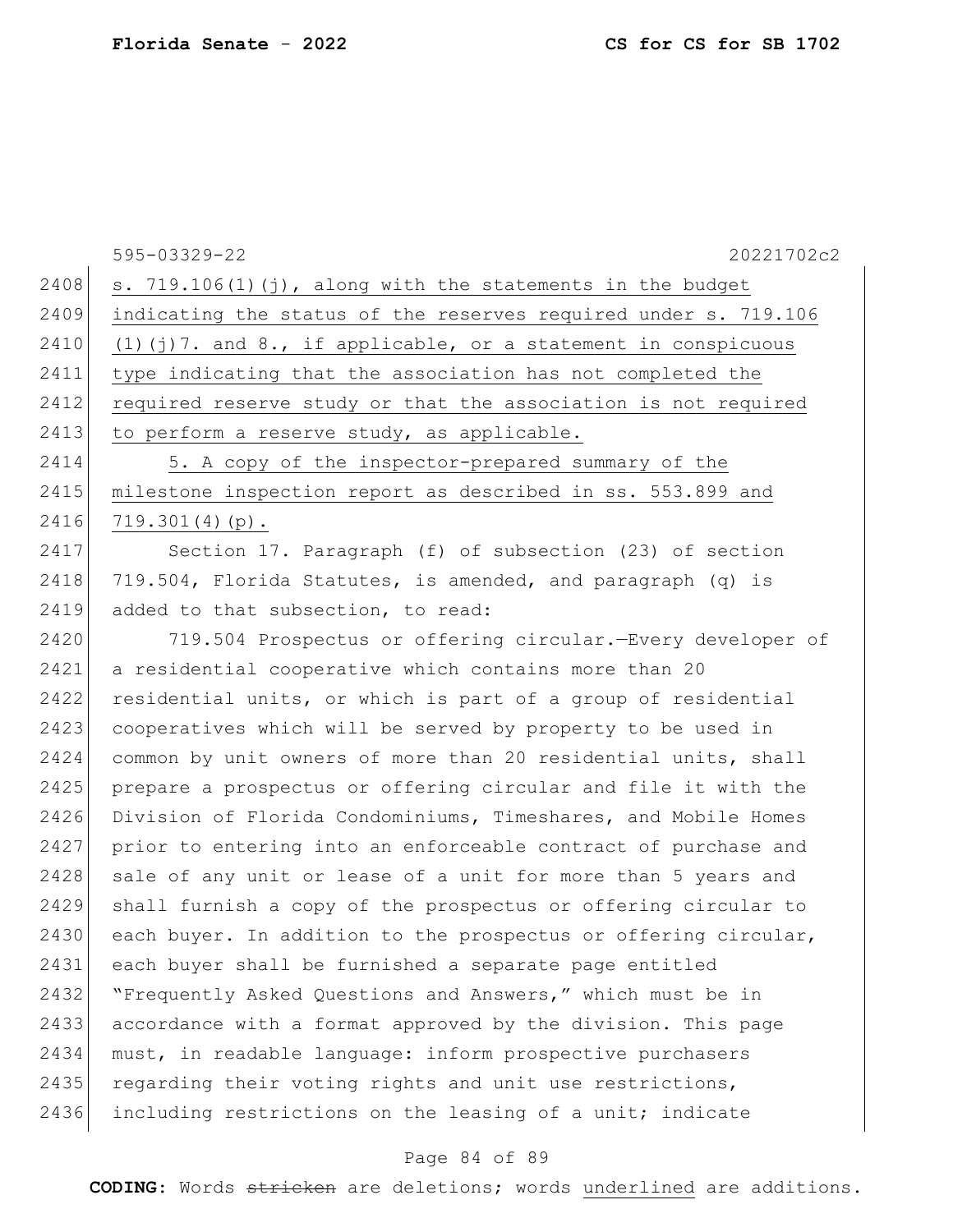595-03329-22 20221702c2 2437 whether and in what amount the unit owners or the association is 2438 obligated to pay rent or land use fees for recreational or other 2439 commonly used facilities; contain a statement identifying that 2440 amount of assessment which, pursuant to the budget, would be 2441 levied upon each unit type, exclusive of any special 2442 assessments, and which identifies the basis upon which 2443 assessments are levied, whether monthly, quarterly, or 2444 otherwise; state and identify any court cases in which the 2445 association is currently a party of record in which the 2446 association may face liability in excess of \$100,000; and state 2447 whether membership in a recreational facilities association is  $2448$  mandatory and, if so, identify the fees currently charged per 2449 unit type. The division shall by rule require such other 2450 disclosure as in its judgment will assist prospective 2451 purchasers. The prospectus or offering circular may include more  $2452$  than one cooperative, although not all such units are being 2453 offered for sale as of the date of the prospectus or offering 2454 circular. The prospectus or offering circular must contain the 2455 following information: 2456 (23) Copies of the following, to the extent they are  $2457$  applicable, shall be included as exhibits: 2458 (f) The estimated operating budget for the cooperative and 2459 the required schedule of unit owners' expenses, and the most

2460 recent reserve study required under s. 719.106(1)(j), along with 2461 the statements in the budget indicating the status of the 2462 reserves required under s.  $719.106(1)(j)7$ . and 8., if 2463 applicable, or a statement in conspicuous type indicating that 2464 the association has not completed the required reserve study or

2465 that the association is not required to perform a reserve study,

#### Page 85 of 89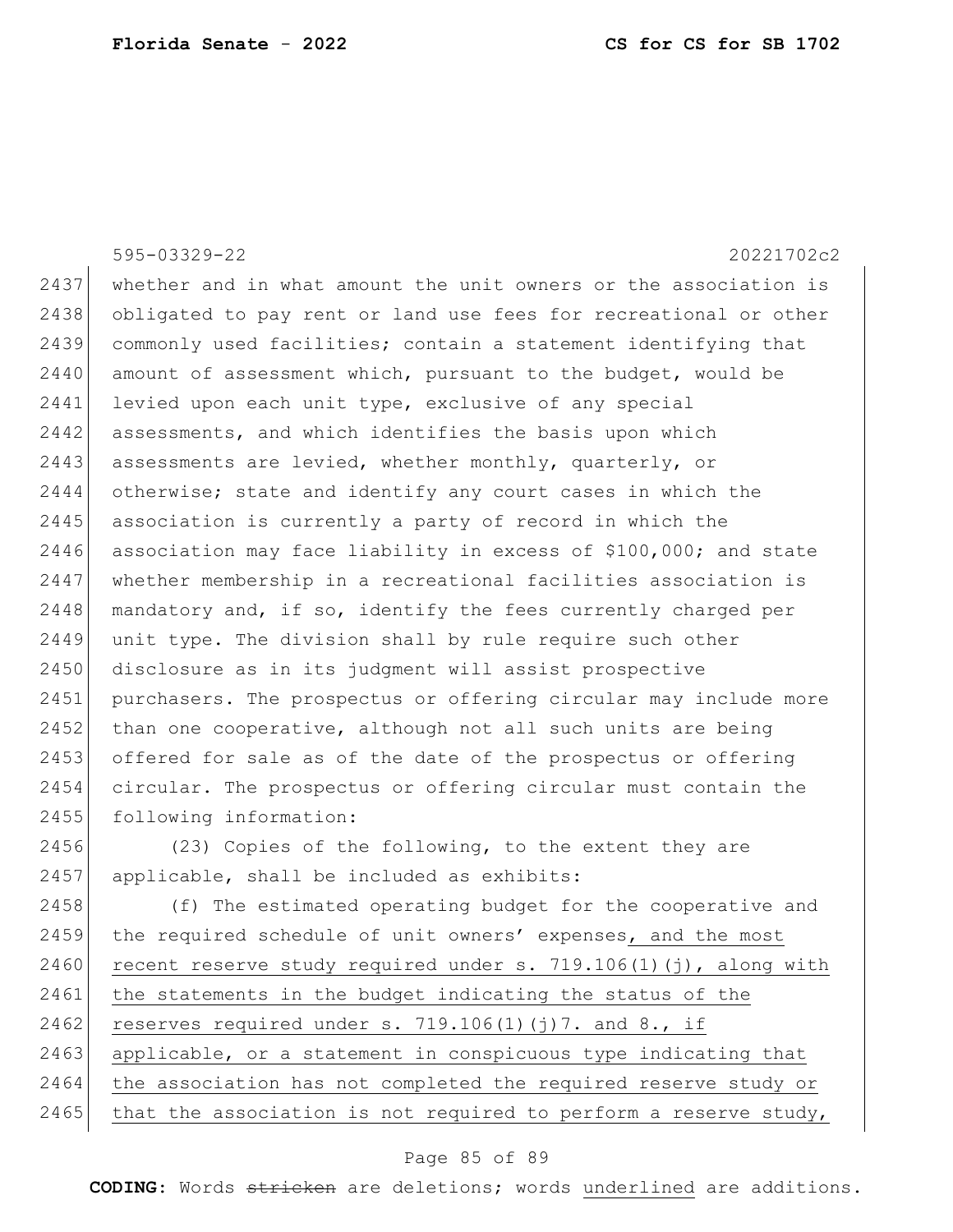|      | 595-03329-22<br>20221702c2                                                                |
|------|-------------------------------------------------------------------------------------------|
| 2466 | as applicable.                                                                            |
| 2467 | (q) A copy of the inspector-prepared summary of the                                       |
| 2468 | milestone inspection report as described in ss. 553.899 and                               |
| 2469 | $719.301(4)(p)$ .                                                                         |
| 2470 | Section 18. Subsection (2) of section 558.002, Florida                                    |
| 2471 | Statutes, is amended to read:                                                             |
| 2472 | 558.002 Definitions. - As used in this chapter, the term:                                 |
| 2473 | (2) "Association" has the same meaning as in s. 718.103(3)                                |
| 2474 | $\frac{1}{3}$ . 718.103(2), s. 719.103(3) <del>s. 719.103(2)</del> , s. 720.301(9), or s. |
| 2475 | 723.075.                                                                                  |
| 2476 | Section 19. Paragraph (b) of subsection (1) of section                                    |
| 2477 | 718.116, Florida Statutes, is amended to read:                                            |
| 2478 | 718.116 Assessments; liability; lien and priority;                                        |
| 2479 | interest; collection.-                                                                    |
| 2480 | (1)                                                                                       |
| 2481 | (b) 1. The liability of a first mortgagee or its successor                                |
| 2482 | or assignees who acquire title to a unit by foreclosure or by                             |
| 2483 | deed in lieu of foreclosure for the unpaid assessments that                               |
| 2484 | became due before the mortgagee's acquisition of title is                                 |
| 2485 | limited to the lesser of:                                                                 |
| 2486 | a. The unit's unpaid common expenses and regular periodic                                 |
| 2487 | assessments which accrued or came due during the 12 months                                |
| 2488 | immediately preceding the acquisition of title and for which                              |
| 2489 | payment in full has not been received by the association; or                              |
| 2490 | b. One percent of the original mortgage debt. The                                         |
| 2491 | provisions of this paragraph apply only if the first mortgagee                            |
| 2492 | joined the association as a defendant in the foreclosure action.                          |
| 2493 | Joinder of the association is not required if, on the date the                            |
| 2494 | complaint is filed, the association was dissolved or did not                              |

# Page 86 of 89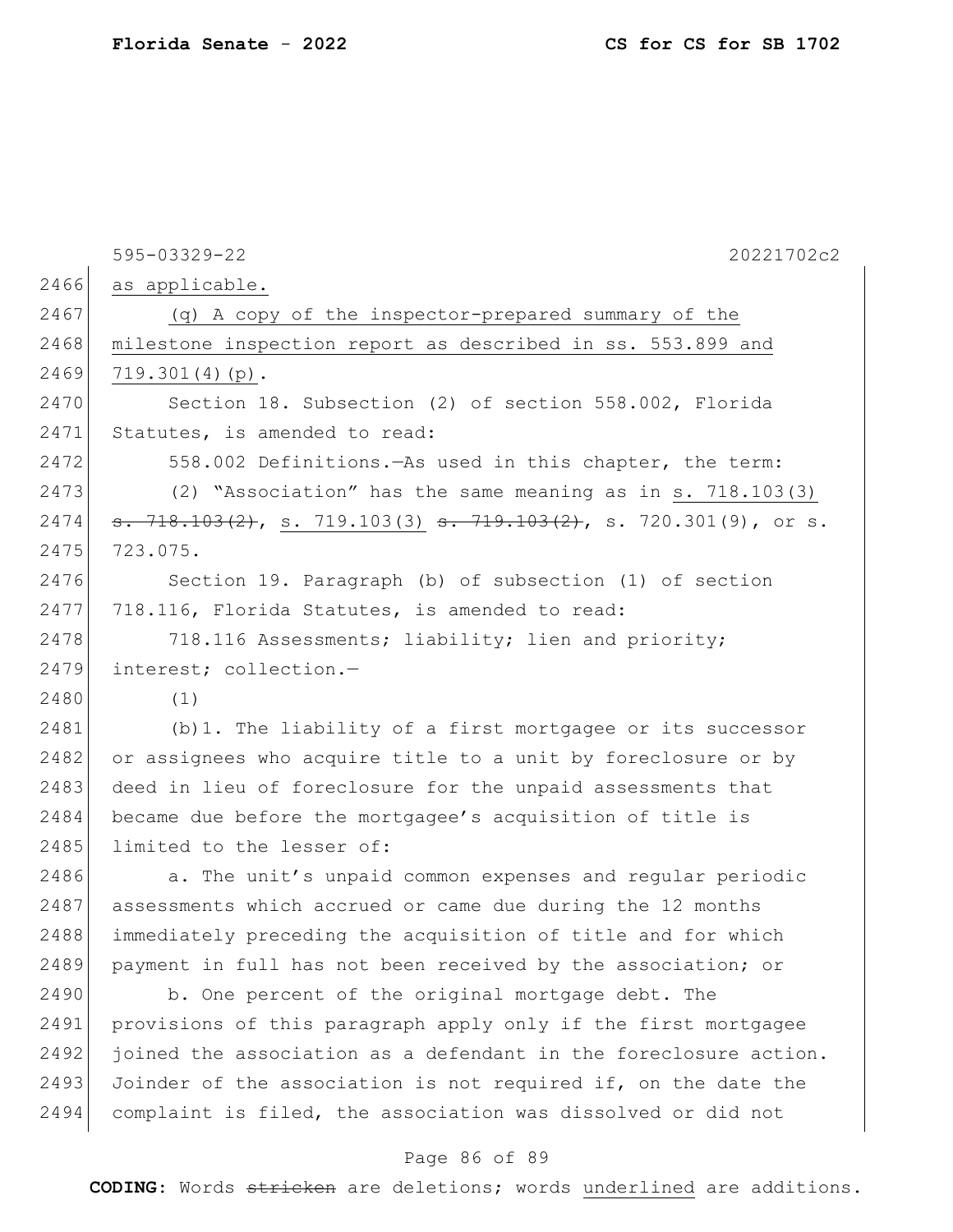595-03329-22 20221702c2 2495 maintain an office or agent for service of process at a location 2496 which was known to or reasonably discoverable by the mortgagee. 2497 2. An association, or its successor or assignee, that 2498 acquires title to a unit through the foreclosure of its lien for  $2499$  assessments is not liable for any unpaid assessments, late fees, 2500 interest, or reasonable attorney's fees and costs that came due 2501 before the association's acquisition of title in favor of any 2502 other association, as defined in s. 718.103(3)  $\frac{1}{3}$ . 718.103(2) or  $2503$  s. 720.301(9), which holds a superior lien interest on the unit. 2504 This subparagraph is intended to clarify existing law. 2505 Section 20. Subsection (2) of section 718.121, Florida 2506 Statutes, is amended to read:

2507 718.121 Liens.—

 (2) Labor performed on or materials furnished to a unit may not be the basis for the filing of a lien under part I of chapter 713, the Construction Lien Law, against the unit or condominium parcel of any unit owner not expressly consenting to or requesting the labor or materials. Labor performed on or materials furnished for the installation of a natural gas fuel 2514 station or an electric vehicle charging station under s. 2515 718.113(9)  $\frac{1}{13}$ . 718.113(8) may not be the basis for filing a lien under part I of chapter 713 against the association, but such a 2517 lien may be filed against the unit owner. Labor performed on or 2518 materials furnished to the common elements are not the basis for a lien on the common elements, but if authorized by the association, the labor or materials are deemed to be performed or furnished with the express consent of each unit owner and may be the basis for the filing of a lien against all condominium parcels in the proportions for which the owners are liable for

### Page 87 of 89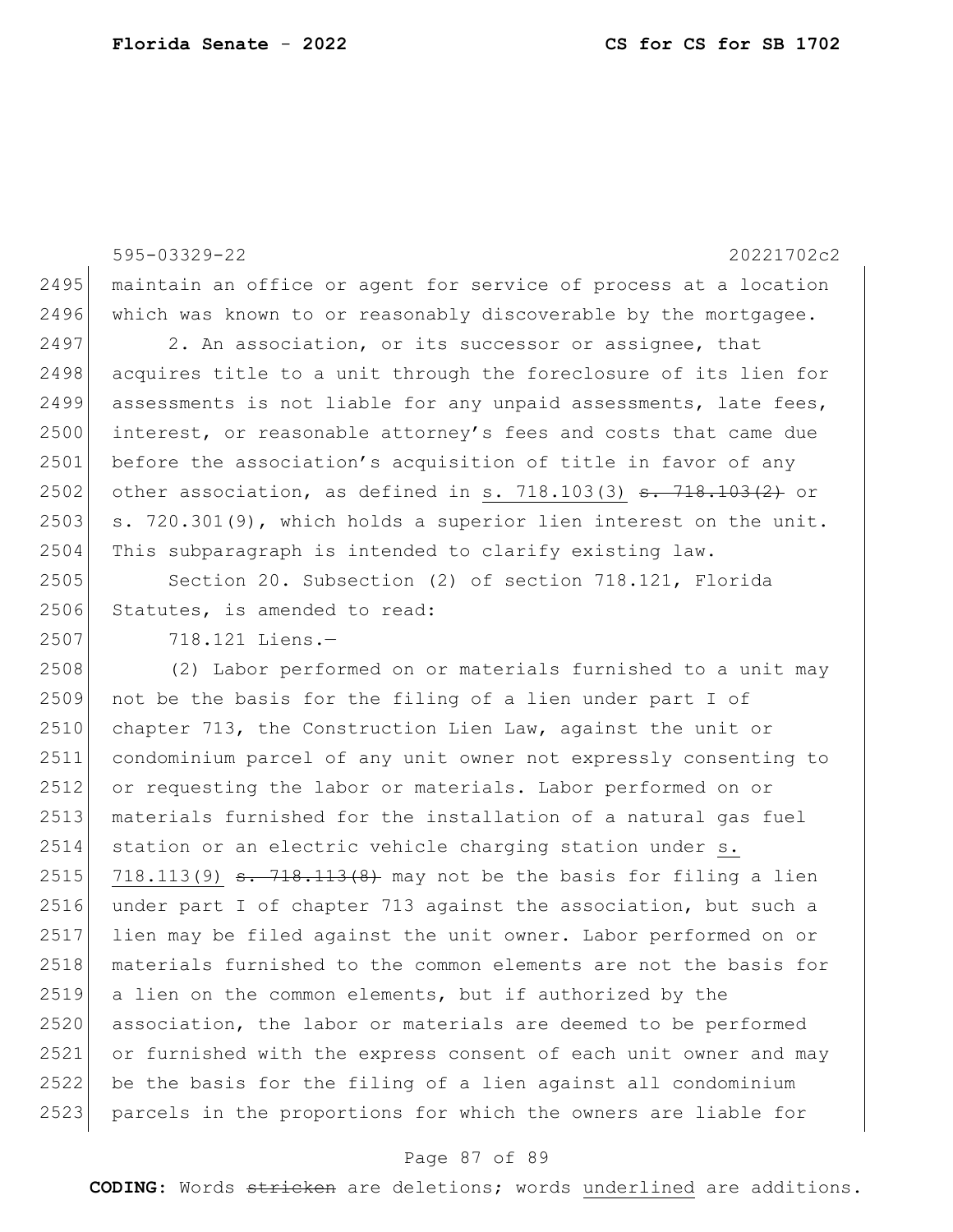595-03329-22 20221702c2 common expenses. Section 21. Subsection (3) of section 718.706, Florida 2526 Statutes, is amended to read: 718.706 Specific provisions pertaining to offering of units by a bulk assignee or bulk buyer.- (3) A bulk assignee, while in control of the board of 2530 administration of the association, may not authorize, on behalf 2531 of the association: (a) The waiver of reserves or the reduction of funding of 2533 the reserves pursuant to s. 718.112(2)(f)2., unless approved by a majority of the voting interests not controlled by the developer, bulk assignee, and bulk buyer; or (b) The use of reserve expenditures for other purposes 2537 pursuant to s. 718.112(2)(f)5. <del>s. 718.112(2)(f)3.</del>, unless approved by a majority of the voting interests not controlled by 2539 the developer, bulk assignee, and bulk buyer. 2540 Section 22. Paragraph (d) of subsection (2) of section 720.3085, Florida Statutes, is amended to read: 720.3085 Payment for assessments; lien claims.— (2) (d) An association, or its successor or assignee, that acquires title to a parcel through the foreclosure of its lien for assessments is not liable for any unpaid assessments, late fees, interest, or reasonable attorney's fees and costs that 2548 came due before the association's acquisition of title in favor 2549 of any other association, as defined in s. 718.103(3)  $s$ .  $718.103(2)$  or s. 720.301(9), which holds a superior lien interest on the parcel. This paragraph is intended to clarify existing law.

### Page 88 of 89